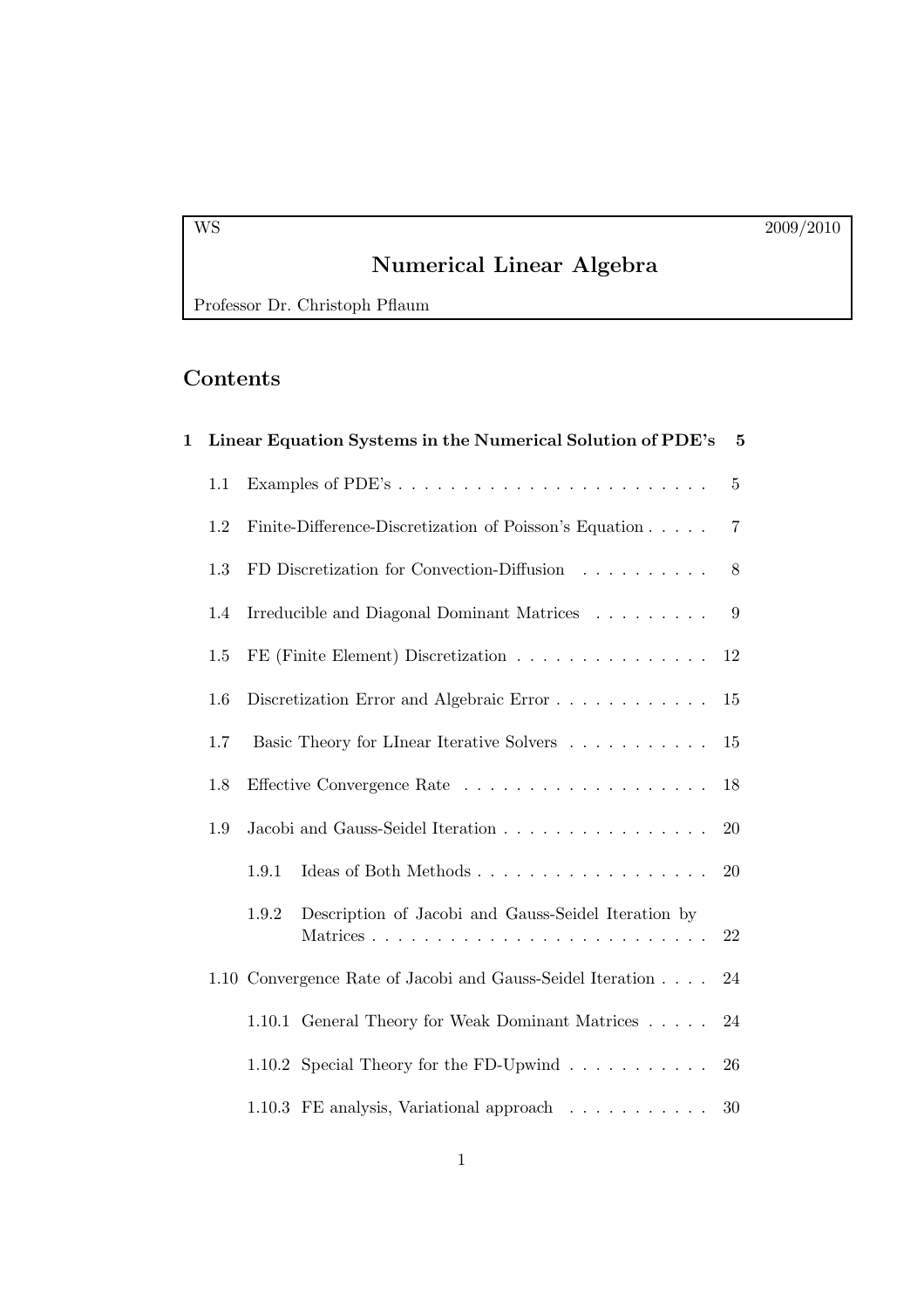|          |     |                                         | 1.10.4 Analysis of the Convergence of the Jacobi Method | 33     |  |
|----------|-----|-----------------------------------------|---------------------------------------------------------|--------|--|
|          |     |                                         | 1.10.5 Iteration Method with Damping Parameter          | $34\,$ |  |
|          |     |                                         | 1.10.6 Damped Jacobi Method                             | 35     |  |
|          |     |                                         | 1.10.7 Analysis of the Damped Jacobi method             | $35\,$ |  |
|          |     |                                         |                                                         | $37\,$ |  |
| $\bf{2}$ |     |                                         | Multigrid Algorithm                                     | 38     |  |
|          | 2.1 |                                         | Multigrid algorithm on a Simple Structured Grid         | $38\,$ |  |
|          |     | 2.1.1                                   |                                                         | 38     |  |
|          |     | 2.1.2                                   | Idea of Multigrid Algorithm                             | $39\,$ |  |
|          |     | 2.1.3                                   | Two-grid Multigrid Algorithm                            | 40     |  |
|          |     | 2.1.4                                   | Restriction and Prolongation Operators                  | 41     |  |
|          |     | 2.1.5                                   | Prolongation or Interpolation                           | 41     |  |
|          |     | 2.1.6                                   |                                                         | 41     |  |
|          |     | 2.1.7                                   |                                                         | 42     |  |
|          | 2.2 |                                         | Iteration Matrix of the Two-Grid Multigrid Algorithm    | 42     |  |
|          | 2.3 |                                         |                                                         |        |  |
|          | 2.4 | Multigrid Algorithm for Finite Elements |                                                         |        |  |
|          |     | 2.4.1                                   |                                                         | 44     |  |
|          |     | 2.4.2                                   |                                                         | 44     |  |
|          |     | 2.4.3                                   |                                                         | 45     |  |
|          |     | 2.4.4                                   | Prolongation Operator for Finite Elements               | 45     |  |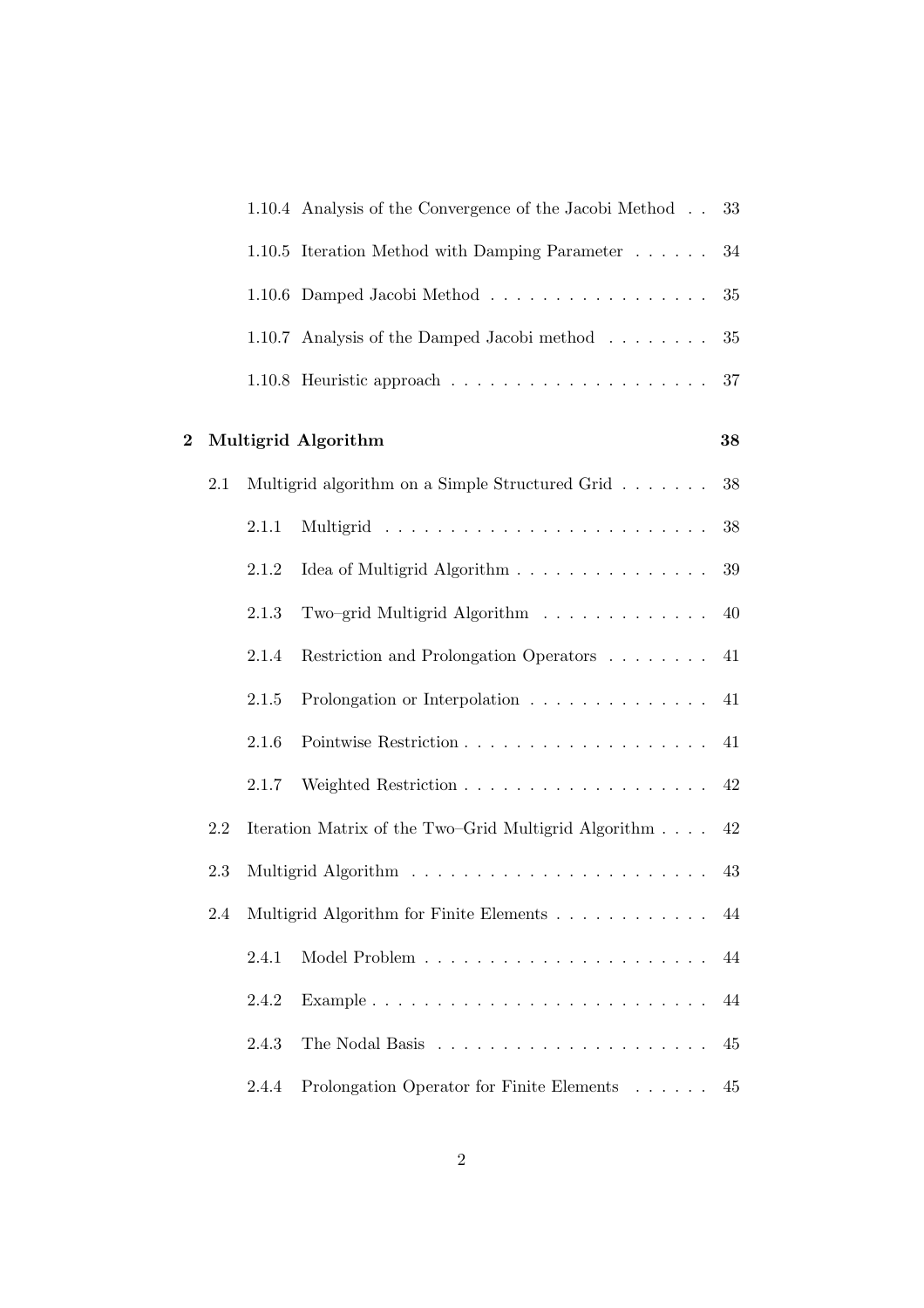|                |     | Restriction Operator for Finite Elements<br>2.4.5                        | 46     |  |  |  |  |  |  |
|----------------|-----|--------------------------------------------------------------------------|--------|--|--|--|--|--|--|
|                | 2.5 | Fourier Analysis of the Multigrid method                                 | 47     |  |  |  |  |  |  |
|                |     | 2.5.1                                                                    | 47     |  |  |  |  |  |  |
|                |     | 2.5.2                                                                    | $51\,$ |  |  |  |  |  |  |
|                |     | Local Fourier analysis of the smoother $\dots \dots \dots$<br>2.5.3      | 51     |  |  |  |  |  |  |
| 3              |     | Gradient Method and cg                                                   | 52     |  |  |  |  |  |  |
|                | 3.1 |                                                                          | 52     |  |  |  |  |  |  |
|                | 3.2 | Analysis of the Gradient Method                                          | 53     |  |  |  |  |  |  |
|                | 3.3 | The Method of Conjugate Directions                                       | $55\,$ |  |  |  |  |  |  |
|                | 3.4 | cg-Method (Conjugate Gradient Algorithm) $\ldots \ldots \ldots$          | 57     |  |  |  |  |  |  |
|                | 3.5 | Analysis of the cg algorithm $\dots \dots \dots \dots \dots \dots \dots$ |        |  |  |  |  |  |  |
|                | 3.6 |                                                                          | 61     |  |  |  |  |  |  |
| $\overline{4}$ |     | <b>GMRES</b><br>63                                                       |        |  |  |  |  |  |  |
|                | 4.1 |                                                                          | 64     |  |  |  |  |  |  |
|                | 4.2 | Solution of the Minimization Problem of GMRES                            | 65     |  |  |  |  |  |  |
|                | 4.3 | Computation of QR-Decomposition with Givens Rotation                     | 66     |  |  |  |  |  |  |
|                | 4.4 |                                                                          | 67     |  |  |  |  |  |  |
|                | 4.5 | Convergence of the GMRES method                                          | 68     |  |  |  |  |  |  |
| $\bf{5}$       |     | <b>Eigenvalue Problems</b><br>69                                         |        |  |  |  |  |  |  |
|                | 5.1 |                                                                          | 69     |  |  |  |  |  |  |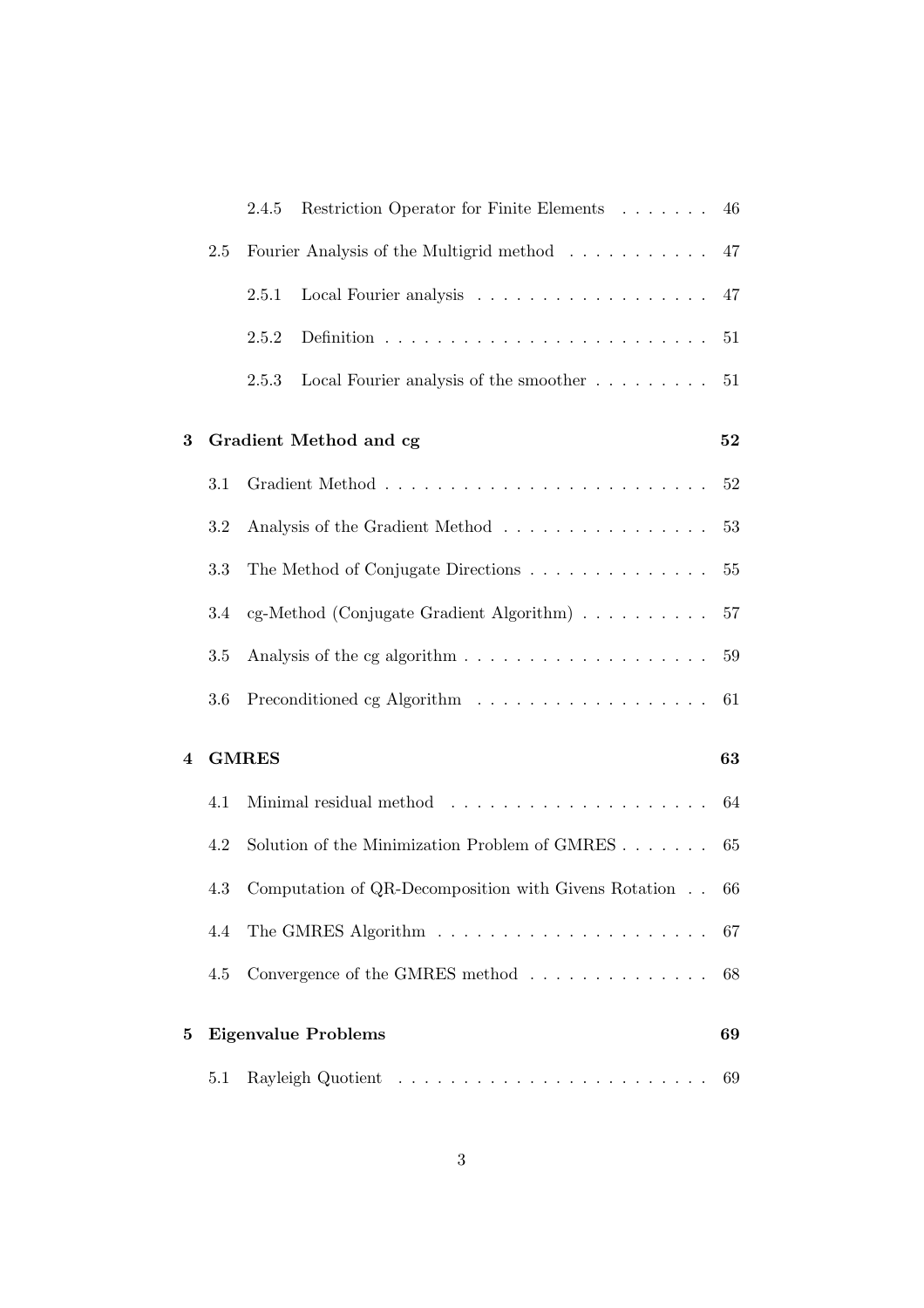|       | 5.4 Computation of Eigenvalues using the Rayleigh Quotient 76 |  |  |  |
|-------|---------------------------------------------------------------|--|--|--|
|       |                                                               |  |  |  |
| 5.5.1 |                                                               |  |  |  |
| 5.5.2 | Motivation of Davidson's Algorithm 81                         |  |  |  |
| 5.5.3 | The concept of the Jacobi-Davidson-Algorithm $\ldots$ 82      |  |  |  |
|       | 5.5.4 Jacobi-Davidson-Algorithm 84                            |  |  |  |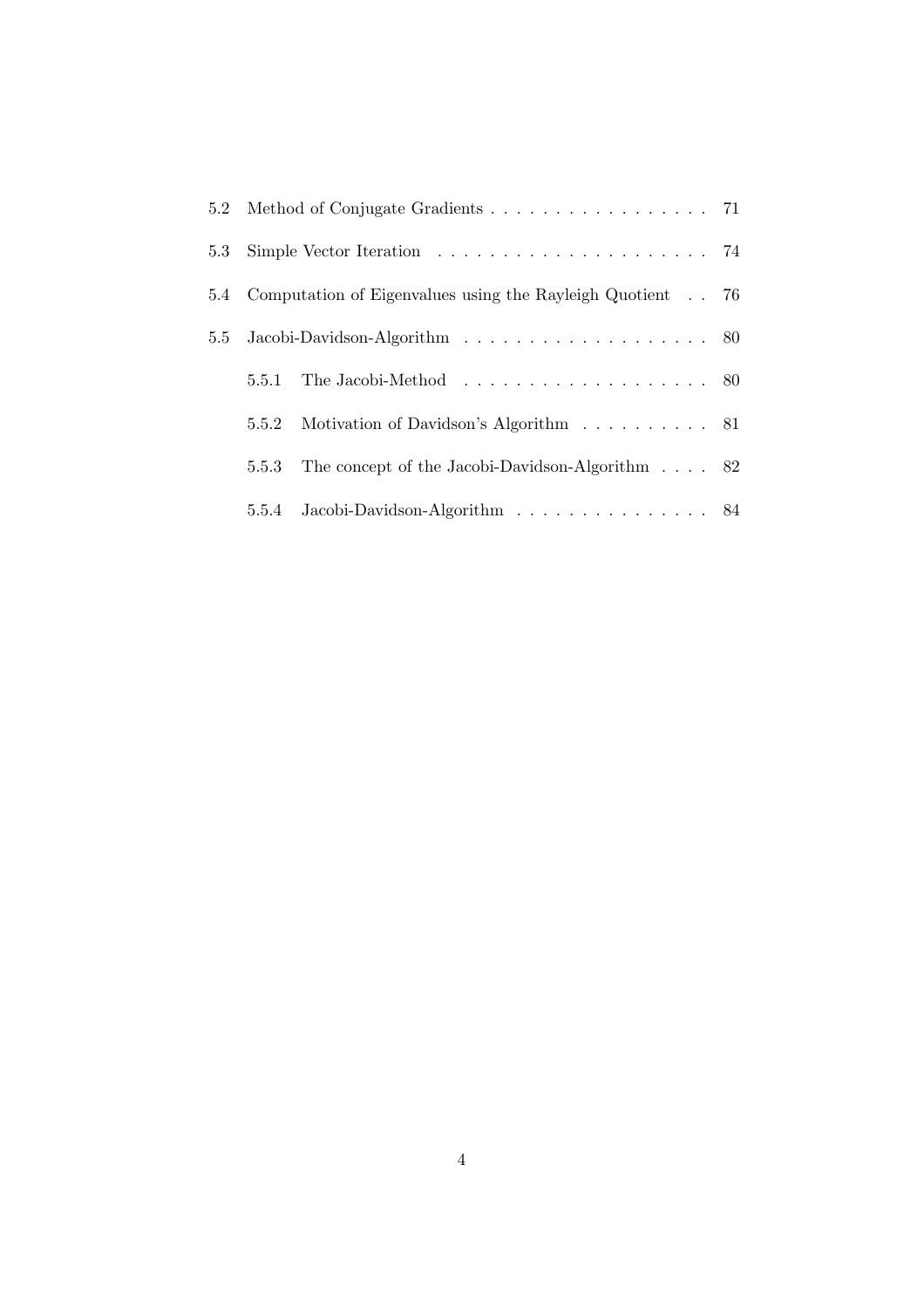## 1 Linear Equation Systems in the Numerical Solution of PDE's

## 1.1 Examples of PDE's

1. Heat Equation



Heat source  $f$  in the interior of the plate. Question: What is the temperature inside of the plate? Poisson Problem (P) Let  $\Omega \subset \mathbb{R}^n$  open, bounded,  $f \in C(\overline{\Omega})$ ,  $g \in C(\delta \Omega)$ .

Find  $u \in C^2(\overline{\Omega})$  such that

$$
-\Delta u = f \quad \text{on } \Omega
$$

$$
u|_{\delta\Omega} = g
$$

$$
\text{where} \quad \Delta = \frac{\partial^2}{\partial x^2} + \frac{\partial^2}{\partial y^2}
$$

2. Convection-Diffusion-Problem

Find  $u \in C^2(\overline{\Omega})$  such that

$$
-\Delta u + \vec{b} \cdot \nabla u + cu = f \quad \text{on } \Omega
$$
  
\n
$$
u\big|_{\delta\Omega} = 0
$$
  
\nwhere  $\vec{b} \in (C(\Omega))^2$ ,  $f, c \in C(\Omega)$ 

3. Navier-Stokes-Equation

$$
\frac{\partial u}{\partial t} + \frac{\partial p}{\partial x} + \frac{\partial (u^2)}{\partial x} + \frac{\partial (uv)}{\partial y} = \frac{1}{\text{Re}} \Delta u
$$

$$
\frac{\partial u}{\partial t} + \frac{\partial p}{\partial y} + \frac{\partial (uv)}{\partial x} + \frac{\partial (v^2)}{\partial y} = \frac{1}{\text{Re}} \Delta v
$$

$$
\frac{\partial u}{\partial x} + \frac{\partial v}{\partial y} = 0
$$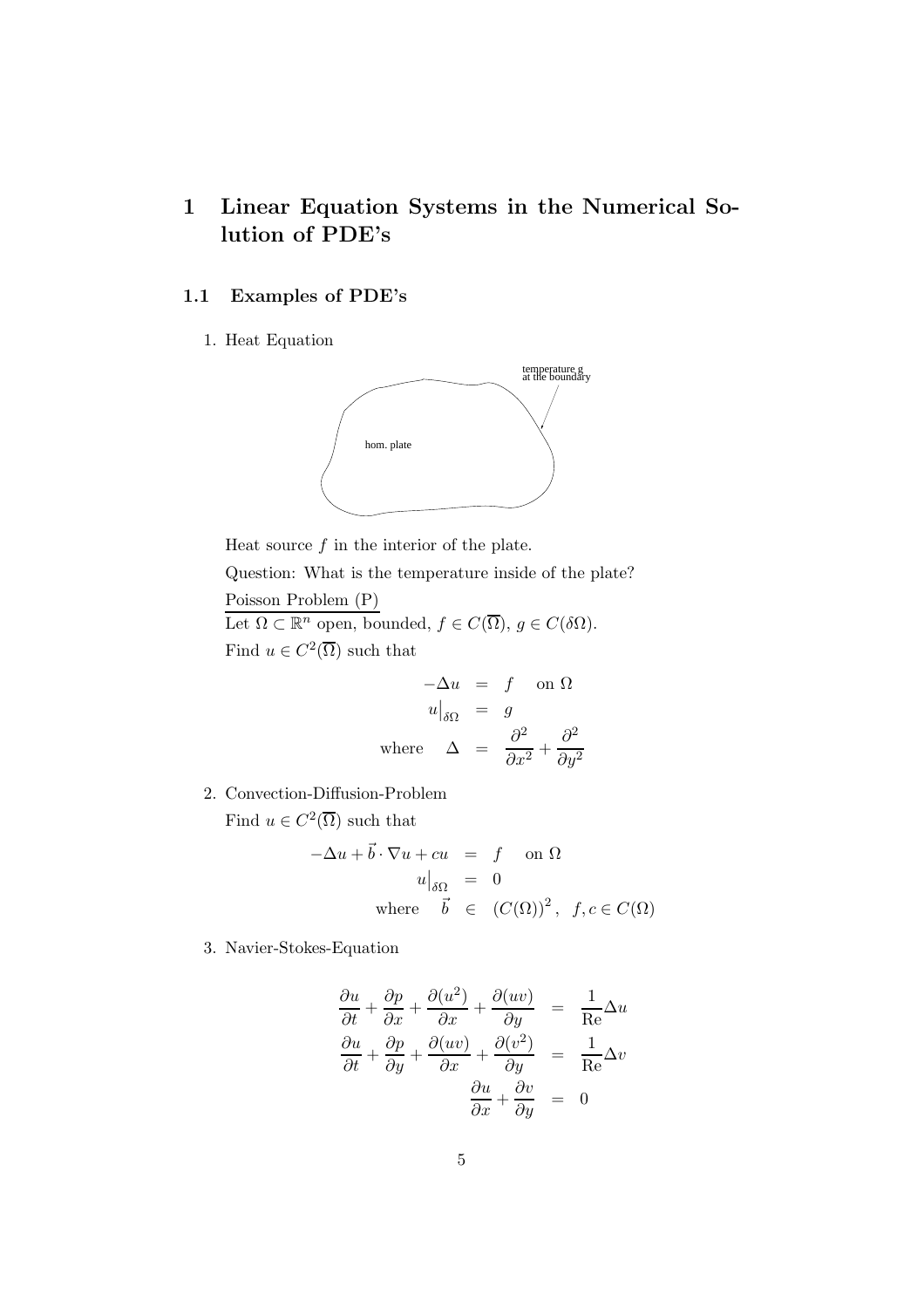

4. Laser simulation



$$
\Gamma_M = \Gamma_{M_1} \cup \Gamma_{M_2}
$$

Find  $u \in C^2_{\mathbb{C}}(\overline{\Omega}), \lambda \in \mathbb{C}$  such that

$$
-\Delta u - k^2 u = \lambda u
$$
  
\n
$$
u|_{\Gamma_M} = 0
$$
  
\n
$$
\frac{\partial u}{\partial \vec{n}}|_{\Gamma_{\text{rest}}} = 0 \quad \text{(or boundary condition third kind)}
$$

We apply the ansatz

$$
u = u_r e^{-i\tilde{k}z} + u_l e^{i\tilde{k}z}
$$

where  $\tilde{k}$  is an average value of k. This leads to the equivalent eigenvalue problem: Find  $u_r, u_l, \lambda$  such that

$$
-\Delta u_r + 2i\tilde{k} \frac{\partial u_r}{\partial z} + (\tilde{k}^2 - k^2)u_r = \lambda u_r
$$

$$
-\Delta u_l - 2i\tilde{k} \frac{\partial u_l}{\partial z} + (\tilde{k}^2 - k^2)u_l = \lambda u_l
$$

$$
u_r + u_l|_{\Gamma_M} = 0, \qquad \frac{\partial u_r}{\partial z} - \frac{\partial u_l}{\partial z}|_{\Gamma_M} = 0
$$

$$
\frac{\partial u_r}{\partial \vec{n}}|_{\Gamma_{\text{rest}}} = \frac{\partial u_l}{\partial \vec{n}}|_{\Gamma_{\text{rest}}} = 0
$$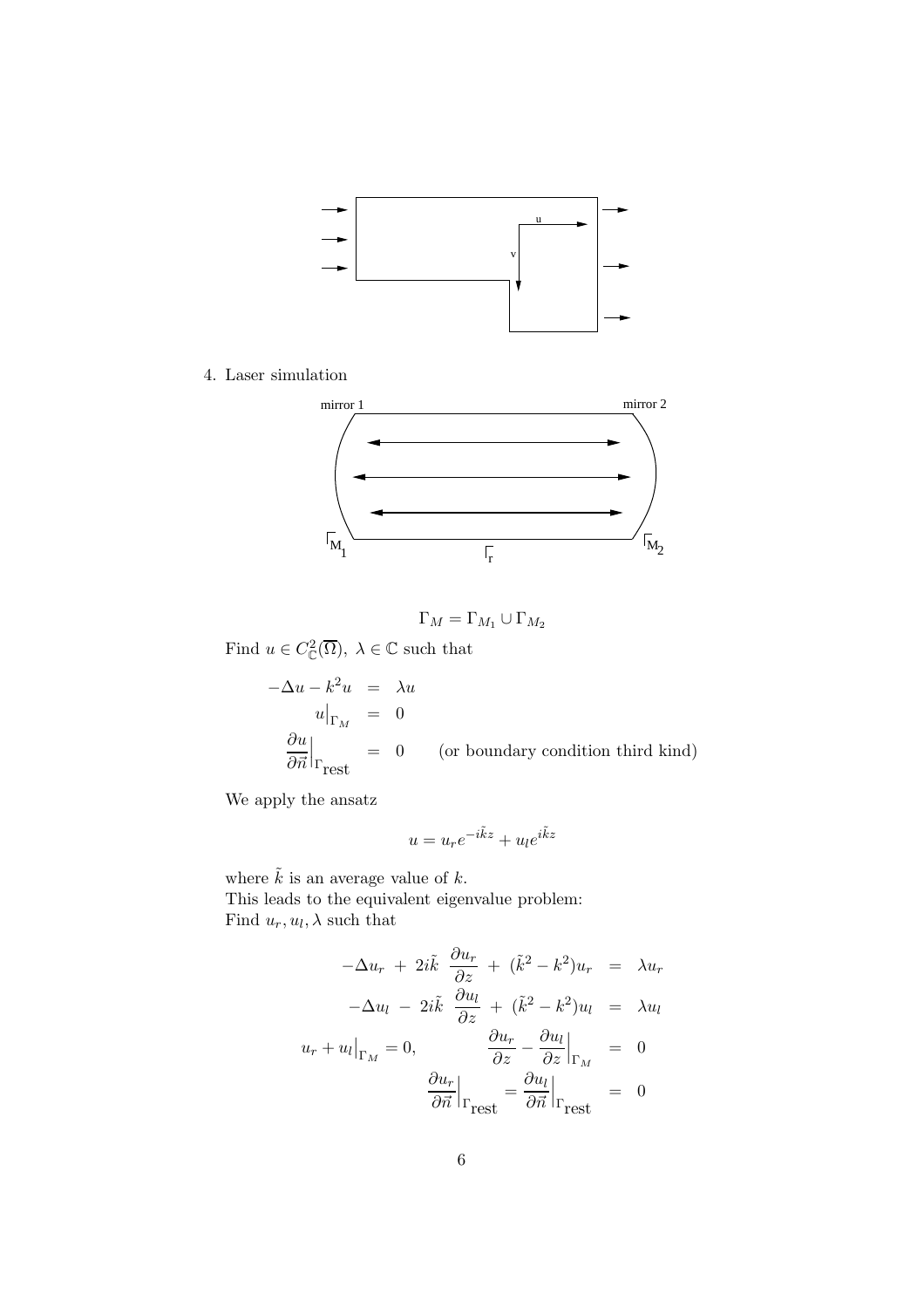#### 1.2 Finite-Difference-Discretization of Poisson's Equation

Assume  $\Omega = ]0,1[^2$  and that an exact solution of  $(P)$  exists. We are looking for an approximate solution  $u_h$  of (P) on a grid  $\Omega_h$  of meshsize h. Choose  $h = \frac{1}{m}$  where  $m \in \mathbb{N}$ .

$$
\begin{array}{rcl}\n\Omega_h & = & \left\{ (ih,jh) \middle| i,j=1,\ldots,m-1 \right\} \\
\overline{\Omega_h} & = & \left\{ (ih,jh) \middle| i,j=0,\ldots,m \right\}\n\end{array}
$$

Discretization by Finite Differences:

Idea: Replace second derivative by difference quotient. Let  $e_x = (1,0)$  and  $e_y = (1,0)$ ,

$$
-\Delta u(z) = \left(-\frac{\partial^2 u}{\partial x^2} - \frac{\partial^2 u}{\partial y^2}\right)(z) = f(z) \text{ for } z \in \Omega_h
$$

$$
-\frac{u_h(z + he_x) - 2u_h(z) + u_h(z - he_x)}{h^2}
$$
  

$$
-\frac{u_h(z + he_y) - 2u_h(z) + u_h(z - he_y)}{h^2} = f(z)
$$

and 
$$
u(z) = g(z)
$$
  
\n $\approx$  = for  $z \in \overline{\Omega_h} \setminus \Omega_h$   
\n $u_h(z) = g(z)$ 

This leads to a linear equation system  $L_h U_h = F_h$  where  $U_h = (u_h(z))_{z \in \Omega_h}$ ,  $L_h$  is  $|\Omega_h| \times |\Omega_h|$  matrix. The discretization can be described by the stencil

$$
\begin{pmatrix} -\frac{1}{h^2} & -\frac{1}{h^2} \\ -\frac{1}{h^2} & \frac{1}{h^2} \\ -\frac{1}{h^2} & -\frac{1}{h^2} \end{pmatrix} = \begin{pmatrix} m_{-1,1} & m_{0,1} & m_{1,1} \\ m_{-1,0} & m_{0,0} & m_{1,0} \\ m_{-1,-1} & m_{0,-1} & m_{1,-1} \end{pmatrix}
$$

|   | $X$ $X$ $X$ $X$ |                           |
|---|-----------------|---------------------------|
| X | $X$ $X$ $X$     |                           |
| X | $X$ $X$ $X$     |                           |
| X | $X$ X           | $\boldsymbol{\mathrm{X}}$ |
|   |                 |                           |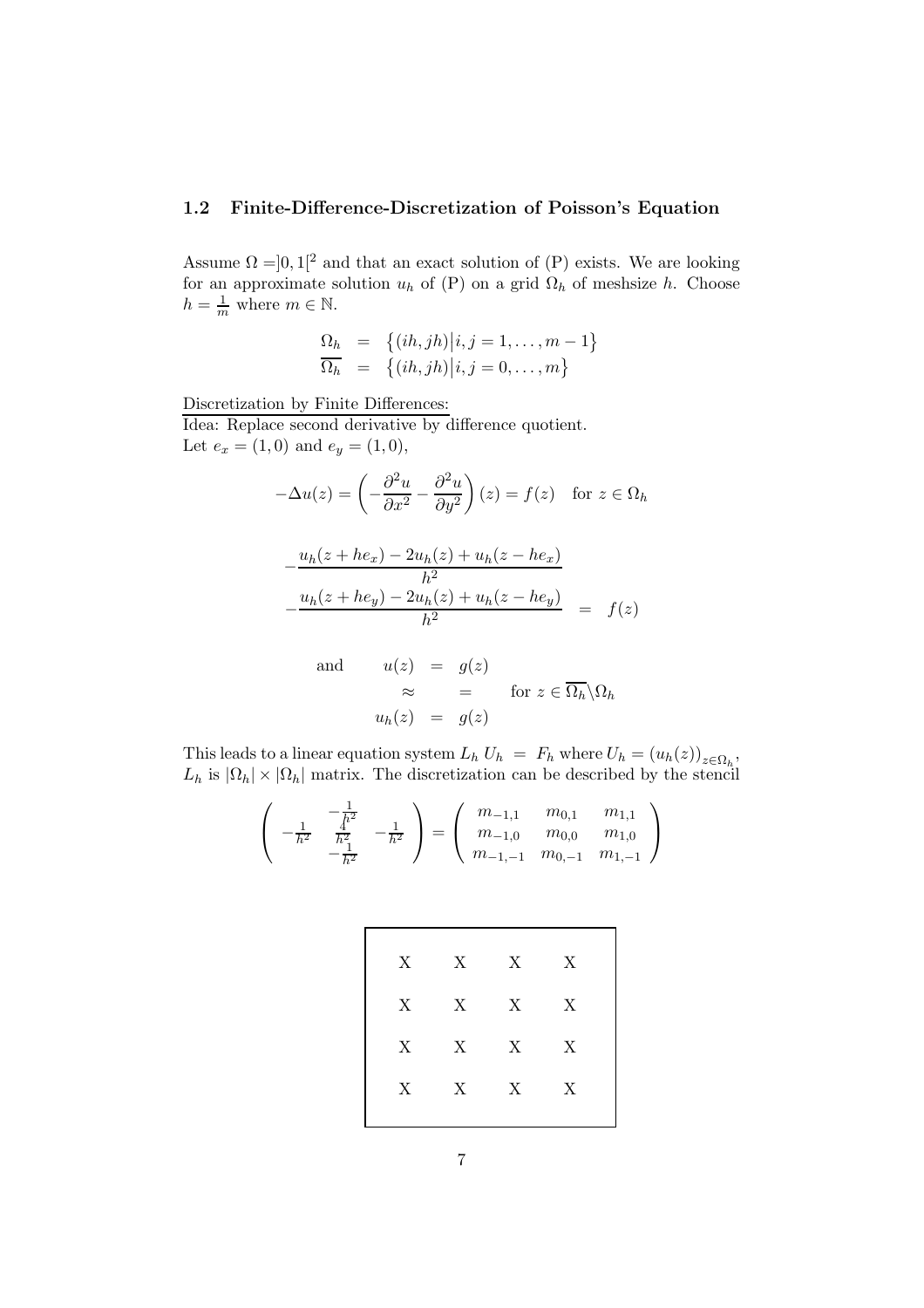Let us abbreviate  $U_{i,j} := u_h(ih, jh)$  and  $f_{i,j} := f(ih, jh)$ . Then, in case of  $g = 0$ , the matrix equation  $L_h U_h = F_h$  is equivalent to:

$$
\sum_{k,l=-1}^{1} m_{kl} U_{i+k,j+l} = f_{i,j}
$$

## 1.3 FD Discretization for Convection-Diffusion

Let  $\Omega$ ,  $\Omega_h$  as above.

$$
-\Delta u + b\frac{\mathrm{d}u}{\mathrm{d}x} = f
$$

Assume that b is constant.

1. Discretization by central difference:

$$
\frac{\mathrm{d}u}{\mathrm{d}x}(z) \approx \frac{u_h(z + he_x) - u_h(z - he_x)}{2h}
$$

This leads to the stencil

$$
\begin{pmatrix}\n & -\frac{1}{h^2} \\
 & -\frac{1}{h^2} - \frac{b}{2h} & \frac{4}{h^2} & -\frac{1}{h^2} + \frac{b}{2h} \\
 & & -\frac{1}{h^2}\n\end{pmatrix}
$$

 $\rightarrow$  unstable for large b.

2. Upwind discretization:

$$
\frac{\mathrm{d}u}{\mathrm{d}x}(z) \approx \frac{u_h(z) - u_h(z - he_x)}{h}
$$

This leads to the stencil

$$
\begin{pmatrix} -\frac{1}{h^2} \\ -\frac{1}{h^2} - \frac{b}{h} & \frac{4}{h^2} + \frac{b}{h} & -\frac{1}{h^2} \\ -\frac{1}{h^2} & -\frac{1}{h^2} \end{pmatrix}
$$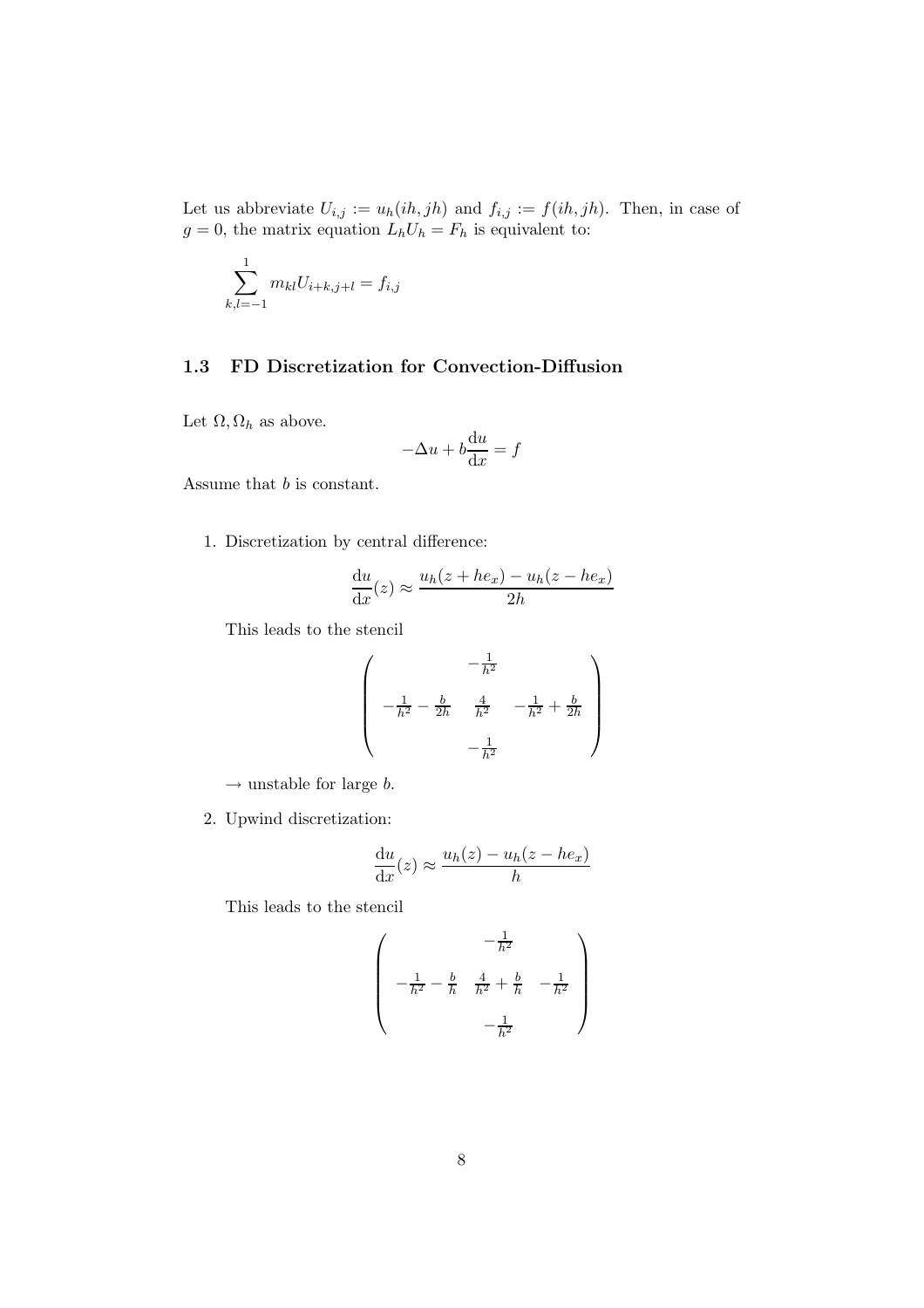#### 1.4 Irreducible and Diagonal Dominant Matrices

**Definition 1.** A  $n \times n$  matrix A is called strong diagonal dominant, if

$$
|a_{ii}| > \sum_{i \neq j} |a_{ij}| \qquad \qquad 1 \leq i \leq n \tag{1}
$$

A is called weak diagonal dominant, if there exists at least one i such that (1) holds and such that

$$
|a_{ii}| \ge \sum_{i \ne j} |a_{ij}| \qquad \qquad 1 \le i \le n
$$

**Definition 2.** A is called reducible, if there exists a subset  $J_{\subset}^{\neq}$  $\overline{\zeta}\{1,2,\ldots,n\},\$  $J \neq \emptyset$ . such that

$$
a_{ij} = 0 \t\t for all i \notin J, j \in J
$$

A not reducible matrix is called irreducible.

Remark. An reducible matrix has the form

$$
\left(\begin{array}{cc}A_{11}&A_{12}\\0&A_{22}\end{array}\right)
$$

 $\rightarrow$  The equation system separates in two parts.

#### Example:

- 1. Poisson FD: diagonal:  $a_{ii} = \frac{4}{h^2}$ non-diagonal:  $a_{ij} =$  $\int -\frac{1}{h^2}$  if i is N,S,W,O of j 0 else
	- A is not strong diagonal dominant, but weak diagonal dominant. To see this, consider a point  $i$  such that  $j$  is N of  $i$ . Then

$$
a_{ij} = \begin{cases} -\frac{1}{h^2} & \text{if } i \text{ is S,W,O of } j\\ 0 & \text{else} \end{cases}
$$

• A is irreducible.

Proof: If A is reducible, then,  $\{1, 2, ..., n\}$  is the union of two different sets of colored points, where one set is  $J$ . Then, there is a point  $j \in J$  such that one of the points i=N,W,S,E is not contained in J, but i is contained in  $\{1, 2, ..., n\}$ . This implies  $a_{j,i} \neq 0. \Rightarrow$  contradiction.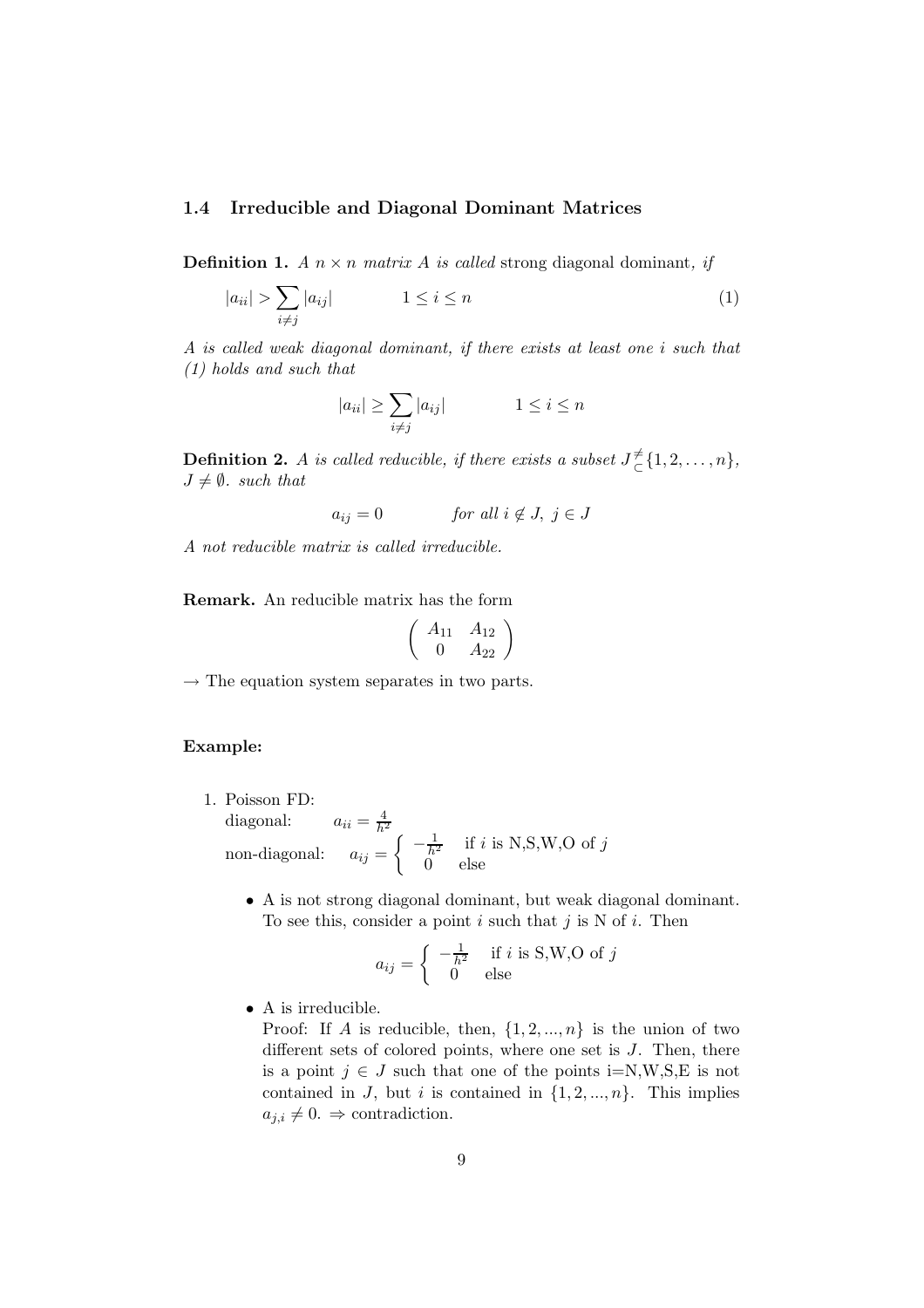- 2. Convection-Diffusion-Equation
	- centered difference

$$
|a_{ii}| = \frac{4}{h^2}
$$
  

$$
\sum_{i \neq j} |a_{ij}| = \frac{4}{h^2} 2 \cdot \frac{1}{h^2} + \left(\frac{1}{h^2} + \frac{b}{2h}\right) + \left|\frac{1}{h^2} - \frac{b}{2h}\right|
$$
  

$$
= 3\frac{1}{h^2} + \frac{b}{2h} + \left|\frac{1}{h^2} - \frac{b}{2h}\right|
$$

Thus,  $|a_{ii}| \ge \sum_{i \ne j} |a_{ij}|$ , if and only if  $\frac{1}{h^2} - \frac{b}{2h} \le 0$ . This shows  $|a_{ii}| \ge \sum_{i \ne j} |a_{ij}|$ , if and only if  $h < \frac{2}{b}$ 

• upwind

$$
|a_{ii}| = \frac{4}{h^2} + \frac{b}{h}
$$
  
\n
$$
\geq \frac{4}{h^2} + \frac{b}{h} \geq \sum_{i \neq j} |a_{ij}| \text{ for all } h, b > 0
$$

• Conclusion central: A is weak diagonal dominant if and only if  $h < \frac{2}{b}$ . upwind: A is weak diagonal dominant. A is irreducible in both cases.

**Definition 3.** Let A be an  $n \times n$  matrix. Consider n points  $P_1, ..., P_n$ . Draw an edge between  $\overrightarrow{P_i, P_j}$  if  $a_{i,j} \neq 0$ . The directed graph of A is this set of points  $P_1, ..., P_n$  with these edges  $\overrightarrow{P_i, P_j}$ .

Definition 4. A directed graph is called strongly connected, if for every pair of disjoint points  $P_i, P_j$  there exists a directed path in the graph. This means there exists a path  $P_{i_0} \overrightarrow{P_{i_1}, P_{i_2} P_{i_3}, ..., P_{i_{r-1}} P_{i_r}}$  such that  $P_{i_0} = P_i$  and  $P_{i_r} = P_j$ .

**Theorem 1.** A  $n \times n$  matrix A is irreducible, if and only if its directed graph is connected.

Proof. Let A be irreducible. Let  $1 \leq i_0 \leq n$  be an index. Let

 $J := \{j \mid \text{there is a directed path from } P_{i_0} \text{ to } P_j.\}.$ 

 $J$  is not empty. Otherwise,  $a_{i_0,j}=0$  for every  $j$  and choosing  $\tilde{J}=\{i_0\}$  would lead to a contradiction to A to be irreducible. Let us assume  $J \neq \{1, 2, ..., n\}$ .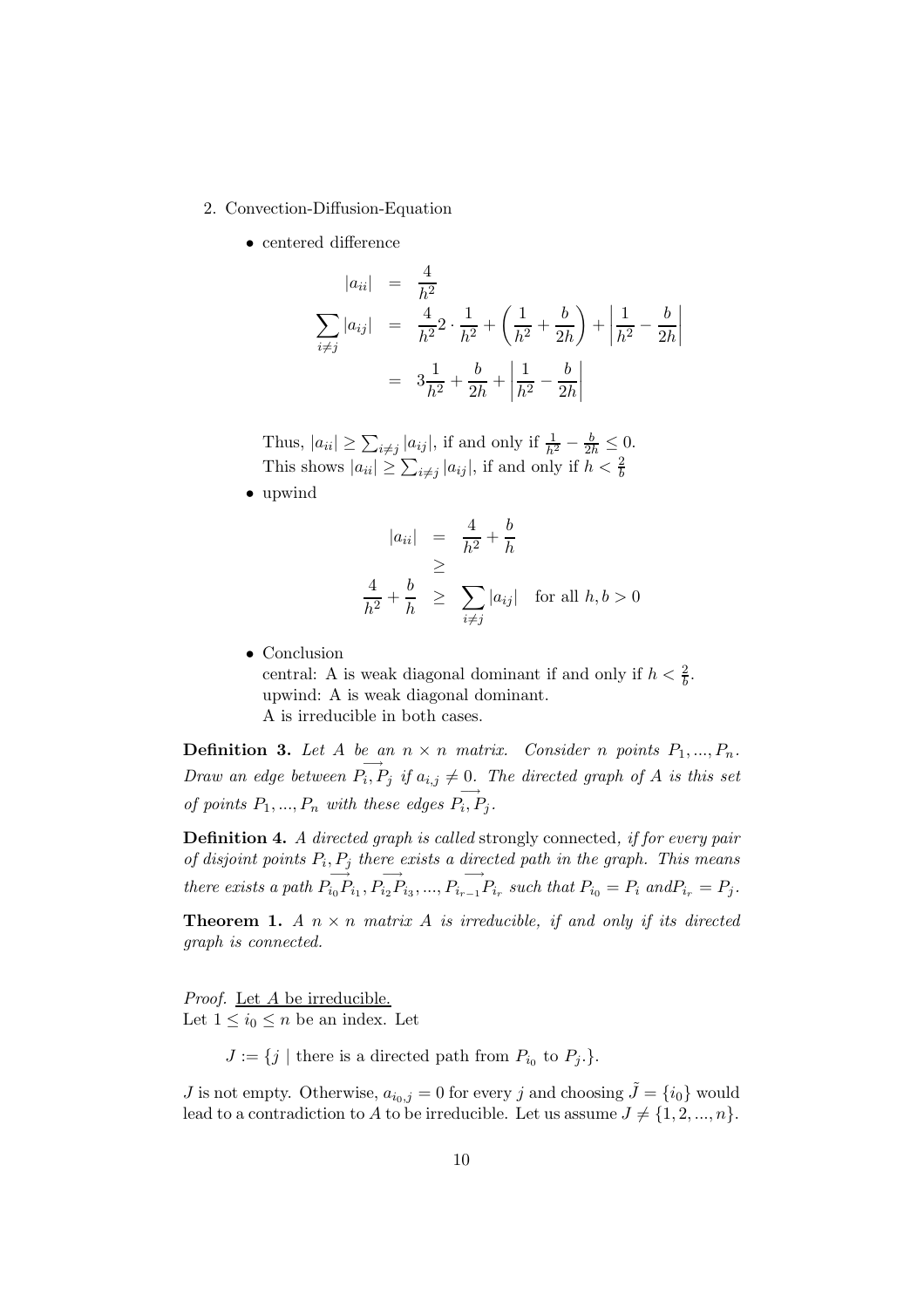Then,  $a_{i,j} = 0$  for every  $i \in J$  and  $j \notin J$ . Otherwise, there is a connected path from  $P_{i_0}$  to  $P_i$  and to  $P_j$ .

The above property of  $J$  is a contradiction to  $A$  irreducible.

#### Let the directed graph of A be connected.

Assume that  $\overline{A}$  is reducible. Then, there are disjoint sets  $J, I$  such that  $a_{i,j} = 0$  for every  $i \in I, j \in J$ . Let  $P_{i_0} \overrightarrow{P_{i_0} P_{i_1}}, P_{i_2} \overrightarrow{P_{i_3}}, ..., P_{i_{r-1}} P_{i_r}$  be a directed path from  $i_0 \in I$  to  $i_r \in J$ . Then, there must be a index s such that  $i_{s-1} \in I$  and  $i_s \in J$ . This implies  $a_{i_{s-1},i_s} \neq 0$ . This is a contradiction to the properties of  $J$  and  $I$ . □ properties of J and I.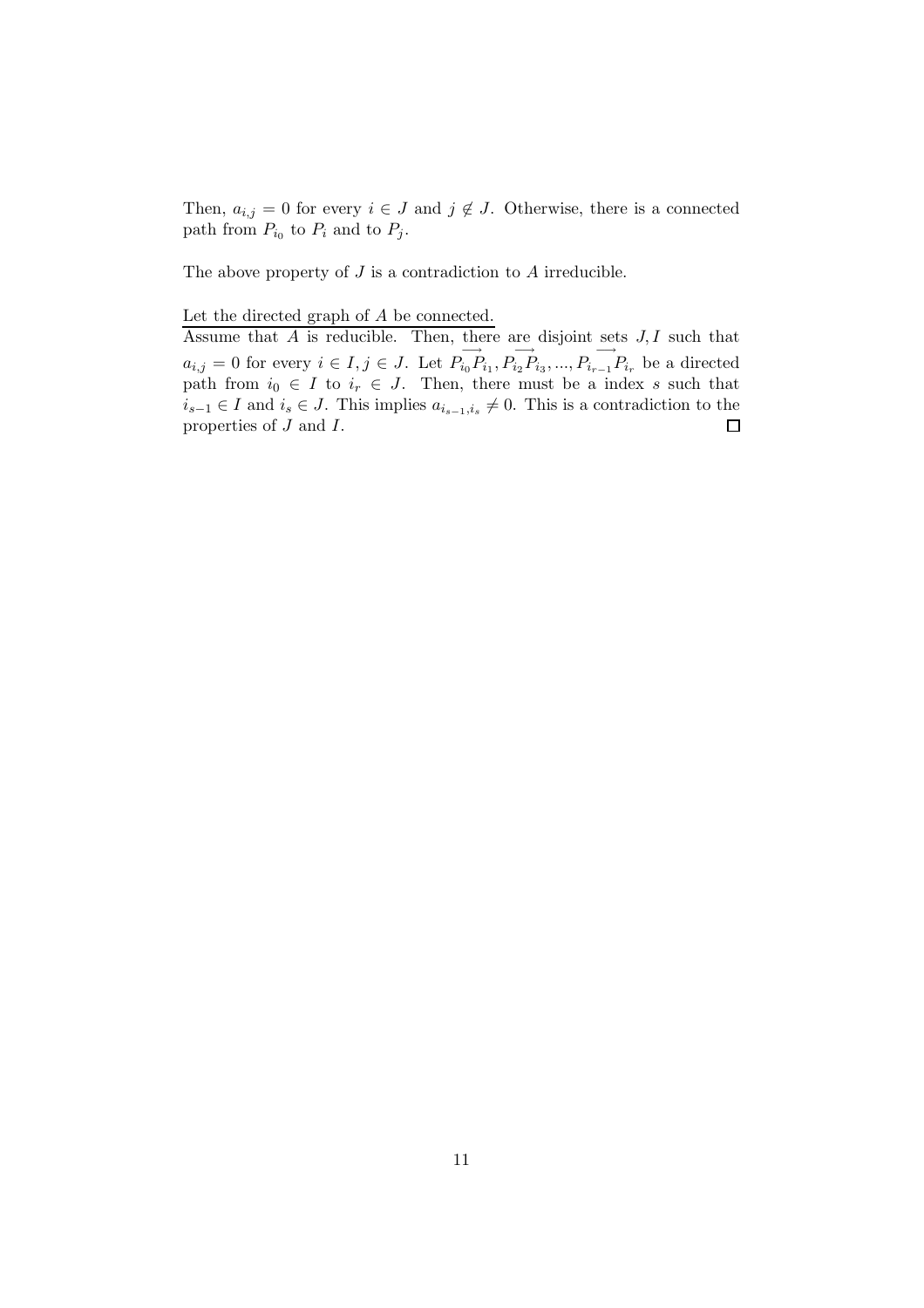#### 1.5 FE (Finite Element) Discretization

**Definition 5.**  $\mathcal{T} = \{T_1, \ldots, T_M\}$  is a conform triangulation of  $\Omega$  if

- $\overline{\Omega} = \bigcup_{i=1}^M T_i$  $,$   $T_i$  is triangle or square
- $T_i \cap T_j$  is either
	- empty or
	- one common corner or
	- one common edge.

## Remark.

• Let us write  $\mathcal{T}_h$ , if the diameter  $h_T$  of every element  $T \in \mathcal{T}_h$  is less or equal h:

 $h_T \leq h$ .

• A family of triangulations  $\{\mathcal{T}_h\}$  is called quasi-uniform, if there exists a constant  $\rho > 0$  such that the radius  $\rho_T$  of the largest inner ball of every triangle  $T \in \mathcal{T}_h$  satisfies

 $\rho_T > \rho h$ .

## Definition.

• Let  $\mathcal{T}_h$  be a triangulation of  $\Omega$ . Then, let  $V_h$  be the space of linear finite elements defined as follows:

$$
V_h = \left\{ v \in C^0(\overline{\Omega}) \middle| v \middle|_T \text{ is linear for every } T \in \mathcal{T}_H \right\}
$$
  

$$
\begin{array}{rcl} 0 & = & V_h \cap H_0^1(\Omega) \end{array}
$$

 $v|_T$  is linear means that  $v|_T(x,y) = a + bx + cy$ .

• Let 
$$
\Omega = ]0,1[^2, h = \frac{1}{m} \text{ and}
$$

$$
\mathcal{T}_h = \left\{ [ih, (i+1)h] \times [jh, (j+1)h] \middle| i, j = 0, \dots, m-1 \right\}
$$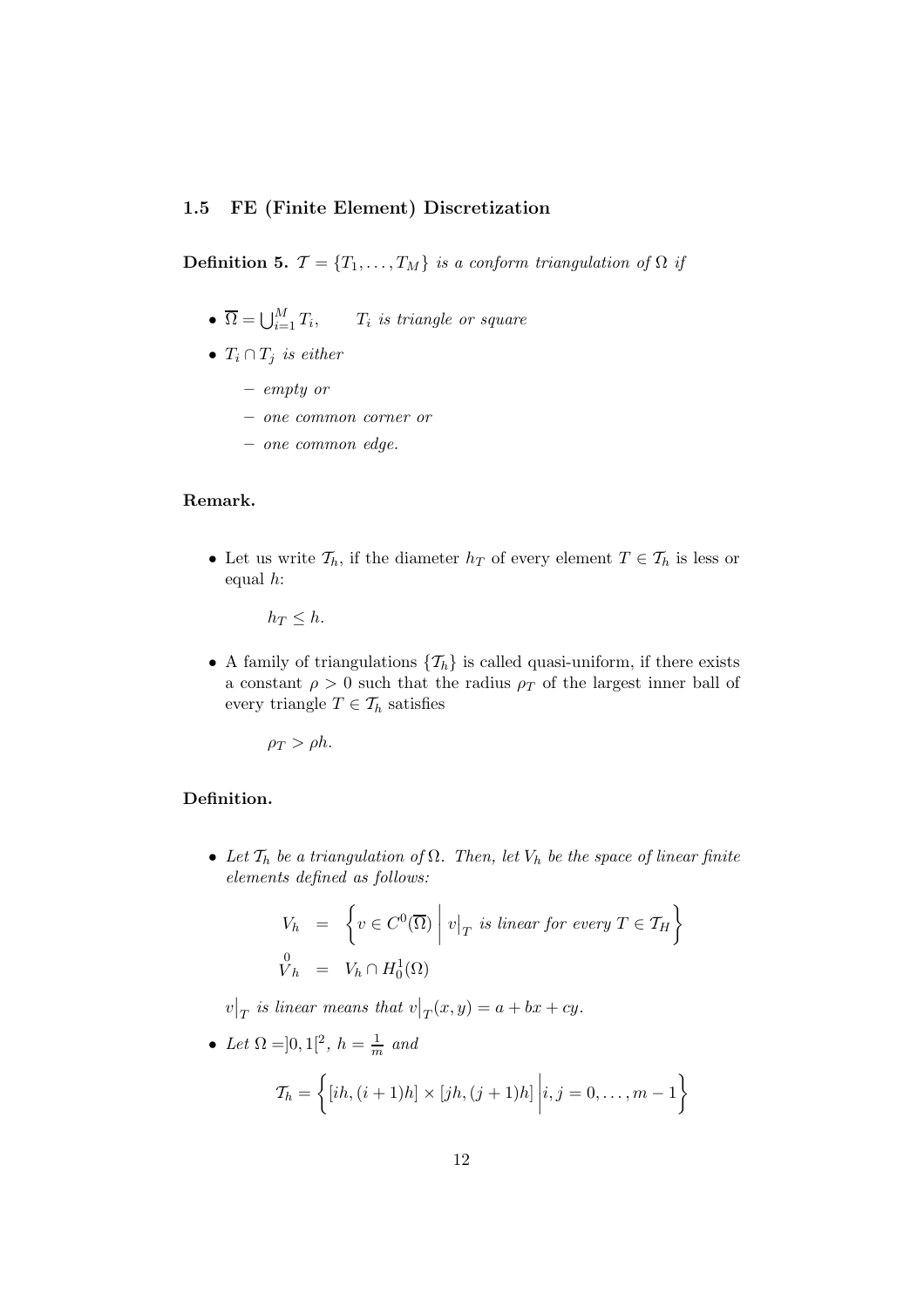The space of bilinear finite elements on  $\Omega$  is defined as follows

$$
V_h = \left\{ v \in C^0(\overline{\Omega}) \mid v|_T \text{ is bilinear for every } T \in \mathcal{T}_H \right\}
$$

 $v|_{T}$  is bilinear means that  $v|_{T}(x,y) = a + bx + cy + dxy$ .

• Let  $V_h$  be the space of linear or bilinear finite elements on  $\mathcal{T}_h$  and  $\mathcal{N}_h$ the set of corners of  $\mathcal{T}_h$ . Then, define the nodal basis function  $v_p \in V_h$ at the point p by:

$$
v_p(x) = \begin{cases} 1 & \text{if } x = p \\ 0 & \text{if } x \neq p \end{cases} \qquad \text{for } x \in \mathcal{N}_h
$$

Observe that

$$
V_h = span\left\{v_p \mid p \in \mathcal{N}_h\right\}
$$

This means that every function  $u_h \in V_h$  can be represented as

$$
u_h = \sum_{p \in \mathcal{N}_h} \lambda_p v_p
$$

## Finite Element Discretization of Poisson's equation:

$$
\begin{array}{rcl}\n-\Delta u & = & f \\
u|_{\delta\Omega} & = & 0\n\end{array}
$$

Thus, for every  $v_h \in V_h$ , we get:

$$
-\Delta u \, v_h = f \, v_h
$$
  

$$
\Downarrow
$$
  

$$
\int_{\Omega} \nabla u \, \nabla v_h \, d(x, y) + \int_{\Gamma} \frac{\partial u}{\partial \vec{n}} \, v_h \, d(x, y) = \int_{\Omega} f \, v_h \, d(x, y)
$$
  

$$
\Downarrow
$$
  

$$
\int_{\Omega} \nabla u \, \nabla v_h \, d(x, y) = \int_{\Omega} f \, v_h \, d(x, y) \qquad \forall v_h \in V_h
$$

**FE Discretization:** Find  $u_h \in V_h$  such that

$$
\int_{\Omega} \nabla u \, \nabla v_h \, \mathrm{d}(x, y) = \int_{\Omega} f \, v_h \, \mathrm{d}(x, y) \qquad \forall v_h \in \stackrel{0}{V}_h \tag{2}
$$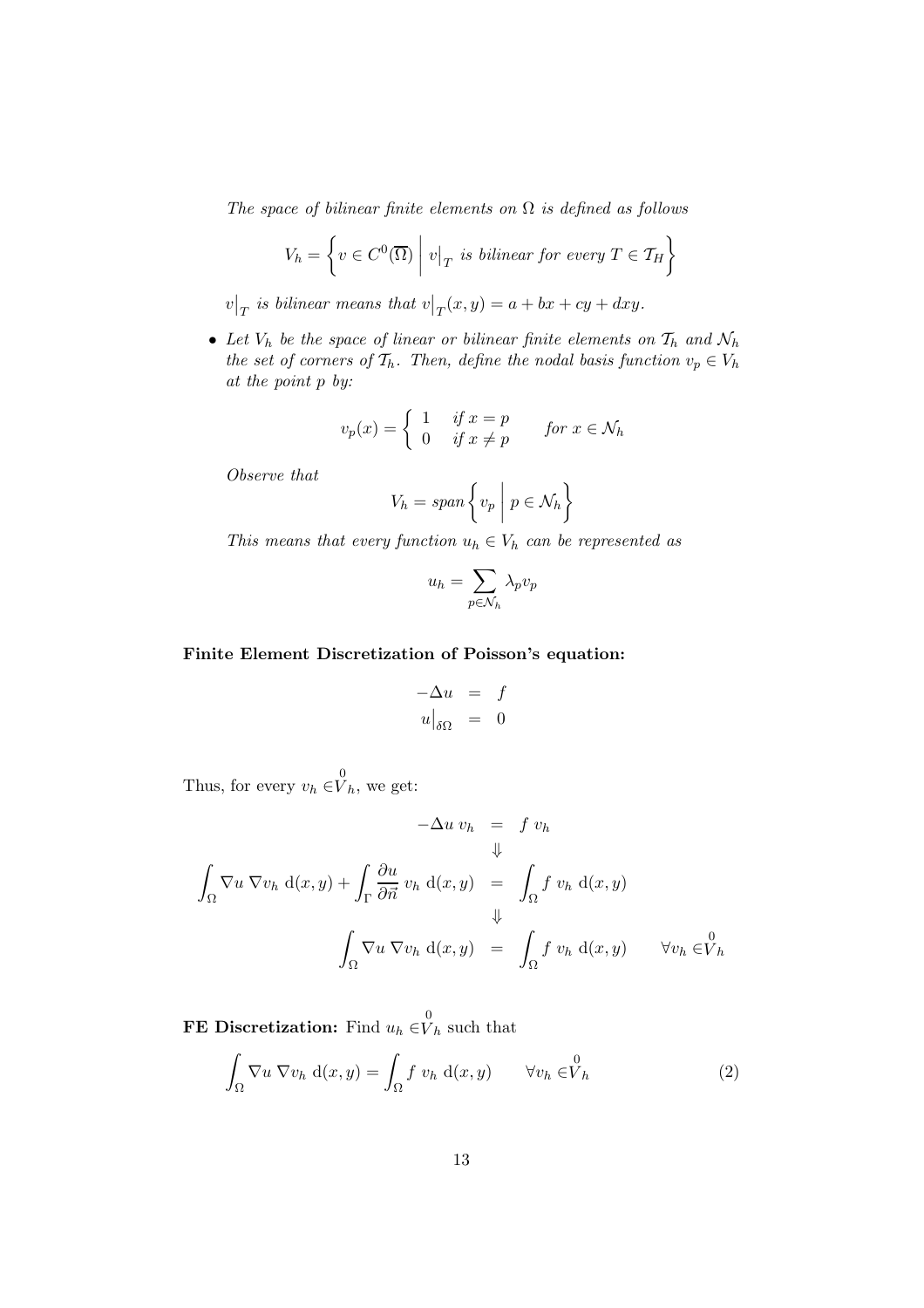Stiffness matrix.

$$
a_{p,q} := \int_{\Omega} \nabla v_p \nabla v_q d(x, y), \qquad f_q := \int_{\Omega} f v_q d(x, y)
$$
  
\n
$$
A := (a_{p,q})_{\substack{0 \ p,q \in \mathcal{N}_h}}^0, \qquad \mathcal{N}_h := \mathcal{N}_h \cap \Omega
$$
  
\n
$$
u_h = \sum_{\substack{0 \ p \in \mathcal{N}_h}}^0 \lambda_p v_p
$$

Then, (2) implies

$$
\sum_{p \in \mathcal{N}_h} \lambda_p \int_{\Omega} \nabla v_p \nabla v_q d(x, y) = \int_{\Omega} f v_q d(x, y) \quad \text{for all } q \in \mathcal{N}_h
$$
  

$$
\Downarrow
$$
  

$$
\sum_{p \in \mathcal{N}_h} \lambda_p a_{p,q} = f_q \quad \forall q \in \mathcal{N}_h
$$
  

$$
\Downarrow
$$
  

$$
A U_h = F_h \quad \text{where} \quad U_h = (\lambda_p)_{p \in \mathcal{N}_h}
$$
  

$$
F_h = (f_q)_{q \in \mathcal{N}_h}^0
$$

The matrix A is called the stiffness matrix of the FE discretization.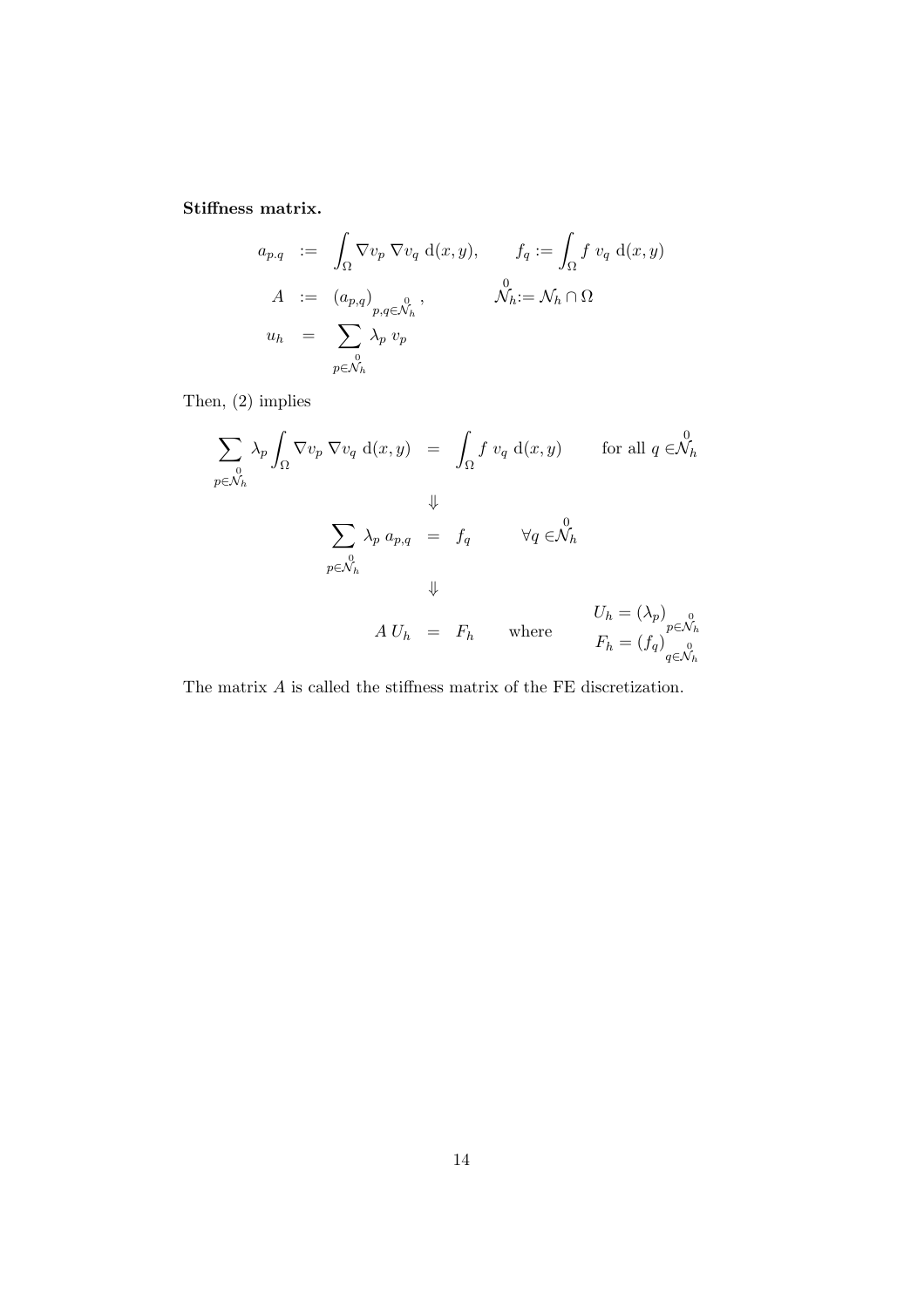#### 1.6 Discretization Error and Algebraic Error

Let  $|| \cdot ||$  be a suitable norm. Then,  $||U_h - U||$  is called discretization error, with respect to this norm.

Example 1. Poisson on a square

• FD,  $u \in C^4(\overline{\Omega})$ , then

$$
||U_h - U||_{L^{\infty}(\Omega_h)} = O(h^2)
$$

• FE,  $u \in H^2(\overline{\Omega})$ , then

$$
||U_h - U||_{L^2(\Omega)} = O(h^2)
$$
  

$$
||U_h - U||_{H^1(\Omega)} = O(h)
$$

**Problem.** The solution  $u_h$  cannot be calculated exactly, since  $L_h$  (or A) is a very large matrix and

$$
A U_h = F_h.
$$

Therefore, we need iterative solvers if  $n > 10.000$  (or  $n > 100.000$ ). By such an iterative solver, we get an approximation  $\tilde{u}_h$  of  $u_h$ .  $\|\tilde{u}_h - u_h\|$  is called algebraic error.

#### 1.7 Basic Theory for LInear Iterative Solvers

Let A be a non singular  $n \times n$  matrix and b a vector,  $b \in \mathbb{R}^n$ .

#### Problem:

Find  $x \in \mathbb{R}^n$  such that  $A x = b$ .

A basic approach to construct an iterative solver is to use a decomposition

$$
A = M - N
$$

where  $M$  is a matrix, which is easy to invert (which can be inverted by a small number of operations). Then we get

$$
M x = N x + b
$$
  

$$
\downarrow
$$
  

$$
x = M^{-1} N x + M^{-1} b
$$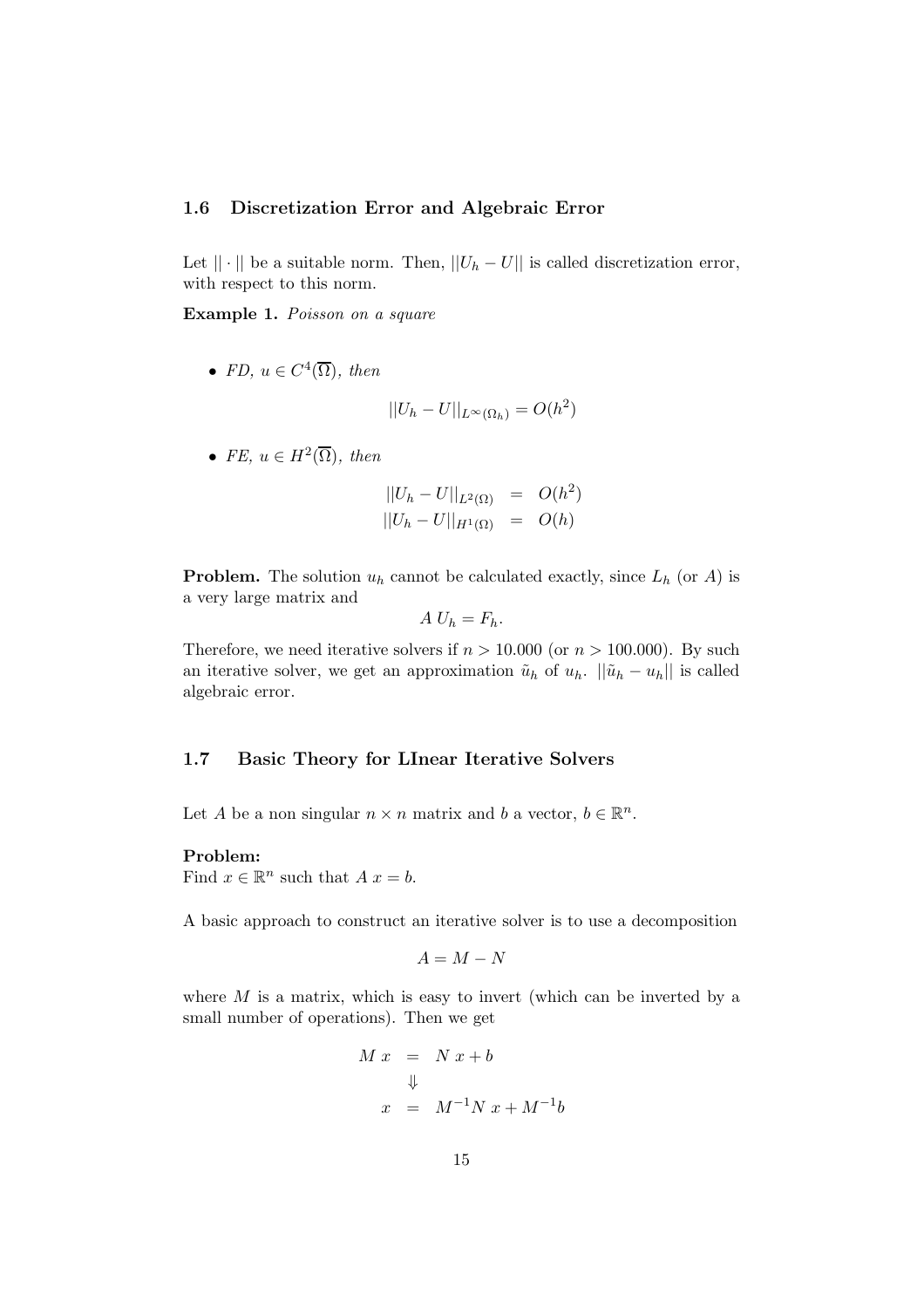By this formulas, we get the algorithm:

#### Algorithm:

Let  $x^0$  be the start guess. Then  $x^{k+1} := M^{-1}N x^k + M^{-1}b$ 

Let us write the iteration formula as

$$
x^{k+1} = C \; x^k + d,
$$

where  $C = M^{-1}N$  and  $d = M^{-1}b$ . This is the general form of a <u>linear iterative solver</u>.

**Theorem 1.**  $x^k$  converges to x for every start vector  $x^0$  if and only if

$$
\rho(C) < 1
$$

Here  $\rho(C)$  is the spectral radius of C,

 $\rho(C) = \max\left\{ |\lambda| \middle| \lambda \text{ is eigenvalue of } C \right\}$ 

(Observe the eigenvalues may be complex.)

Furthermore, the following convergence result holds:

$$
||x^k - x|| \le ||C^k|| \, ||x^0 - x|| \tag{3}
$$

If  $C$  is a normal matrix, then

$$
||x^{k} - x||_{2} \le (\rho(C))^{k} ||x^{0} - x||_{2}
$$
\n(4)

There exist start vectors  $x^0$ , such that the equal sign holds in the above inequality.

**Proof.** By  $x^{k+1} = C x^k + d$  and  $x = C x + d$ , we get

$$
x^{k+1} - x = C\left(x^k - x\right)
$$

This implies

$$
x^k - x = C^k(x^0 - x) \tag{5}
$$

This implies (3).

Let us assume, that  $x^0 - x = e$  is an eigenvector of C with eigenvalue  $\lambda$  such that

 $|\lambda| = \rho(C)$ 

Then, we get

$$
||x^k - x|| = \rho(C)^k ||x^0 - x||
$$

This shows: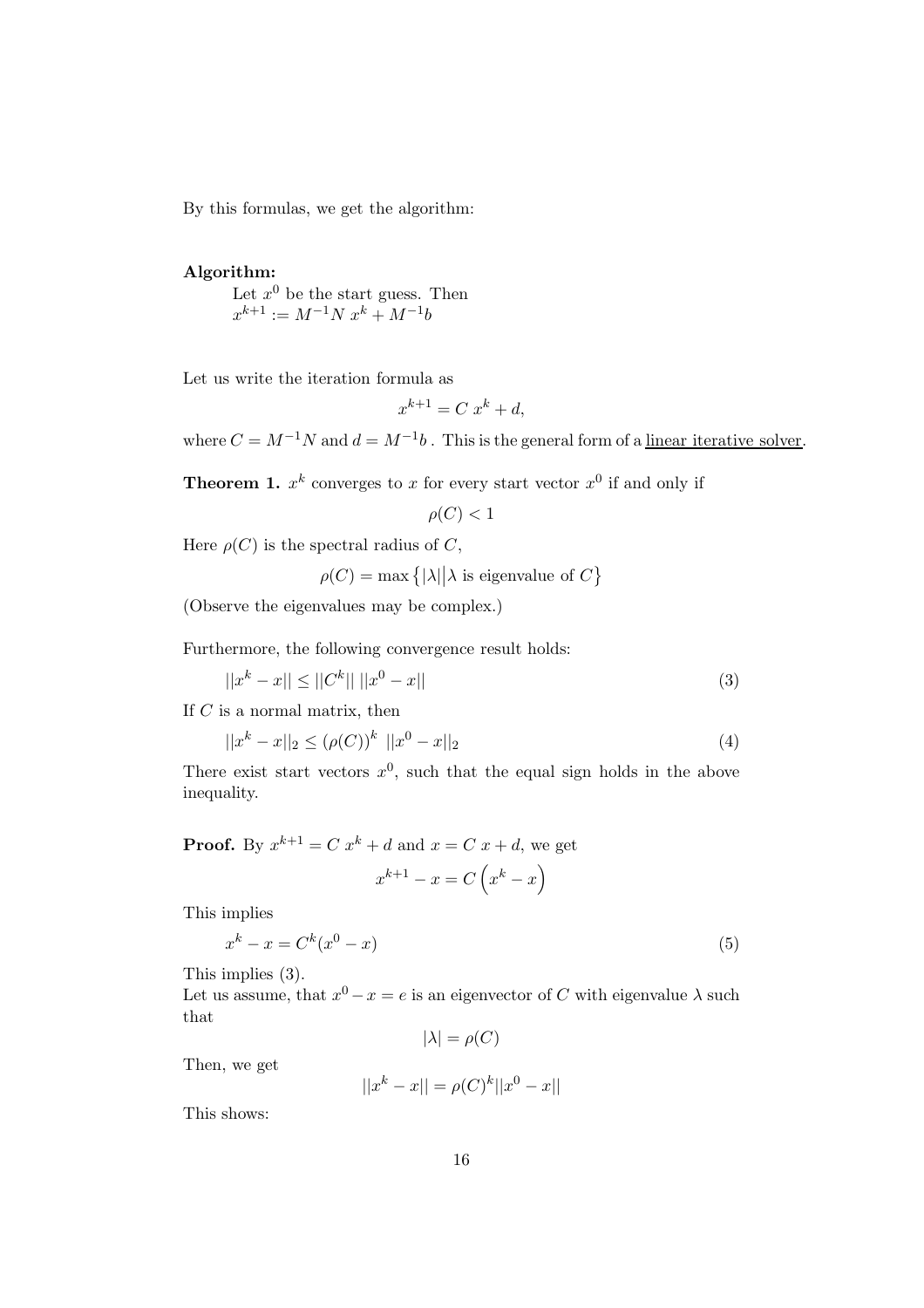- if  $\rho(C) \geq 1$ , then  $x^k$  does not converge to x.
- the equal sign holds in equation (4).

Now, let us assume that  $x^0$  is a general start vector. Let us assume  $\rho(C) < 1$ . We want to prove  $\lim_{k\to\infty} x^k = x$ . By (3), it is enough to prove

 $||C^k|| \to 0$  for  $k \to \infty$ 

Since all norms are equivalent in a finite dimensional vector space, it is enough to show this for the  $\|\cdot\|_2$ -norm.

1.  $C$  is normal. Then, there exists a unitary matrix  $T$  such that

$$
T^{-1}D\;T = C
$$

where  $D = \text{diag}(\lambda_1, \dots, \lambda_n)$  is the diagonal matrix of eigenvalues. Then, we get

$$
||C^k||_2 = ||T^{-1}D^kT||_2 \le ||T^{-1}||_2 ||T||_2 ||D^k||_2 = ||D^k||_2 = \rho(C)^k.
$$

This shows (4).

2. C is a general matrix. Then, we have to apply the Jordan decomposition

$$
T^{-1}J\ T = C
$$

Then, we get

$$
||C^k||\leq||T^{-1}||~||T||~||J^k||
$$

Thus, it is enough to show

$$
\lim_{k\to\infty}||J^k||=0
$$

It is enough to study an Jordan block

$$
\tilde{J} = \lambda E + N,
$$

where  $E$  is the unit matrix and

$$
N = \left(\begin{array}{cccc} 0 & 1 & 0 \\ & \ddots & \ddots \\ & & \ddots & 1 \\ 0 & & & 0 \end{array}\right) \quad \text{S rows}
$$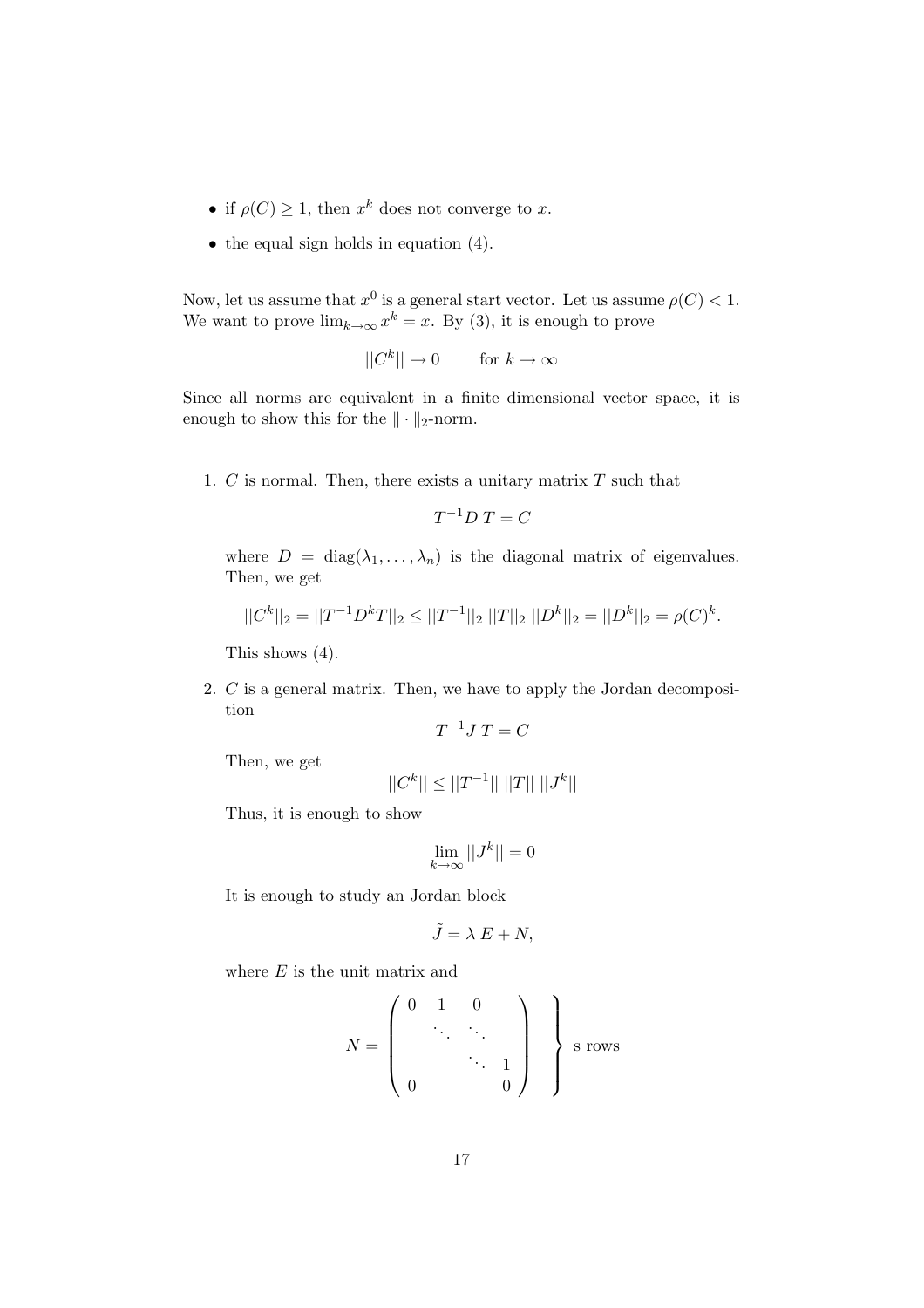Since  $\rho(C) < 1$ , it follows  $|\lambda| < 1$ . A short calculation shows

$$
\begin{array}{rcl} ||N^i||&\le&1\qquad&\text{for all $i$}\\ N^s&=&0 \end{array}
$$

Since  $N E = E N$  it follows:

$$
||\tilde{J}^{k}|| = ||\sum_{i=0}^{k} {k \choose i} (\lambda E)^{k-i} N^{i}|| \le
$$
  

$$
\leq \sum_{i=0}^{s-1} {k \choose i} \lambda^{k-i} \leq
$$
  

$$
\leq s k^{s} \lambda^{k-s} =
$$
  

$$
= (s \lambda^{-s}) k^{s} \lambda^{k} \to 0 \quad \text{for } k \to \infty
$$

NR: 
$$
\binom{k}{i} = \frac{k(k-1)\cdot\ldots\cdot(k-i+1)}{i!} \le k^i \le k^s
$$

$$
\frac{(k+1)^s \lambda^{k+1}}{k^s \lambda^k} = \left(1 + \frac{1}{k}\right)^s \lambda \le \frac{\lambda+1}{2} < 1 \quad \text{for large } k
$$

## 1.8 Effective Convergence Rate

In several applications one would like to know, how many iterations s are needed to reduce the algebraic error by a certain factor. Let us assume that this factor is  $\frac{1}{2}$ . Thus, we would like to know how many iterations s are needed to obtain

$$
||x^s - x|| \le \frac{1}{2} ||x^0 - x||.
$$

To this end , let us assume that there is an estimation

$$
||x^s - x|| \le \rho^s ||x^0 - x||.
$$

In case of a linear iteration method with symmetric iteration matrix  $C$ , we can choose  $\rho = \rho(C)$ .

Obviously,

$$
s = \frac{\ln\left(\frac{1}{2}\right)}{\ln\left(\rho\right)}
$$

since  $\rho(C)^s = \frac{1}{2}$  $\frac{1}{2}$ . s and  $\rho(C)$  are not the effective convergence rate. To estimate the effective convergence rate , the computational amount has to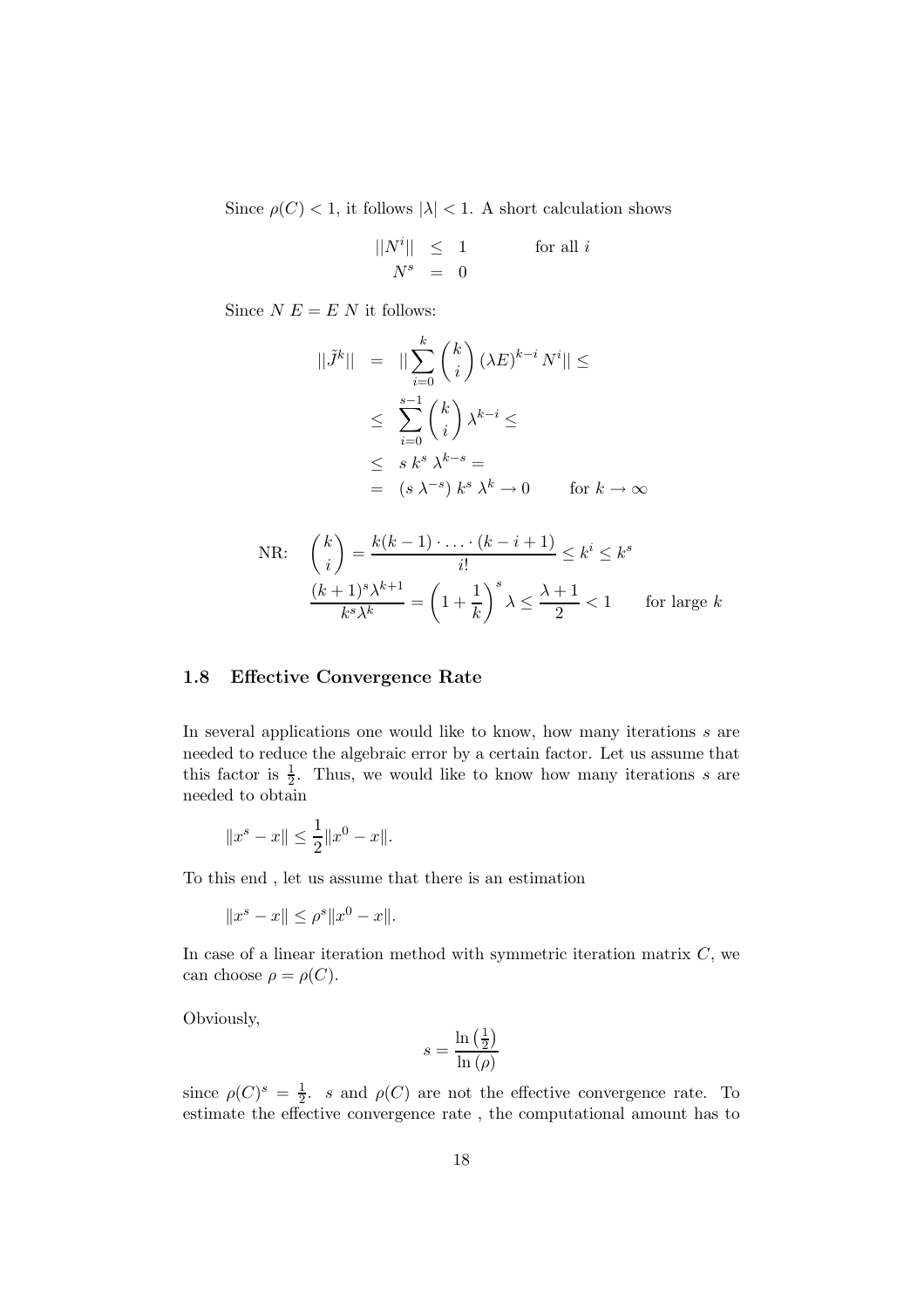be included. Let  $Op$  the number of operations for one iteration. Then, the effective convergence rate is:

$$
G_{eff} := s \cdot \frac{Op}{\text{number of unknowns}} = \frac{\ln \frac{1}{2}}{\ln (\rho)} \cdot \frac{Op}{n}
$$

Example 2. Gauss elimination

$$
G_{eff} = O(n^2)
$$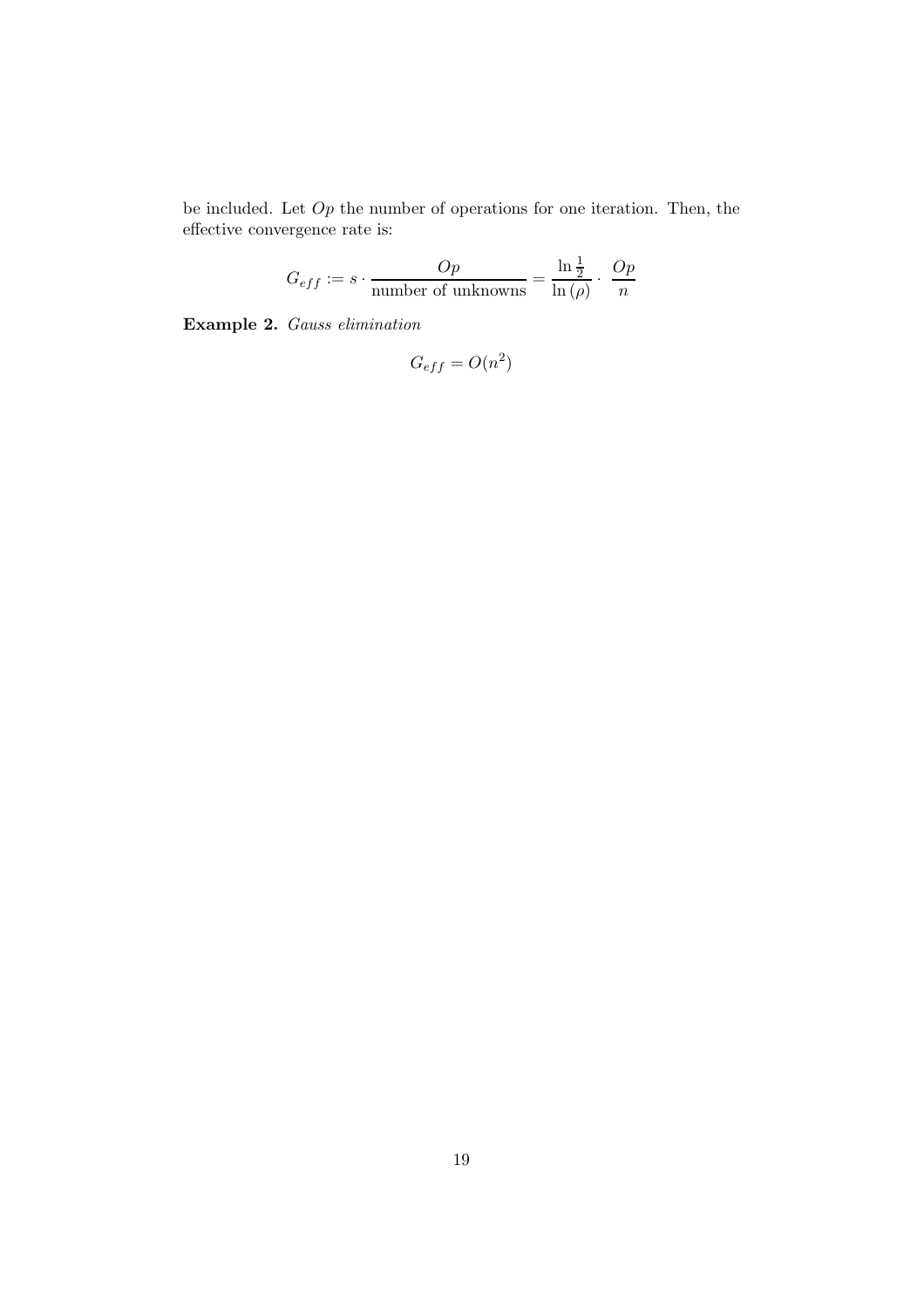## 1.9 Jacobi and Gauss-Seidel Iteration

The Jacobi-iteration is a "one-step" method. The Gauss-Seidel-iteration is<br>concerning planetics with d a successive relaxation method.

#### 1.9.1 Ideas of Both Methods

Relaxation of the *i*-th unknown  $x_i$ : Correct  $x_i^{old}$  by  $x_i^{new}$  such that the *i*-th equation of the equation system

$$
A \cdot x = b
$$

is correct.

Jacobi-iteration:

 $\frac{1}{x}$  This means: If x "Calculate the relaxations simultaneously for all  $i = 1, \ldots, n$ "  $^{old} = x^k$ , then let  $x^{k+1} = x^{new}$ 

Gauss-Seidel-iteration: , Calculate relaxation for  $i = 1, \ldots, n$  and use the new values"

 $\frac{1}{x}$  This means:  $\frac{x}{x}$  $\omega^{d,1} = x^k$ Iterate for  $i = 1, \ldots, n$ : Calculate  $x^{new,i}$  by relaxation of the *i*-th component Put  $x^{old,i+1} = x^{new,i}$  $x^{k+1} = x^{new,n}$ 

## Remark.

- Jacobi-iteration is independent of the numbering of the grid points
- The convergence rate of the Gauss-Seidel iteration depends on the numbering of the grid points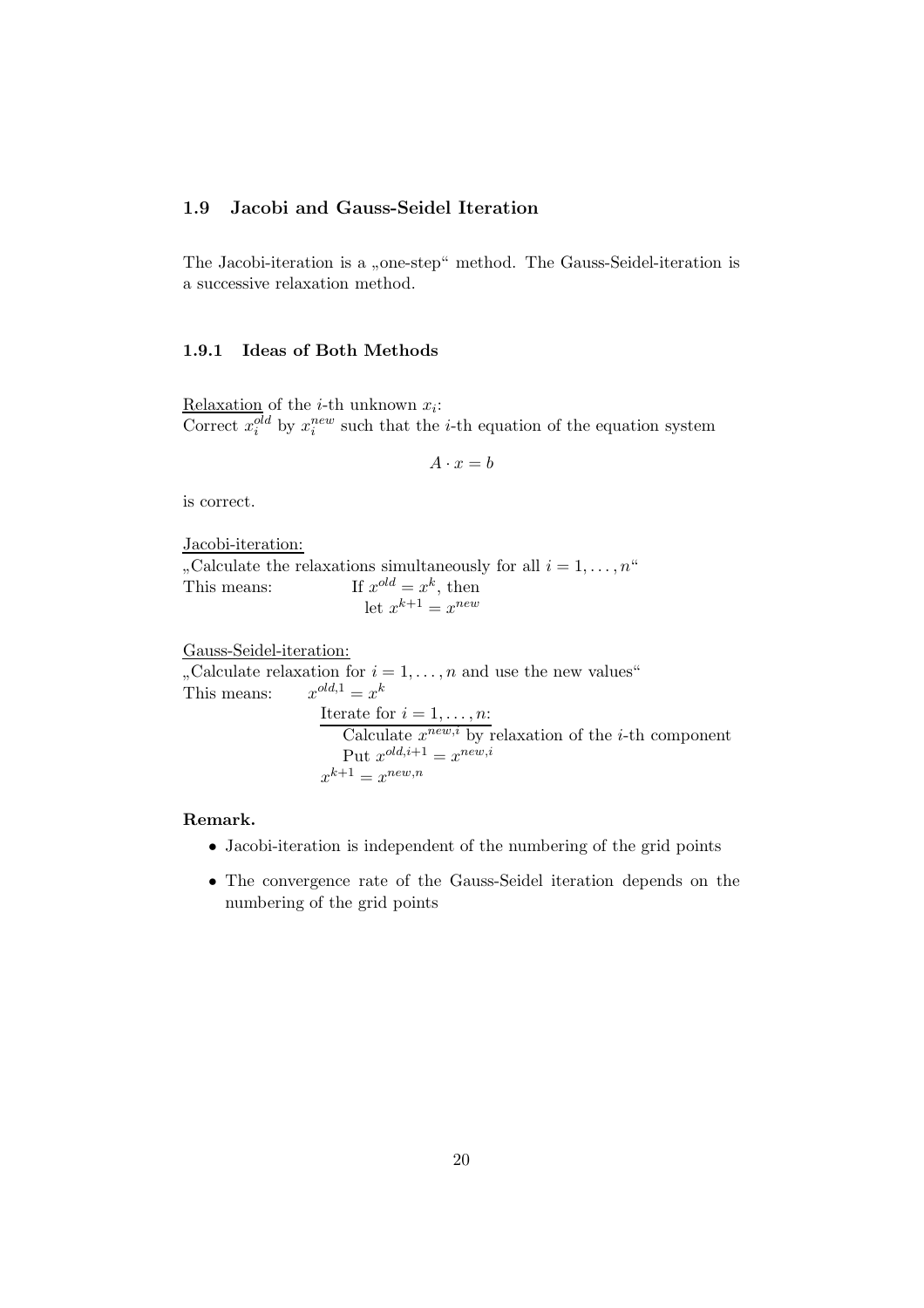Example 3. Model problem, FD for Poisson



A four color Gauss-Seidel-relaxation is used for a 8-point stencil



Relaxation for the Convection-Diffusion:

A convection-diffusion problem is a so-called singular perturbed problem. To see this write the convection-diffusion problem in the form:

$$
-\epsilon \Delta u + \frac{\partial u}{\partial x} = \tilde{f} \quad , \quad \epsilon > 0
$$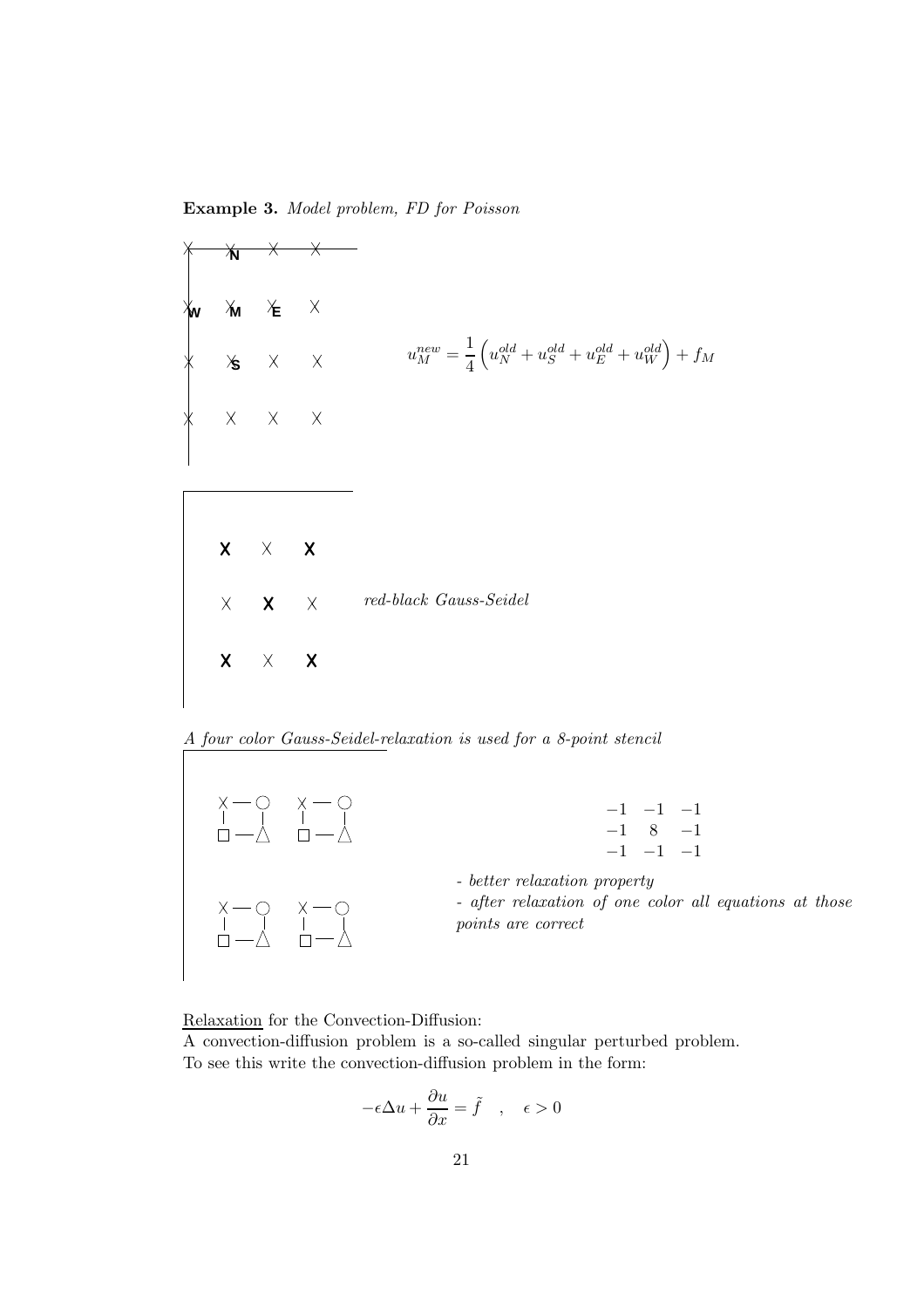$\epsilon \to 0$  is the difficult case.

| (Hackbusch's) rule for relaxing singular per-    |  |  |  |  |
|--------------------------------------------------|--|--|--|--|
| turbed problems:                                 |  |  |  |  |
| Construct the iteration such that it is an exact |  |  |  |  |
| solver for $\epsilon = 0$                        |  |  |  |  |

For  $\epsilon = 0$  we get the stencil (for upwind FD):

$$
\left(\begin{array}{rr} 0 \\ -\frac{1}{h} & \frac{1}{h} \\ 0 \end{array}\right)
$$

Thus a Gauss-Seidel relaxation with a numbering of the grid points from left to right leads to an exact solver

| $\mathbf 1$    | $\overline{2}$ | 3 |  |
|----------------|----------------|---|--|
| $\overline{4}$ | $\overline{5}$ | 6 |  |
| $7\phantom{.}$ | 8              | 9 |  |
|                |                |   |  |

This can be done also for more complicated convection directions. Exception: Circles!

## 1.9.2 Description of Jacobi and Gauss-Seidel Iteration by Matrices

Let  $A$  be a  $n \times n$  matrix. Decompose  $A = D - L - R =$ 

$$
\begin{pmatrix} * & 0 & & \dots & 0 \\ 0 & * & & & \vdots \\ \vdots & & & & \vdots \\ 0 & \dots & & & 0 \end{pmatrix} = \begin{pmatrix} 0 & 0 & & \dots & 0 \\ * & 0 & & & \vdots \\ \vdots & & & & \vdots \\ * & \dots & & & & 0 \\ * & \dots & & & * & 0 \end{pmatrix} = \begin{pmatrix} 0 & * & & \dots & * \\ 0 & 0 & & & \vdots \\ \vdots & & & & \vdots \\ 0 & \dots & & & 0 & * \\ 0 & \dots & & & 0 & * \end{pmatrix}
$$

Let  $x_0 \in \mathbb{R}^d$  be a start vector.

Jacobi-iteration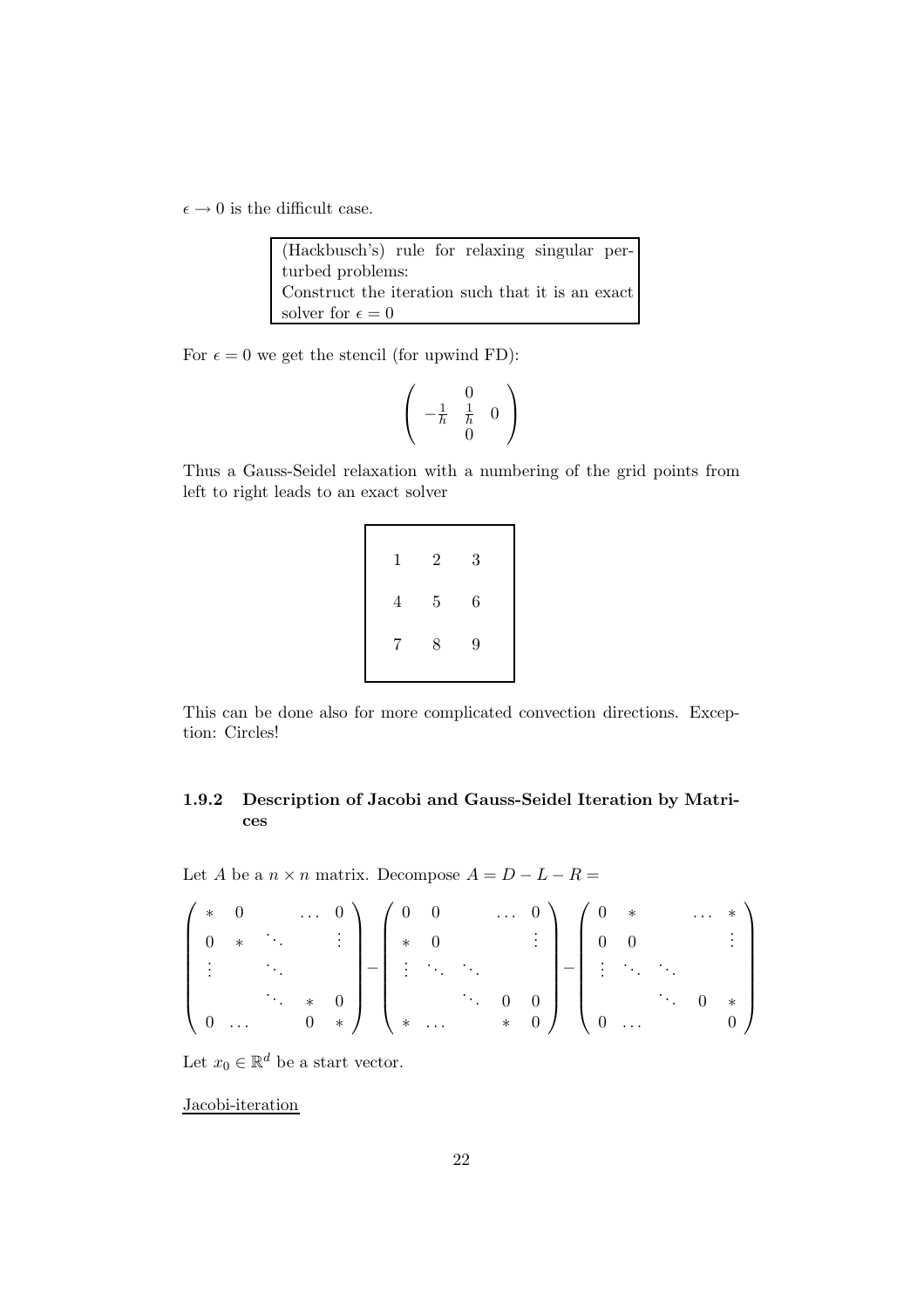$$
D x^{k+1} - (L+R) x^{k} = b \qquad \Rightarrow
$$
  

$$
x^{k+1} = D^{-1} (L+R) x^{k} + D^{-1} b
$$

Decomposition:  $A = D - (L + R) = M - N$ Thus, the iteration matrix is

$$
C_J = D^{-1} \left( L + R \right)
$$

Gauss-Seidel-iteration

$$
(D - L) x^{k+1} - R x^{k} = b \qquad \Rightarrow
$$
  

$$
x^{k+1} = (D - L)^{-1} R x^{k} + (D - L)^{-1} b
$$

Thus, the iteration matrix is

$$
C_{GS} = (D - L)^{-1} R
$$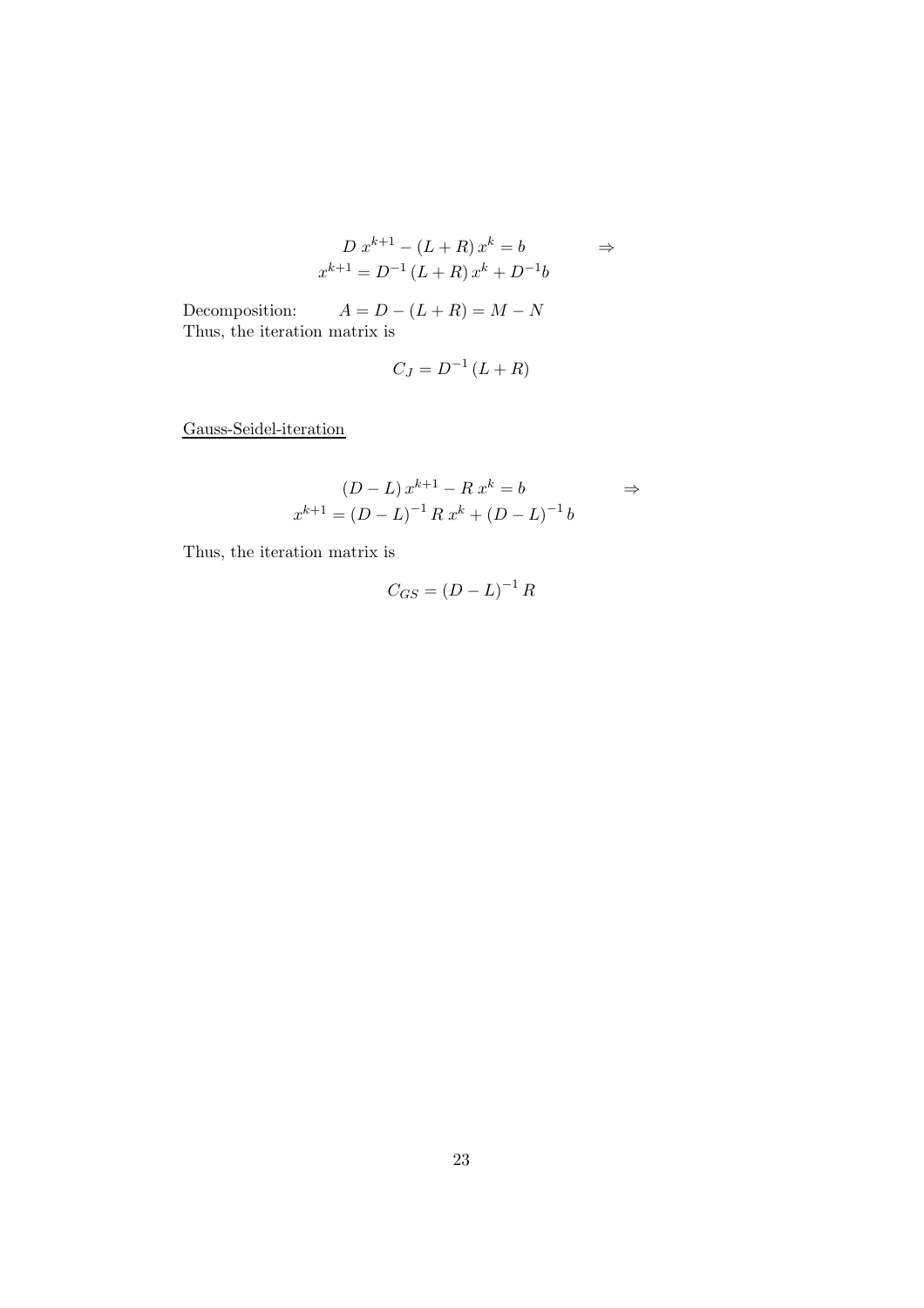#### 1.10 Convergence Rate of Jacobi and Gauss-Seidel Iteration

- 1.10.1 General theory for weak dominant matrices
- 1.10.2 Special theory for upwind FD
- 1.10.3 FE analysis, variational approach
- 1.10.4 Eigenvector, eigenvalue analysis: "Fourier-analysis"

#### 1.10.1 General Theory for Weak Dominant Matrices

#### Theorem 1.

- 1. Assume that A is weak diagonal dominant and irreducible. Then, Jacobi and Gauss-Seidel iteration converge.
- 2. Assume that A is diagonal dominant. Then, the following estimate for the convergence rate holds:

$$
\rho \leq \max_{1 \leq i \leq n} \frac{1}{|a_{ii}|} \sum_{j \neq i} |a_{ij}| < 1
$$

**Proof.** Let x be an eigenvector of C with eigenvalue  $\lambda$ , where  $|\lambda| = \rho(C)$ . Furthermore assume  $||x||_{\infty} = 1$ .

Assume that A is weak diagonal dominant.

• In case of the Jacobi iteration:  $C = D^{-1}(L+R)$ 

$$
|(Cx)_i| \le \frac{1}{|a_{ii}|} \sum_{j \ne i} |a_{ij}| \, |x_j| \le \left\{ \frac{1}{|a_{ii}|} \sum_{j \ne i} |a_{ij}| \right\} \, ||x||_{\infty} \le 1 \qquad (6)
$$

This shows  $||Cx||_{\infty} \leq 1$ . Since x eigenvector with eigenvalue  $\lambda$ , it follows

$$
1 \ge ||Cx||_{\infty} = ||\lambda x||_{\infty} = |\lambda| = \rho(C)
$$

• In case of the Gauss-Seidel iteration:

$$
C = (D - L)^{-1}R \Rightarrow (D - L)C = R \Rightarrow C = D^{-1}(LC + R)
$$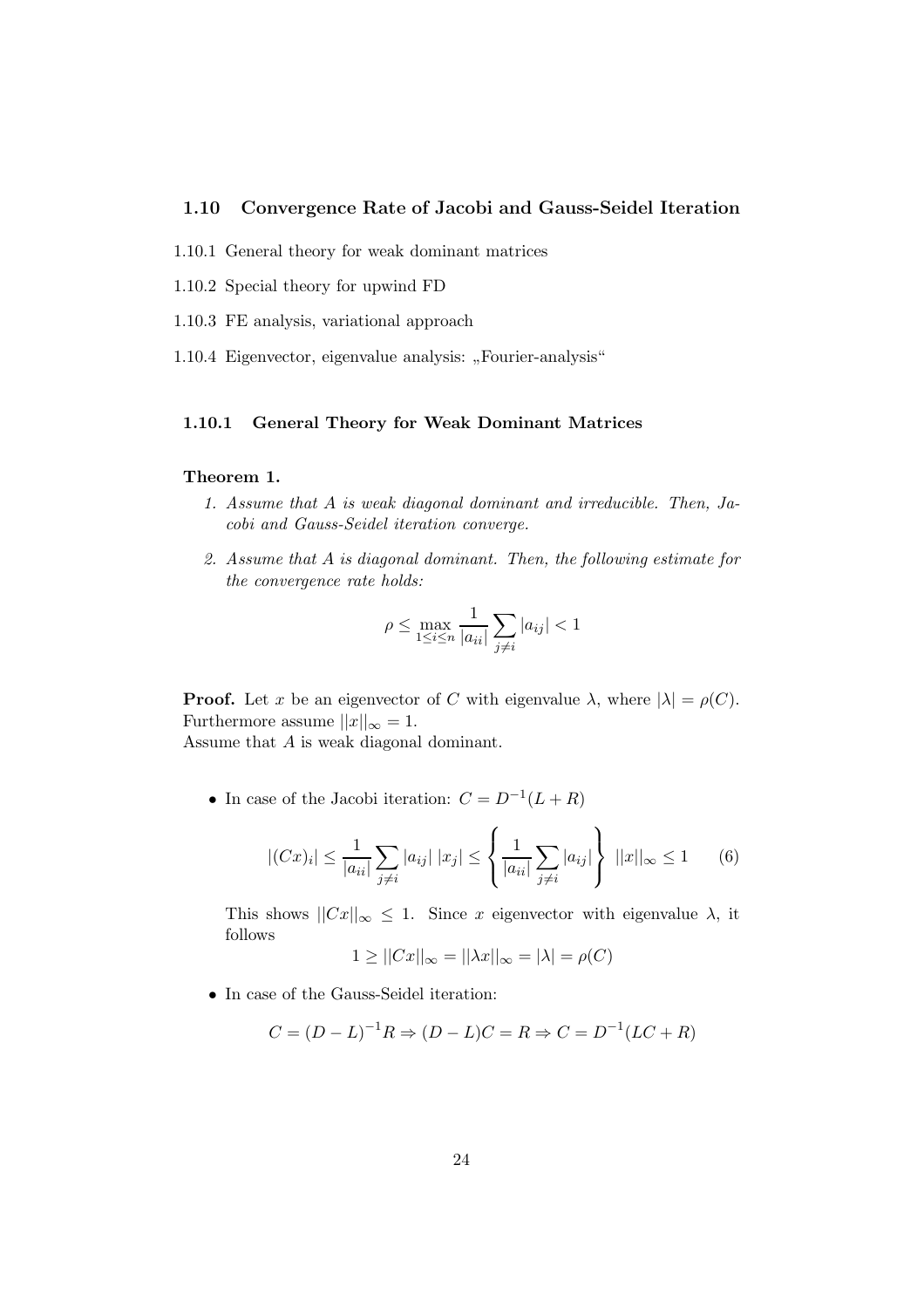Let us prove by induction  $|(Cx)_i| \leq 1$  for  $i = 1, ..., n$ 

$$
|(Cx)_i| \leq \frac{1}{|a_{ii}|} \left\{ \sum_{j < i} |a_{ij}| \left| (Cx)_j \right| + \sum_{j > i} |a_{ij}| \left| x_j \right| \right\} \tag{7}
$$
\n
$$
\leq \frac{1}{|a_{ii}|} \left\{ \sum_{j \neq i} |a_{ij}| \right\} \leq 1
$$

Analogously, we get  $\rho(C) \leq 1$ .

If A is diagonal dominant, then similar calculations show

$$
|(Cx)_i| \le \frac{1}{|a_{ii}|} \left\{ \sum_{j \ne i} |a_{ij}| \right\} < 1
$$

This implies

$$
||Cx||_{\infty} \le \max_{i} \frac{1}{|a_{ii}|} \sum_{j \neq i} |a_{ij}| < 1
$$

which shows

$$
\rho(C) \le \max_{i} \frac{1}{|a_{ii}|} \sum_{j \neq i} |a_{ij}| < 1
$$

This completes the proof of 2.

Let us assume that  $A$  is irreducible and weak diagonal dominant. Let

$$
J=\left\{i\in\mathbb{N}\middle|1\leq i\leq n,|x_i|=1\right\}
$$

Proof by contradiction. Assume  $\rho = 1$ . Then for all  $i \in J$ , the equal signs hold for all inequalities in (6),(7). This shows for every  $i \in J$ :

$$
|a_{ij}| = 0 \t\t \text{if } j \notin J \t\t(8)
$$

 $(j \notin J \text{ means } |x_j| < 1)$ 

By assumption, there is a  $i_0$  such that the equal sign does not hold in (6),(7). This means

$$
1 > |(Cx)_{i_0}| = |\rho x_{i_0}| = |x_{i_0}|
$$

This shows that J is a real subset of  $\{1, \ldots, n\}$ . J is not the empty set, since  $||x||_{\infty} = 1$ .

This is a contradiction to A irreducible.  $\Box$ 

Example. By the examples in 1.4, Gauss-Seidel iteration and Jacobi iteration converge for Poisson problem and convection-diffusion problem and FD upwind. But: no estimation of the convergence rate.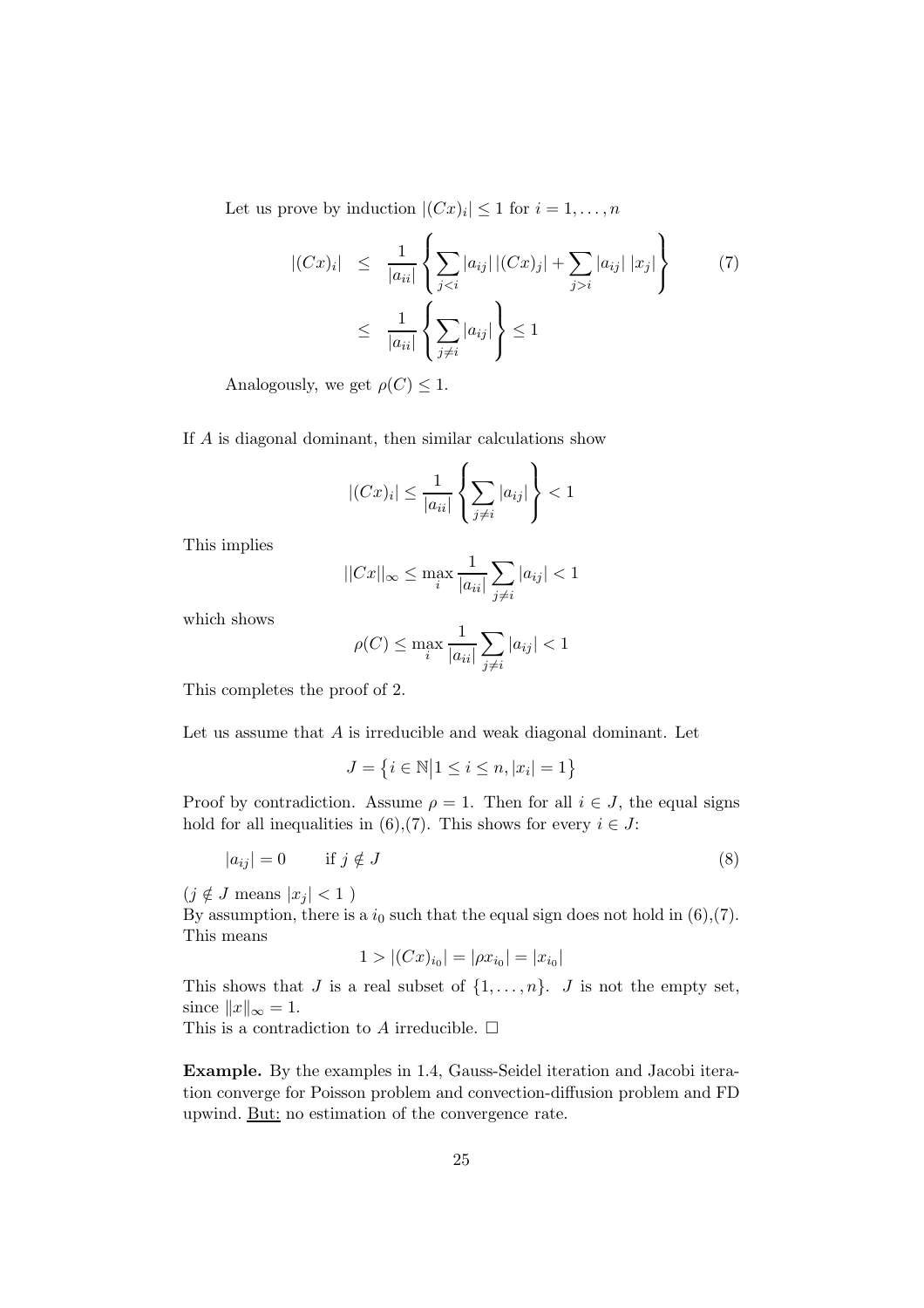#### 1.10.2 Special Theory for the FD-Upwind

**Definition.** Let us assume, that  $q > 0$ . Then define the upwind norm

$$
||x||_{up,q} := \max_i |q^i x_i|
$$

Theorem 2. Assume that

$$
\sum_{j
$$

Then,

$$
\rho(C_{GS}) \le \max_{i=1}^n \frac{\sum_{j>i} \left| \frac{a_{ij}}{a_{ii}} \right| q^{i-j}}{1 - \sum_{j
$$

Proof. Let us assume, that

$$
||x||_{up,q} = 1 \qquad \Rightarrow |q^i x_i| \le 1 \quad \forall i
$$

Assume, that x is eigenvector of  $C_{GS}$  with eigenvalue  $\lambda$  such that  $|\lambda| =$  $\rho(C_{GS})$ . Choose *i* such that  $|q^i x_i| = 1$ . Then  $C_{GS} = (D - L)^{-1}R \Rightarrow C_{GS} =$  $D^{-1}(LC_{GS} + R)$ 

$$
|\lambda|q^{-i} = |\lambda| |x_i| = |(\lambda x)_i| = |(C_{GS}(x))_i| = |(D^{-1}(LC_{GS}x + Rx))_i| \le
$$
  
\n
$$
\leq \frac{1}{|a_{ii}|} \left\{ \sum_{j < i} |a_{ij}| |(C_{GS}x)|_j| + \sum_{j > i} |a_{ij}| |x_j| \right\} \le
$$
  
\n
$$
\leq \frac{1}{|a_{ii}|} \left\{ \sum_{j < i} |a_{ij}| |(\lambda x))_j| + \sum_{j > i} |a_{ij}| |x_j| \right\} \le
$$
  
\n
$$
\leq \frac{1}{|a_{ii}|} \left\{ \sum_{j < i} |a_{ij}| |\lambda| q^{-j} + \sum_{j > i} |a_{ij}| q^{-j} \right\}
$$
  
\n
$$
\downarrow \qquad |\lambda| \left( 1 - \sum_{j < i} \frac{|a_{ij}|}{|a_{ii}|} q^{i-j} \right) \leq \sum_{j > i} \frac{|a_{ij}|}{|a_{ii}|} q^{i-j}
$$

This completes the proof.  $\square$ 

Example. FD - 1D convection diffusion

$$
-u'' + bu' = f \qquad \text{on } [0,1], \ b > 0
$$
  
 
$$
u(0) = u(1) = 0
$$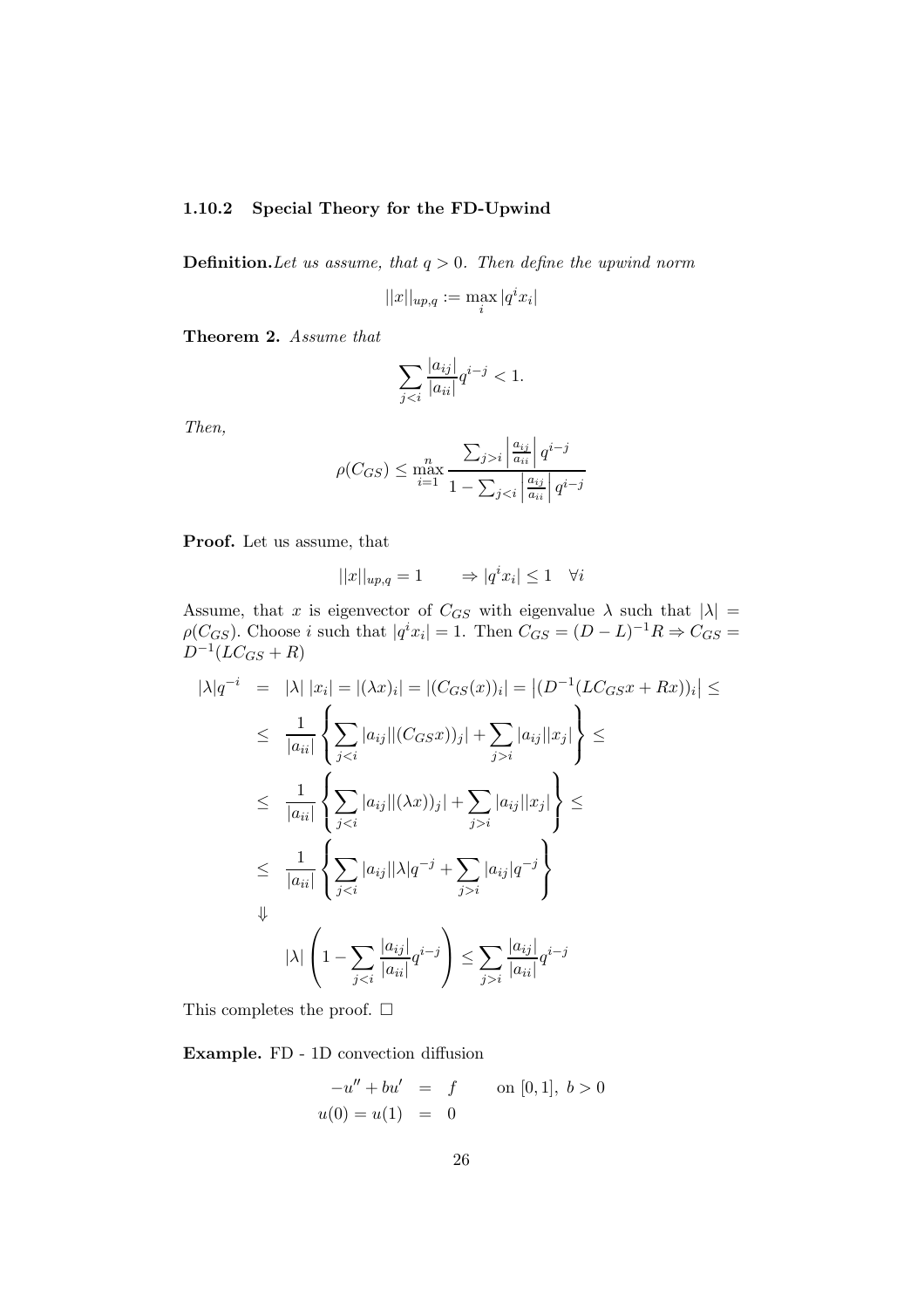

Figure 1: Estimation of the spectral radius of upwind Gauss-Seidel in 1D

Stencil of upwind discretization

$$
\left(-\frac{1}{h^2} - b\frac{1}{h} \quad \frac{2}{h^2} + b\frac{1}{h} \quad -\frac{1}{h^2}\right) = \frac{1}{h^2} \left(-1 - s \quad 2 + s \quad -1\right)
$$

where  $s = bh$ . Normalized coefficients

$$
a_{ii} = 2 + s
$$
  
\n
$$
a_{ij} = \begin{cases}\n-1 & \text{if } j = i + 1 \\
-(1 + s) & \text{if } j = i - 1 \\
0 & \text{else}\n\end{cases}
$$

Let us number the grid points from left to right. Then, for  $-1 \leq s$ , we get

$$
\rho = \frac{\frac{1}{2+s}q^{-1}}{1 - \frac{1+s}{2+s}q} = \frac{1}{2+s} \frac{1}{q - q^2 \frac{1+s}{2+s}}
$$

 $f(q) = q - q^2 \frac{1+s}{2+s}, f'(q) = 1 - 2q \frac{1+s}{2+s}$  $\frac{1+s}{2+s}$   $\stackrel{!}{=} 0 \Rightarrow q_0 = \frac{1}{2}$  $\frac{2+s}{1+s} \Rightarrow f(q_0) = \frac{1}{4}$  $_{2+s}$  $\frac{2+s}{1+s}$ . Observe  $1-\frac{1+s}{2+s}$  $\frac{1+s}{2+s}q|_{q=q_0} = \frac{1}{2} > 0.$  For  $-1 \leq s$ :

$$
\rho(C_{GS}) \leq \frac{1}{2+s} \frac{1}{\frac{1}{4} \frac{2+s}{1+s}} = 4 \frac{1+s}{(2+s)^2}
$$
  

$$
\lim_{s \to \infty} 4 \frac{1+s}{(2+s)^2} = 0
$$
  

$$
4 \frac{1+s}{(2+s)^2} \Big|_{s=0} = 1
$$
  

$$
4 \frac{1+s}{(2+s)^2} \Big|_{s=-1} = 0
$$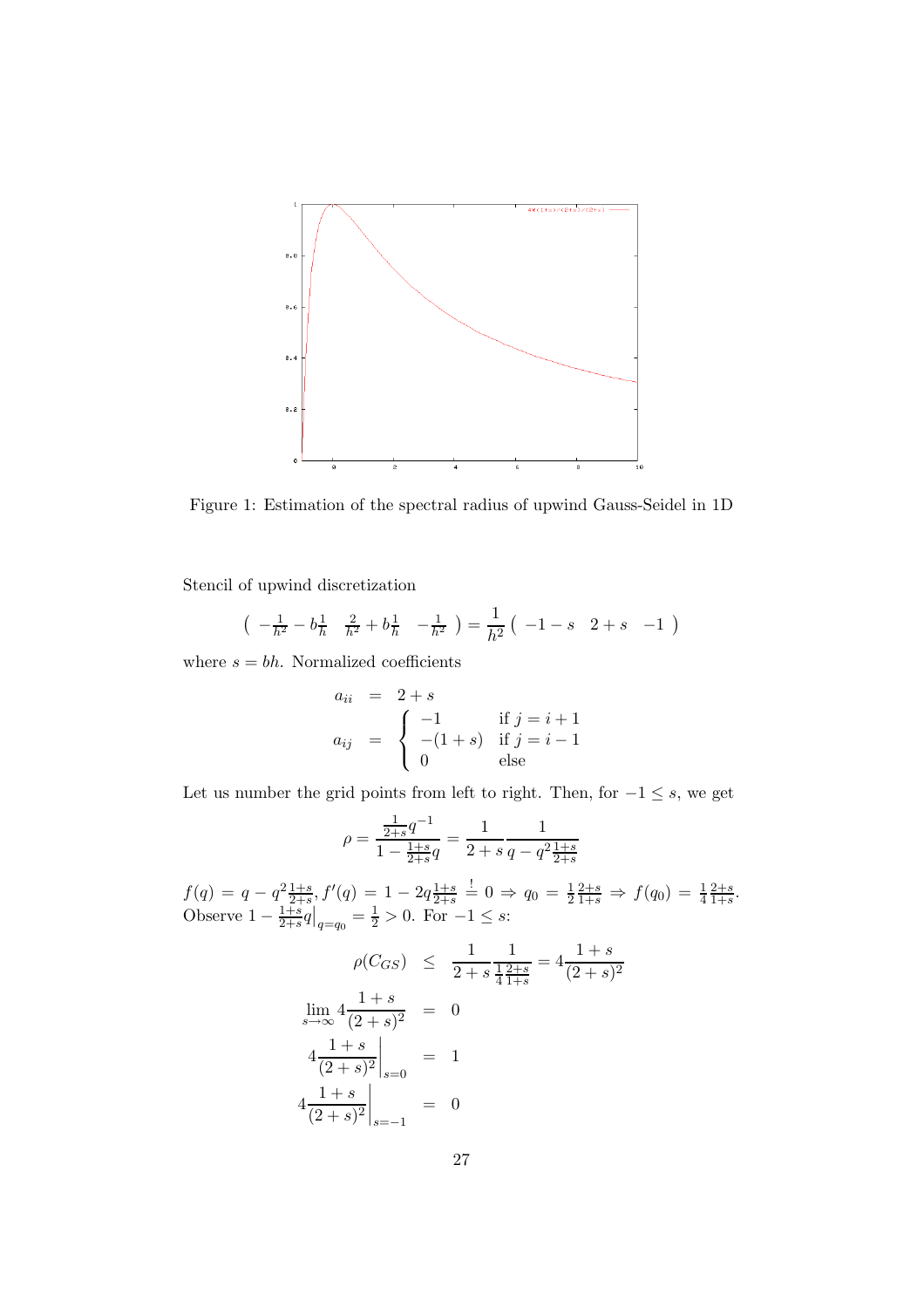The function  $4\frac{1+s}{(2+s)^2}$  is depicted in Figure 1.

2D case

$$
||(x_{i,j})||_{up,(q_i)} := \max_{(i,j)} |q^i x_{(i,j)}|
$$

Theorem 3. Assume that

$$
\sum_{k < i} \frac{|a_{(i,j),(k,l)}|}{|a_{(i,j),(i,j)}|} q^{i-k} < 1
$$

Then

$$
\rho(C_{GS}) \le \max_{(i,j)} \frac{\sum_{(k,l)\neq(i,j),k\ge i} \left| \frac{a_{(i,j),(k,l)}}{a_{(i,j),(i,j)}} \right| q^{i-k}}{1 - \sum_{k < i} \left| \frac{a_{(i,j),(k,l)}}{a_{(i,j),(i,j)}} \right| q^{i-k}}
$$

Example. FD - 2D convection diffusion

$$
-\Delta u + b\frac{\partial u}{\partial x} = f
$$

Stencil:

$$
\frac{1}{h^2} \left( \begin{array}{ccc} & -1 & & \\ -1 - s & 4 + s & -1 \\ & & -1 & \end{array} \right)
$$

$$
a_{(i,j),(i,j)} = 4+s
$$
  
\n
$$
a_{(i,j),(k,l)} = \begin{cases} -1 & \text{if } k \geq i, (i,j) \neq (k,l) \\ -(1+s) & \text{if } k < i \end{cases}
$$

Let us number the grid points first from left to right and then from down to up. Then, for  $-1 \leq s$ , we get:

$$
\rho \le \frac{\frac{1}{4+s}(1+1+q^{-1})}{1 - \frac{1}{4+s}q(1+s))} = \frac{\frac{1}{4+s}(2+q^{-1})}{1 - \frac{q(1+s)}{4+s}}
$$

Numerically, one can calculate an optimal parameter q such that  $\frac{\frac{1}{4+s}(2+q^{-1})}{\frac{1}{4}g(1+s)}$  $1-\frac{q(1+s)}{4+s}$ is as small as possible. The resulting estimation of the convergence rate is depicted in Figure 2.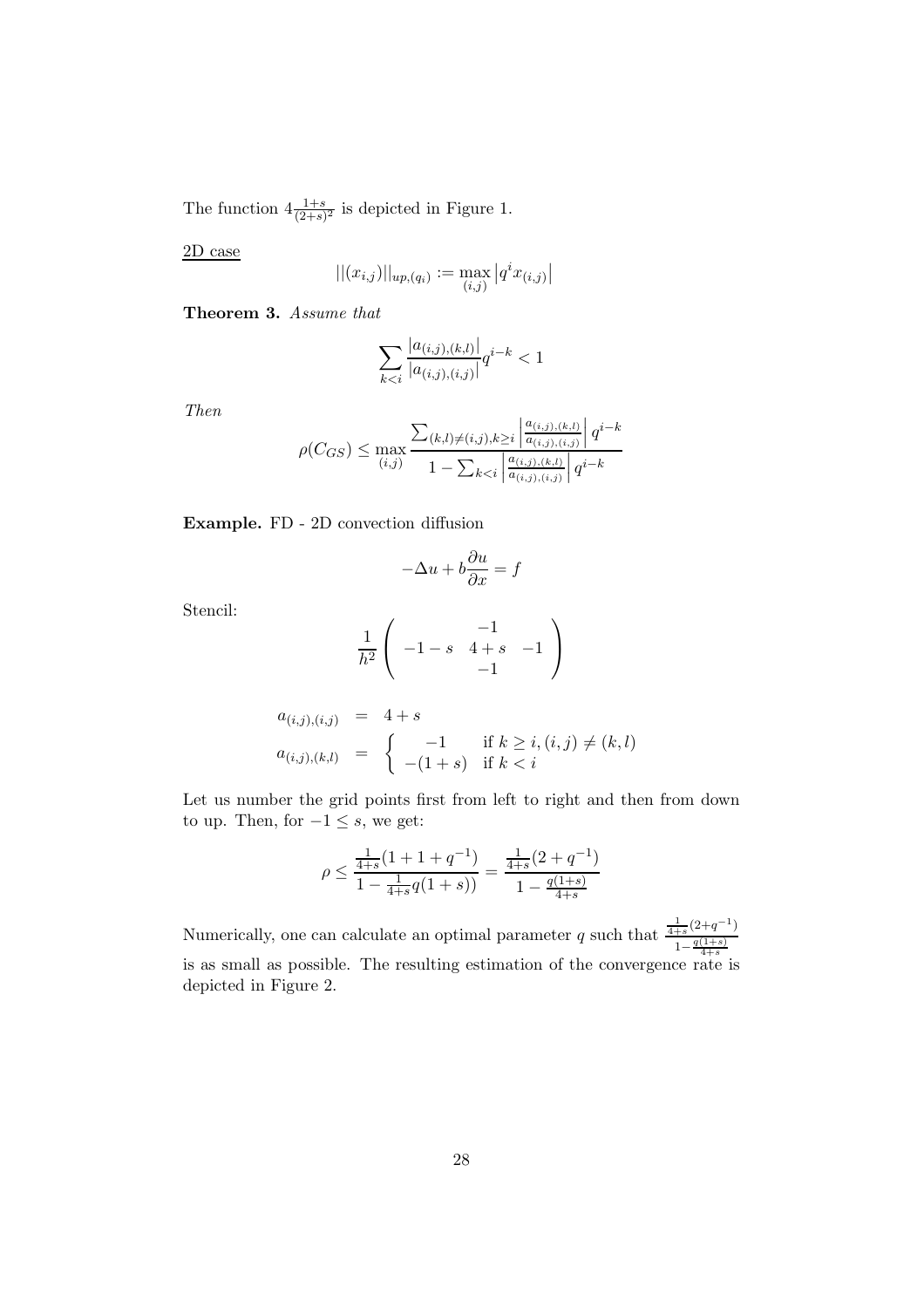

Figure 2: Estimation of the spectral radius of upwind Gauss-Seidel in 2D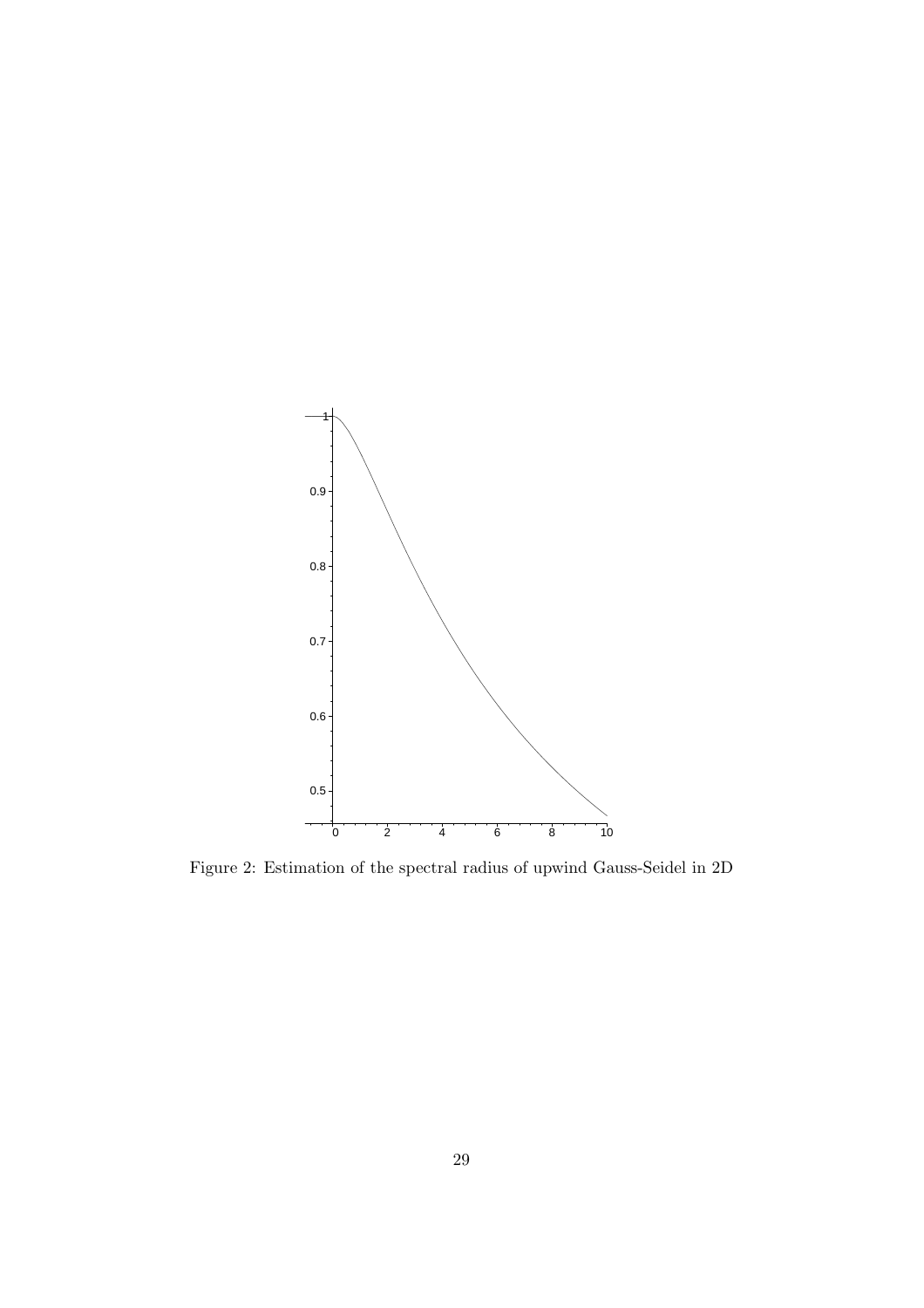#### 1.10.3 FE analysis, Variational approach

We want to solve the following problem:

Find  $u_h \in V_h$  such that

$$
a(u_h, v_h) = f(v_h) \quad \forall v_h \in V_h \tag{9}
$$

where  $V_h$  is the space of *bilinear finite elements*.

For example,

$$
a(u_h, v_h) = \int_{\Omega} \nabla u_h \nabla v_h d(x, y) \quad \text{and} \quad f(v_h) = \int_{\Omega} f_s v_h d(x, y) \tag{10}
$$

## Relaxation

Let  $(V_p)_{p \in \Omega_h}$  be the nodal basis of  $V_h$ . Now what means a *relaxation* step?

Let  $u_h^{old}$  be an old approximation. Then, let  $\mu \in \mathbb{R}$  such that,

$$
a(u_h^{old} + \mu v_p, v_p) = f(v_p) \quad \text{and let} \tag{11}
$$

$$
u_h^{new} = u_h^{old} + \mu v_p \tag{12}
$$

This is the relaxation at the grid point p. Furthermore, we can calculate  $\mu$ in the following way:

$$
\mu = \frac{1}{a(v_p, v_p)} \left( f(v_p) - a(u_h^{old}, v_p) \right) \tag{13}
$$

$$
u_h^{new} = u_h^{old} + v_p \frac{1}{a(v_p, v_p)} \left( f(v_p) - a(u_h^{old}, v_p) \right)
$$
 (14)

#### Implementation by EXPDE

Let  $f_s$  be the vector describing the right hand side and let

$$
f(v) = \int_{\Omega} f_s v d(x, y) \text{ and } a(u, v) = \int_{\Omega} \nabla u \nabla v d(x, y).
$$

The operator corresponding to  $a(v, v)$  is the Laplace operator. Now define the variables as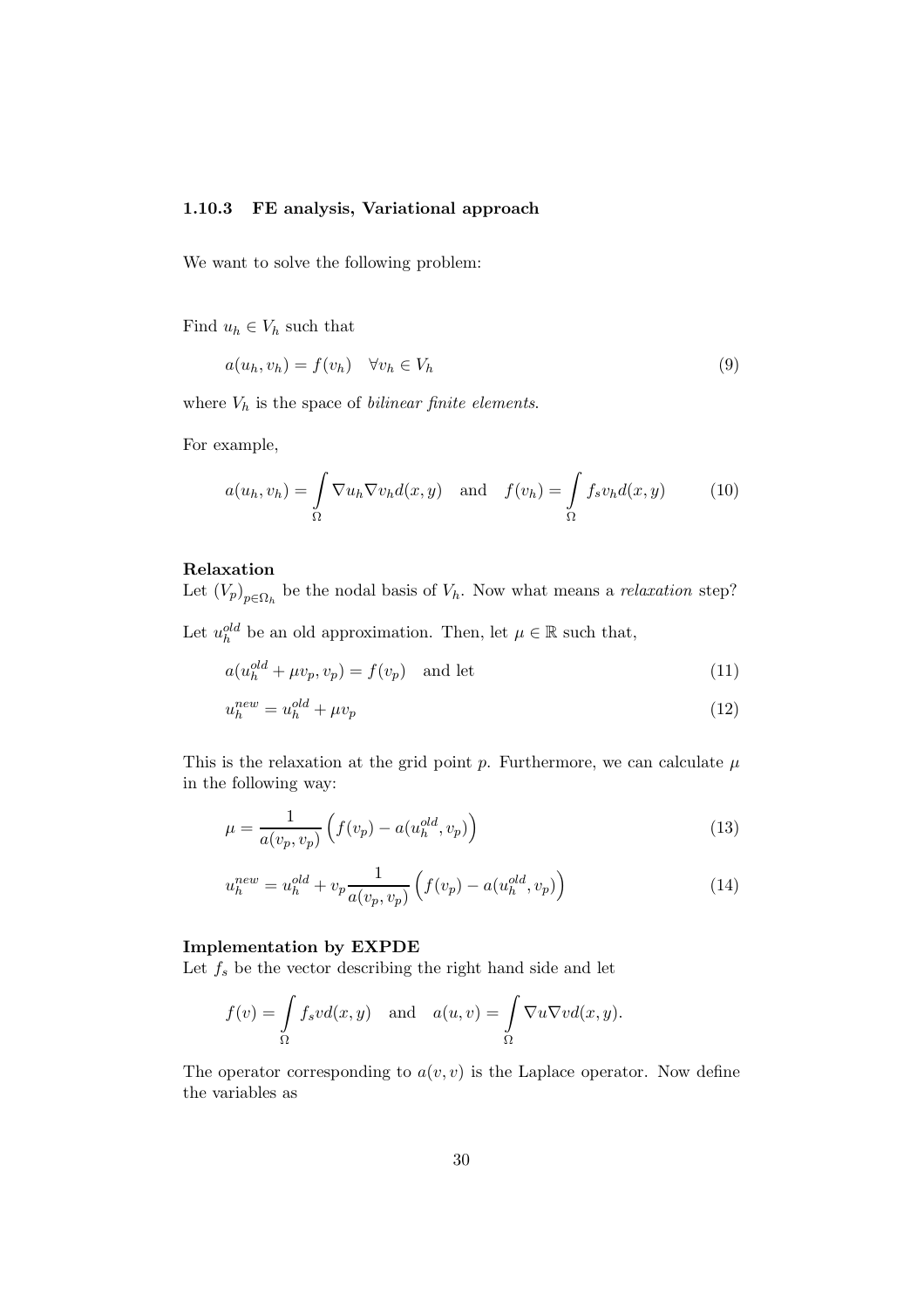```
Variable f(grid);
Variable u(grid);
Variable f_s(grid);
Variable v(grid);
```

```
f=Helm_FE(f_s);
```
Now, for the Jacobi method, we get

nu = (f-Laplace\_{FE}(u)) / Diag\_Laplace\_FE();  $u = u + nu$ ;

and for the Gauss–Seidel method we have

$$
u = u + (f-Laplace_{FE}(u)) / Diag_{Laplace_{FE}(i);
$$

**Lemma 1** (Variational approach). Let us assume that  $a(u, v)$  is symmetric positive definite. Then Find  $u_h \in V_h$  such that

$$
a(u_h, v_h) = f(v_h) \quad \text{for all} \quad v_h \in V_h \tag{15}
$$

is equivalent to

$$
u_h \in V_h \text{ minimizes } \frac{1}{2}a(v_h, v_h) - f(v_h) \quad \text{for } v_h = u_h. \tag{16}
$$

#### Proof.

Let us assume that  $u_h$  satisfies (15). Then, we have to show that

$$
\mu \longrightarrow \frac{1}{2}a(u_h + \mu v_h, u_h + \mu v_h) - f(u_h + \mu v_h) = h(\mu)
$$
\n(17)

has a minimum at  $\mu = 0$  for every  $v_h \in V_h$ . We achieve this by differentiating (15).

$$
0 = h'(\mu) = \mu a(v_h, v_h) + a(u_h, v_h) - f(v_h)
$$
  
=  $\mu a(v_h, v_h) + a(u_h, v_h) - a(u_h, v_h)$ )  
=  $\mu a(v_h, v_h)$   
 $\Rightarrow \mu = 0$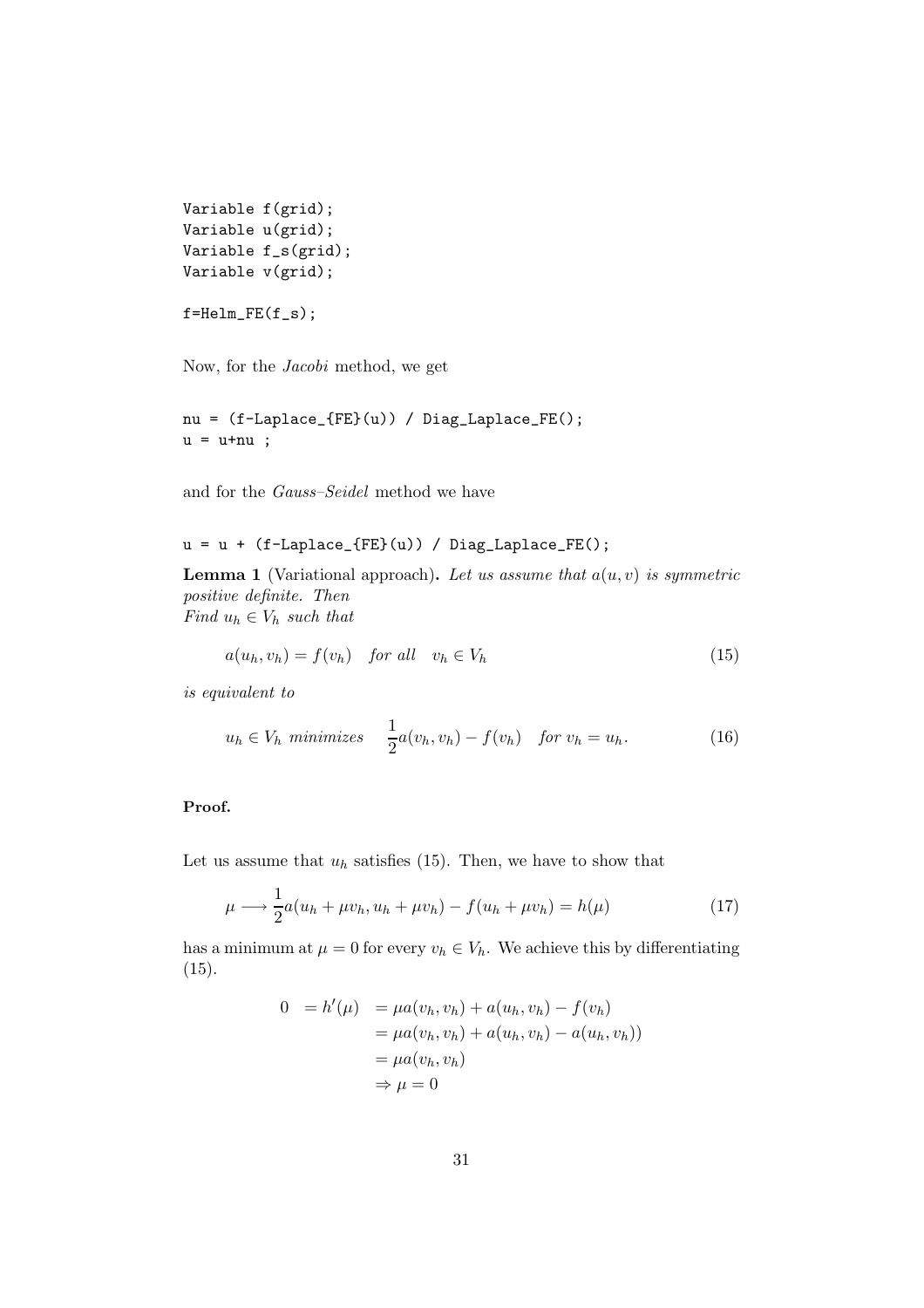By differentiating the above equation again, we get

$$
h''(\mu) = a(v_h, v_h) \Rightarrow h''(\mu) > 0
$$

Let us assume that  $u_h$  satisfies (16), then  $h(\mu) \mid_{\mu=0}=0$  implies that  $a(u_h, v_h)$  =  $f(v_h)$ .

A similar calculation shows that the problem

Find 
$$
\mu \in \mathbb{R}
$$
 such that  $a(u_h^{old} + \mu v_p, v_p) = f(v_p)$ 

is equivalent to

Minimize 
$$
\frac{1}{2}a(u_h^{old} + \mu v_p, u_h^{old} + \mu v_p) - f(u_h^{old} + \mu v_p)
$$
 for all  $\mu \in \mathbb{R}$ 

#### Conclusion

A relaxation step is a minimizing step.

Gauss–Seidel minimizes  $\frac{1}{2}a(\hat{u}_h, \hat{u}_h) - f(\hat{u}_h)$  in several directions. Therefore divergence is very unlikely, if  $a(u, y)$  is symmetric positive definite.

**Example 4.** Let  $\tau_h$  be a triangulation of a given polygon domain. Then, discretize Poisson's equation by finite elements on this triangulation. A Gauss-Seidel iteration with respect to the nodal basis converges. However the corresponding stiffness matrix is not diagonal dominant in general.

**Example 5** (Linear Elasticity). Let  $E > 0$  and  $0 < \nu < \frac{1}{2}$ . Define the symmetric derivative

$$
\epsilon_{ij} := \frac{1}{2} \left( \frac{\partial u_i}{\partial x_j} + \frac{\partial u_j}{\partial x_i} \right)
$$

$$
Du := \begin{pmatrix} \epsilon_{11} \\ \epsilon_{22} \\ \epsilon_{33} \\ \epsilon_{12} \\ \epsilon_{13} \\ \epsilon_{23} \end{pmatrix}
$$

and the matrix

$$
\mathcal{C}^{-1} \frac{1}{E} \begin{pmatrix} 1 & -\nu & -\nu & & & & \\ -\nu & 1 & -\nu & 0 & & \\ -\nu & -\nu & 1 & & & \\ & 0 & & 1+\nu & & \\ & & 0 & & & 1+\nu & \\ & & & & & 1+\nu \end{pmatrix},
$$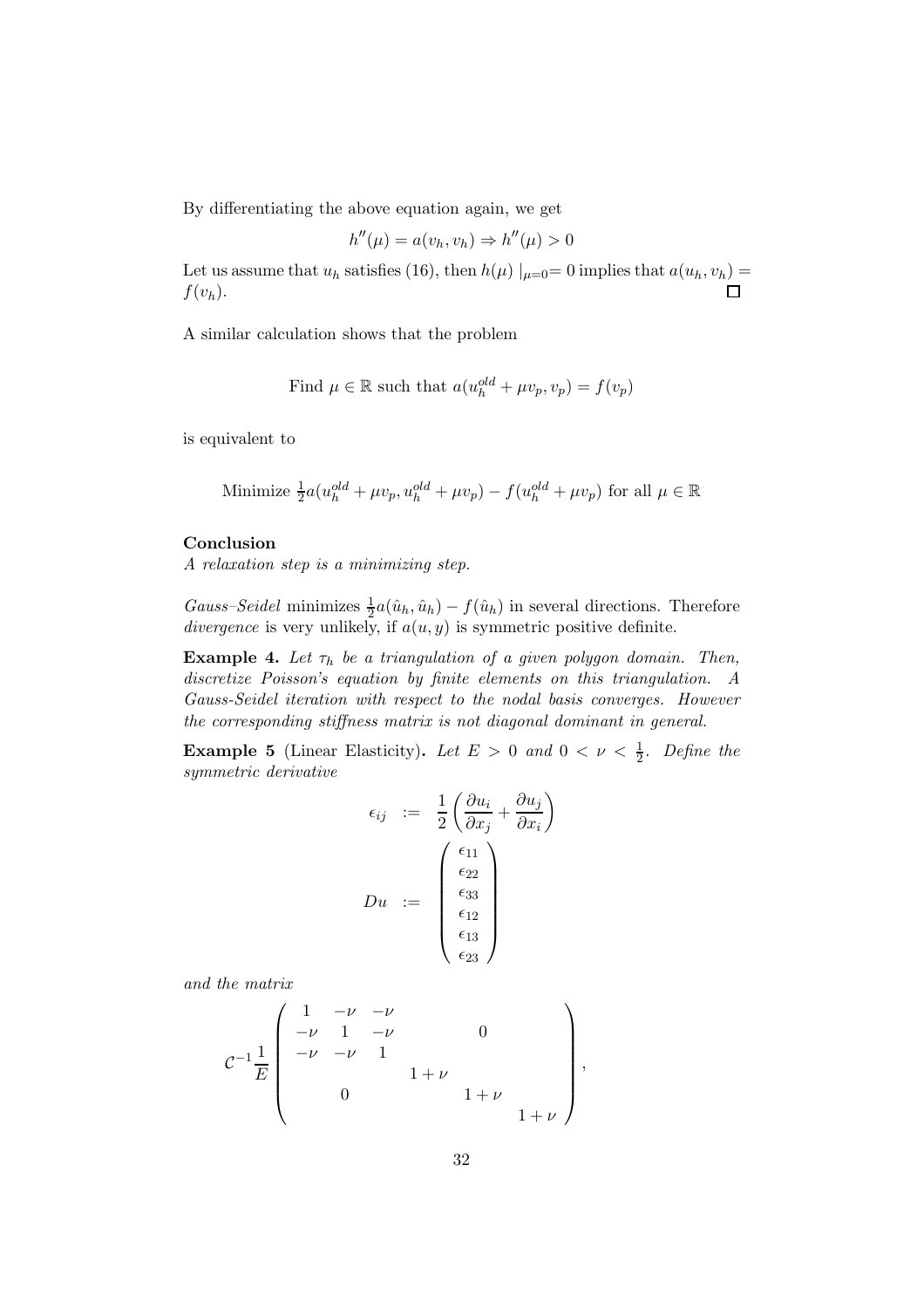where  $E$  and  $\nu$  are physical constants. The bilinear form corresponding to the problem of linear elasticity is

$$
a: (H^1(\Omega))^3 \times (H^1(\Omega))^3 \rightarrow \mathbb{R}
$$
  

$$
(u,v) \mapsto \int_{\Omega} (Du)^T CDv \, d(x,y,z)
$$

Using suitable boundary conditions, this matrix is symmetric positive definite. Thus, Gauss-Seidel iteration with respect to the nodal basis on the finite element grid converges.

#### 1.10.4 Analysis of the Convergence of the Jacobi Method

Model problem : Finite difference discretization of the Poisson equation Both, Gauss–Seidel and the Jacobi method, converge if the coefficient matrix  $L<sub>h</sub>$  of the finite difference discretization is

- weak diagonally dominant and
- irreducible.

Now, we want to estimate the convergence rate in more detail for Poisson's equation.

To solve the linear system  $Ax = b$ , the iteration matrix of the Jacobi method is  $C_J = D^{-1}(L+R)$ . Then, for the model problem, we have

$$
A = D - L - R \Longrightarrow C_j = D^{-1}(D - A) = -D^{-1}A + E + E - \frac{h^2}{4}A = E - \frac{h^2}{4}L_h
$$
\n(18)

It follows from exercise (1.2) that

$$
C_j e_{\nu\mu} = \left(1 - \frac{h^2}{4} \lambda_{\nu\mu}\right) e_{\nu\mu}.
$$
\n(19)

Here  $\lambda_{\nu,\mu}$  are the eigenvalues

$$
\lambda_{\nu,\mu} = \frac{4}{h^2} \left( \sin^2 \left( \frac{\pi \nu h}{2} \right) + \sin^2 \left( \frac{\pi \mu h}{2} \right) \right)
$$

for  $\nu, \mu = 1 \dots (m-1)$ , where  $h = \frac{1}{m}$ . Thus, the iteration matrix  $C_j$  has the eigenvalues

$$
(\rho_J)_{\nu\mu} = 1 - \sin^2\left(\frac{\pi\nu h}{2}\right) - \sin^2\left(\frac{\pi\mu h}{2}\right) \tag{20}
$$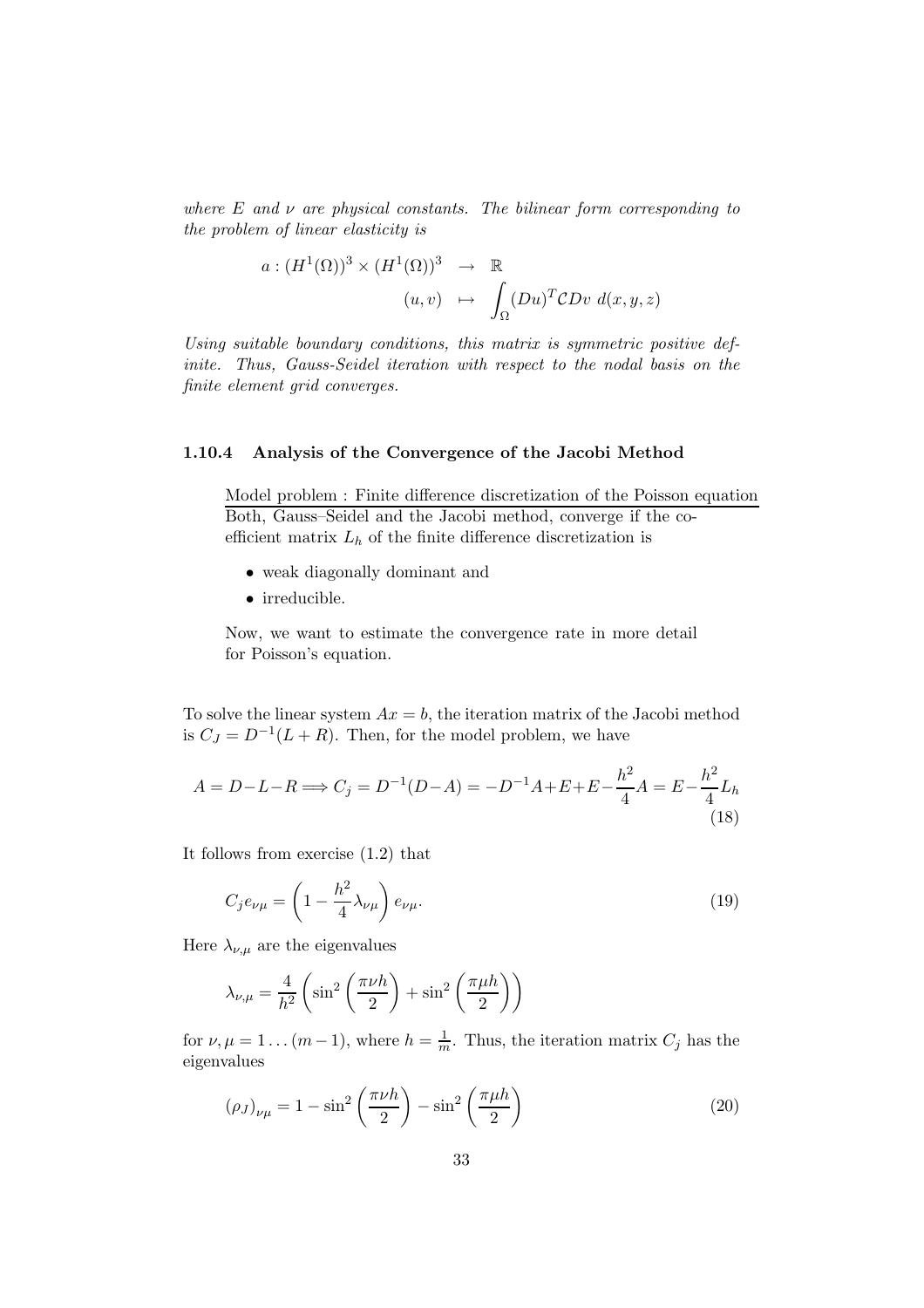Here, J denotes the Jacobi method. In case of  $\nu = \mu$  we have,

$$
(\rho_J)_{\nu\nu} = 1 - \sin^2\left(\frac{\pi\nu h}{2}\right) - \sin^2\left(\frac{\pi\nu h}{2}\right) = 1 - 2\sin^2\left(\frac{\pi\nu h}{2}\right) = \cos(\pi\nu h) \tag{21}
$$

The following graph depicts the eigenvalues  $(\rho_J)_{\nu\nu}$  with respect to the parameter  $\pi\nu h$  in (21).



 $\Rightarrow$  Bad convergence for high and low frequencies.

=⇒ Good convergence for middle frequencies.

In particular, one can show that the spectral radius of the iteration matrix is

$$
\rho(C) = 1 - O(h^2)
$$
\n(22)

Now, the effective convergence rate for the Jacobi method is

$$
G_{eff} = sOp(c)/n = \frac{\ln(\frac{1}{2})}{\ln(\rho(c))} \cdot \frac{n}{n} = O(h^{-2}) = O(n). \tag{23}
$$

 $\Rightarrow$  The convergence rate for the Jacobi method  $(O(n))$  is better than that of the direct solver the Gauss elimination  $(O(n^2))$ .

#### 1.10.5 Iteration Method with Damping Parameter

Let us assume that  $x^k \longrightarrow x^{k+1}$  is an iteration. The iteration can be written as  $x^k \longrightarrow x^k + (x^{k+1} - x^k)$ . The term  $(x^{k+1} - x^k)$  can be treated as a correction term. Now a damped iteration is  $x^k \longrightarrow \omega(x^{k+1} - x^k)$ , where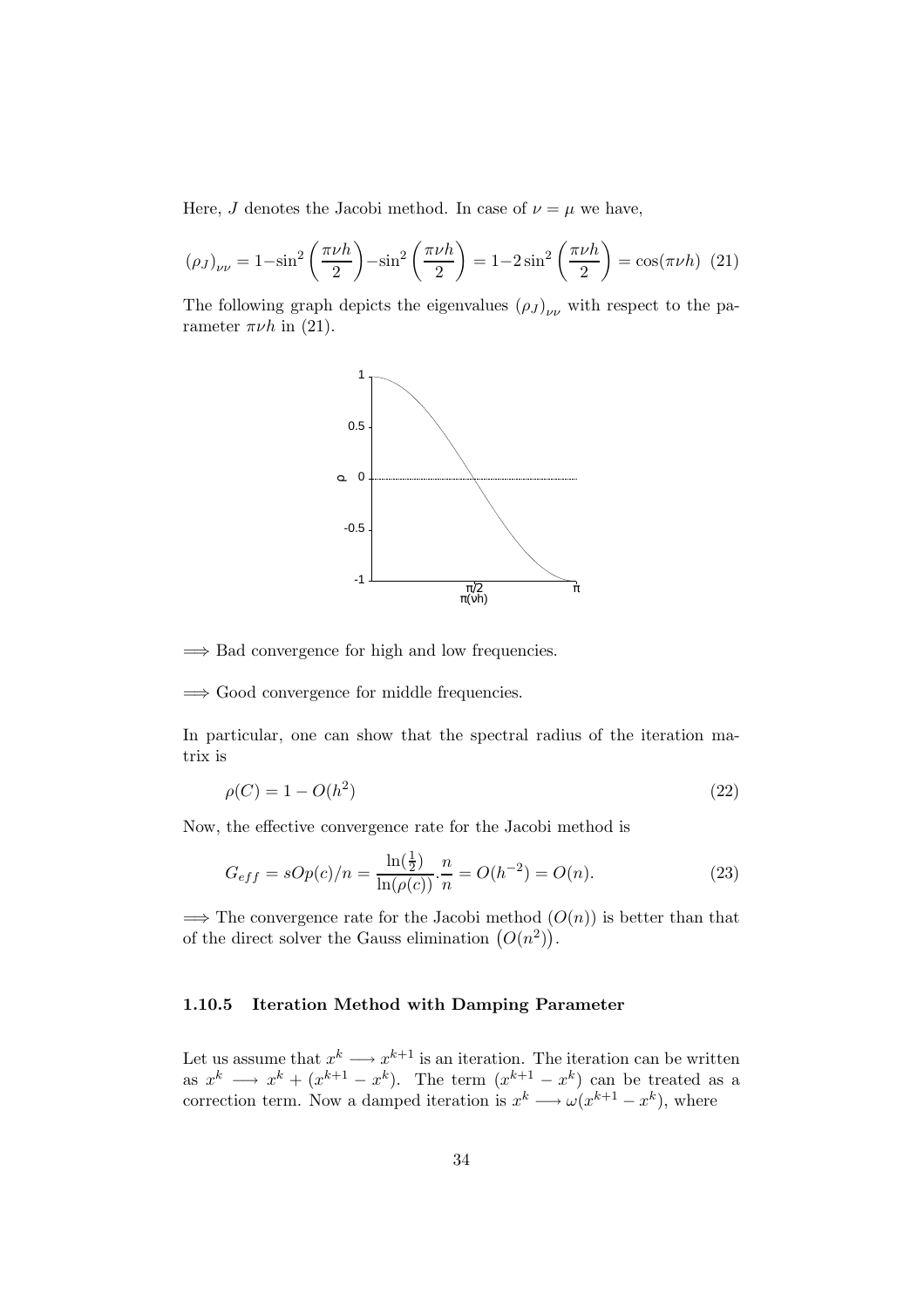- $\omega$  is called the damping factor or the relaxation parameter and  $\omega \in$  $]0, 2[$ .
- $\omega > 1$  is called over relaxation.
- $\omega$  < 1 is called under relaxation.

SOR(Successive Over Relaxation) method is obtained by performing the Gauss-Seidel method with over relaxation. But SOR has disadvantages for e.g like,

• It is very difficult to find  $\omega$  for certain class of problems.

#### 1.10.6 Damped Jacobi Method

The Jacobi method with relaxation parameter  $\omega = 1$  is

$$
x_{Jacobi}^{k+1} = D^{-1}(L+R)x_{Jacobi}^k + D^{-1}b \tag{24}
$$

The Jacobi method with damping parameter  $\omega$  is

$$
x_{\omega}^{k+1} = x_{\omega}^k + \omega (D^{-1}(L+R)x_{\omega}^k + D^{-1}b - x_{\omega}^k)
$$
  
= 
$$
\{E(1-\omega) + \omega D^{-1}(L+R)\}x_{\omega}^k + \omega D^{-1}b
$$
 (25)  

$$
\implies C_{\omega} = E(1-\omega) + \omega D^{-1}(L+R)
$$
 (26)

This is the iteration matrix of the damped Jacobi method.

#### 1.10.7 Analysis of the Damped Jacobi method

The iteration matrix of the damped Jacobi method can be written as

$$
C_{J,\omega} = E(1 - \omega) + wD^{-1}(D - A) = E - \omega D^{-1}A = E - \omega \frac{h^2}{4}A \quad (27)
$$

Furthermore, by (26), the iteration matrix of the damped Jacobi method is

$$
C_{J,\omega} = [E + \omega C_j - \omega E] = (1 - \omega)E + \omega C_j \tag{28}
$$

where  $C_j$  is the iteration matrix of the Jacobi method. The eigenvalues of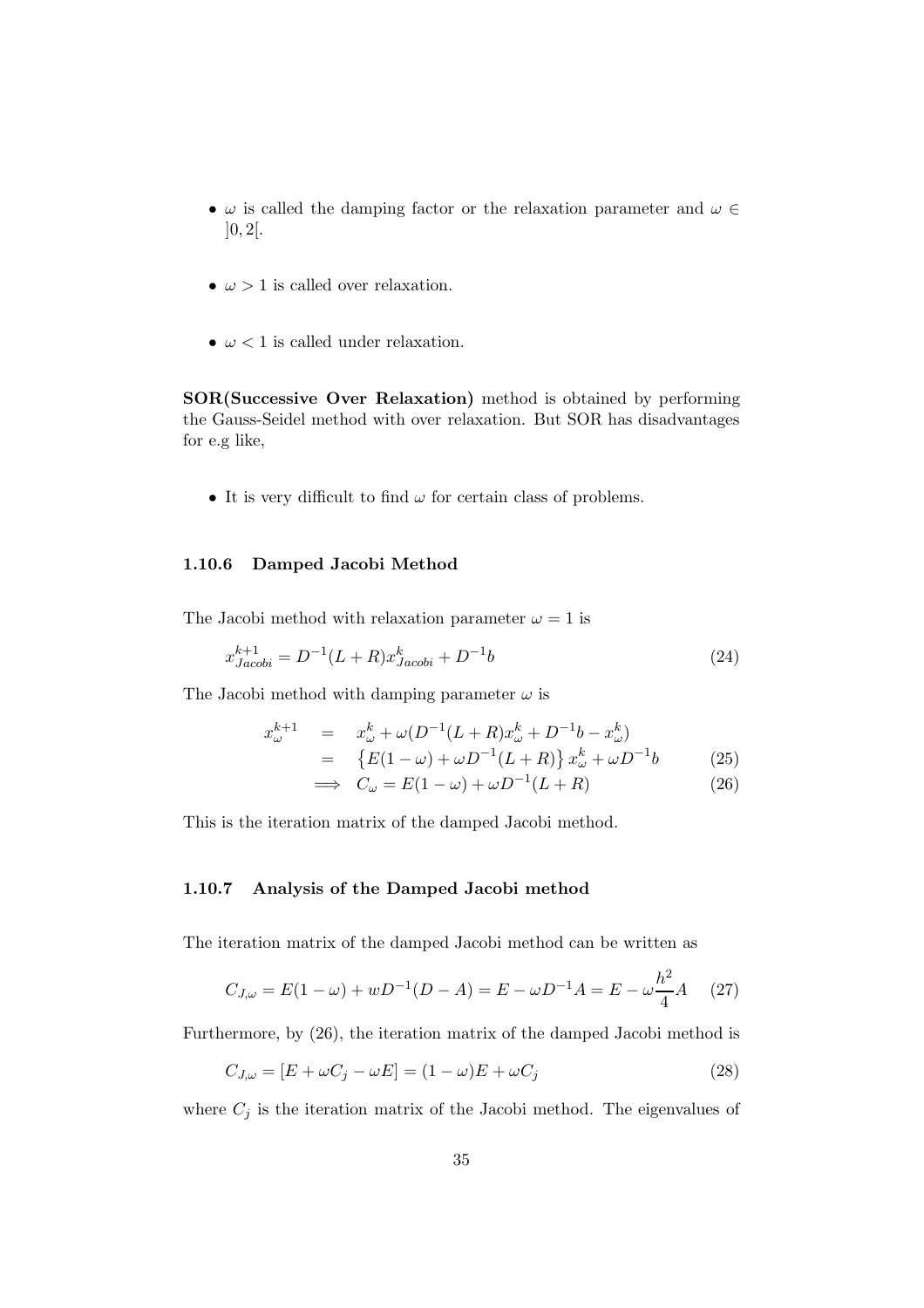the iteration matrix of the Jacobi method are

$$
(\rho_J)_{\nu,\mu} = 1 - \left[\sin^2\left(\frac{\pi\nu h}{2}\right) + \sin^2\left(\frac{\pi\mu h}{2}\right)\right]
$$

Thus, the eigenvalues of the iteration matrix of the damped Jacobi method are

$$
(\rho_{J,\omega})_{\nu,\mu} = 1 - \omega \left[ \sin^2 \left( \frac{\pi \nu h}{2} \right) + \sin^2 \left( \frac{\pi \mu h}{2} \right) \right]
$$
 (29)

Now, for  $\nu = \mu$ , we have

$$
(\rho_{J,\omega})_{\nu,\nu} = 1 - 2\omega \left[ \sin^2 \left( \frac{\pi \nu h}{2} \right) \right]
$$
 (30)

Thus, if  $\omega = \frac{1}{2}$ 2

$$
(\rho_{J,\omega})_{\nu,\nu} = 1 - \left[\sin^2\left(\frac{\pi\nu h}{2}\right)\right]
$$
\n(31)

The following graph depicts the eigenvalues  $(\rho_{J,\omega})_{\nu\nu}$  with respect to the parameter  $\pi\nu h$  in (31).



This shows that the damped Jacobi method with  $\omega = \frac{1}{2}$  $\frac{1}{2}$  has the properties

- Bad convergence for low frequencies.
- Good convergence for high frequencies.

The Gauss–Seidel method has similar properties as the damped Jacobi method with  $\omega = \frac{1}{2}$  $\frac{1}{2}$ .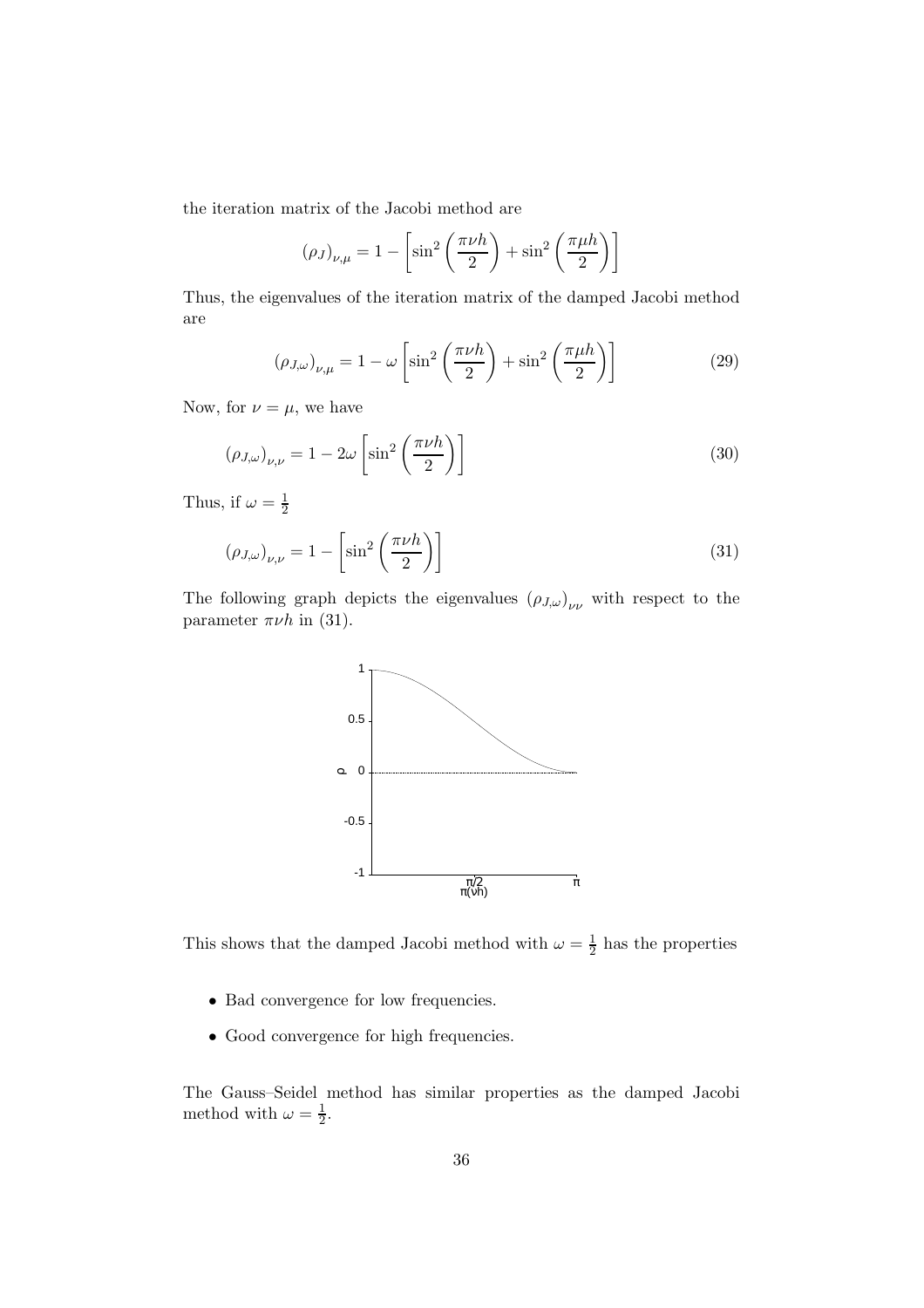## 1.10.8 Heuristic approach

| $\mathbf{X}$ | $\mathbf{X}$ | $\mathbf{X}$ | B                         |  |
|--------------|--------------|--------------|---------------------------|--|
| X            | $\mathbf{X}$ | $\mathbf{X}$ | $\boldsymbol{\mathrm{X}}$ |  |
| $\mathbf{X}$ | $\mathbf{X}$ | $\mathbf{X}$ | X                         |  |
| A            | $\mathbf{X}$ | $\mathbf{X}$ | $\mathbf X$               |  |
|              |              |              |                           |  |

By single step methods we require  $O(\sqrt{n}) = O(h^{-1})$  operations for a correction in  $B$  due to a change in  $A$ . The idea is to achieve faster correction by using a coarser grid.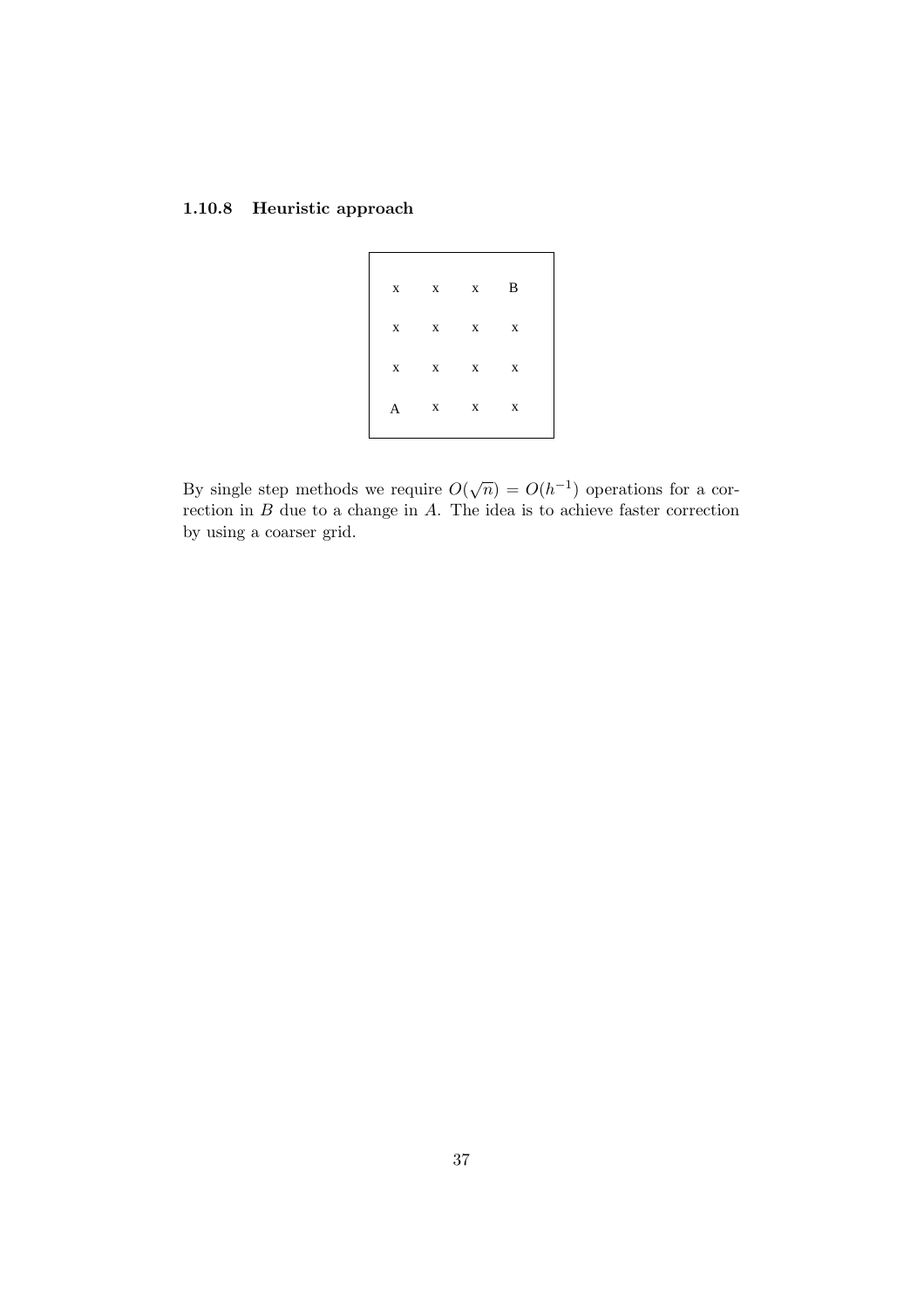# 2 Multigrid Algorithm

#### 2.1 Multigrid algorithm on a Simple Structured Grid

#### 2.1.1 Multigrid



Let l be the number of levels such that  $l_{max} \in \mathbb{N}$  and

$$
m_l = 2^l
$$

$$
n_l = (m_l - 1)^2
$$

$$
h_l = 2^{-l}
$$

for  $l = 1 \dots l_{max}$ .

Let us assume that a PDE (e.g. Poisson's equation) is given. Discretize this equation by the grids  $\Omega_l := \Omega_{h_l}$  where  $l = 1, \ldots, l_{max}$ . This leads to the discrete matrix equations

$$
A_l x_l = b_l \tag{32}
$$

where  $b_l, x_l \in S_l$  and  $S_l = \mathbb{R}^{n_l}$ . The matrix  $A_l$  is an invertible matrix of order  $n_l \times n_l$ .

Let an iterative solver for (32) be given as

$$
x_l^{k+1} = C_l^{relax} x_l^k + N_l b_l = S_{l,b_l}(x_l^k)
$$
\n(33)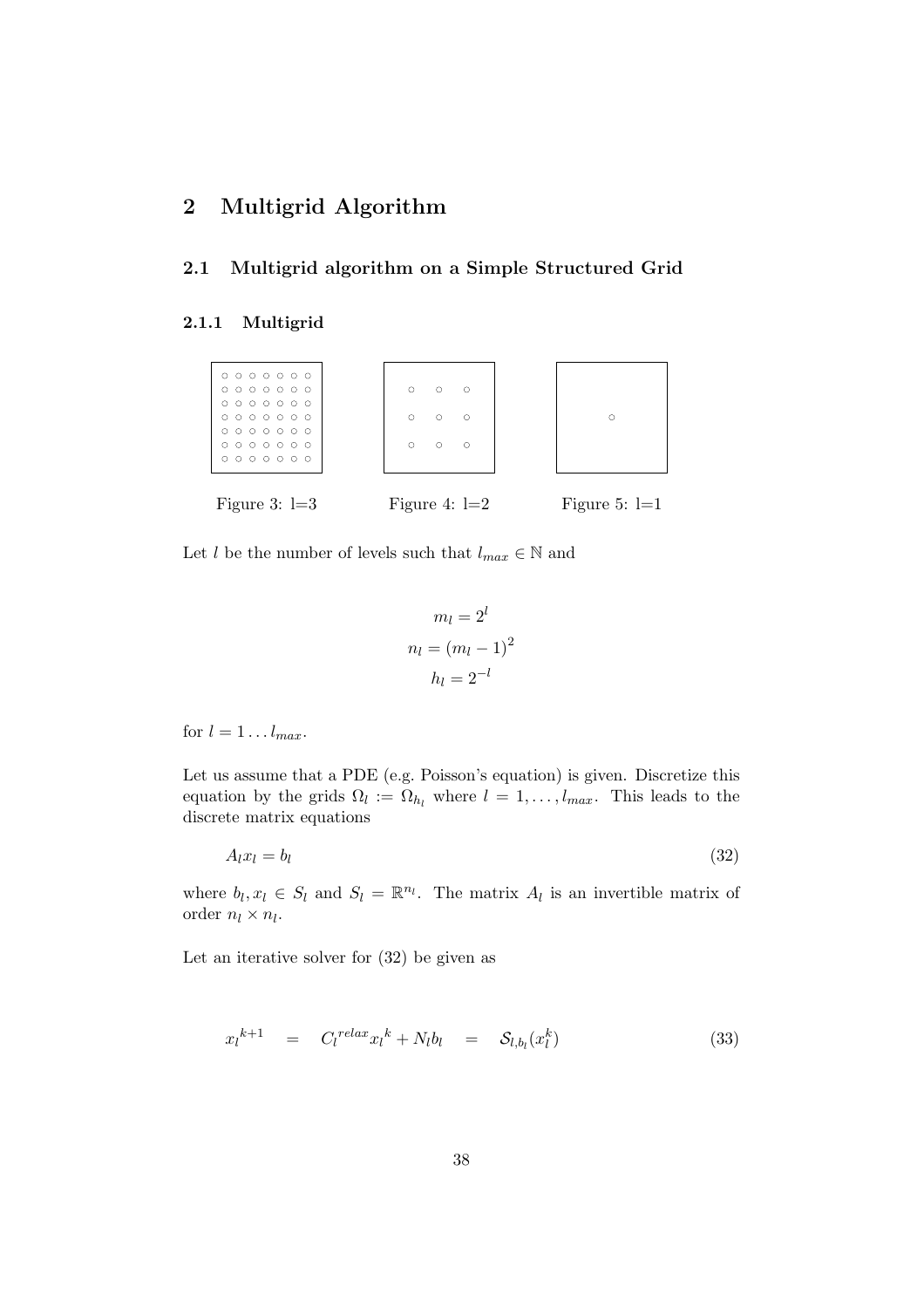### 2.1.2 Idea of Multigrid Algorithm

Let  $\tilde{x}_l$  be an approximate solution for (32). The algebraic  $\tilde{e}_l$  is defined as

$$
\widetilde{e}_l = x_l - \widetilde{x}_l. \tag{34}
$$

Now  $\tilde{e}_l$  has to be calculated in order to find  $x_l$ . The following residual equation is valid for  $\tilde{e}_l$ ,

$$
A_l \tilde{e}_l = r_l \tag{35}
$$

where  $r_l$  is called the residual and is given by

$$
r_l = b_l - A_l \tilde{x}_l \tag{36}
$$

The aim is to find an approximate solution of the residual equation by solving the equation approximately on a coarse grid  $\Omega_{l-1}$ . To this end, we need the following matrix operators

- Restriction operator  $I_l^{\ l-1}$  $\frac{l-1}{l}: S_l \mapsto S_{l-1}$
- Prolongation operator

$$
I_{l-1}^l : S_{l-1} \mapsto S_l
$$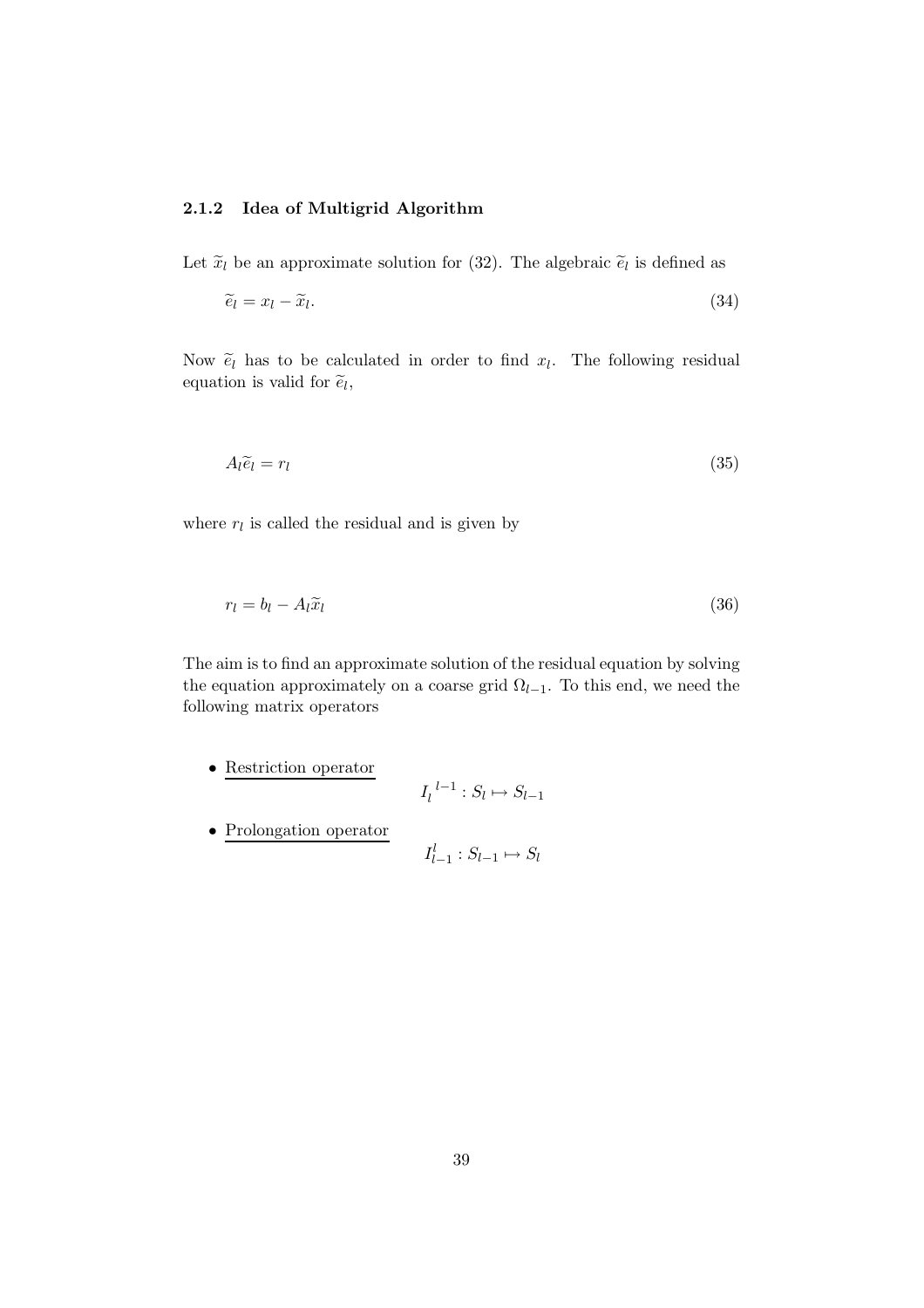### 2.1.3 Two–grid Multigrid Algorithm

### Two–grid Multigrid algorithm with parameters  $v_1$  and  $v_2$

Let  $x_l^k$  be an approximate solution of (32) and  $v_1$  and  $v_2$  the parameters of pre–smoothing and post–smoothing.

1. Step 1 (Pre–smoothing)

$$
x_l^{k,1} = \mathcal{S}_{l,b_l}^{v_1} x_l^k \tag{37}
$$

2. Step 2 (Coarse grid correction)

Residual calculation :

$$
r_l = b_l - A_l x_l^{k,1} \tag{38}
$$

Restriction :

$$
r_{l-1} = I_l^{l-1} r_l \tag{39}
$$

Solve on coarse grid:

$$
e_{l-1} = A_{l-1}^{-1} r_{l-1} \tag{40}
$$

Prolongation :

$$
e_l = I_{l-1}^l e_{l-1} \tag{41}
$$

Correction :

$$
x_l^{k,2} = x_l^{k,1} + e_l \tag{42}
$$

3. Step 3 (Post–smoothing)

$$
x_l^{k+1} = \mathcal{S}_{l,b_l}^{v_2}(x_l^{k,2})
$$
\n(43)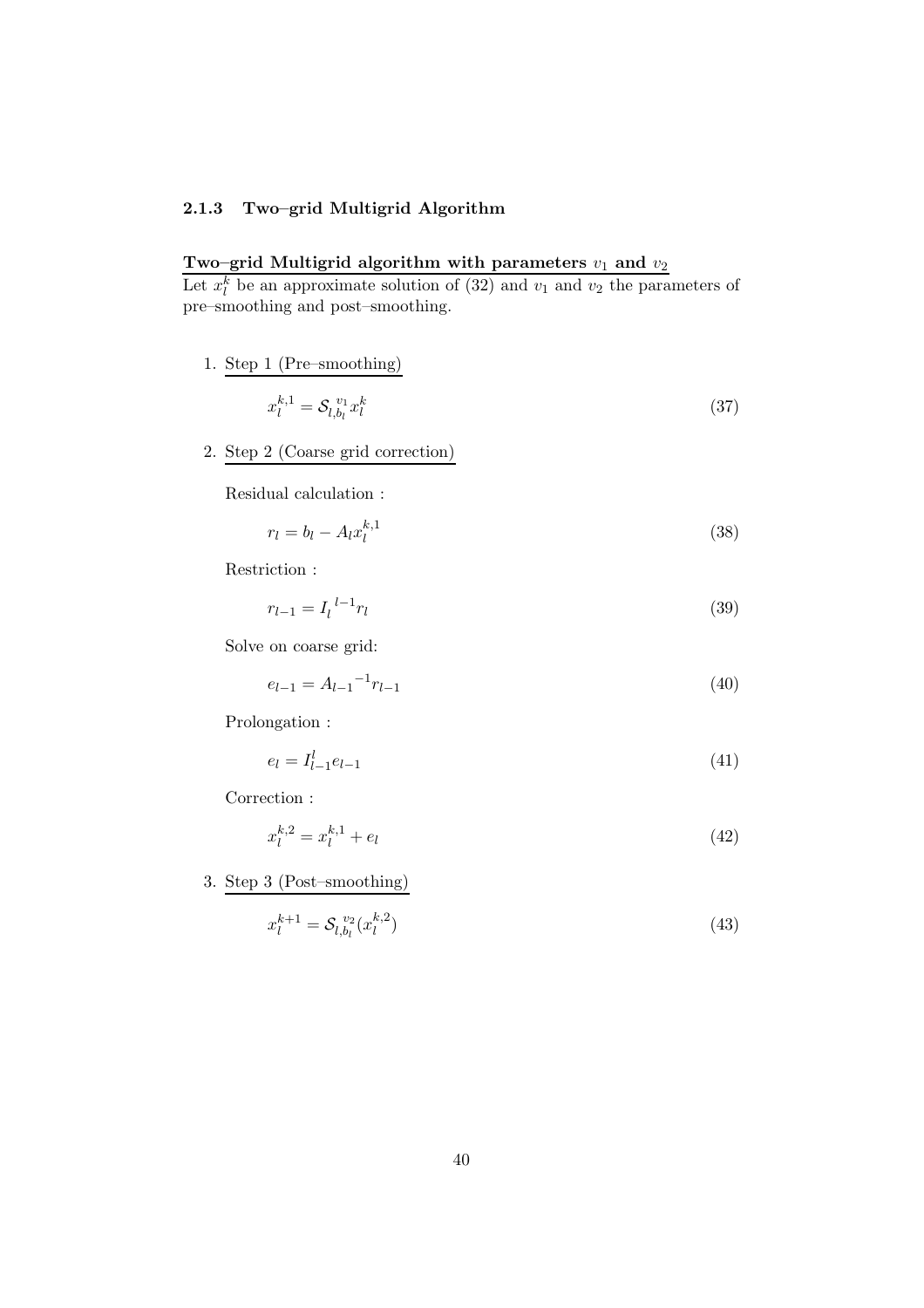#### 2.1.4 Restriction and Prolongation Operators

| ×        |         | $\times$ $\times$ $\times$ $\times$ $\times$ |  |              |  |
|----------|---------|----------------------------------------------|--|--------------|--|
| $\times$ | $\circ$ | x o x o                                      |  | $\times$     |  |
| $\times$ |         | $\times$ $\times$ $\times$ $\times$ $\times$ |  |              |  |
| ×        |         | $0 \times 0 \times 0$                        |  | $\mathsf{x}$ |  |
| $\times$ |         | $\times$ $\times$ $\times$ $\times$ $\times$ |  | $\mathsf{x}$ |  |
| $\times$ |         | n x n x n                                    |  | $\times$     |  |
| $\times$ |         | $\times$ $\times$ $\times$ $\times$          |  | $\mathsf{x}$ |  |
|          |         |                                              |  |              |  |

Figure 6: O–Coarse grid point and X–Fine grid point

Let us abbreviate  $x_{i,j} = x_{(ih_{l-1},jh_{l-1})}$  and set  $x_{i,j} = 0$  for  $i = 0$  or  $j = 0$  or  $i = m_{l-1}$  or  $j = m_{l-1}$ .

### 2.1.5 Prolongation or Interpolation

The interpolation or prolongation of  $x_{i,j}$  given by  $w_{i,j} = \{I_{l-1}^l(x)\}_{(ih_l,jh_l)}$  is defined by the following equations

$$
w_{2i,2j} = \frac{1}{2}x_{i,j} \tag{44}
$$

$$
w_{2i+1,2j} = \frac{1}{4}(x_{i,j} + x_{i+1,j})
$$
\n(45)

$$
w_{2i,2j+1} = \frac{1}{4}(x_{i,j} + x_{i,j+1})
$$
\n(46)

$$
w_{2i+1,2j+1} = \frac{1}{8}(x_{i,j} + x_{i+1,j} + x_{i,j+1} + x_{i+1,j+1})
$$
\n(47)

### 2.1.6 Pointwise Restriction

Piecewise restriction is rarely applied and defined by

$$
\{\dot{I}_l^{\ l-1}(x)\}_{(ih_{l-1},jh_{l-1})} = x_{2i,2j} \tag{48}
$$

The quality of this restriction operator is not very good.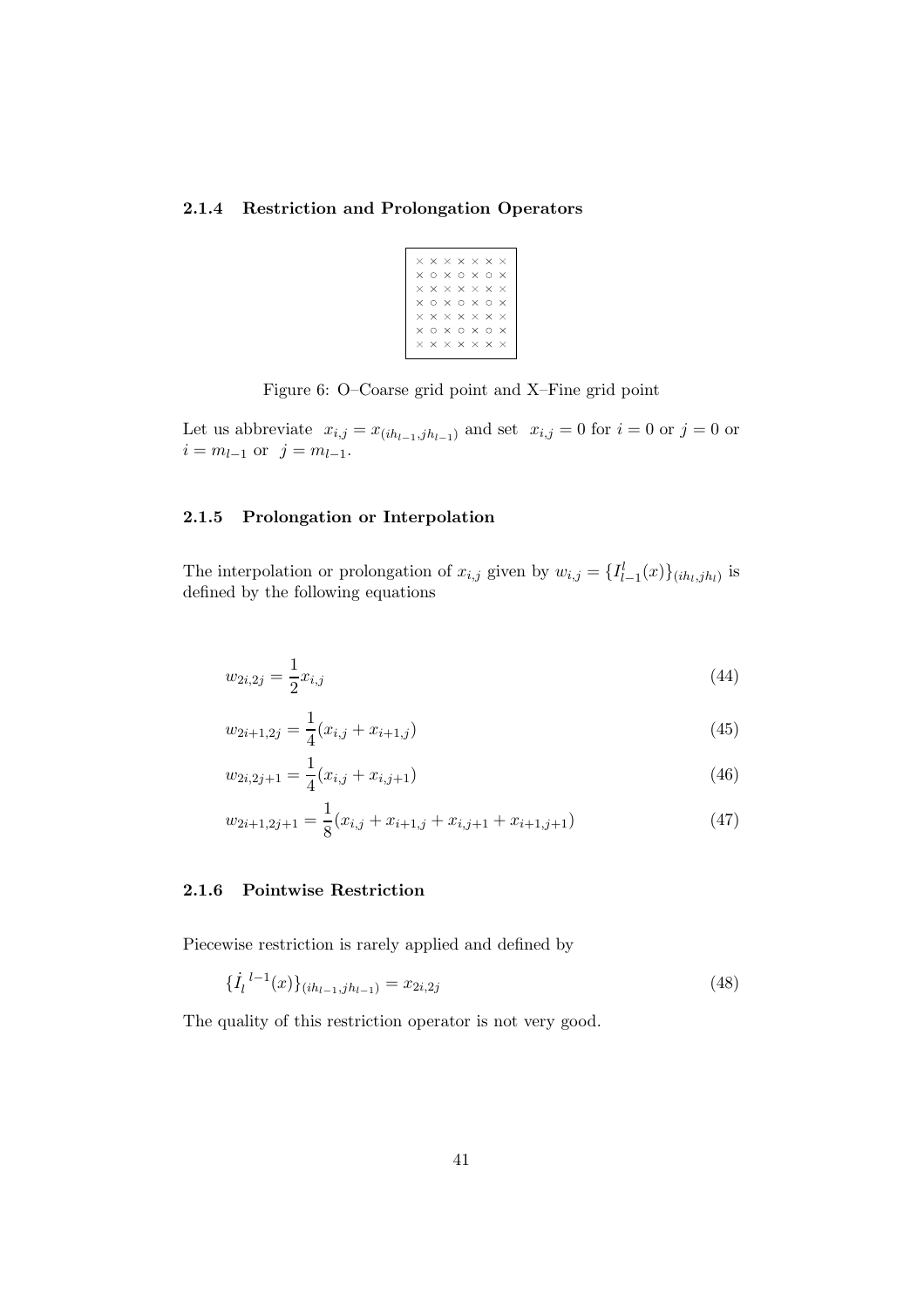#### 2.1.7 Weighted Restriction

Weighted restriction or full weighting is defined by

$$
\{I_l^{l-1}(x)\}_{(ih_{l-1},jh_{l-1})} = \frac{1}{8}(x_{2i+1,2j+1} + x_{2i-1,2j+1} + x_{2i+1,2j-1} + x_{2i-1,2j-1}) + \frac{1}{4}(x_{2i+1,2j} + x_{2i-1,2j} + x_{2i,2j+1} + x_{2i,2j-1}) + \frac{1}{2}x_{2i,2j}
$$

Remark

$$
\left(I_l^{l-1}\right)^T = I_{l-1}^l \tag{49}
$$

## 2.2 Iteration Matrix of the Two–Grid Multigrid Algorithm

Theorem 4. The iteration matrix of a two-grid Multigrid algorithm is

$$
C_l^{two\text{-}grid} = \left(C_l^{relax}\right)^{v_2} \left(E - I_{l-1}^l (A_{l-1})^{-1} I_l^{l-1} A_l\right) \left(C_l^{relax}\right)^{v_1} \tag{50}
$$

## Proof

The coarse grid correction is

$$
x_l^{k,2} = x_l^{k,1} + I_{l-1}^l (A_{l-1})^{-1} I_l^{l-1} (b_l - A_l x_l^{k,1})
$$
  
= 
$$
(E - I_{l-1}^l (A_{l-1})^{-1} I_l^{l-1} A_l) x_l^{k,1} + I_{l-1}^l (A_{l-1})^{-1} I_l^{l-1} b_l
$$

Therefore the iteration matrix of the coarse grid correction of the two–grid Multigrid algorithm is

$$
\left(E - I_{l-1}^{l}(A_{l-1})^{-1}I_{l}^{l-1}A_{l}\right)
$$

A short calculation shows that the iteration matrix of two linear iteration algorithms is the product of the iteration matrices of these algorithms.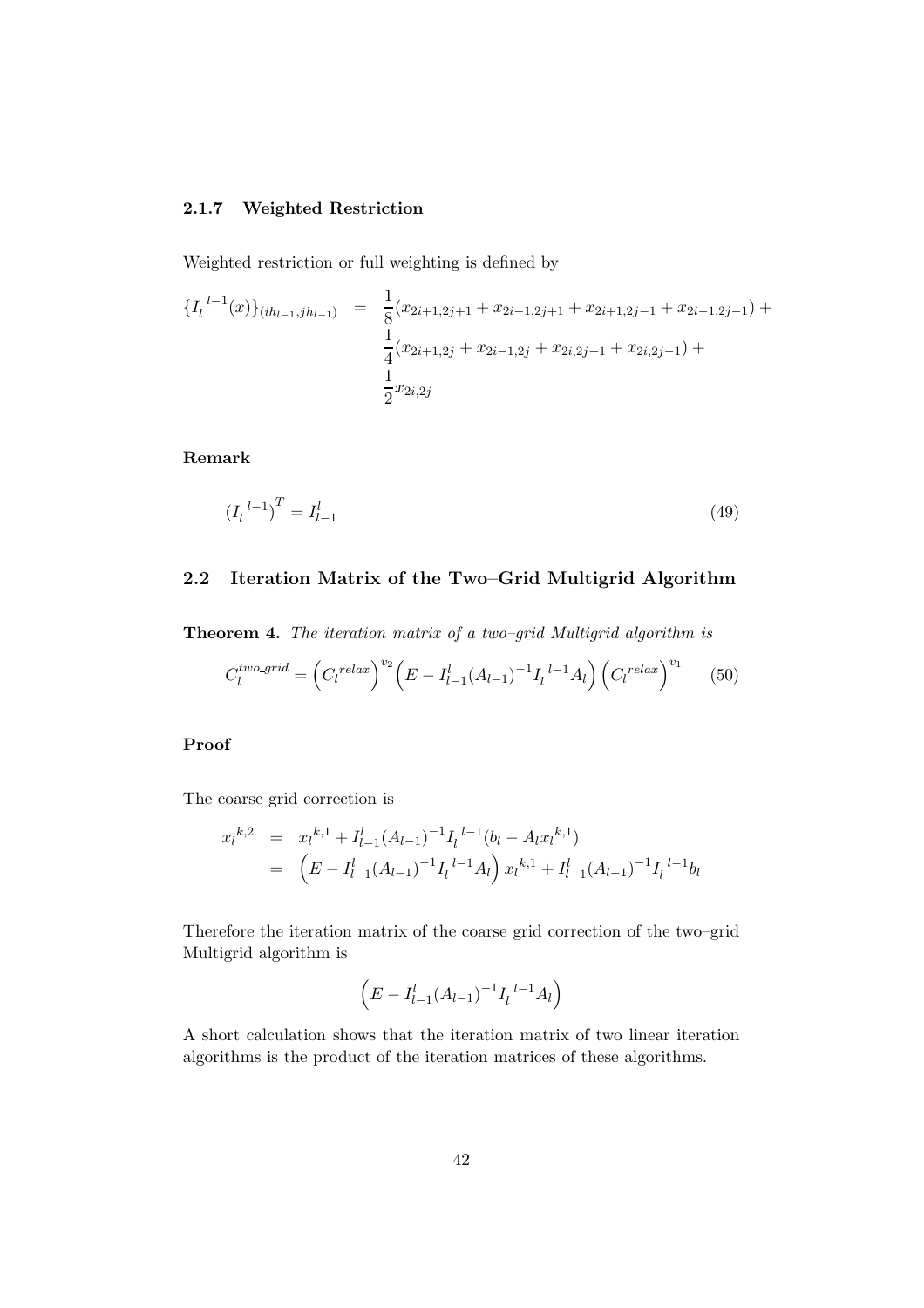### 2.3 Multigrid Algorithm

Multigrid algorithm  $MGM(x_l^k,b_l,l)$  with parameters  $(v_1,v_2,\mu)$ Let  $x_{l_{max}}^k$  be an approximate solution of (32). Then,

 $x_{l_{max}}^{k+1} = MGM(x_{l_{max}}^k)$ 

is the approximate solution of (32) by the multigrid algorithm with an initial vector  $x_{l_{max}}^k$ . The multigrid algorithm can then be described as

If  $l = 1$  then  $MGM(x_l^k, b_l, l) = A_l^{-1}$  $\overline{\iota}^{\text{-1}}b_l$ If  $l > 1$  then Step 1 ( $v_1$ -pre–smoothing)  $x_l^{k,1} = \mathcal{S}_{l,b_l}^{\ \ v_1}$  $\binom{v_1}{l,b_l}(x_l^k)$ Step 2 (Coarse grid correction) Residual :  $r_l = b_l - A_l x_l^{k,1}$ l Restriction :  $r_{l-1} = I_l^{\ l-1}$  $\frac{l-1}{l}r_l$ Recursive call:  $e_{l-1}^0 = 0$ for  $i = 1 \dots \mu$  $e_{l-1}^{i} = MGM(e_{l-1}^{i-1})$  $\binom{l-1}{l-1}, r_{l-1}, l-1$  $e_{l-1} = e_l^{\mu}$  $l-1$ Prolongation :  $e_l = I_{l-1}^l e_{l-1}$ Correction :  $x_l^{k,2} = x_l^{k,1} + e_l$ Step 3 ( $v_2$ -post–smoothing)  $MGM(x_l^k, b_l, l) = \mathcal{S}_{l, b_l}^{\ v_2}$  $\int_{l,b_l}^{v_2} (x_l^{k,2})$  $\binom{k,2}{l}$ 

The algorithm  $\mu = 1$  is called V-cycle. The algorithm  $\mu = 2$  is called W-cycle.

Homework: Describe the multigrid algorithm as a finite state machine, where every state is smoothing step and an operation is a restriction or prolongation. Then, the finite state machine of a V-cycle looks like a "V" and the finite state machine of a W-cycle looks like a "W".

Let N be the number of unknowns. The computational amount of the V-cycle and W-cycle is  $O(N)$ .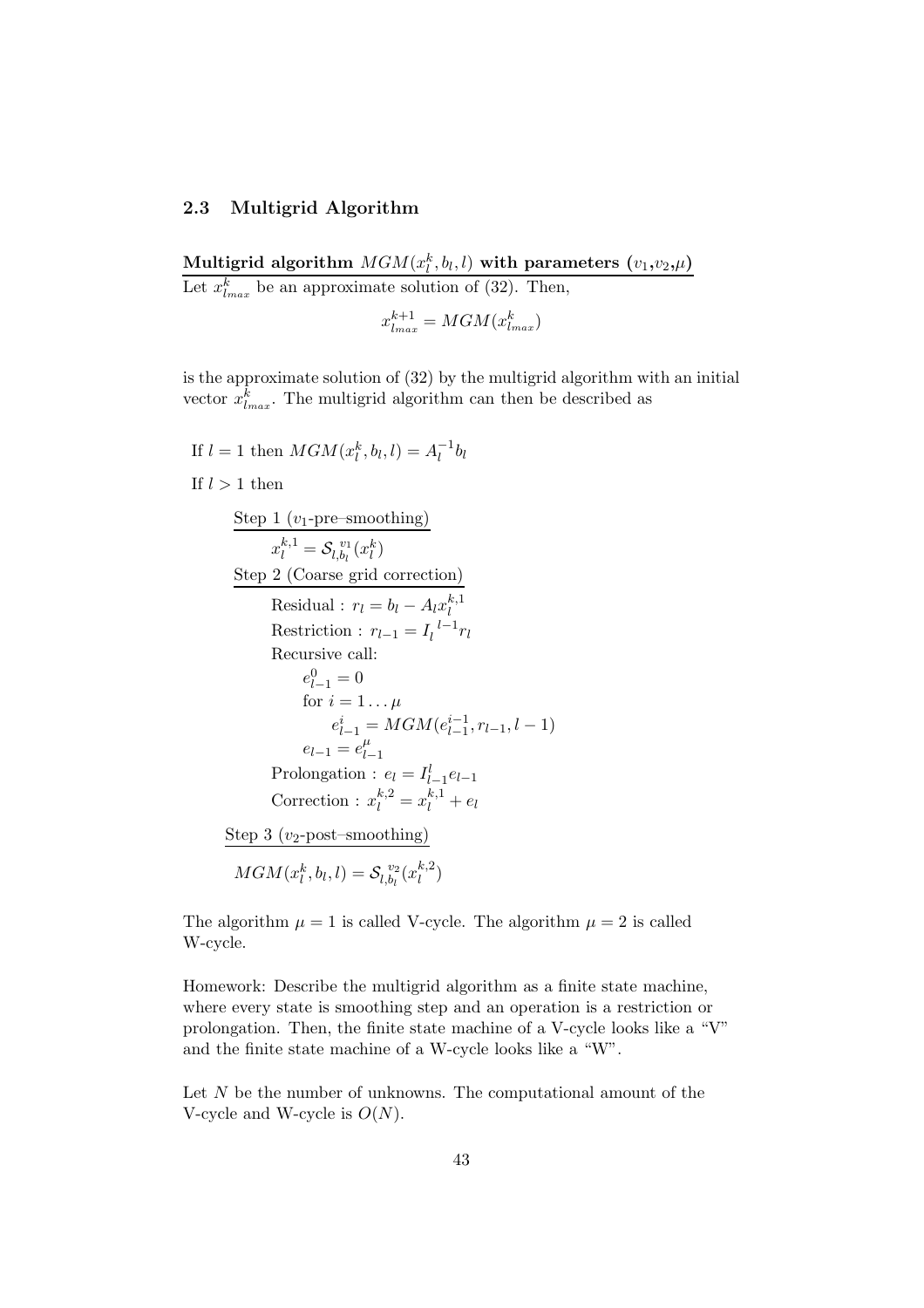The theory of multigrid algorithms shows that there is a constant  $\rho$  such that the convergence rate of the multigrid algorithm satisfies

$$
\rho(C_{MGM,l}) \le \rho < 1
$$

independent of l. Thus, the effective convergence rate of the multigrid algorithm is:

$$
G_{eff}(MGM,\mu) = O(1)
$$

for  $\mu = 1, 2$ .

## 2.4 Multigrid Algorithm for Finite Elements

## 2.4.1 Model Problem

Let  $\tau_{h_1} \cdots, \tau_{h_{l_{max}}}$  be a sequence of quasi-uniform subdivisions, where  $h_l = 2^{-l}$  such that

$$
V_{h_i} \subset V_{h_{i+1}} \quad \text{(This means} \quad V_{2h} \subset V_h)
$$

### 2.4.2 Example



Every triangle is divided into four triangles

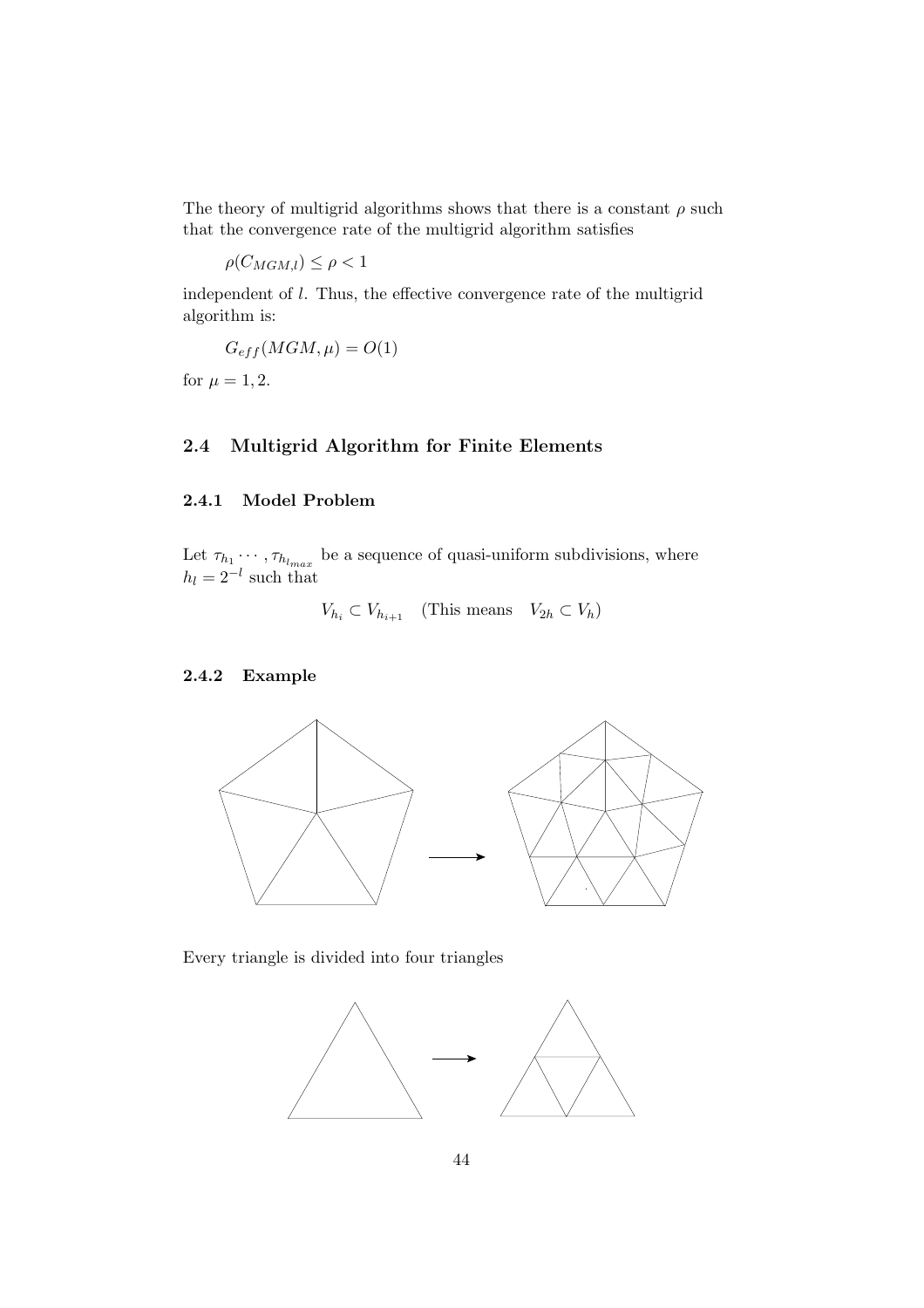We want to solve the problem

Find 
$$
u_{h_{l_{max}}} \in V_{h_{l_{max}}}
$$
 such that  
\n
$$
a(u_{h_{l_{max}}}, v_h) = f(v_h) \quad \forall \quad v_h \in V_{h_{l_{max}}} \tag{51}
$$

To this end, let us study all problems of type

Find 
$$
u_{h_l} \in V_{h_l}
$$
 such that  
\n
$$
a(u_{h_l}, v_h) = f_l(v_h) \quad \forall \quad v_h \in V_{h_l}
$$
\nfor every  $l = 0, \dots, l_{max}$  (52)

where  $f_l$  is a suitable coarse grid right hand side.

#### 2.4.3 The Nodal Basis

Let  $(v_i^k)_{k \in \mathring{\Omega}_h}$  be the nodal basis for  $V_{h_i}$ . Now (52) can be defined in matrix form as follows:

$$
A_i x_i = b_i \tag{53}
$$

where

$$
A_i = (a_{kj})_{kj \in \mathring{\Omega}_{h_i}}, a_{kj} = a(v_i^k, v_i^j)
$$
\n(54)

$$
x_i = (x_i^k)_{k \in \mathring{\Omega}_h} \tag{55}
$$

$$
b_i = (b_i^k)_{k \in \mathring{\Omega}_h} \tag{56}
$$

and the solution vector  $u_h$  is given by

$$
u_{h_i} = \sum x_i^k v_i^k \tag{57}
$$

### 2.4.4 Prolongation Operator for Finite Elements

The natural inclusion is the prolongation operator

$$
u \in V_{h_i}
$$
  

$$
\downarrow
$$
  

$$
u \in V_{h_{i+1}}
$$

To implement this operator, we have to describe this operator in a matrix form.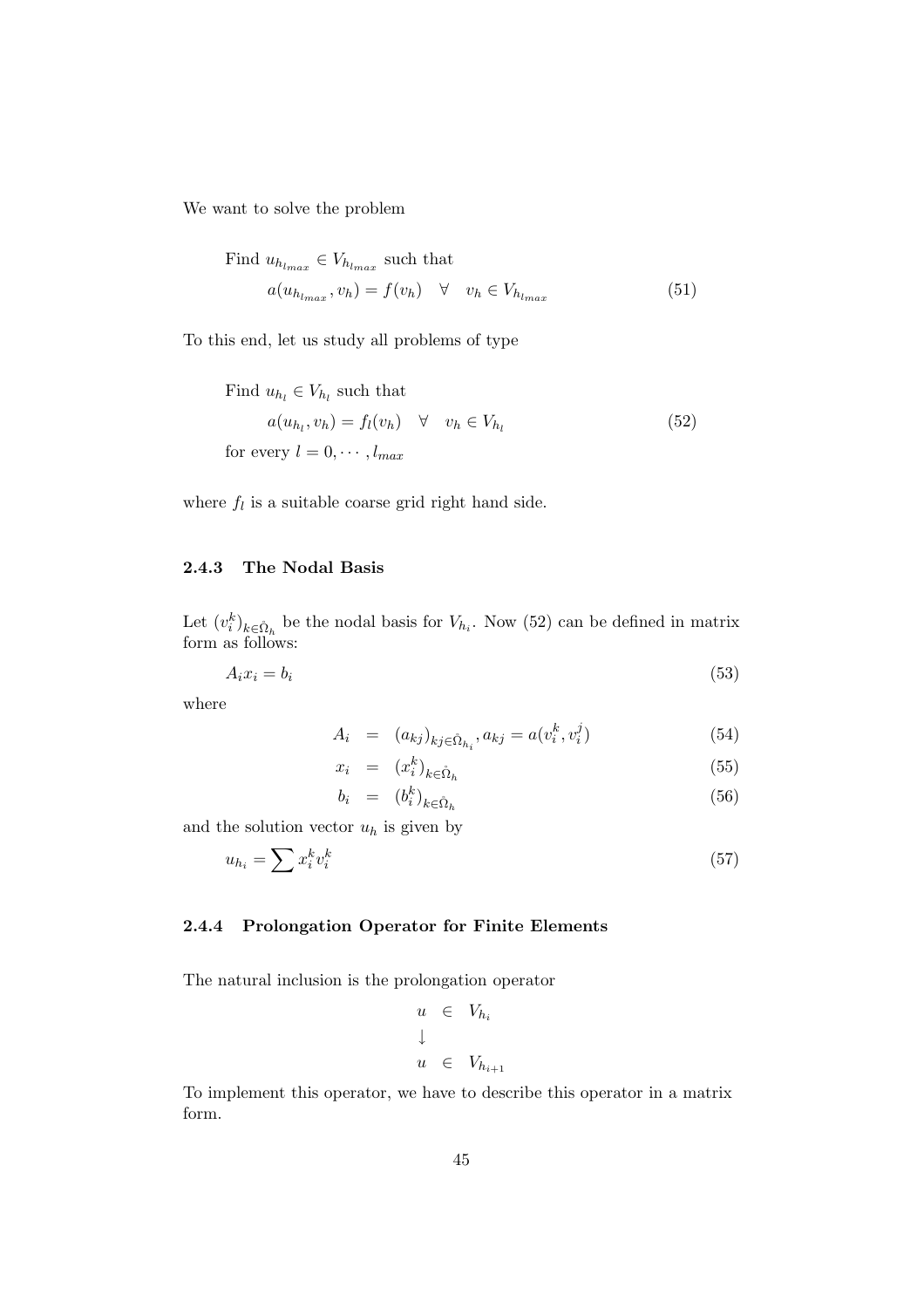By  $V_{h_i} \subset V_{h_{i+1}}$ , there are coefficients  $\gamma_k^{k'}$  $\frac{k'}{k}$  such that

$$
v_i^{k'} = \sum_k \gamma_k^{k'} v_{i+1}^k \tag{58}
$$

Thus, we get

$$
u_{h_i} = \sum_{k'} x_i^{k'} v_i^{k'} = \sum_{k'} \sum_k \gamma_k^{k'} v_{i+1}^{k} x_i^{k'} \tag{59}
$$

$$
= \sum_{k} \left( \sum_{k'} \gamma_k^{k'} x_i^{k'} \right) v_{i+1}^k \tag{60}
$$

Now the matrix version of the prolongation operator is

$$
I_i^{i+1} \left( x_i^{k'} \right)_{k'} = \left( \sum_{k'} \gamma_k^{k'} x_i^{k'} \right)_k
$$
  

$$
\Downarrow
$$
  

$$
I_i^{i+1} = \left( \gamma_k^{k'} \right)_{(k,k')}
$$

### 2.4.5 Restriction Operator for Finite Elements

Observe that  $F_i \in (V_{h_i})'$ . This means that  $F_i: V_{h_i} \longrightarrow \mathbf{R}$  is a linear mapping. The natural inclusion is the restriction operator.

$$
F_{i+1} \in (V_{h_{i+1}})'
$$
  
\n
$$
\downarrow
$$
  
\n
$$
F_i \in (V_{h_i})'
$$
  
\n
$$
F_i(w) := F_{i+1}(w) \quad \forall \quad w \in V_{h_i}
$$

The matrix version of the restriction operator can be obtained as follows

$$
b_i^{k'} = F_i(v_i^{k'}) = \sum_k \gamma_k^{k'} F_i(v_{i+1}^k)
$$
\n(61)

$$
= \sum_{k} \gamma_k^{k'} b_{i+1}^k \tag{62}
$$

$$
I_{i+1}^i = \left(\gamma_k^{k'}\right)_{(k',k)}\tag{63}
$$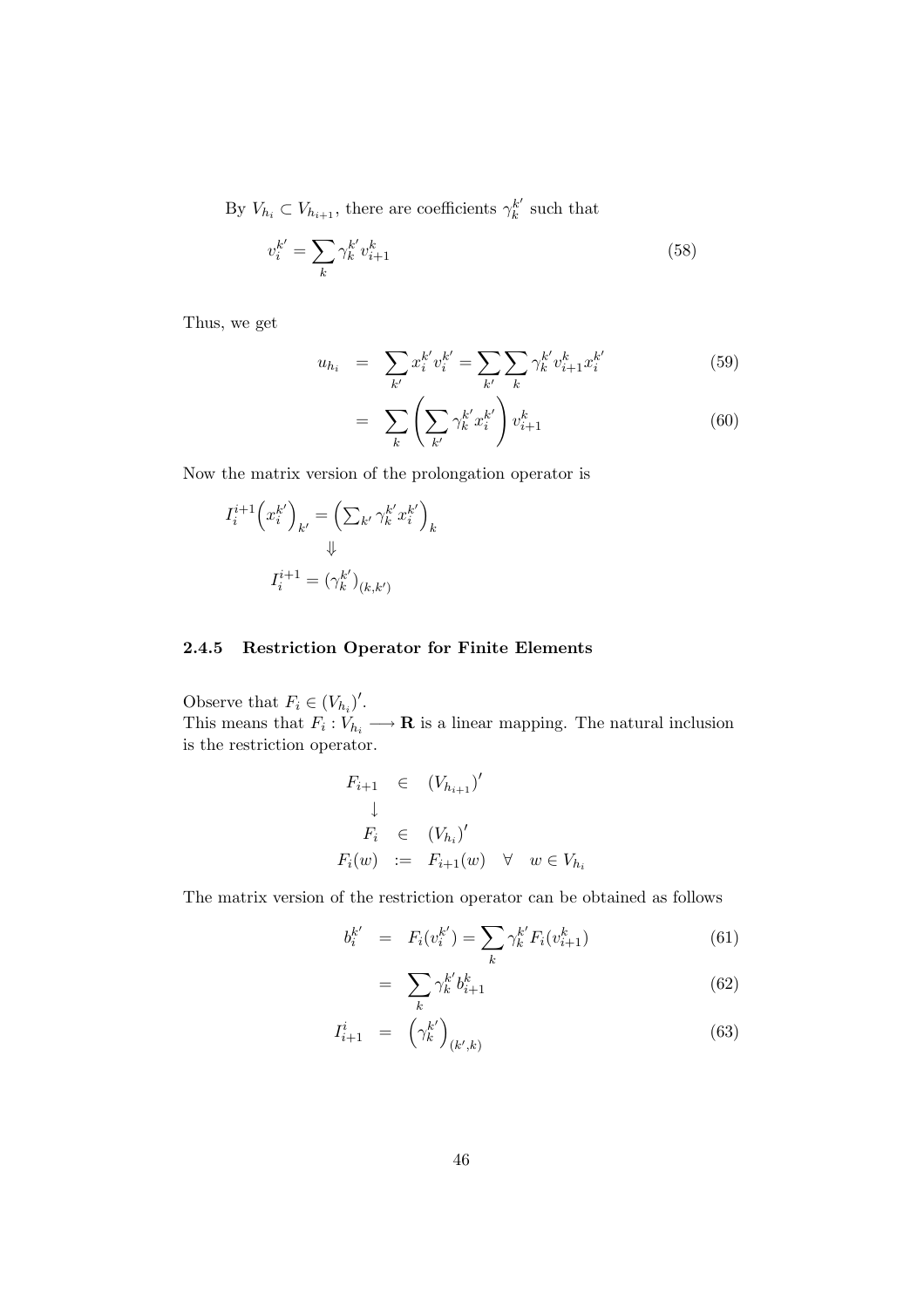## 2.5 Fourier Analysis of the Multigrid method

### 2.5.1 Local Fourier analysis

A multigrid algorithm consists of several parameters that have to be properly tuned such that the algorithm converges rapidly.The parameters are,

| $\mu$                 |               | : recursion parameter.                                                  |
|-----------------------|---------------|-------------------------------------------------------------------------|
| $\nu_1, \nu_2$        | $\mathcal{L}$ | smoothing parameter.                                                    |
| $\mathcal{S}_{l,b_l}$ |               | choice of smoother.                                                     |
| $I_{l-1}^l$           |               | : choice of the prolongation operator.                                  |
| $I_1^{l-1}$           |               | : choice of the restriction operator                                    |
|                       |               | for $l < l_{max}$ : choice of the stiffness matrix on the courser grid. |
|                       |               |                                                                         |

 $(A_{l_{max}})$  is determined by the discretisation.)

The following simplification is made in order to analyze the convergence of the two–grid method more easily and exactly.

## Omission of the boundary conditions – transition to an infinite dimensional grid

Instead of the finite dimensional grid

$$
\Omega_h^d := \left\{ (j_1 h, j_2 h, \dots, j_d h) \quad | \quad j_1, j_2, \dots, j_d \in \left\{ 0, \dots, \frac{1}{h} \right\} \right\} \tag{64}
$$

we apply an infinite dimensional grid

$$
\widetilde{\Omega}^d_h := \{ (j_1 h, j_2 h, \dots, j_d h) \mid j_1, j_2, \dots, j_d \in \mathbb{Z} \}
$$
\n(65)

The operators  $A_l$ ,  $I_l^{l-1}$  $\mathcal{E}_l^{l-1}, \mathcal{S}_{l,b_l}$  have to be extended to the infinite dimensional grid in a suitable manner.

## Remark

 $A_l$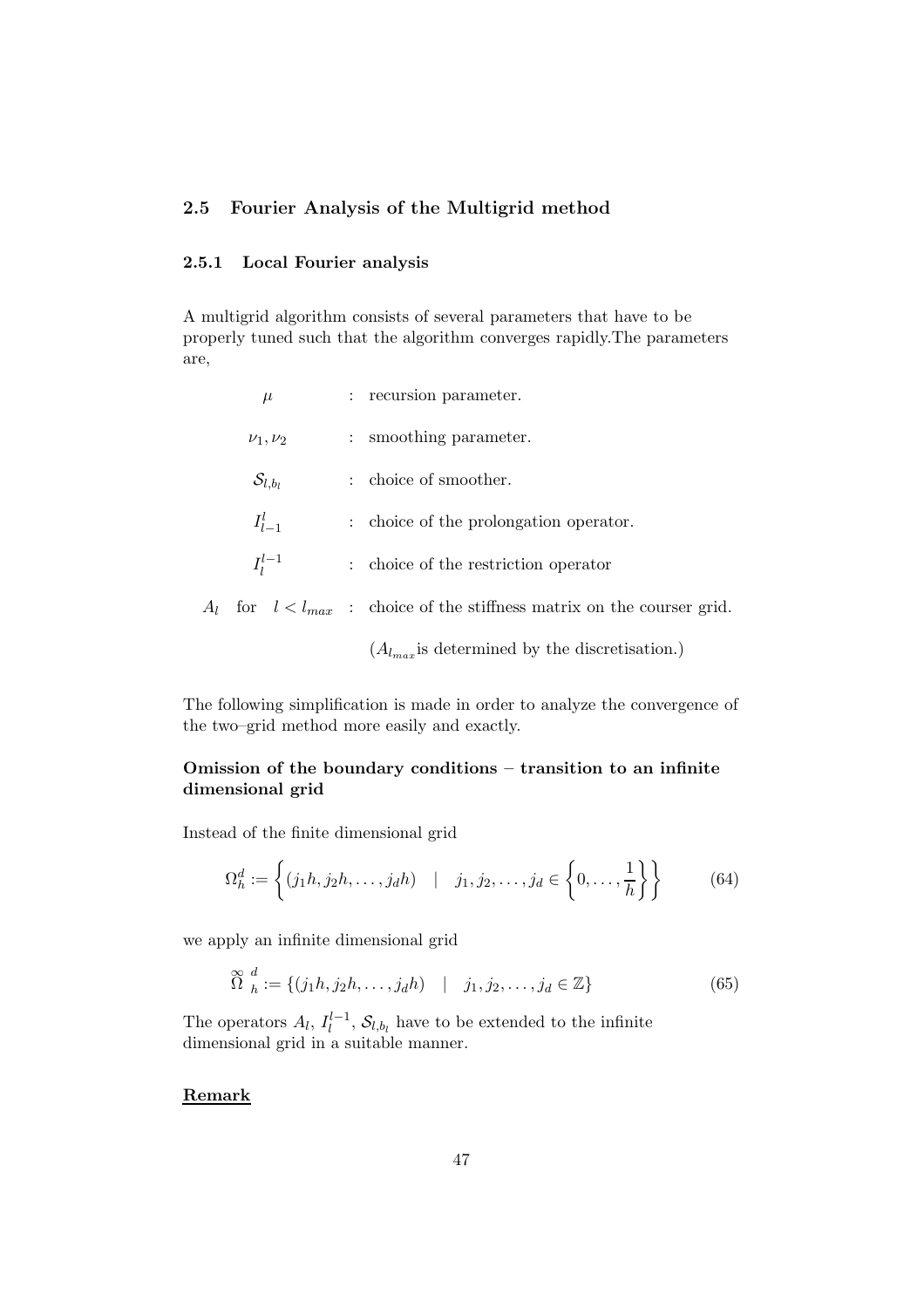- The operators  $A_l$  etc. are stencil operators, e.g a nine point stencil.
- The operators  $A_l$  etc. depend on the spatial coordinates.

Then, we define the operators on the infinite grid as follows,

Let  $Q_h^d$  be a stencil operator on the grid  $\Omega_h^d$ . For every inner point  $x_0$  in the grid  $\Omega_h^d$  of the stencil  $\mathcal{S}(x_0)$ , a corresponding stencil operator  $\varphi_h^d$  $<sub>h</sub>$  is defined.</sub>

### Example

Let  $d = 1$ . The stiffness matrix obtained by the finite difference discretization of the operator  $-\frac{d^2}{dx^2}$  on the grid  $\Omega_h^1$  is

$$
\mathbf{A}_{\mathbf{h}}^1 = \begin{pmatrix} 2 & -1 & & & & \\ -1 & 2 & -1 & & & \\ & -1 & 2 & -1 & & \\ & & \ddots & \ddots & \ddots & \\ & & & -1 & 2 & -1 \\ & & & & -1 & 2 \end{pmatrix} \frac{1}{h^2}
$$
(66)

The operator on the infinite grid  $\mathbb{Z}_{h}$ <sup>1</sup>  $h$  is now

$$
\stackrel{\infty}{A}^{1}_{h} = \begin{pmatrix} \ddots & \ddots & \ddots & \ddots \\ & -1 & 2 & -1 \\ & & \ddots & \ddots \end{pmatrix} \frac{1}{h^{2}} \tag{67}
$$

which implies

$$
\stackrel{\infty}{A}_{h}(u)(x) = (-u(x-h) + 2u(x) - u(x+h))\frac{1}{h^{2}} \quad \forall x \in \stackrel{\infty}{\Omega}_{h}^{1} (68)
$$

By the extension of the operators on the infinite dimensional grid, we can construct a two–grid method on the infinite dimensional grid  $\widetilde{\Omega}$   $\frac{d}{h}$  $_h$ . To analyze the convergence of the two–grid method, we need to know the iteration matrix of the method. By Lemma 3, the iteration matrix for the two–grid method is

$$
\left(C_h^{relax}\right)^{\nu_2}\left(E_h - I_H^h(A_H)^{-1}I_h^H A_h\right)\left(C_h^{relax}\right)^{\nu_1}, \text{where } H = 2h. \quad (69)
$$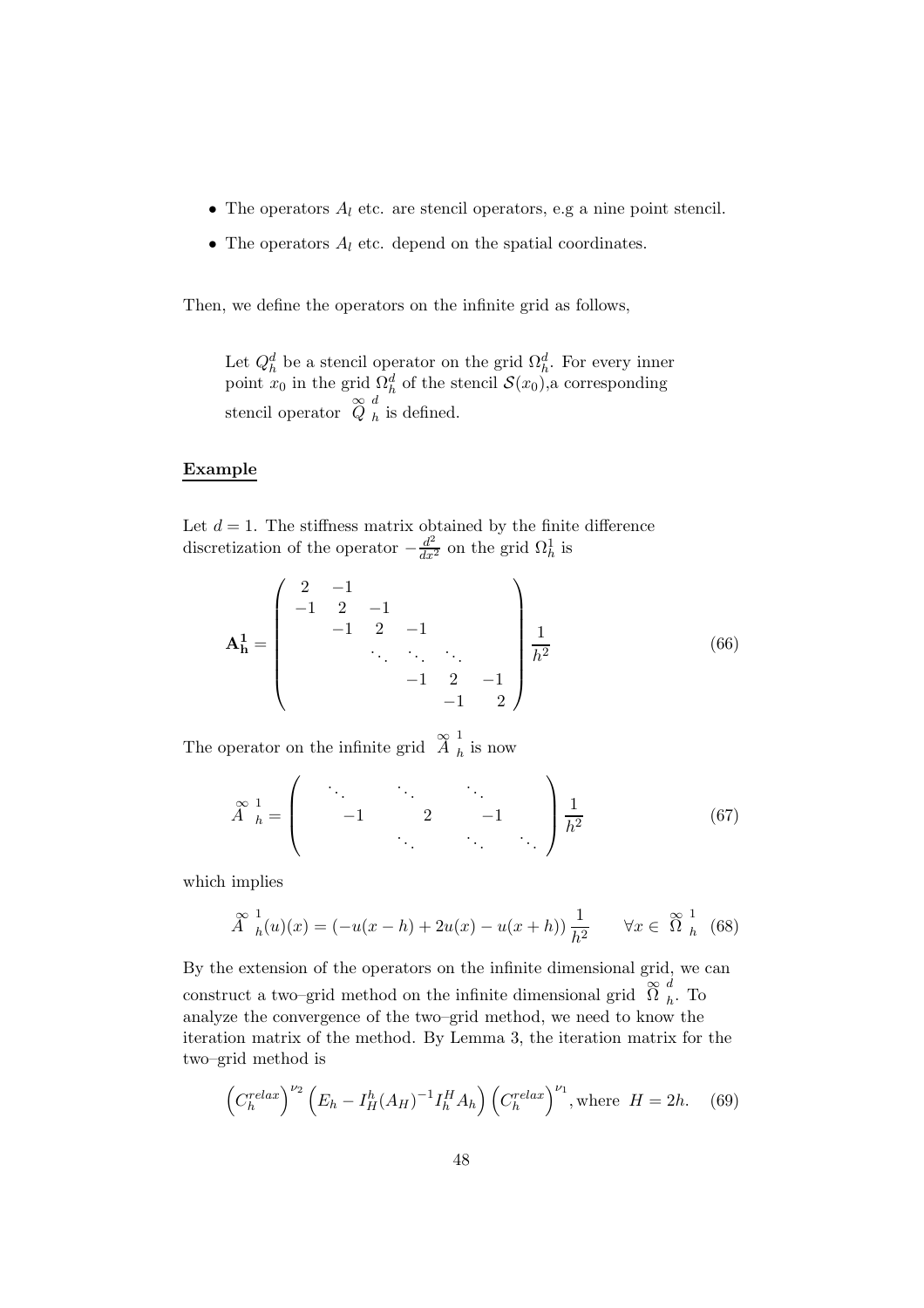where,

|  | $C_h^{relax}$ : iteration matrix of the smoothening step.      |
|--|----------------------------------------------------------------|
|  | $E_h$ : extended unit matrix.                                  |
|  | $I_H^h$ : extended prolongation operator.                      |
|  | $I_{\scriptscriptstyle{k}}^H$ : extended Restriction operator. |
|  | $A_h, A_H$ : extended stiffness matrices on the coarser grid.  |
|  |                                                                |

# Example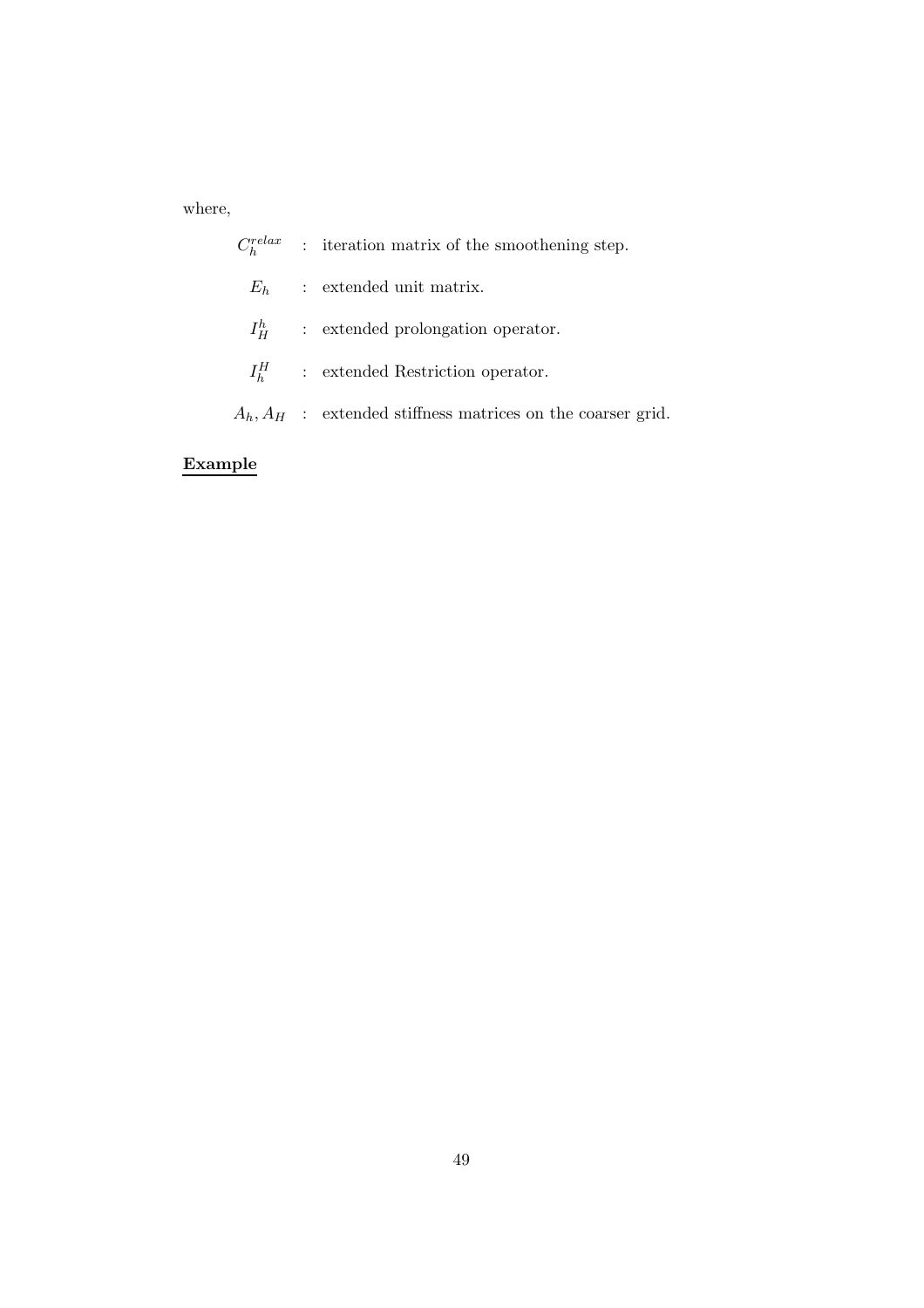The operators for  $\mathrm{d}{=}1$  are as follows.

$$
A_h = \begin{pmatrix} \ddots & \ddots & \ddots \\ -1 & 2 & -1 \\ \vdots & \ddots & \ddots \end{pmatrix} \frac{1}{h^2} \tag{70}
$$

$$
A_H = \begin{pmatrix} \cdot & \cdot & \cdot & \cdot \\ -1 & 2 & -1 & \cdot \\ & \cdot & \cdot & \cdot \\ & & \cdot & \cdot \end{pmatrix} \frac{1}{4h^2}
$$
 (71)

$$
I_h^H = \begin{pmatrix} \ddots & & & \\ & 1 & 2 & 1 & \\ & & 1 & 2 & 1 \\ & & & & \ddots \end{pmatrix} \begin{pmatrix} 1 & & & \\ 4 & & \left( \text{or factor } \frac{1}{2\sqrt{2}} \right) \\ 1 & & & \ddots \end{pmatrix}
$$
(72)

$$
I_h^H = \begin{pmatrix} \ddots & & & \\ & 1 & & & \\ & & 2 & & \\ & & & 1 & 1 \\ & & & & 2 & \\ & & & & & 1 \\ & & & & & & \ddots \end{pmatrix} \begin{pmatrix} & & & & & \\ & & & & & \\ 1 & & & & & \\ & & & & & 2 & \\ & & & & & & \ddots \end{pmatrix}
$$
(73)

$$
C_h^{relax} = \begin{pmatrix} \cdot & \cdot & \cdot & \cdot & \cdot \\ \frac{1}{2}\omega & \cdot & 1-\omega & \cdot & \frac{1}{2}\omega \\ \cdot & \cdot & \cdot & \cdot & \cdot \\ \frac{\omega=\frac{1}{2}}{4} & \cdot & \frac{1}{2} & \cdot & \frac{1}{4} \\ \cdot & \cdot & \cdot & \cdot & \cdot \end{pmatrix} \tag{74}
$$

We allow these operators to act on the following functional spaces.

$$
V_h := \left\{ \exp\left(i\theta \frac{x}{h}\right)_{x \in \widehat{\Omega}^{\ d}} \mid -\pi \le \theta \le \pi \right\} \tag{75}
$$

$$
V_H := \left\{ \exp\left(i\theta \frac{x}{H}\right)_{x \in \Omega} \underset{H}{\otimes} d \qquad | \quad -\pi \le \theta \le \pi \right\} \tag{76}
$$

For reasons of simplicity, let us restrict ourselves to the 1–D case.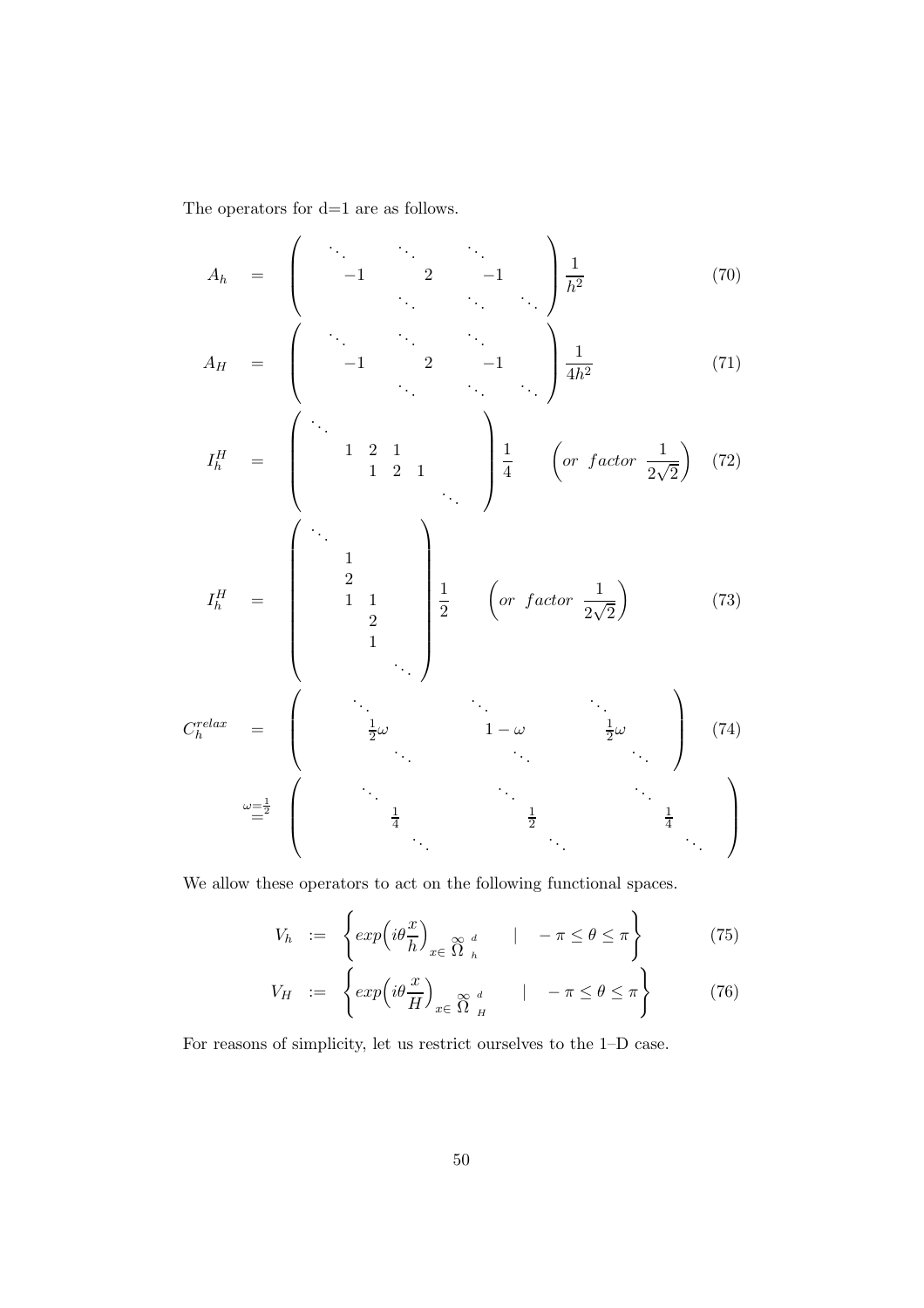## 2.5.2 Definition

The harmonic frequency of  $\exp\left(i\theta\frac{x}{h}\right)$  is  $\exp\left(i\tilde{\theta}\frac{x}{h}\right)$ h where,

$$
\begin{array}{lll}\n\tilde{\theta} & := & \theta - \pi \quad \text{for} \quad \theta \ge 0 \\
\tilde{\theta} & := & \theta + \pi \quad \text{for} \quad \theta < 0\n\end{array}
$$

### 2.5.3 Local Fourier analysis of the smoother

### **Definition**

The functions  $\exp\left(i\theta\frac{x}{h}\right)$  are the eigenfunctions of the iteration matrix C of the smoother Swith eigenvalues  $\mu(\theta)$ . This implies that

$$
C \exp\left(i\theta \frac{x}{h}\right) = \mu(\theta) \exp\left(i\theta \frac{x}{h}\right)
$$

We then have the smoothening factor of  $S$  as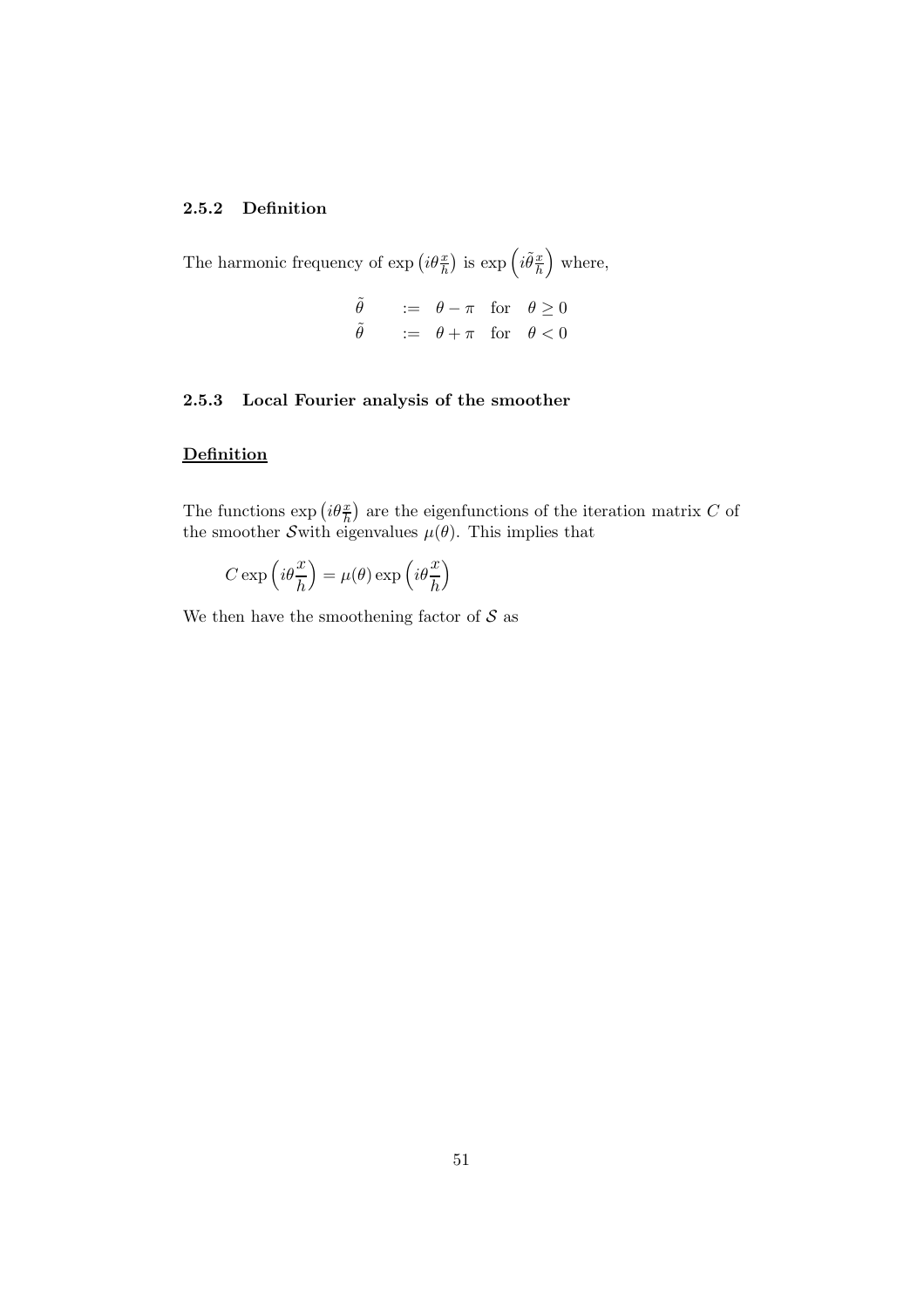# 3 Gradient Method and cg

## 3.1 Gradient Method

Let A a symmetric positive definite  $n \times n$  matrix and  $b \in \mathbb{R}^n$ . Find  $x \in \mathbb{R}^n$ such that

$$
A \cdot x = b \tag{77}
$$

**Theorem 5.** The solution of the linear system  $(77)$  is solution of the minimization problem:

$$
\min_{x \in \mathbb{R}^n} \frac{1}{2} x^T A x - b^T x \tag{78}
$$

**Proof.** Let  $0 \neq v \in \mathbb{R}^n$  and  $\lambda \in \mathbb{R}$ . If x solves the minimization problem, then

$$
\frac{d}{d\lambda} \frac{1}{2} (x + \lambda v)^T A (x + \lambda v) - b^T (x + \lambda v) \Big|_{\lambda=0} = 0
$$
  
\n
$$
\Rightarrow \frac{1}{2} (v^T A x + x^T A v) - b^T v = 0
$$
  
\n
$$
\Rightarrow v^T A x = v^T b \qquad \forall v \in \mathbb{R}^n \Rightarrow Ax = b
$$

Let  $Ax = b$  and  $v \in \mathbb{R}^n$ . Then, we get

$$
\frac{1}{2}(x+v)^T A(x+v) - b^T (x+v) =
$$
\n
$$
= \frac{1}{2}(x+v)^T b + \frac{1}{2}v^T A v - b^T (x+v) + \frac{1}{2}x^T A v
$$
\n
$$
= \frac{1}{2}v^T A v - \frac{1}{2}(x+v)^T b + \frac{1}{2}b^T v
$$
\n
$$
= \frac{1}{2}v^T A v - \frac{1}{2}x^T b \Rightarrow \text{ minimum at } v = 0
$$

Gradient method

1. Choose direction for seeking

$$
d_k = -\nabla f(x_k),
$$

where  $f(x_k) = \frac{1}{2} x_k^T A x_k - b^T x_k$ . This implies

$$
d_k = b - Ax_k \tag{79}
$$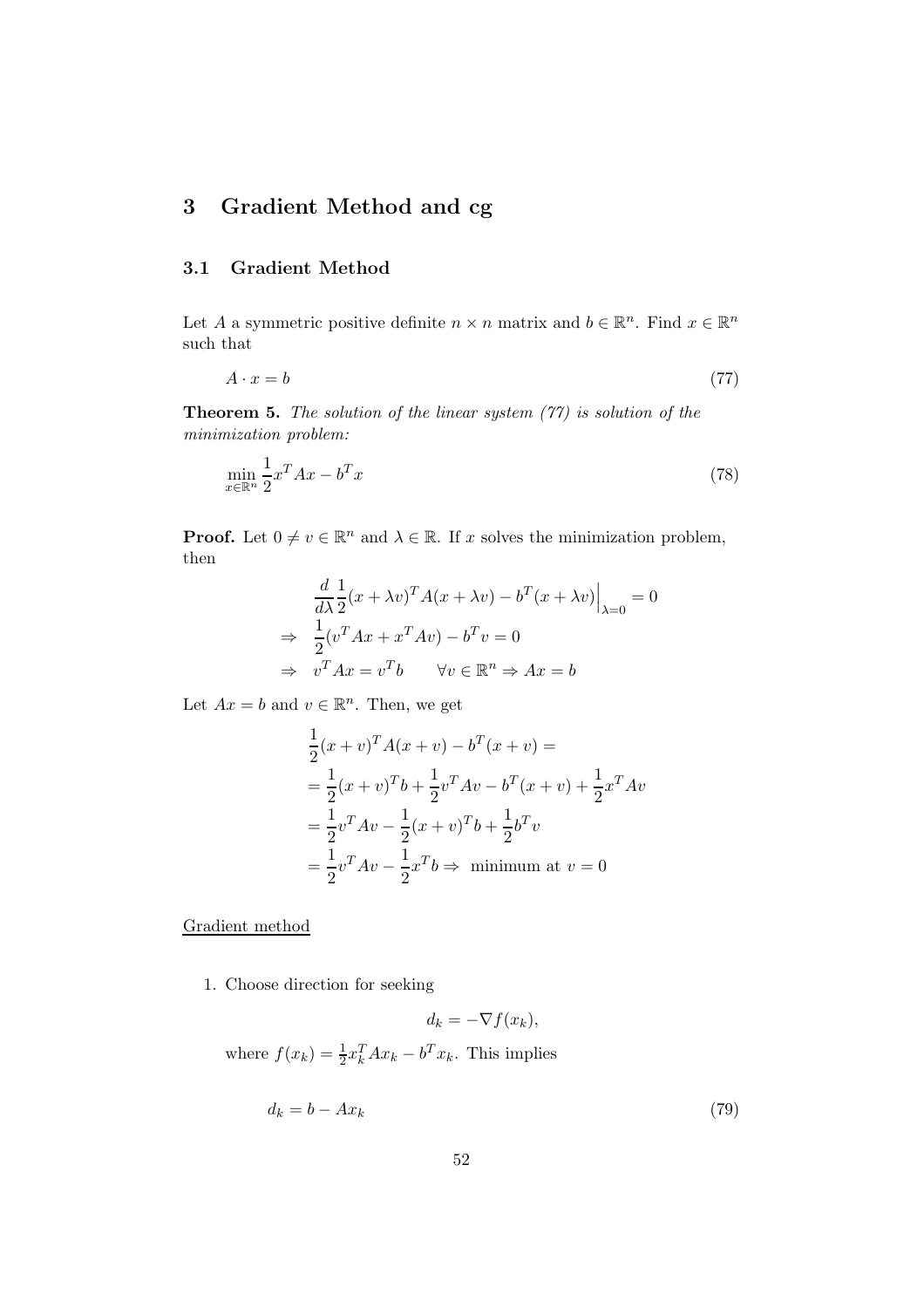2. Choose  $\alpha_k \in \mathbb{R}$ , such that  $f(x_{k+1})$  is minimal, where

$$
x_{k+1} = x_k + \alpha_k d_k
$$

**Theorem 6.**  $\alpha_k$  of the gradient method can be computed by

$$
\alpha_k = \frac{d_k^T d_k}{d_k^T A d_k} \tag{80}
$$

Proof.

$$
\frac{d}{d\alpha_k} \frac{1}{2} (x_k + \alpha_k d_k)^T A (x_k + \alpha_k d_k) - b^T (x_k + \alpha_k d_k) = 0
$$
\n
$$
\frac{1}{2} (d_k^T A x_k + x_k^T A d_k) + \alpha_k d_k^T A d_k - b^T d_k = 0
$$
\n
$$
-d_k^T d_k + \alpha_k d_k^T A d_k = 0
$$
\n
$$
\Rightarrow \alpha_k = \frac{d_k^T d_k}{d_k^T A d_k}
$$

# 3.2 Analysis of the Gradient Method

Let  $x^*$  the accurate solution of

$$
f(x) = \frac{1}{2}x^{T}Ax - b^{T}x \to \text{ minimum}
$$

This implies

$$
Ax^* = b.
$$

The energy norm is defined by  $||x||_A = \sqrt{x^T A x}$ .

Lemma 2.

$$
f(x) = f(x^*) + \frac{1}{2}||x - x^*||_A^2
$$

Proof.

$$
f(x) - f(x^*) = \frac{1}{2}x^T A x - b^T x - \frac{1}{2}x^{*T} A x^* + b^T x^* =
$$
  
= 
$$
\frac{1}{2}x^T A x - x^{*T} A x + \frac{1}{2}x^{*T} A x^* =
$$
  
= 
$$
\frac{1}{2} ||x - x^*||_A^2
$$

Lemma 3.

$$
||x_{k+1} - x^*||_A^2 = ||x_k - x^*||_A^2 \left\{ 1 - \frac{(d_k^T d_k)^2}{d_k^T A d_k d_k^T A^{-1} d_k} \right\}
$$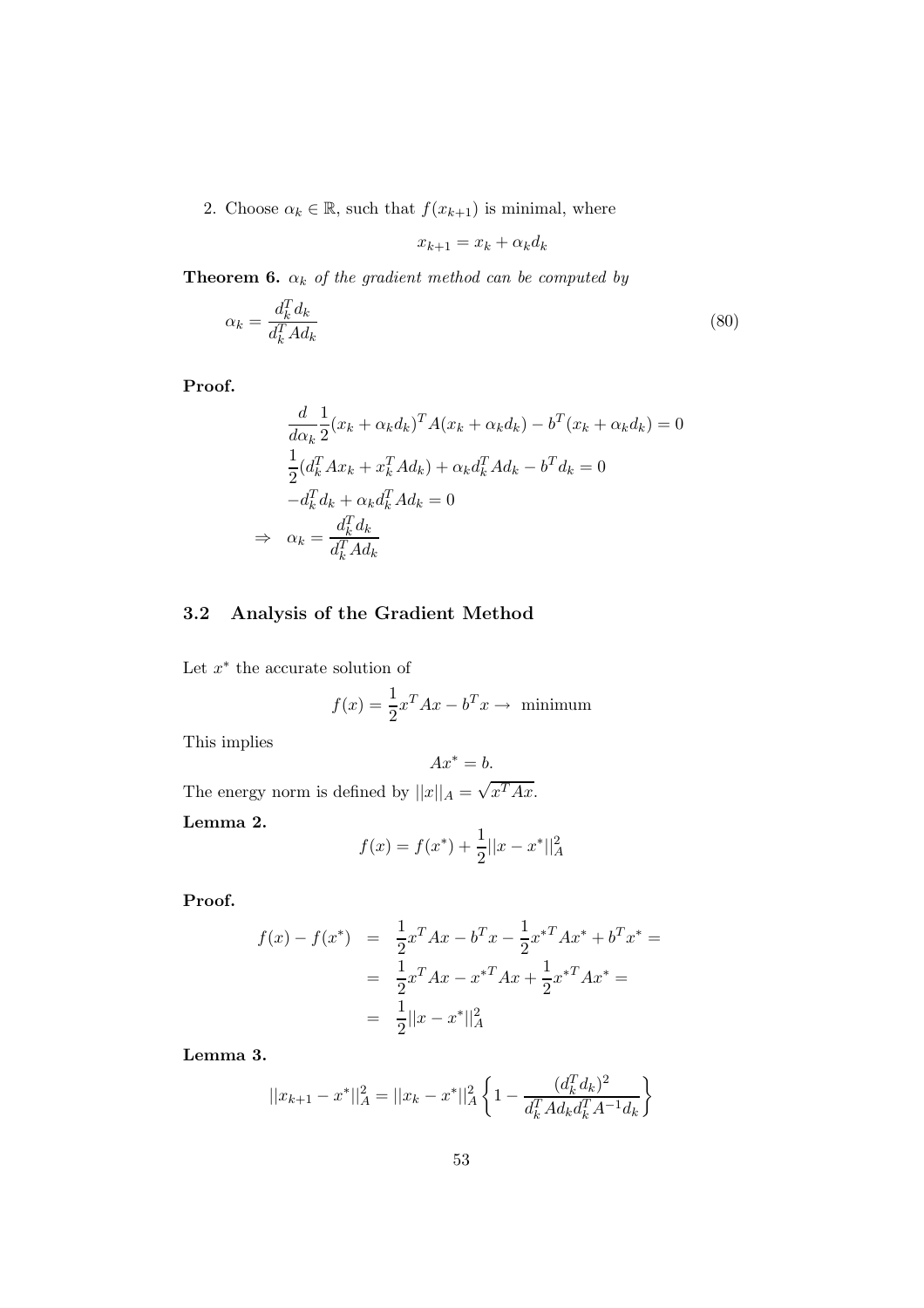**Proof.** By  $(79)$  and  $(80)$ , we get:

$$
f(x_{k+1}) = f(x_k + \alpha_k d_k)
$$
  
= 
$$
\frac{1}{2}(x_k + \alpha_k d_k) T A(x_k + \alpha_k d_k) - b^T (x_k + \alpha_k d_k)
$$
  
= 
$$
f(x_k) + \alpha_k d_k^T (Ax_k - b) + \frac{1}{2} \alpha_k^2 d_k^T A d_k
$$
  
= 
$$
f(x_k) + \frac{1}{2} \frac{(d_k^T d_k)^2}{d_k^T A d_k}
$$

Now, by Lemma 2, we obtain

$$
||x_{k+1} - x^*||_A^2 = ||x_k - x^*||_A^2 - \frac{(d_k^T d_k)^2}{d_k^T A d_k}
$$

By  $d_k = -A(x_k - x^*)$ , it is

$$
||x_{k+1} - x^*||_A^2 = (A^{-1}d_k)^T A (A^{-1}d_k) = d_k^T A^{-1}d_k
$$

and so we get

.

$$
||x_{k+1} - x^*||_A^2 = ||x_k - x^*||_A^2 \left\{ 1 - \frac{(d_k^T d_k)^2}{d_k^T A d_k d_k^T A^{-1} d_k} \right\}
$$

Lemma 4 (Inequality of Kantorowitsch). Let A symmetric positive definite and  $\kappa$  the condition number of A. Then, the following inequality holds

$$
\frac{(x^T A x)(X^T A^{-1} x)}{(x^T x)^2} \le \left(\frac{1}{2}\sqrt{\kappa}^{-1} + \frac{1}{2}\sqrt{\kappa}\right)^2
$$

**Proof.** Let the eigenvalues of  $A$   $a = \lambda_1 \leq \lambda_2 \leq \ldots \leq \lambda_n = b$  and  $\frac{b}{a} = \kappa$ . By principal axis transformation, one gets

$$
\frac{(x^T A x)(X^T A^{-1} x)}{(x^T x)^2} = \frac{\sum \lambda_i y_i^2 \sum \lambda_i^{-1} y_i^2}{(\sum y_i^2)^2} = \sum_i \lambda_i z_i \sum_i \lambda_i^{-1} z_i
$$

where  $x = \sum_i y_i e_i$ ,  $e_i$  are the orthogonal eigenvector, and  $z_i = \frac{y_i^2}{\sum_j y_j^2}$ . Observe, that  $\sum_i z_i = 1$ . Thus,  $P = (\sum_i \lambda_i z_i, \sum_i \lambda_i^{-1})$  $I_1^{-1}z_i$ ) =  $z_i\sum_i(\lambda_i, \lambda_i^{-1})$  is a convex combination.

Now, define

$$
P = (\lambda, \mu)
$$
  
\n
$$
\lambda = \sum_{i} \lambda_{i} z_{i}
$$
  
\n
$$
\mu = \sum_{i} \lambda_{i}^{-1} z_{i}
$$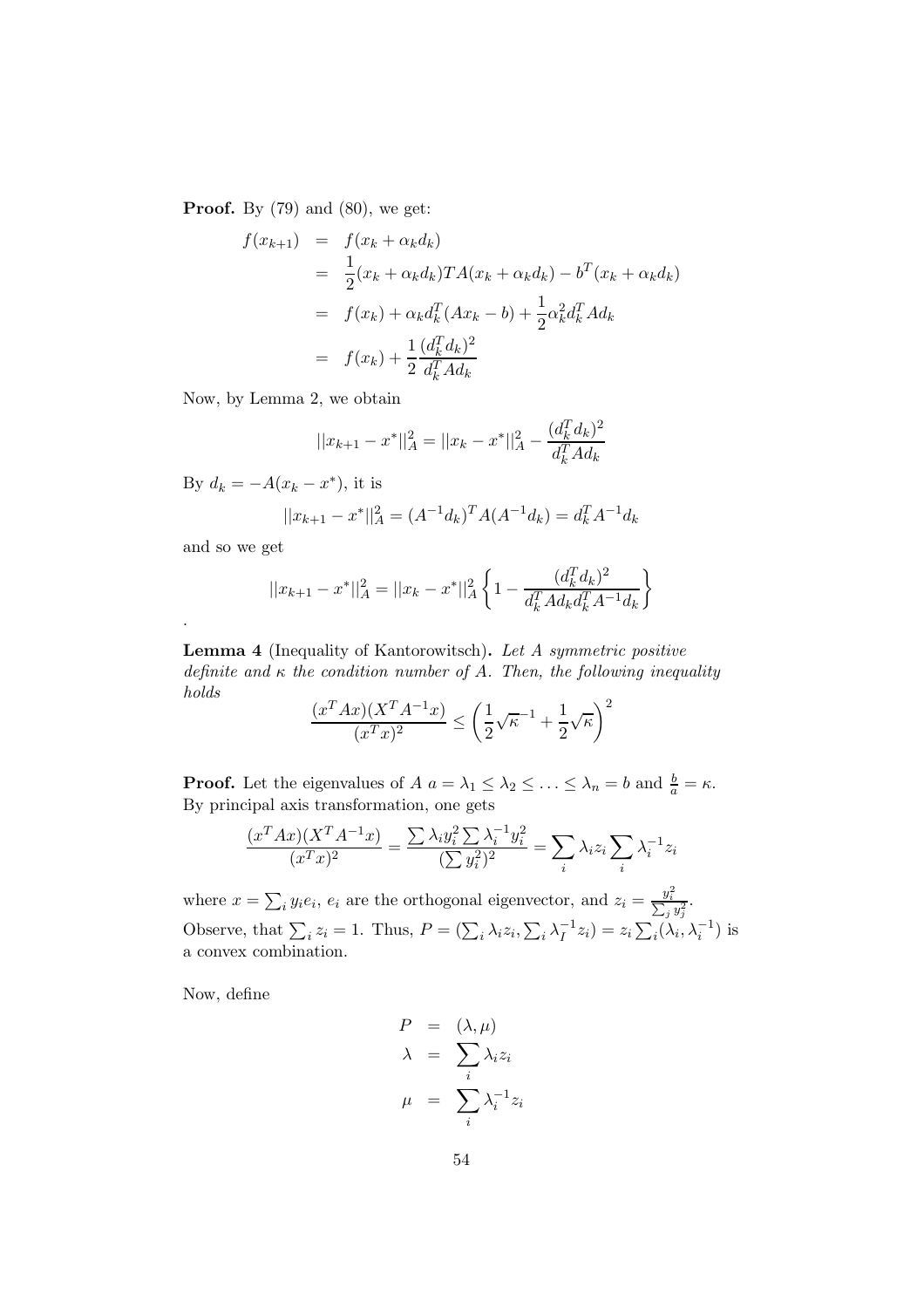

Figure 7: The convex function  $x \to x^{-1}$ .

Then, by Figure 7, we get

$$
\mu=\sum_i \lambda_i^{-1}z_i\leq (\lambda_1+\lambda_n-\lambda)\lambda_1^{-1}\lambda_n^{-1},
$$

since the point P is below the line between  $(\lambda_1, \lambda_1^{-1})$  and  $(\lambda_n, \lambda_n^{-1})$ . Now,

$$
\max_{\lambda_1 \leq \lambda \leq \lambda_n} \lambda \frac{\lambda_1 + \lambda_n - \lambda}{\lambda_1 \lambda_n} = \frac{\lambda_1 + \lambda_n^2}{4\lambda_1 \lambda_n}
$$

completes the proof.

Theorem 7. The gradient method converges as follows:

$$
||x_k - x^*||_A \le \left(\frac{\kappa - 1}{\kappa + 1}\right)^k ||x_0 - x^*||_A
$$

Proof. Apply Lemma 2 to 4 and observe that

$$
1 - \frac{1}{\left(\frac{1}{2}\sqrt{\kappa} + \frac{1}{2}\sqrt{\kappa}\right)^2} = 1 - \frac{4\kappa}{(\kappa+1)^2} = \frac{(\kappa-1)^2}{(\kappa+1)^2}.
$$

### 3.3 The Method of Conjugate Directions

If A is positive definite, then  $x^T A y$  defines a scalar product. Let  $d_0, d_1, \ldots, d_{n-1}$  be A-orthogonal (conjugated) vectors. Then, the set  $\{d_0, d_1, \ldots, d_{n-1}\}\$ is a basis of  $\mathbb{R}^n$ .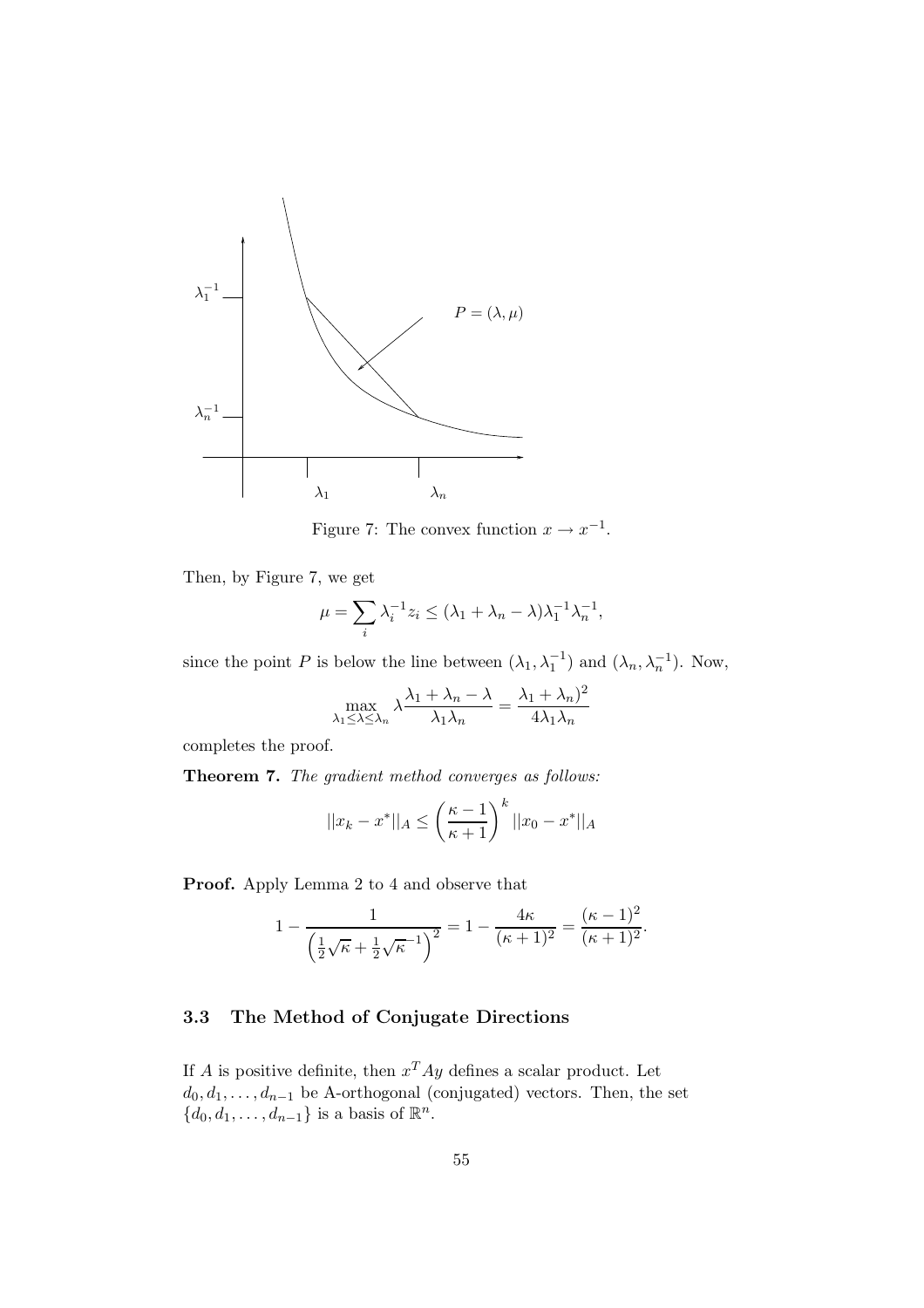Observe, that any vector  $y \in \mathbb{R}^n$  can be written as:

$$
y = \sum_{k=0}^{n-1} \alpha_k d_k
$$

**Lemma 5.** Let  $x_0 \in \mathbb{R}^n$  be a start vector. Then, define

$$
x_{k+1} = x_k + \alpha_k d_k \tag{81}
$$

where

$$
\alpha_k = -\frac{g_k^T d_k}{d_k^T A d_k}, \qquad g_k = A x_k - b \tag{82}
$$

This sequence leads to the exact solution after at most n iterations:  $x_n = A^{-1}b.$ 

**Proof.** There exists  $\alpha_i$  such that

$$
x^* - x_0 = \sum_i \alpha_i d_i
$$

Thus, we get

$$
d_i^T A(x^* - x_0) = \alpha_i d_i^T A d_i
$$

$$
\alpha_i = \frac{d_i^T A(x^* - x_0)}{d_i^T A d_i} = -\frac{d_i^T (Ax_0 - b)}{d_i^T A d_i}
$$

By induction we show that equation (82) holds.

 $k = 0$  follows from the upper equation. By  $x_i = \sum_{k \leq i} \alpha_k d_k + x_0$  it is  $d_i^T A x_i = d_i^T A x_0$ . Thus, we get

$$
\alpha_i = -\frac{d_i^T (Ax_0 - b)}{d_i^T A d_i}
$$

Lemma 6.  $x_k$  in Lemma 5 minimizes

$$
f(x) = \frac{1}{2}x^T A x - b^T x
$$

on  $x_0 + V_k$ , where  $V_k = span{d_0, d_1, ..., d_{k-1}}$ .

Furthermore, the following orthogonalization property holds:

$$
d_i^T g_k = 0 \t\t for \t i < k. \t\t(83)
$$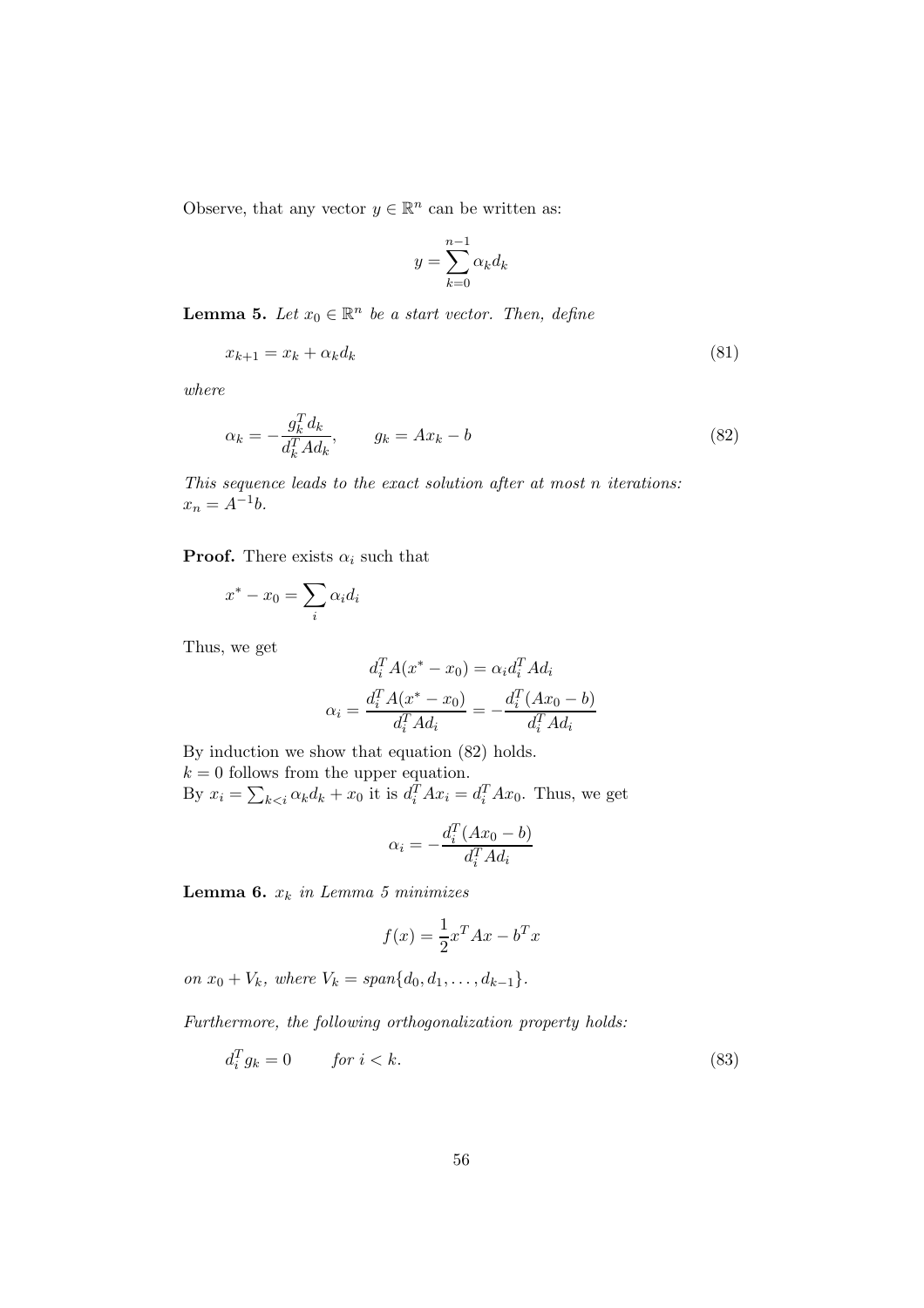**Proof.** Let us show, that it is enough to prove  $(83)$ .

Let 
$$
d \in V_k \Rightarrow d^T g_k = 0
$$
  
\n
$$
f(x_k + d) = \frac{1}{2} (x_k + d)^T A (x_k + d) - b(x_k + d)
$$
\n
$$
= \frac{1}{2} (x_k^T A x_k + \frac{1}{2} d^T A d + d^T A x_k - b^T x_k - b^T d
$$
\n
$$
= \frac{1}{2} (x_k^T A x_k + d^T A d) + d^T g_k - b^T x_k
$$
\n
$$
= \frac{1}{2} (x_k^T A x_k + d^T A d) - b^T x_k
$$

 $\Rightarrow$  Minimization by  $d \in V_k$  not possible! Proof of (83) by induction:  $i = k - 1$ :  $d_{k-1}^T g_k = d_{k-1}^T$  $\sqrt{ }$ A  $\sqrt{ }$  $x_{k-1} - \frac{g_k - 1^T d_{k-1}}{d_{k-1}^T A d_{k-1}}$  $\frac{g_k-1}{d_{k-1}^T A d_{k-1}} d_{k-1}$  $\setminus$  $-\,b$  $\setminus$  $= 0$  (\*)  $i \leq k-1$  By  $x_k - x_{k-1} = \alpha_{k-1} d_{k-1}$ , it holds  $g_k - g_{k-1} = A(x_k - x_{k-1}) = \alpha_{k-1} A d_{k-1}$  $\Rightarrow d_i^T(g_k - g_{k-1}) = 0$  for  $i < k - 1$ 

By the induction hypothesis, (83) follows for  $i \leq k - 2$ .

## 3.4 cg-Method (Conjugate Gradient Algorithm)

The directions  $d_0, \ldots, d_{k+1}$  are computed by an orthogonalization of the gradients:

$$
d_0 = -g_0
$$
  

$$
d_{k+1} = -g_{k+1} + \beta_k d_k
$$
  
where  $\beta_k = \frac{g_{k+1}^T A d_k}{d_k^T A d_k}$  if  $g_k \neq 0$ 

**Theorem 8.** If  $g_{k+1} \neq 0$  then it holds (I) It is  $d_{k-1} \neq 0$ (II)  $V_k = span[g_0, Ag_0, \ldots, A^{k-1}g_0] = span[g_0, g_1, \ldots, g_{k-1}] =$  $span[d_0, d_1, \ldots, d_{k-1}]$ (III) The vectors  $d_0, d_1, \ldots, d_{k-1}$  are pairwise A-orthogonal (IV) It is  $f(x_k) = \min_{z \in V_k} f(x_0 + z)$  $(V)$   $\alpha_k = \frac{g_k^T g_k}{d_k^T A d}$  $\frac{g_k^T g_k}{d_k^T A d_k}, \qquad \beta_k = \frac{g_{k+1}^T g_{k+1}}{g_k^T g_k}$  $g_k^T g_k$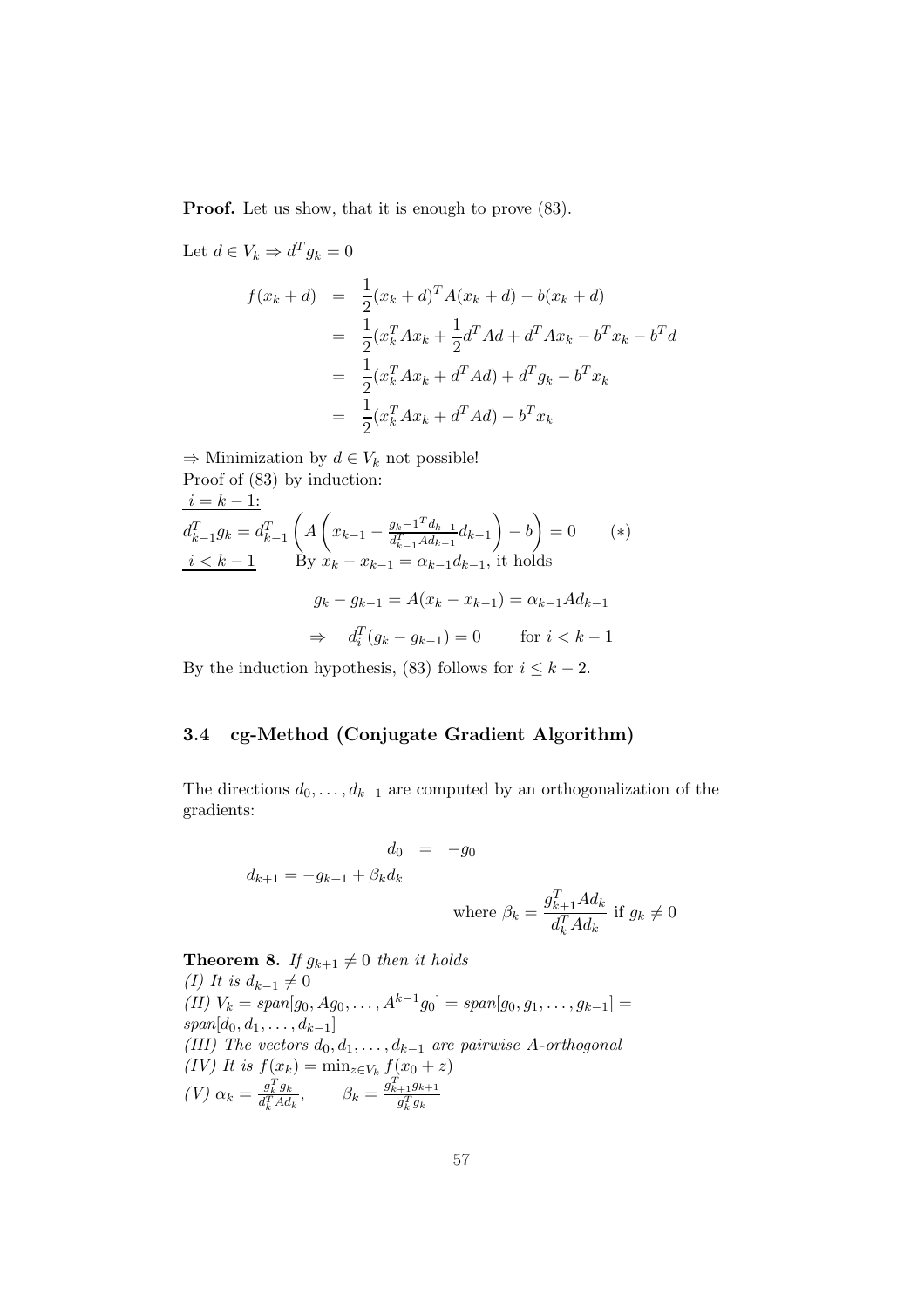**Proof** by Induction from  $(I)$  to  $(V)$  $k = 1$ : obvious  $k \to k+1$ : First observe, that

$$
span[g_0, g_1, \dots, g_{k-1}] = span[d_0, d_1, \dots, d_{k-1}]
$$

follows by  $d_{k+1} = -g_{k+1} + \beta_k d_k$ . Thus,

$$
g_k = g_{k-1} + A(x_k - x_{k-1}) = g_{k-1} + \alpha_{k-1} A d_{k-1}
$$

implies that

$$
g_k \in \text{span}[g_0, Ag_0, \dots, A^k g_0]
$$
  
\n
$$
\Rightarrow \text{span}[g_0, g_1, \dots, g_k] \subset \text{span}[g_0, Ag_0, \dots, A^k g_0].
$$

By induction hypothesis  $d_0, d_1, \ldots, d_{k-1}$  are linear independent. By (83), the optimization property of  $x_k$ , it is

$$
d_i^T g_k = 0 \qquad \text{for } i < k. \tag{*}
$$

Since  $g_k \neq 0$ , the linear independence holds for  $d_0, \ldots, d_{k-1}, g_k$  and therefore we get that  $g_0, \ldots, g_k$  is linear independent. Thus, it follows by a dimension argument:

$$
span[g_0,...,g_k] = span[g_0, Ag_0,...,A^{k-1}g_0].
$$

This completes the proof of (II). Since  $d_{k-1}, g_k$  are linear independent, it follows  $d_k \neq 0$ , (I). Now, we proof (III):

$$
d_i^T A d_k = -d_i^T A g_k + \beta_{k-1} d_i^T A d_{k-1}
$$

By the construction of  $\beta_{k-1}$ , the orthogonality (III) holds for  $i = k - 1$ :

 $d_i^T A d_k = 0.$ 

For  $i < k - 1$  the induction hypothesis  $d_i^T A d_{k-1} = 0$  implies

$$
d_i^T A d_k = -d_i^T A g_k
$$

Since  $Ad_i \,\subset \text{span}[d_0, \ldots, d_{i+1}]$  and  $i+1 \lt k$ ,  $(*)$  leads to

$$
d_i^T A d_k = 0
$$

(IV) is a implication from Lemma 6. Proof of (V):  $d_k = -g_k + \beta_{k-1}d_{k-1}$ and (∗) imply that  $\overline{a}$  $\overline{f}$ 

$$
\alpha_k = -\frac{g_k^T d_k}{d_k^T A d_k} = \frac{g_k^T g_k}{d_k^T A d_k}.
$$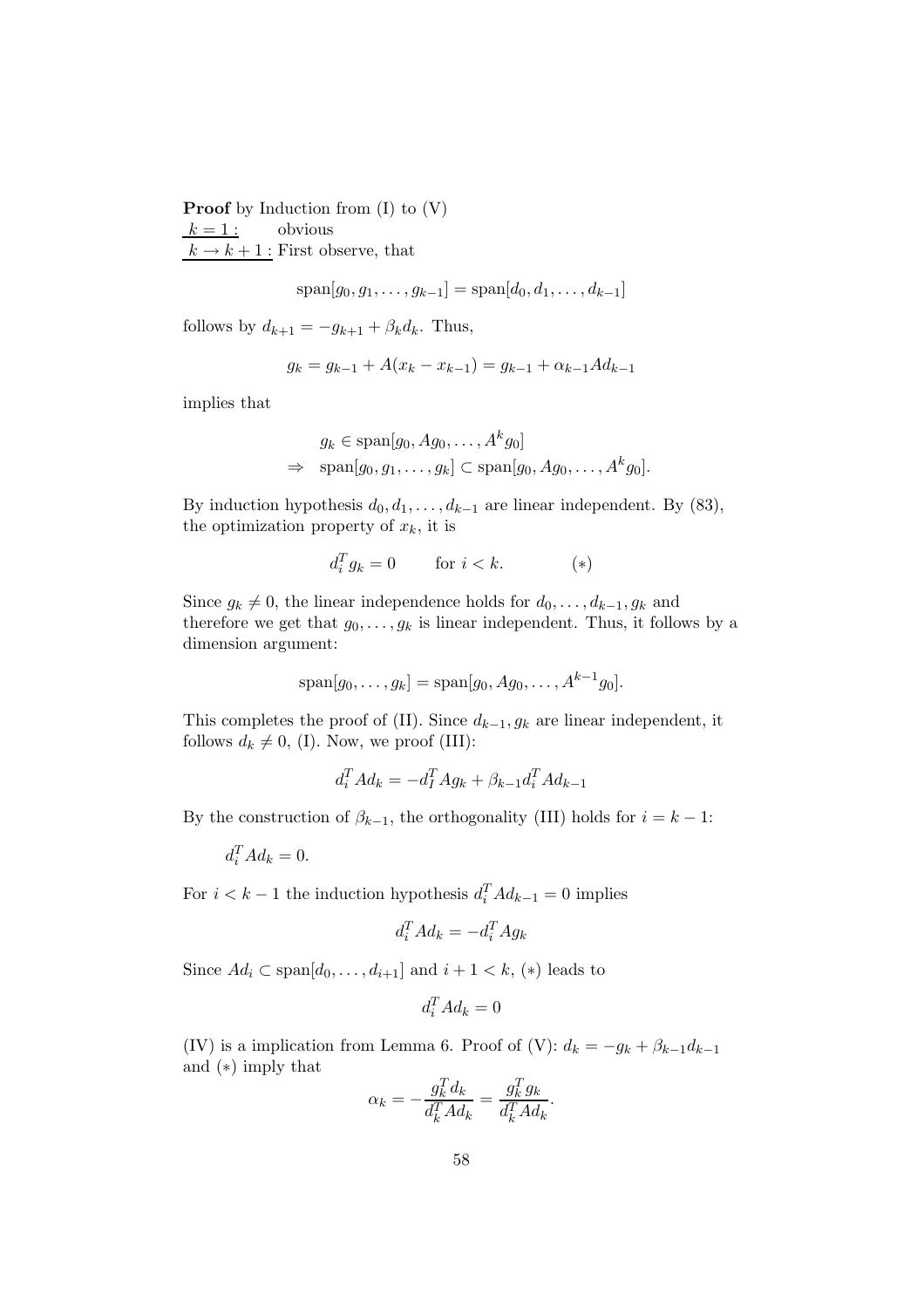Now, observe that  $g_{k+1}^T g_k = 0$  follows by (\*) and (II). Thus, we get

$$
\beta_k = \frac{g_{k+1}^T A d_k}{d_k^T A d_k} = \frac{g_{k+1}^T \alpha_k A d_k}{g_k^T g_k} = \frac{g_{k+1}^T (g_{k+1} - g_k)}{g_k^T g_k} = \frac{g_{k+1}^T g_{k+1}}{g_k^T g_k}.
$$

To implement the cg-algorithm in an efficient way, we apply (V) in Theorem (8). Furthermore, observe that

 $g_{k+1} = A(x_k + \alpha_k d_k) - b = g_k + \alpha_k A d_k$ 

and let us introduce the auxiliary vector

$$
h:=Ad.
$$

cg algorithm

$$
x = x^{0}
$$
  
\n
$$
g = Ax - b
$$
  
\n
$$
\delta_{0} = g^{T} g
$$
  
\nif  $\delta_{0} \leq \epsilon$  stop  
\n
$$
d = -g
$$
  
\nrecursion:  $k = 0, 1, ...$   
\n
$$
h = Ad
$$
  
\n
$$
\alpha = \frac{\delta_{0}}{d^{T}h}
$$
  
\n
$$
x := x + \alpha d
$$
  
\n
$$
g := g + \alpha h
$$
  
\n
$$
\delta_{1} = g^{T} g (= \delta_{k+1})
$$
  
\nif  $\delta_{1} \leq \epsilon$  stop  
\n
$$
\beta = \frac{\delta_{1}}{\delta_{0}} \left( = \beta = \frac{\delta_{k+1}}{\delta_{k}} \right)
$$
  
\n
$$
d = -g + \beta d
$$
  
\n
$$
\delta_{0} := \delta_{1}
$$

## 3.5 Analysis of the cg algorithm

cg is a direct and an iterative method!

**Lemma 7.** Let  $p \in P_k$  be a polynomial such that

$$
p(0) = 1, \qquad |p(z)| \le r \qquad \text{for all } z \in \sigma(A)
$$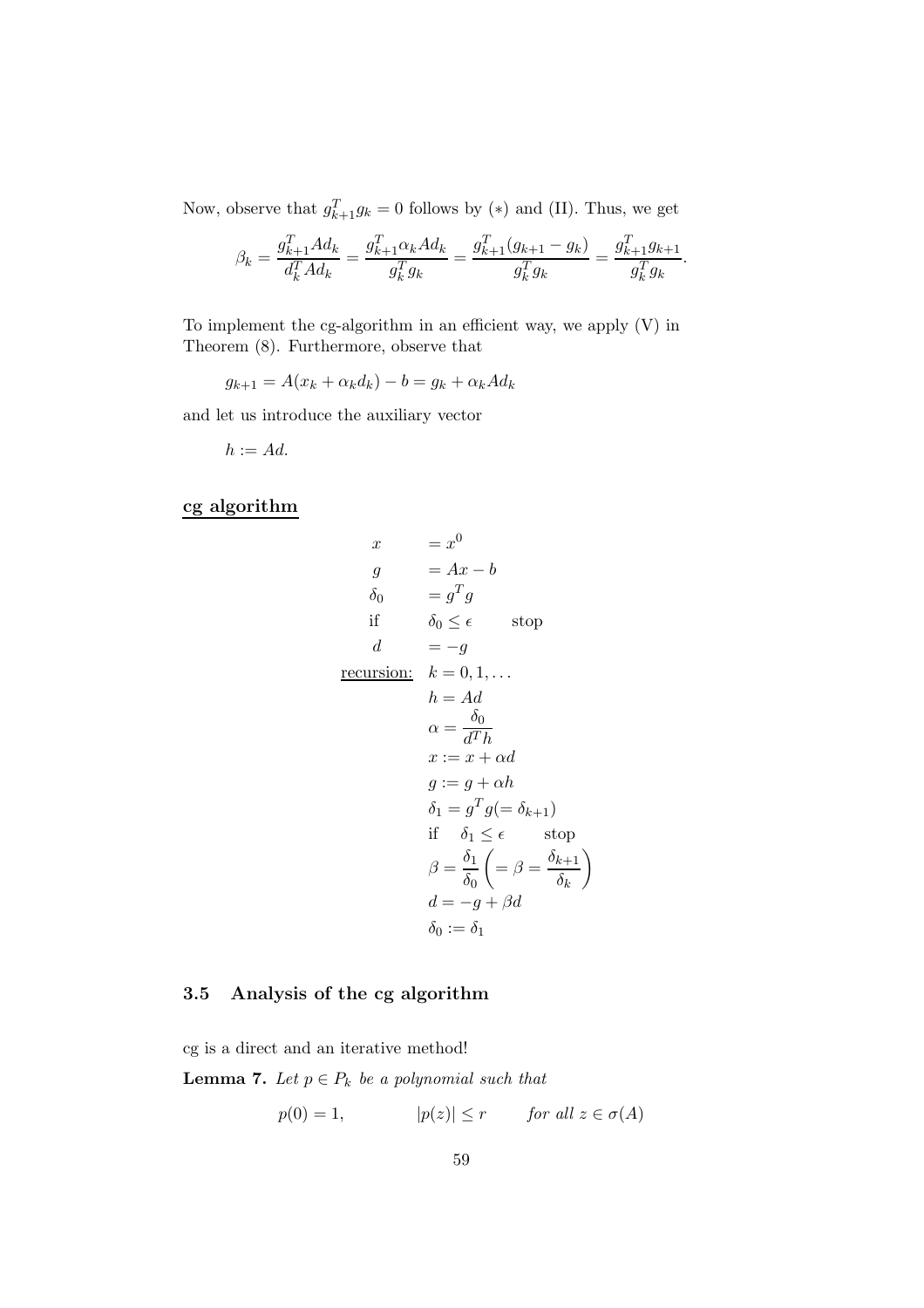Then, for the cg algorithm, the following inequality holds

$$
||x_k - x^*||_A \le r||x_0 - x^*||_A
$$

**Proof.** Let  $q(z) = \frac{p(z)-1}{z}$  and  $y := x_0 + q(A)g_0$ . Then, by  $g_0 = A(x_0 - x^*)$ , we get

$$
y - x^* = x_0 - x^* + y - x_0 = x_0 - x^* + q(A)g_0 = p(A)(x_0 - x^*)
$$
  

$$
\Rightarrow ||y - x^*||_A \le ||p(A)||_A \cdot ||x_0 - x^*||_A
$$

Let  $w = \sum_j c_j e_j$ , where  $e_j$  are the orthonormal eigenvectors of A such that  $Ae_j = \lambda_j e_j$ . Then, it holds

$$
||p(A)w||_A^2 = ||\sum_j c_j p(\lambda_j) e_j||_A^2 = \sum_j \lambda_j |c_j p(\lambda_j)|^2
$$
  
\n
$$
\leq r^2 \sum_j \lambda_j |c_j|^2 \leq r^2 ||\sum_j c_j e_j||_A^2 = r^2 ||w||_A^2
$$
  
\n
$$
\Rightarrow ||p(A)||_A \leq r
$$

This shows  $||y - x^*||_A \le r||x_0 - x^*||_A$ . By Theorem 8 and Lemma 2, we conclude

$$
||x_k - x^*||_A \le r||x_0 - x^*||_A
$$

Lemma 8. Let

$$
T_k(x) = \frac{1}{2} \left[ (x + \sqrt{x^2 - 1})^k + (x - \sqrt{x^2 - 1})^k \right]
$$

for  $k = 0, 1, \ldots$  Then it holds a)  $T_k(x)$  is a real-valued polynomial of degree  $\leq k$ . b)  $|T_k(x)| \leq 1$  for  $-\underline{1 \leq x} \leq 1$ . c)  $T_k(x) \geq \frac{1}{2}$  $\frac{1}{2}(x+\sqrt{x^2-1})^k$  for  $x \ge 1$ . d)  $T_k(1) = 1$ 

Proof. a) Using the binomial formula, one can see that the terms with odd powers cancel. Thus, of  $T_k$  is a real-valued polynomial. b)  $|T_k(x)| \leq \frac{1}{2}$  $\left(|x+i\sqrt{1-x^2}|^k+|x-i\sqrt{1-x^2}|^k\right)\leq 1$  for  $|x|\leq 1$ . c) and d) are obvious.

**Remark:**  $T_k$  is called Tschebyscheff polynomial. One can prove

$$
T_k(x) = \cos(k \arccos x)
$$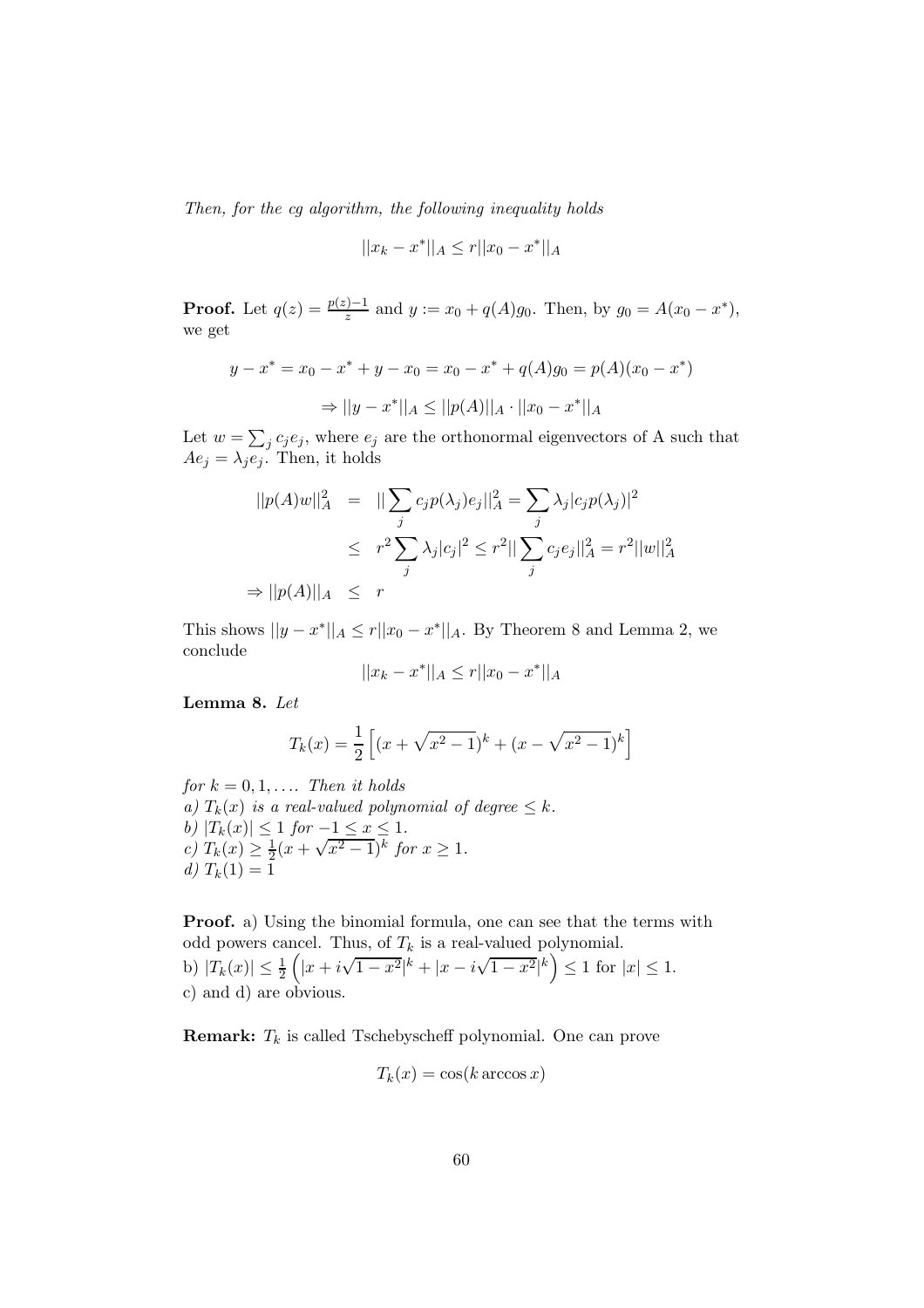Theorem 9.

$$
||x_k - x^*||_A \le \frac{1}{T_k \left(\frac{\kappa + 1}{\kappa - 1}\right)} ||x_0 - x^*||_A \le 2 \left(\frac{\sqrt{\kappa} - 1}{\sqrt{\kappa} + 1}\right)^k ||x_0 - x^*||_A
$$

**Proof.** Let  $a, b$  be the extremal eigenvalues of A. Set

$$
p(x) = \frac{T_k \left(\frac{b+a-2x}{b-a}\right)}{T_k \left(\frac{b+a}{b-a}\right)}
$$

Then,  $p(0) = 1$  and by b) in Lemma 8.

$$
p(x) \le \frac{1}{T_k \left(\frac{b+a}{b-a}\right)}
$$

for every  $x \in \rho(A)$ . Furthermore, by Lemma 7:

$$
||x_k - x^*||_A \le \frac{1}{T_k \left(\frac{b+a}{b-a}\right)} ||x_0 - x^*||_A
$$

Furthermore, observe that

$$
\frac{b+a}{b-a} = \frac{\kappa+1}{\kappa-1}
$$

and

$$
\frac{\kappa+1}{\kappa-1} + \sqrt{\left(\frac{\kappa+1}{\kappa-1}\right)^2 - 1} = \frac{\kappa+1 + \sqrt{4\kappa}}{\kappa-1} = \frac{\sqrt{\kappa}+1}{\sqrt{\kappa}-1}.
$$

Now c) in Lemma 8 completes the proof.

## 3.6 Preconditioned cg Algorithm

Let A be a symmetric positive definite  $n \times n$ -matrix and C a symmetric positive definite  $n \times n$ -matrix, such that C is an approximation of A.

**Example 6.** • C is the diagonal of A.

- C is the tridiagonal part of A . Then,  $C^{-1}$  can be computed be a LR-decomposition.
- $C^{-1}$  is the result of a suitable symmetric multigrid algorithm.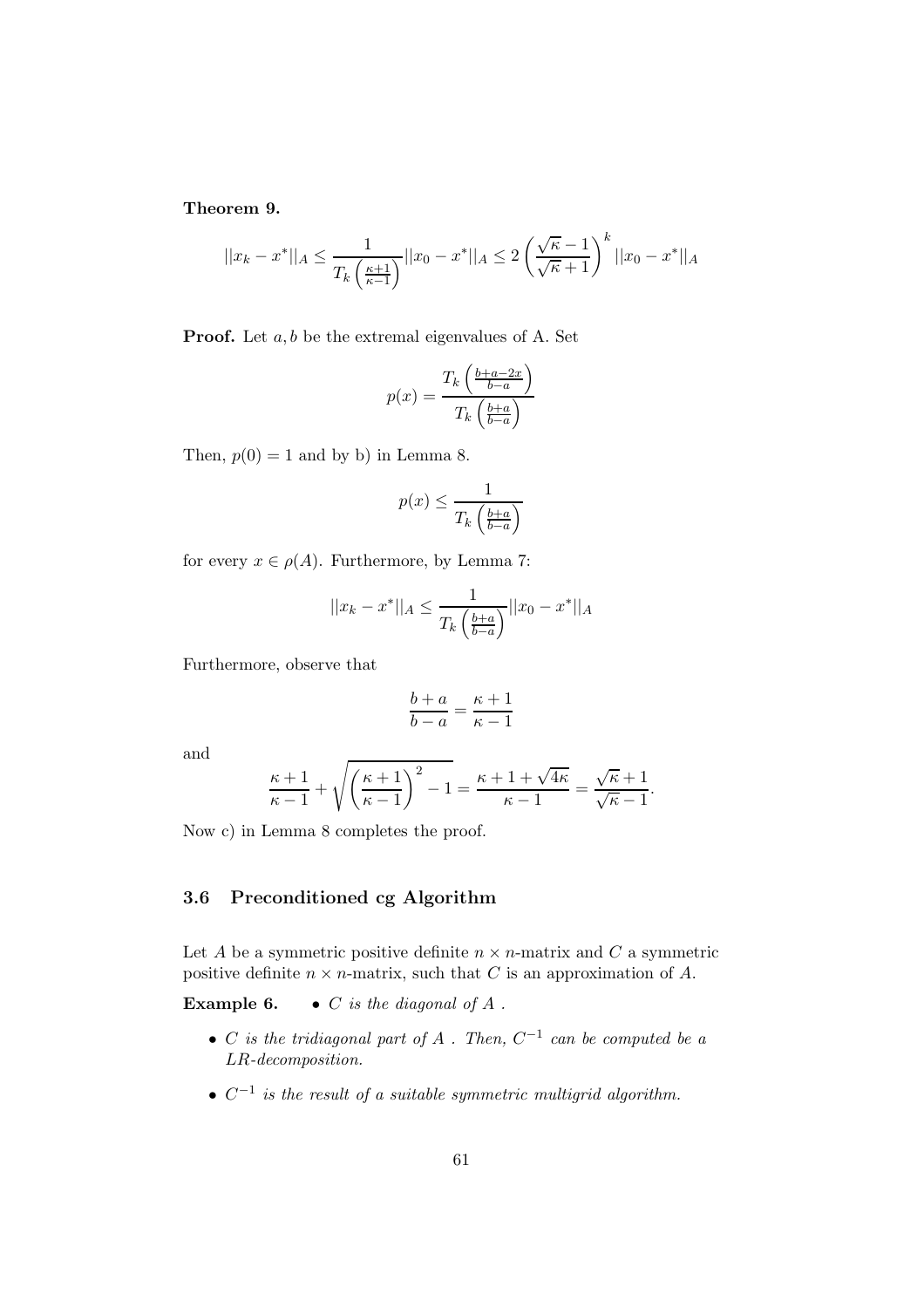Instead of the equation

 $Ax = b$ 

we try to solve the equation

$$
C^{-1}Ax = C^{-1}b,
$$

if  $C^{-1}A$  has a smaller condition number than A.

The problem is that in general  $C^{-1}A$  is not symmetric positive definite. Therefore, we apply the following Lemma.

Lemma 9. Define

$$
\langle x, y \rangle_C := x^T C y.
$$

 $C^{-1}A$  is symmetric positive definite with respect to  $\langle \cdot, \cdot \rangle_C$ .

This leads to the algorithm

# precondition cg algorithm (bad version)

$$
x = x^{0}
$$
  
\n
$$
g = C^{-1}(Ax - b)
$$
  
\n
$$
\delta_{0} = g^{T}Cg
$$
  
\nif  $\delta_{0} \le \epsilon$  stop  
\n
$$
d = -g
$$
  
\nrecursion:  $k = 0, 1, ...$   
\n
$$
h = C^{-1}Ad
$$
  
\n
$$
\alpha = \frac{\delta_{0}}{d^{T}Ch}
$$
  
\n
$$
x := x + \alpha d
$$
  
\n
$$
g := g + \alpha h
$$
  
\n
$$
\delta_{1} = g^{T}Cg
$$
  
\nif  $\delta_{1} \le \epsilon$  stop  
\n
$$
\beta = \frac{\delta_{1}}{\delta_{0}} \left( = \beta = \frac{\delta_{k+1}}{\delta_{k}} \right)
$$
  
\n
$$
d = -g + \beta d
$$
  
\n
$$
\delta_{0} := \delta_{1}
$$

In several cases  $C^{-1}$  can be computed, <u>but</u> C cannot be computed. Therefore, one applies the following more efficient version of the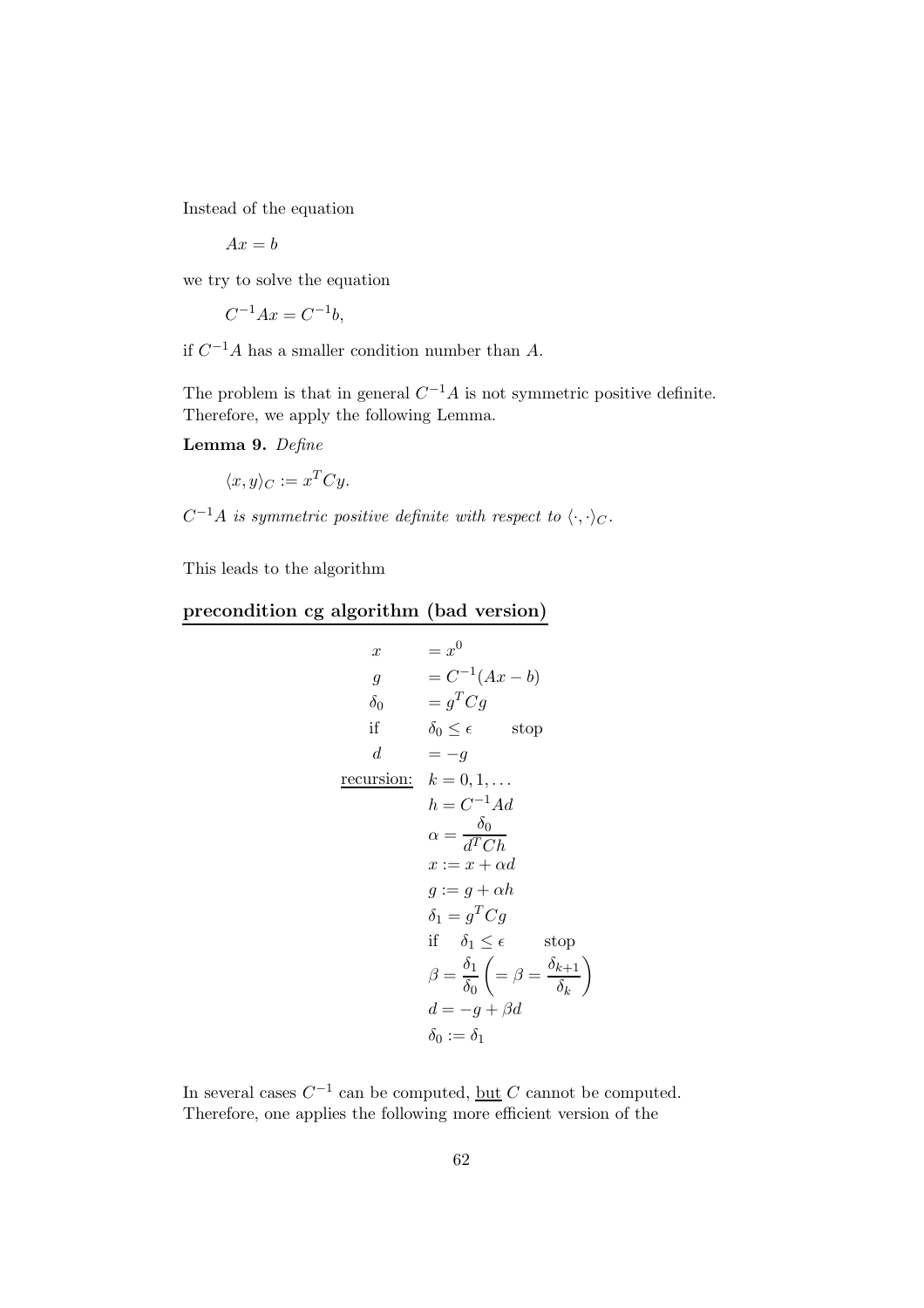precondition cg algorithm, which does not require the computation of C. In this version we introduce the new variables  $w$  and  $r$  by

$$
\begin{array}{rcl} Cg & =: & r \\ Ch & =: & w \end{array}
$$

and omit the variable h.

## precondition cg algorithm (efficient version)

| $\boldsymbol{x}$  | $= x^0$                                                                                    |
|-------------------|--------------------------------------------------------------------------------------------|
| $\mathfrak{r}$    | $= Ax - b$                                                                                 |
| $\overline{g}$    | $= C^{-1}r$                                                                                |
| $\delta_0$        | $= q^T r$                                                                                  |
| if                | $\delta_0 \leq \epsilon$ stop                                                              |
| $\boldsymbol{d}$  | $=-g$                                                                                      |
| <u>recursion:</u> | $k=0,1,\ldots$                                                                             |
|                   | $w = Ad$                                                                                   |
|                   | $\alpha = \frac{\delta_0}{d^Tm}$                                                           |
|                   | $x := x + \alpha d$                                                                        |
|                   | $r := r + \alpha w$                                                                        |
|                   | $q := C^{-1}r$                                                                             |
|                   | $\delta_1 = g^T r$                                                                         |
|                   | if $\delta_1 \leq \epsilon$<br>stop                                                        |
|                   | $\beta = \frac{\delta_1}{\delta_0} \left( = \beta = \frac{\delta_{k+1}}{\delta_k} \right)$ |
|                   | $d = -g + \beta d$                                                                         |
|                   | $\delta_0 := \delta_1$                                                                     |

# 4 GMRES

Let A be an invertible  $n \times n$  matrix. Furthermore, let  $b \in \mathbb{R}^n$  and  $x_0 \in \mathbb{R}^n$ a starting vector.

Problem: Find  $x \in \mathbb{R}^n$  such that

$$
Ax=b
$$

Let us consider the Krylov space  $K_m$  defined by

 $r_0 = b - Ax_0,$   $K_m = \text{span}\{r_0, \ldots, A^{m-1}r_0\}$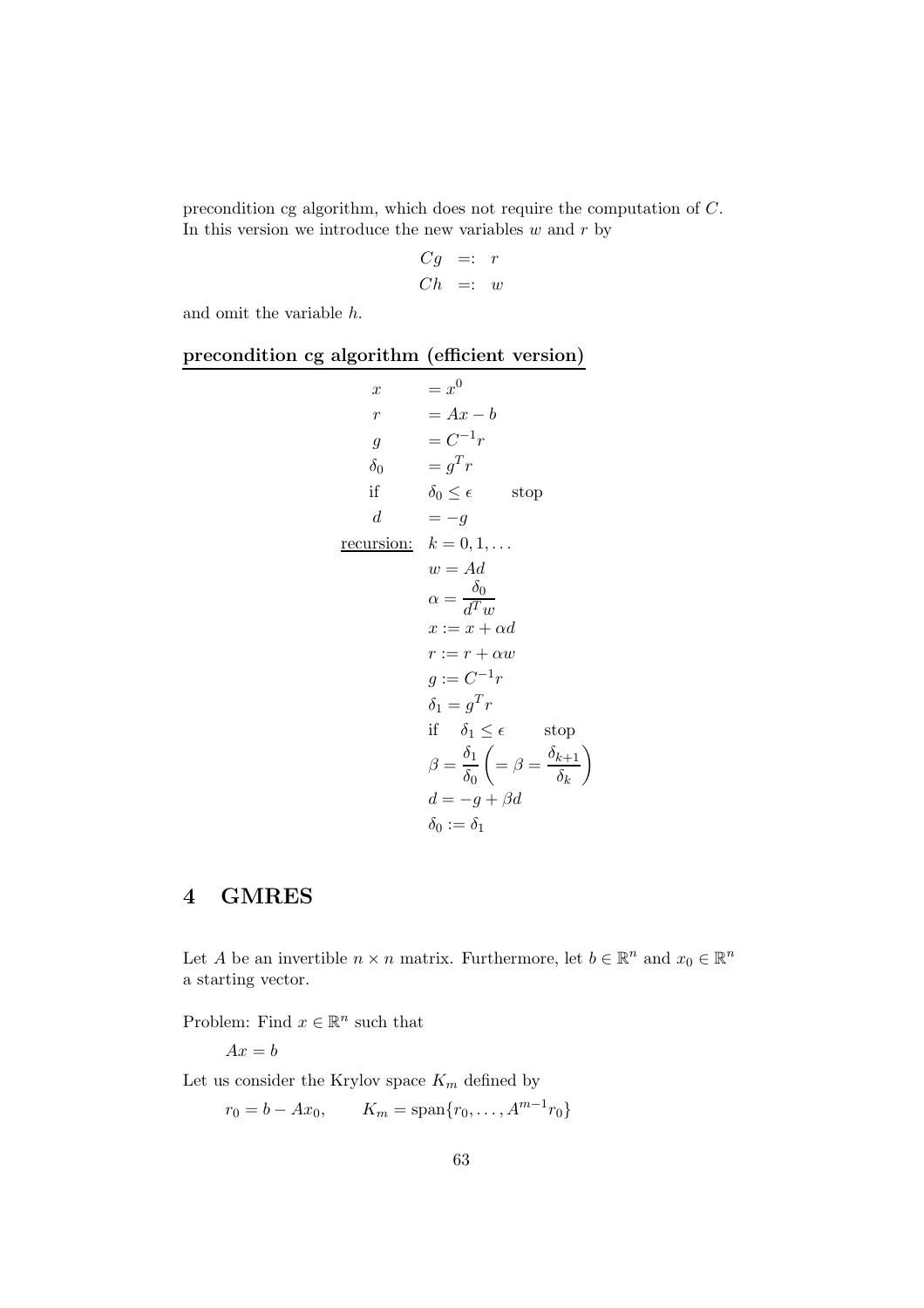#### 4.1 Minimal residual method

Find  $x_m \in x_0 + K_m$  such that

$$
||b - Ax_m||_2 \qquad \text{is minimal.} \tag{84}
$$

A stable basis of  $K_m$  can be obtained by the Arnoldi-algorithm. The Arnoldi-algorithm is based on the orthogonalization algorithm of Gram-Schmidt: Arnoldi Algorithm

Let  $q_1$  with  $||q_1||_2 = 1$ ,  $q_1 = \frac{r_0}{||r_0||_2}$  $\frac{1}{||r_0||_2}$ . For  $j = 1, ..., m - 1$ :  $\tilde{q}_{j+1} = Aq_j, \qquad h_{ij} = \langle \tilde{q}_{j+1}, q_i \rangle \qquad \text{for } i = 1, 2, \dots, j$  $\tilde{\tilde{q}}_{j+1} = \tilde{q}_{j+1} - \sum_{j=1}^{j}$  $i=1$  $h_{ij}q_i$  $h_{j+1,j} = ||\tilde{\tilde{q}}_{j+1}||_2$  $q_{j+1} = \frac{\tilde{\tilde{q}}_{j+1}}{\tilde{k}}$  $h_{j+1,j}$ 

Observe, that one has to stop the Arnoldi algorithm, if  $h_{j+1,j} = 0$ .

To analyze the properties of the Arnoldi algorithm, let us define the matrices

 $\overline{a}$ 

$$
Q_k = (q_1, \ldots, q_k), \qquad H_{k+1,k} = \begin{pmatrix} h_{11} & h_{12} & & & \\ & h_{21} & h_{22} & \cdots & * \\ & & h_{32} & \ddots & \\ & & & \ddots & h_{k-1,k} \\ & & & & h_{k,k} \\ & & & & h_{k+1,k} \end{pmatrix}
$$

 $H_{k+1,k}$  is a Hessenberg matrix.

Then, we get the following lemma.

Lemma 10. (i)  $AQ_k = Q_{k+1}H_{k+1,k}$  $(ii) Q$  is an orthogonal matrix. (*iii*)  $K_m = \text{span}\{q_1, ..., q_m\}$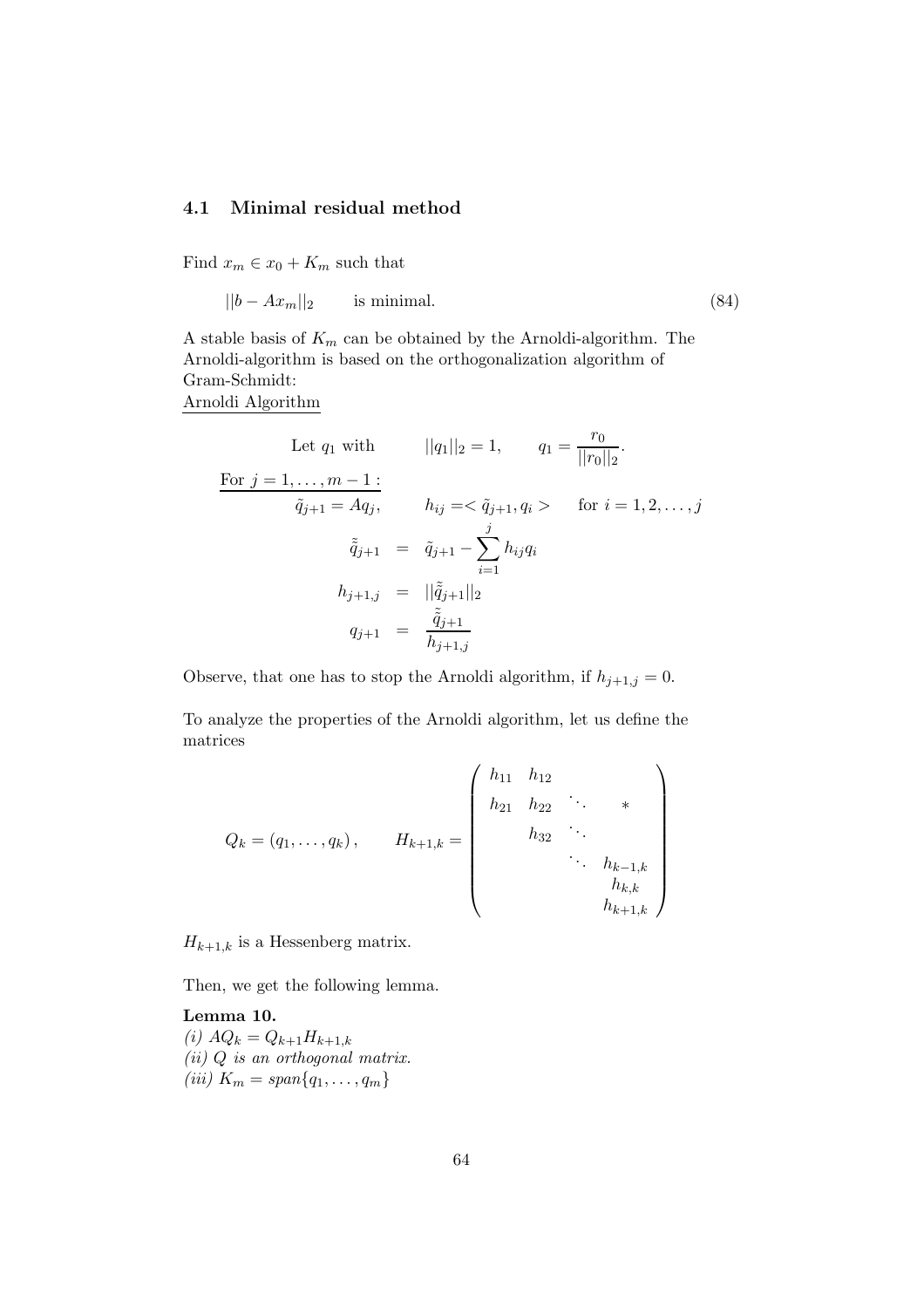Proof: (i) :

$$
h_{j+1,j}q_{j+1} = Aq_j - \sum_{i=1}^j h_{ij}q_i, \qquad Aq_j = \sum_{i=1}^{j+1} h_{ij}q_i
$$

for  $j = 1, ..., k$ . (ii) - (iii) is trivial.

By this lemma, we get:

$$
x_m = x_0 + Q_m y, \qquad y \in \mathbb{R}^m
$$

$$
||b - Ax_m||_2 = ||r_0 - AQ_my||_2
$$
  
\n
$$
= ||r_0 - Q_{m+1}H_{m+1,m}y||_2
$$
  
\n
$$
= ||Q_{m+1}(\beta \xi_1 - H_{m+1,m}y)||_2
$$
  
\n
$$
= ||\beta \xi_1 - H_{m+1,m}y||_2,
$$
  
\nwhere  $\beta = ||r_0||_2$  and  $\xi_1 = \begin{pmatrix} 1 \\ 0 \\ \vdots \\ 0 \end{pmatrix}$ . For solving the minimization problem

(84) it is enough to resolve the problem:

Minimization Problem:

Find  $y \in \mathbb{R}^m$  such that

$$
||\beta \xi_1 - H_{m+1,m}y||_2 \to \text{ minimal}
$$
\n(85)

The standard approach to solve this problem is to apply the QR-algorithm and Givens rotations.

## 4.2 Solution of the Minimization Problem of GMRES

$$
\min_{y \in \mathbb{R}^m} ||\beta \xi_1 - H_{m+1,m} y||_2,\tag{86}
$$

where  $H_{m+1,m}$  is a the Hessenberg-matrix:

$$
H_{k+1,k} = \begin{pmatrix} h_{11} & h_{12} & & & \\ h_{21} & h_{22} & \ddots & & \\ & h_{32} & \ddots & & \\ & & \ddots & h_{k-1,k} & \\ & & & h_{k,k} & \\ & & & & h_{k+1,k} \end{pmatrix}
$$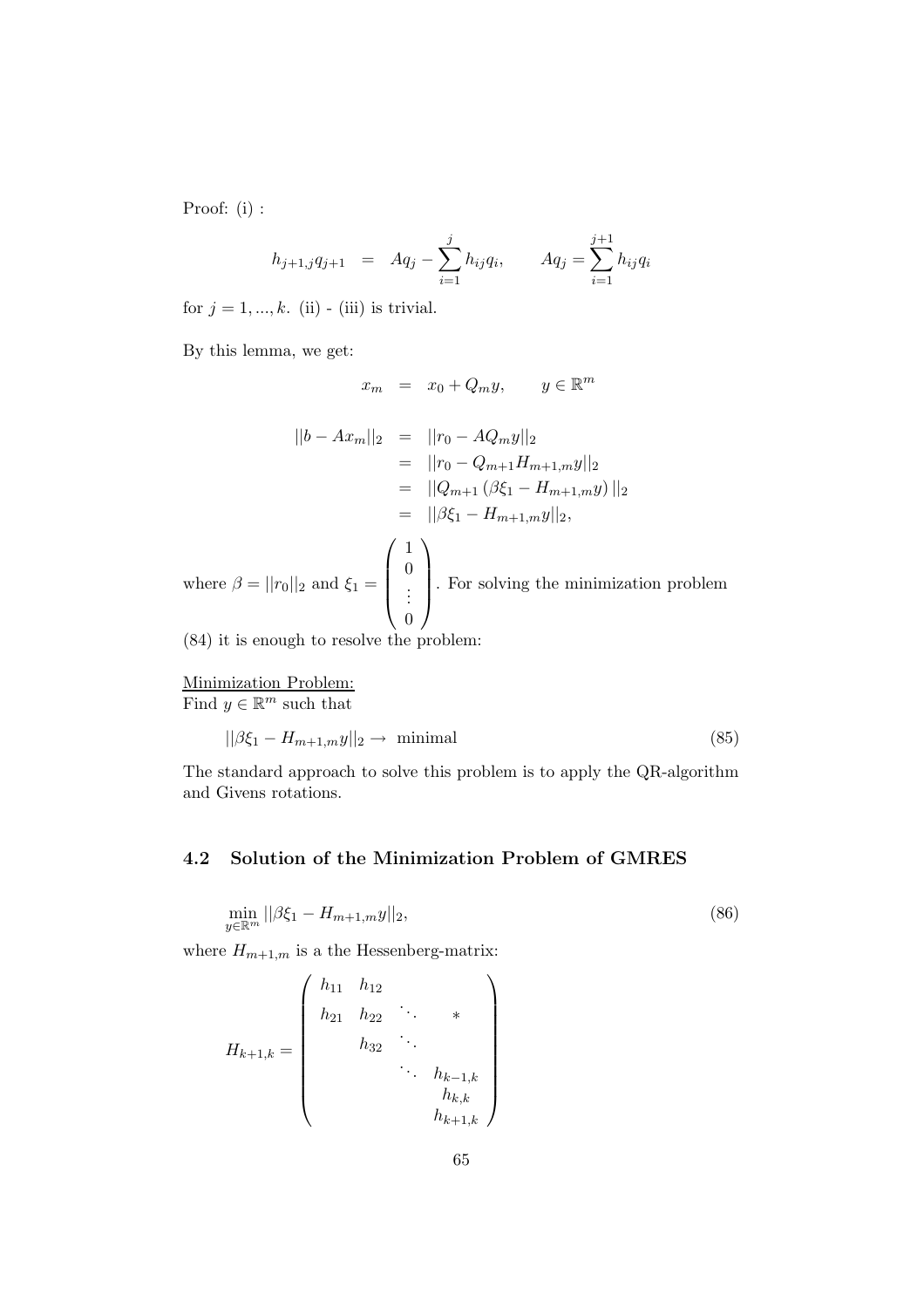Problem (86) can be solved by the QR decomposition. To this end, let F be a unitary matrix  $(m + 1) \times (m + 1)$  matrix and  $R_{m+1,m}$  an upper triangular matrix, where the last row is 0 and

$$
H_{m+1,m} = F^H R_{m+1,m}
$$

Then, one gets

$$
\min_{y \in \mathbb{R}^m} ||\beta \xi_1 - H_{m+1,m}y||_2 = \min_{y \in \mathbb{R}^m} ||\beta F \xi_1 - R_{m+1,m}y||_2
$$

The solution of this problem is:

$$
y = \widetilde{R_{m,m}}^{-1} \beta \widetilde{F\xi_1},
$$

where the operator~omits the last row.  $\widetilde{R_{m,m}}^{-1}$  can easily be computed, since  $\widetilde{R_{m,m}}$  is an upper triangular matrix.

## 4.3 Computation of QR-Decomposition with Givens Rotation

$$
F = F_m F_{m-1} \cdots F_1
$$
  
\n
$$
F_i = \begin{pmatrix} I & & & \\ & c_i & s_i & \\ & -\overline{s_i} & c_i & \\ & & I & \end{pmatrix}
$$
 in the real case  $\begin{pmatrix} I & & & \\ & c_i & s_i & \\ & -s_i & c_i & \\ & & I & \end{pmatrix}$ ,

where  $c_i = cos\theta_i$ ,  $s_i = sin\theta_i$ .

It is easy to verify that

$$
\left(\begin{array}{cc}c_i & s_i\\-s_i & c_i\end{array}\right)\left(\begin{array}{cc}c_i & -s_i\\s_i & c_i\end{array}\right) = \left(\begin{array}{cc}1 & 0\\0 & 1\end{array}\right)
$$

So F is unitary. Construct  $F_1, \ldots, F_{m-1}$  such that

$$
(F_{m-1}F_{m-2}\cdots F_1) H_{m+1,m} = \begin{pmatrix} * & & & & & \\ & * & & * & & \\ & & \ddots & & & \\ & & & * & * & \\ & & & & 0 & d \\ & & & & & 0 \end{pmatrix}
$$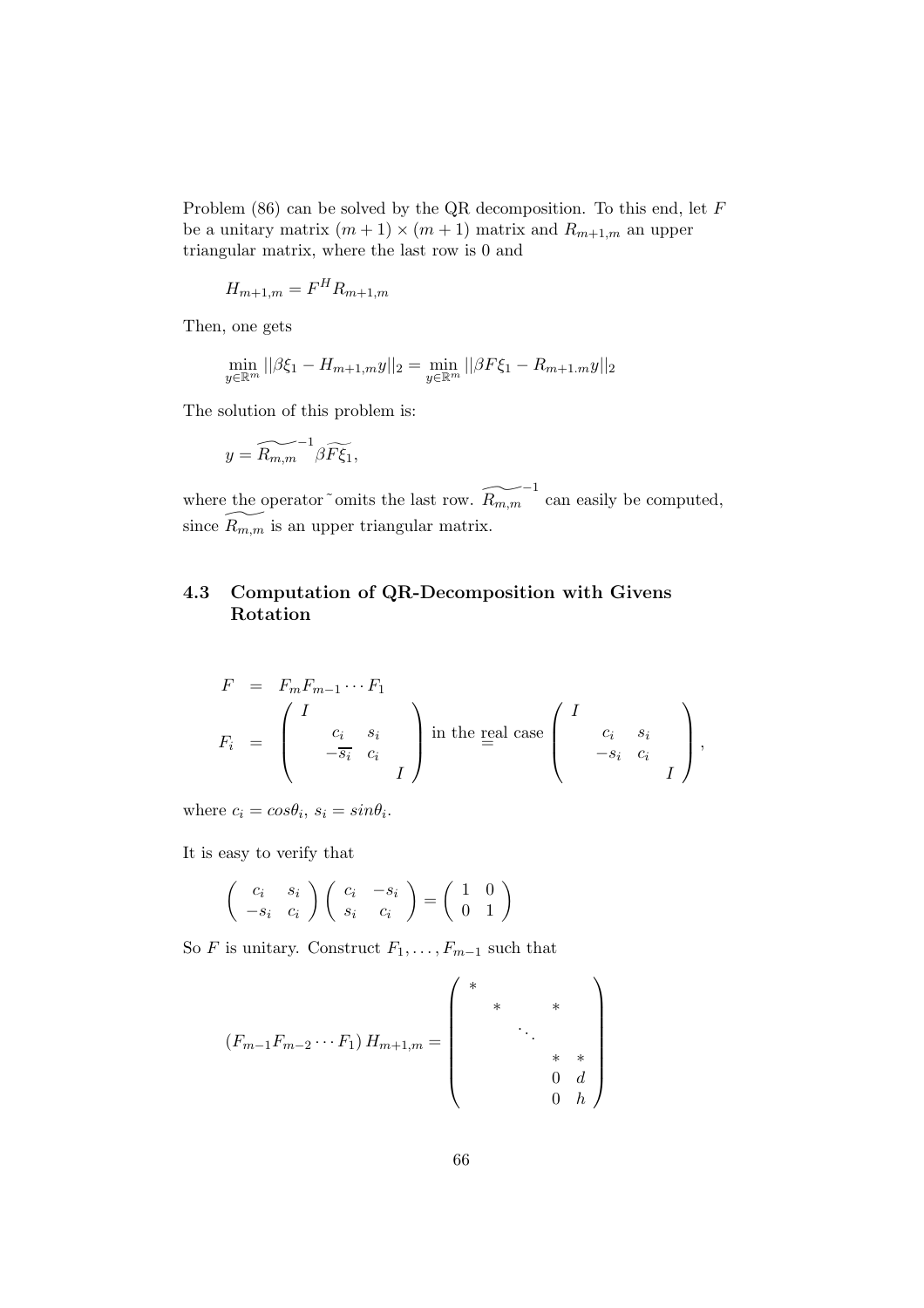where  $h = h_{m+1,m}$  and  $F_m$  satisfies the equation

$$
\begin{pmatrix} c_m & s_m \\ -s_m & c_m \end{pmatrix} \begin{pmatrix} d \\ h \end{pmatrix} = \begin{pmatrix} * \\ 0 \end{pmatrix}
$$
 (87)

To obtain (87), consider the following to cases:

1. 
$$
d = 0
$$
:  $c_m = 0$ ,  $s_m = 1$   
2.  $d \neq 0$ :  $s_m = c_m \frac{h}{d}$ ,  $c_m = \frac{|d|}{\sqrt{|d|^2 + |h|^2}}$ 

Furthermore, observe

$$
s_m^2 + c_m^2 = \left(\frac{h^2}{d^2} + 1\right) \frac{d^2}{d^2 + h^2} \tag{88}
$$

### 4.4 The GMRES Algorithm

(1) Let  $x_0$  be given. Compute  $r_0 = b - Ax_0$ ,  $q_1 = \frac{r_0}{||r_0||}$  $\frac{r_0}{||r_0||_2}$ . Set  $\xi = (1, 0, \ldots, 0)^T$ ,  $\beta = ||r_0||_2$ 

For  $k = 1, 2, ...$ (2) Compute  $q_{k+1}$  and  $h_{i,k}$ ,  $i = 1, ..., k+1$  by the Arnoldi Algorithm. Set  $H(i,k) := h_{i,k}, \quad i = 1, \ldots, k+1$ 

(3) Apply  $F_1, \ldots, F_{k-1}$  to the last column of H, that means for  $i = 1, \ldots, k - 1$ 

$$
\left(\begin{array}{cc} c_i & s_i \\ -s_i & c_i \end{array}\right) \left(\begin{array}{c} H(i,k) \\ H(i+1,k) \end{array}\right) \rightarrow \left(\begin{array}{c} H(i,k) \\ H(i+1,k) \end{array}\right)
$$

(4) Compute the rotation  $s_k, c_k$  to get  $H(k+1, k)$  to 0.

(5) Compute

$$
\begin{pmatrix} \xi(k) \\ \xi(k+1) \end{pmatrix} \leftarrow \begin{pmatrix} c_k & s_k \\ -s_k & c_k \end{pmatrix} \begin{pmatrix} \xi_k \\ 0 \end{pmatrix}
$$

$$
H(k,k) \leftarrow c_k H(k,k) + s_k H(k+1,k)
$$

$$
H(k+1,k) \leftarrow 0
$$

(6) If the residual  $\beta |\xi(k+1)|$  is small enough, stop with the following solution: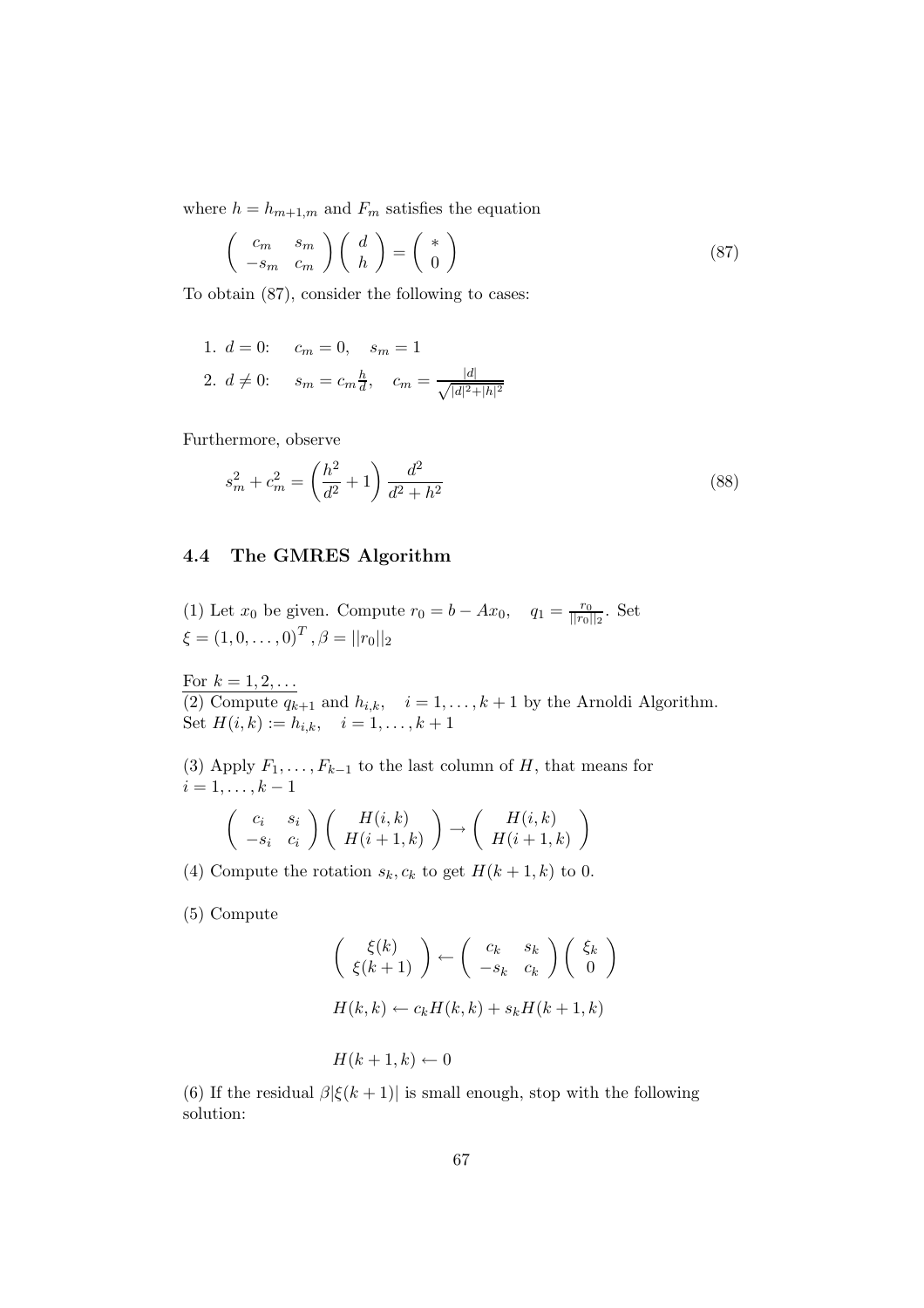- Solve  $H_{k,k}y_k = \beta \xi_{k+1}$
- $x_k = x_0 + Q_k y_k$

The computational amount of one GMRES step is

 $O(kn)$ .

## 4.5 Convergence of the GMRES method

**Theorem 10.** Let  $A \in \mathbb{R}^{n \times n}$  positive definite, that means  $x^T A x > 0$  for every  $x \in \mathbb{R}^n, x \neq 0$ . Let  $r_m = b - Ax_m$ . Then, it holds

$$
||r_m||_2 \le \left(1 - \frac{\lambda_{min}^2 \left(\frac{A^T + A}{2}\right)}{\lambda_{max}(A^T A)}\right)^{\frac{m}{2}} ||r_0||_2
$$

**Proof.**  $x_m = x_0 + \tilde{p}(A)r_0$ , where  $\tilde{p} \in P_{m-1}$ 

$$
||r_m||_2 = ||b - Ax_m||_2 = ||b - A(x_0 + \tilde{p}(A)r_0)||_2 =
$$
  
= 
$$
||r_0 - A\tilde{p}(A)r_0||_2 = ||(1 - A\tilde{p}(A))r_0||_2
$$
  
= 
$$
||p(A)r_0||_2
$$

whereat  $p \in P_m$  with  $p(0) = 1$ . Now, define  $q(A) = 1 - \alpha A$ ,  $\alpha > 0$ . By the minimization property it holds

$$
||r_m||_2 = ||p(A)r_0||_2 \le ||q^m(A)r_0||_2 \le ||q(A)||_2^m ||r_0||_2
$$
\n(89)

$$
||q(A)||_2^2 = \sup_{x \neq 0} \frac{||(I - \alpha A)x||_2^2}{||x||_2^2} =
$$
  

$$
\sup_{x \neq 0} \left(1 - 2\alpha \frac{(x, Ax)_2}{(x, x)_2} + \alpha^2 \frac{(Ax, Ax)_2}{(x, x)_2}\right)
$$

Sine A is positive definite, it follows

$$
\frac{(Ax, Ax)_2}{(x, x)_2} = \frac{(x, A^T A x)_2}{(x, x)_2} \le \lambda_{max}(A^T A) =: \tilde{\lambda}_{max}
$$
\n
$$
\frac{(x, Ax)_2}{(x, x)_2} = \frac{(x, \frac{A^T + A}{2} x)_2}{(x, x)_2} \ge \lambda_{min}(\frac{A^T + A}{2}) =: \tilde{\lambda}_{min} > 0
$$

This shows:

$$
||q(A)||_2^2 \le 1 - 2\alpha \tilde{\lambda}_{min} + \alpha^2 \tilde{\lambda}_{max}
$$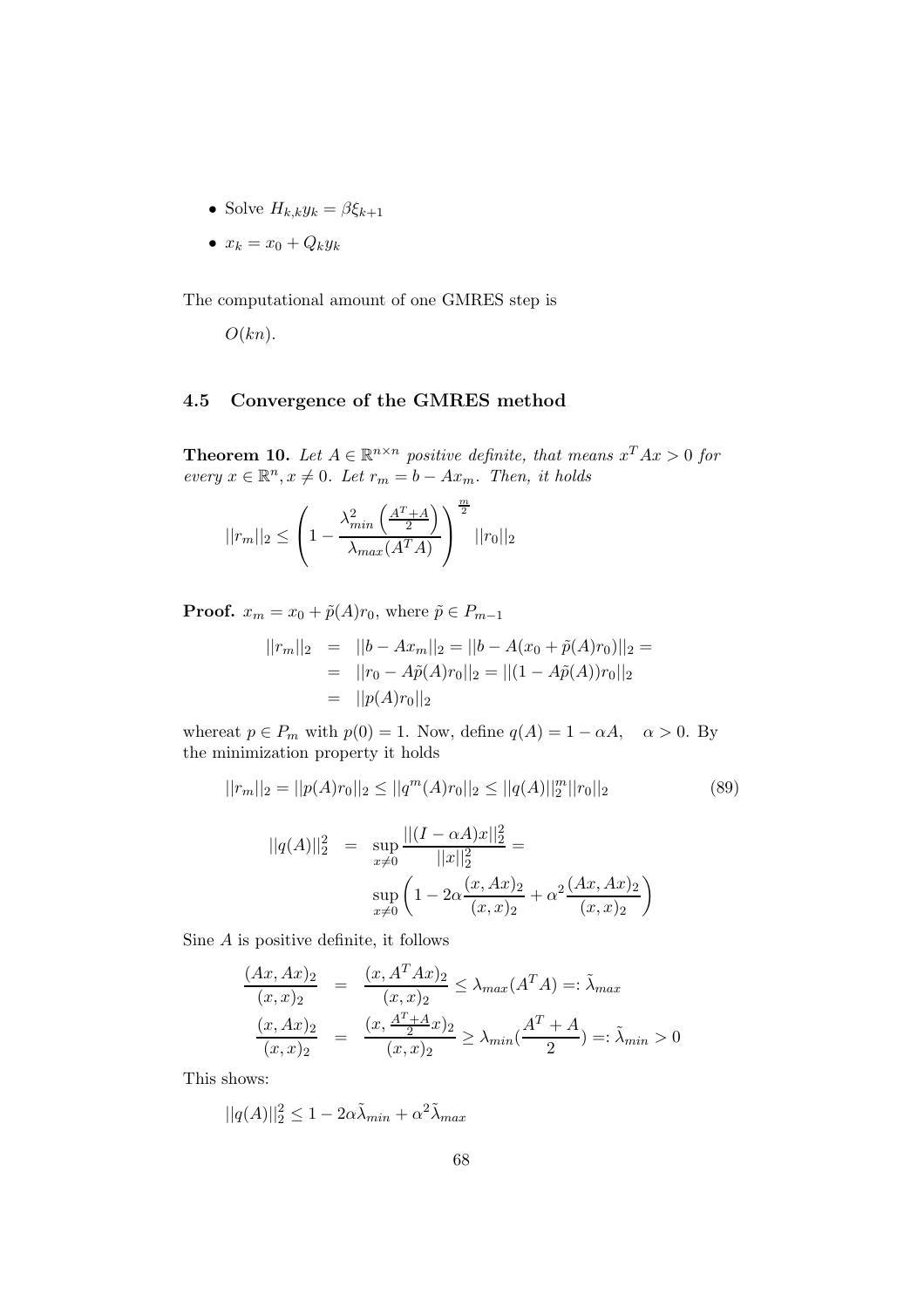The minimization of the right hand side leads to:

$$
\alpha_{min} = \frac{\tilde{\lambda}_{min}}{\tilde{\lambda}_{max}} > 0
$$

and thus:

$$
0 \le ||q(A)||_2^2 \le 1 - 2\frac{\tilde{\lambda}_{min}^2}{\tilde{\lambda}_{max}} + \frac{\tilde{\lambda}_{min}^2}{\tilde{\lambda}_{max}}
$$
(90)  
=  $1 - \frac{\tilde{\lambda}_{min}^2}{\tilde{\lambda}_{max}} < 1$ 

(89) and (90) show the assertion.

# 5 Eigenvalue Problems

#### 5.1 Rayleigh Quotient

Let  $A, B$  symmetric, positive definite  $n \times n$  matrices. The general eigenvalue problem is: Find  $\lambda \in \mathbb{R}$  and  $x \in \mathbb{R}^n, x \neq 0$  such that

$$
Ax = \lambda Bx
$$

**Example 7.** 1. Let  $V_h$  be a finite element space and let  $V_h \subset H_0^1(\Omega)$ . Find  $\lambda \in \mathbb{R}$  and  $u_h \in V_h$  such that

$$
\int_{\Omega} \nabla u_h \nabla v_h dz = \lambda \int_{\Omega} u_h v_h dz
$$

for every  $v_h \in V_h$ .

2. Eigenmodes of waveguides

$$
\left[\Delta + k_0^2 \epsilon \right] u = \lambda u
$$

**Theorem 11.** Let  $\lambda_{min}$  the smallest and  $\lambda_{max}$  the largest eigenvalue of  $B^{-1}A$ . Then, it holds

$$
\min_{x \neq 0} \frac{x^T A x}{x^T B x} = \lambda_{min},
$$
  

$$
\max_{x \neq 0} \frac{x^T A x}{x^T B x} = \lambda_{max}.
$$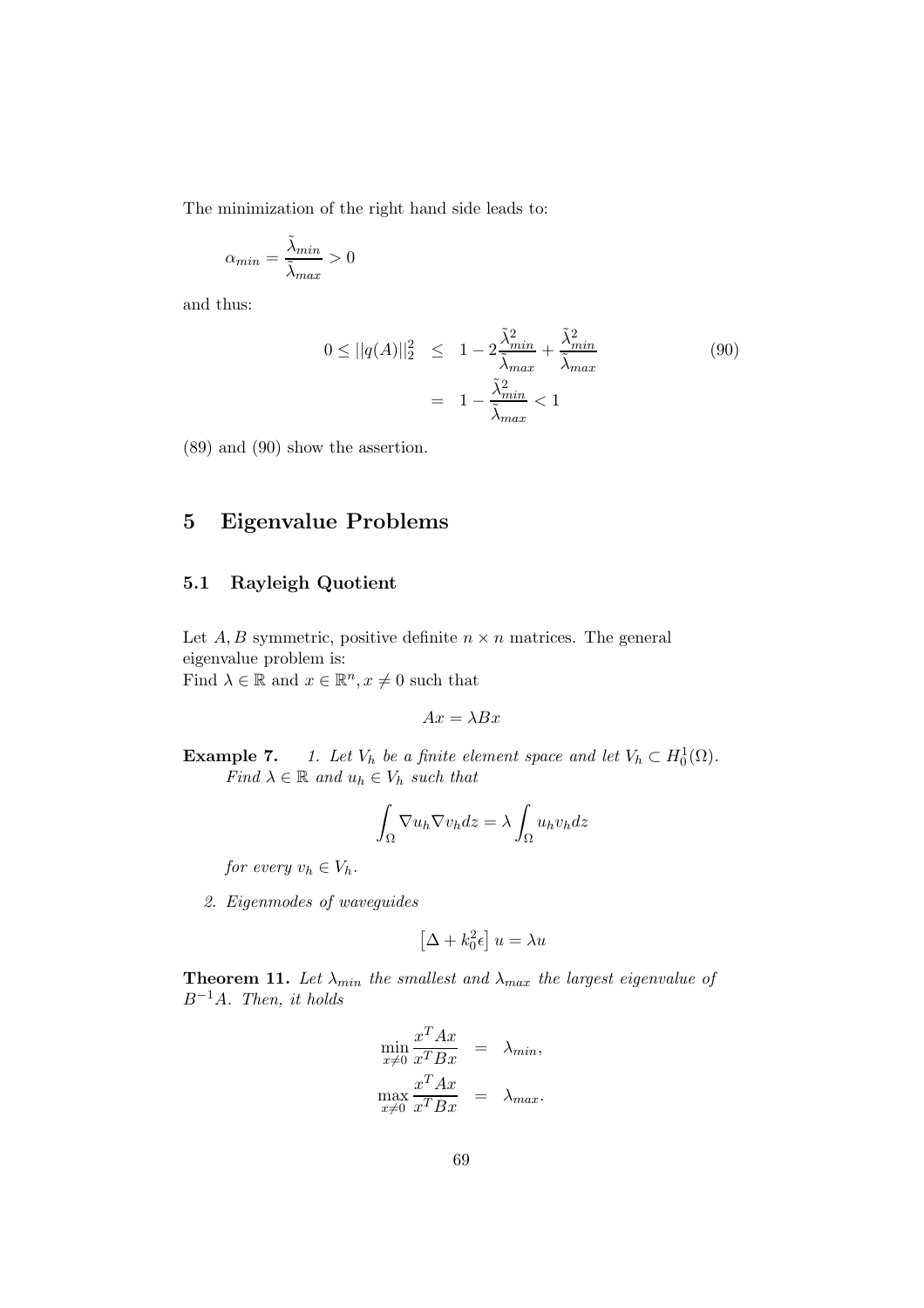$$
\frac{x^T A x}{x^T B x}
$$
 is called Rayleigh quotient. If

$$
\frac{\tilde{x}^T A \tilde{x}}{\tilde{x}^T B \tilde{x}} = \lambda_{min}
$$

then  $\tilde{x}$  is an eigenvector with eigenvalue  $\lambda_{min}$ . If

$$
\frac{\tilde{x}^T A \tilde{x}}{\tilde{x}^T B \tilde{x}} = \lambda_{max}
$$

then  $\tilde{x}$  is an eigenvector with eigenvalue  $\lambda_{max}$ .

Proof. Choose the inner product

$$
\langle x, y \rangle := x^T B y.
$$

 $B^{-1}A$  is symmetric with respect to  $\langle \cdot, \cdot \rangle$ , since

$$
\langle B^{-1}Ax, y \rangle = x^T A^T (B^{-1})^T By = x^T Ay = \langle x, B^{-1}Ay \rangle.
$$

Thus, there exist  $\langle \cdot, \cdot \rangle$  -orthogonal eigenvectors  $e_1, \ldots, e_n$  such that eigenvalues  $\lambda_1 \leq \lambda_2 \leq \ldots \leq \lambda_n$ . This means:

$$
B^{-1}Ae_i = \lambda_i e_i,
$$
  

$$
e_i^T Be_j = \delta_{ij}.
$$

Let  $x = \sum c_i e_i$ . Then, we get

$$
\frac{x^T A x}{x^T B x} = \frac{\sum c_i^2 \lambda_i}{\sum c_i^2}.\tag{91}
$$

This implies

$$
\lambda_{min} \le \frac{x^T A x}{x^T B x} \le \lambda_{max}.
$$

Furthermore, (91) implies that the Rayleigh quotient is maximal or minimal if and only if  $x$  is an eigenvector. This completes the proof.

**Corollary.** Let  $V \subset \mathbb{R}^n$  be a vector space. Then,

$$
\min_{x \in V, x \neq 0} \frac{x^T A x}{x^T B x} \ge \lambda_{min}
$$

$$
\max_{x \in V, x \neq 0} \frac{x^T A x}{x^T B x} \le \lambda_{max}
$$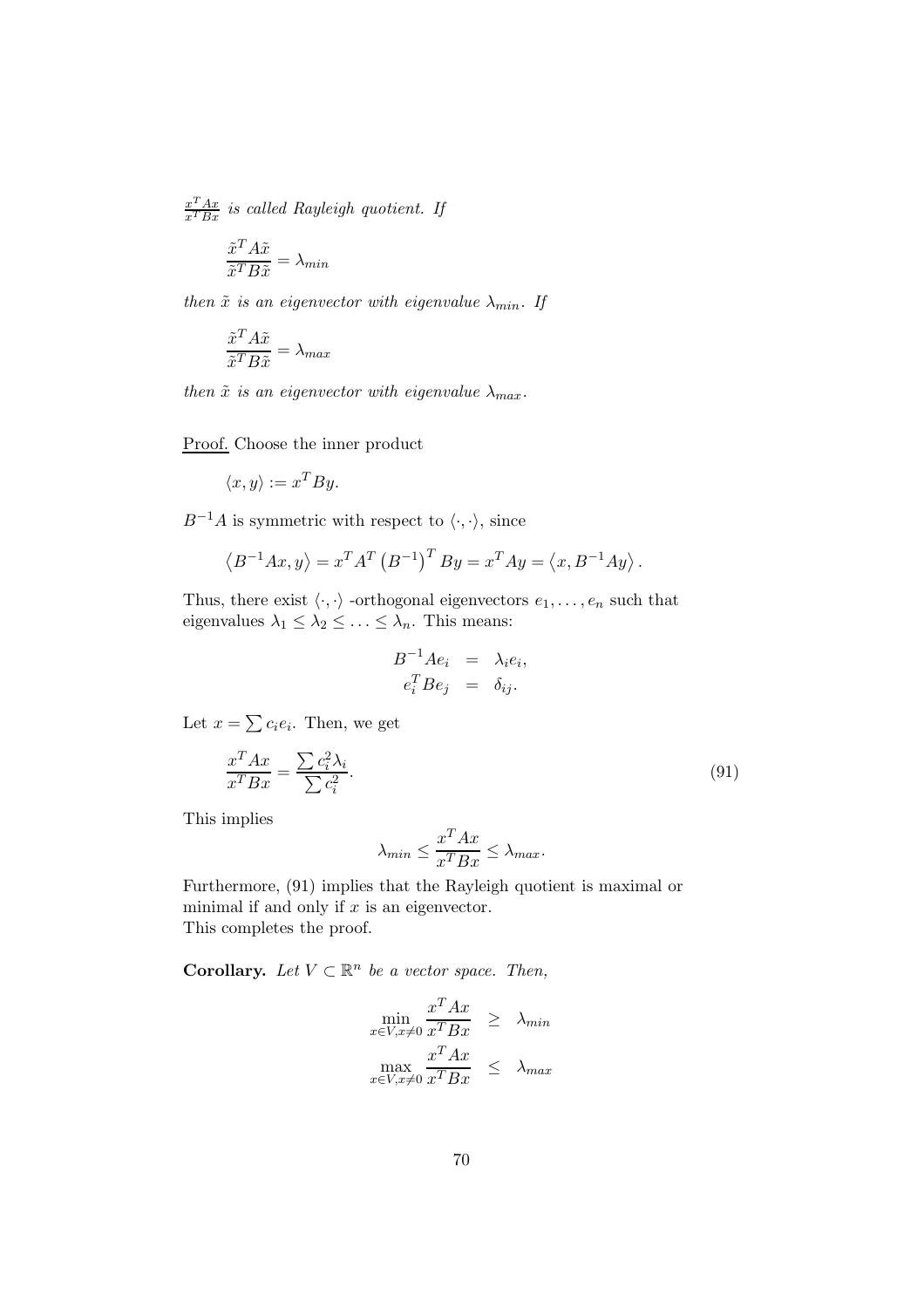## 5.2 Method of Conjugate Gradients

Let

$$
\lambda(x) := \frac{x^T A x}{x^T B x}.
$$

**Lemma 11.** The gradient and Hesse-matrix of  $\lambda(x)$  are

$$
g(x) = \frac{2}{x^T B x} (Ax - \lambda(x)Bx)
$$
  
\n
$$
H(x) = \frac{2}{x^T B x} (A - \lambda(x)B - Bxg(x)^T - g(x)x^T B).
$$

Proof.

$$
g(x) = 2Ax \frac{1}{x^T Bx} - \frac{x^T Ax}{(x^T Bx)^2} 2Bx
$$

$$
= \frac{2}{x^T Bx} (Ax - \lambda(x)Bx).
$$

$$
H(x) = -\frac{2}{(x^T Bx)^2} 2Bx(Ax - \lambda(x)Bx)^T
$$

$$
+ \frac{2}{x^T Bx} (A - g(x)(Bx)^T - B\lambda(x))
$$

$$
= \frac{2}{x^T Bx} (A - \lambda(x)B - Bxg(x)^T - g(x)x^T B).
$$

 $\Box$ 

 $\Box$ 

**Lemma 12.** Let  $\lambda_1$  be the maximal eigenvalue of  $B^{-1}A$  and  $\lambda_n$  be the minimal eigenvalue of  $B^{-1}A$ . Then  $H(e_1)$  is positive definite and  $H(e_n)$  is negative definite.

*Proof.* By Theorem 11,  $g(e_1) = 0$  and  $g(e_n) = 0$ . Then, a simple calculation completes the proof.

One can consider

$$
\tilde{\lambda}(x+h) := \lambda(x) + g(x)^{T}h + \frac{1}{2}h^{T}H(x)h
$$

as an approximation of the functional  $\lambda(x+h)$ .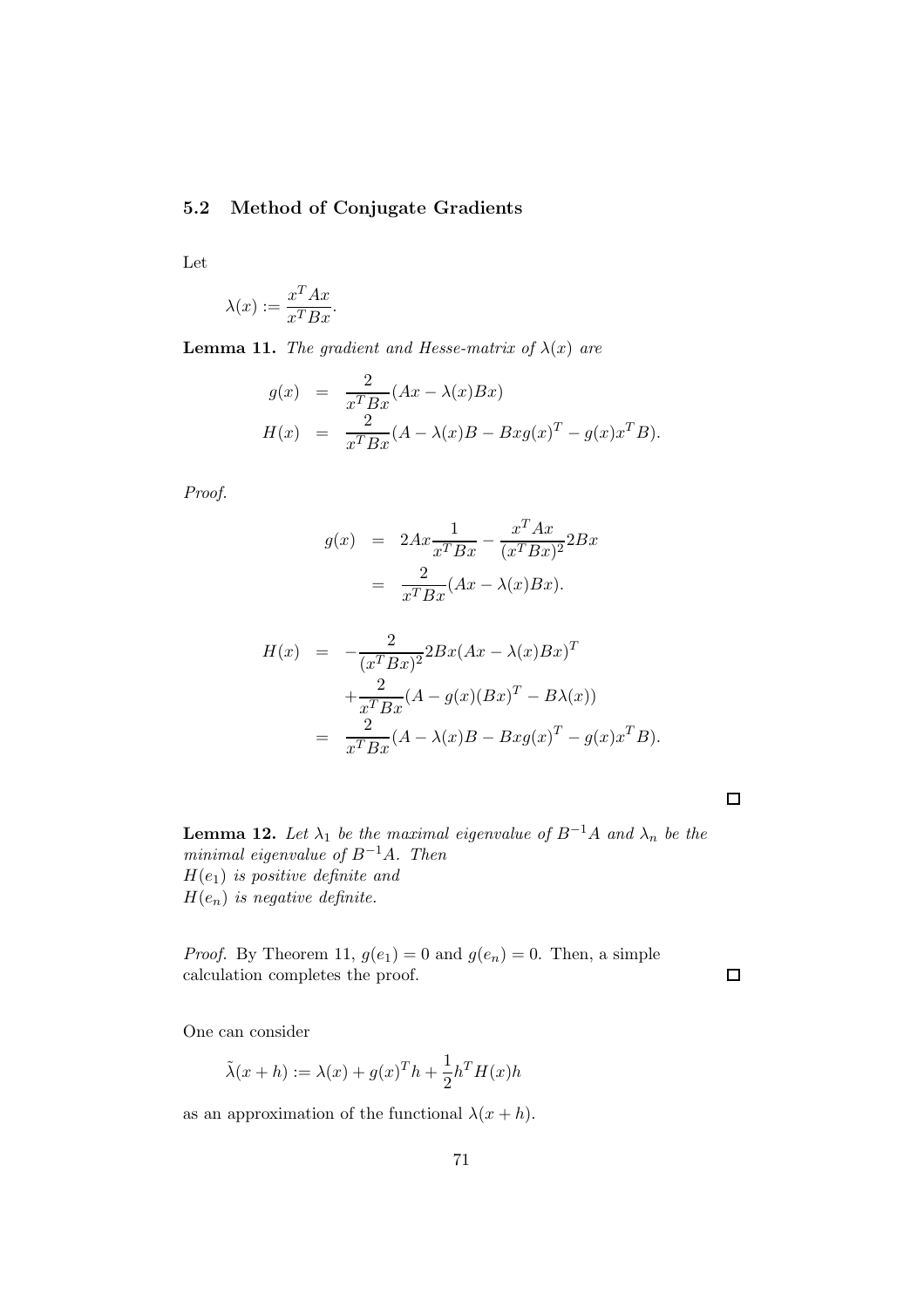We are looking for an approximation of  $e_1$  and  $e_n$ , where we assume

$$
\lambda_1 < \lambda_2 \leq \ldots \leq \lambda_{n-1} < \lambda_n.
$$

are the eigenvalues corresponding  $e_i$ . Starting with  $x_0$ , we construct a sequence  $(x_k)$  which converges to  $e_1$  and  $e_n$ . By Theorem 11, we have to find the extreme values of  $\lambda(x)$ . Thus, let us define

$$
x_{k+1} = x_k + \alpha_k s_k
$$

such that

$$
\frac{\partial \lambda(x_{k+1})}{\partial \alpha_k} = g(x_{k+1})^T s_k = 0,
$$

where  $s_k$  is a search direction.

**Lemma 13.** The equation  $g(x_{k+1})^T s_k = 0$  leads to a quadratic equation with respect to  $\alpha_k$ .

Proof.

$$
g(x_{k+1})^T s_k = 0
$$
  
\n
$$
s_k^T (A(x_k + \alpha_k s_k) - \lambda (x_k + \alpha_k s_k) B(x_k + \alpha_k s_k)) = 0
$$
  
\n
$$
(x_k + \alpha_k s_k)^T B(x_k + \alpha_k s_k) s_k^T A(x_k + \alpha_k s_k)
$$
  
\n
$$
-s_k^T B(x_k + \alpha_k s_k) (x_k + \alpha_k s_k)^T A(x_k + \alpha_k s_k) = 0
$$

 $\overline{ }$ 

The term  $\alpha_k^3$  in this equation cancels.

Construction of the search direction  $s_k$ : Let us assume, we are looking for an approximation of  $\lambda_{\min} = \lambda_1$ .

1. CHOICE OF  $s_k$ : GRADIENT METHOD:

$$
s_k := -g(x_k)^T.
$$

To find a better search direction, let us construct  $s_k$  such that

$$
s_k := v + \beta w
$$
 such that:  $g(x_k)^T w = 0$ .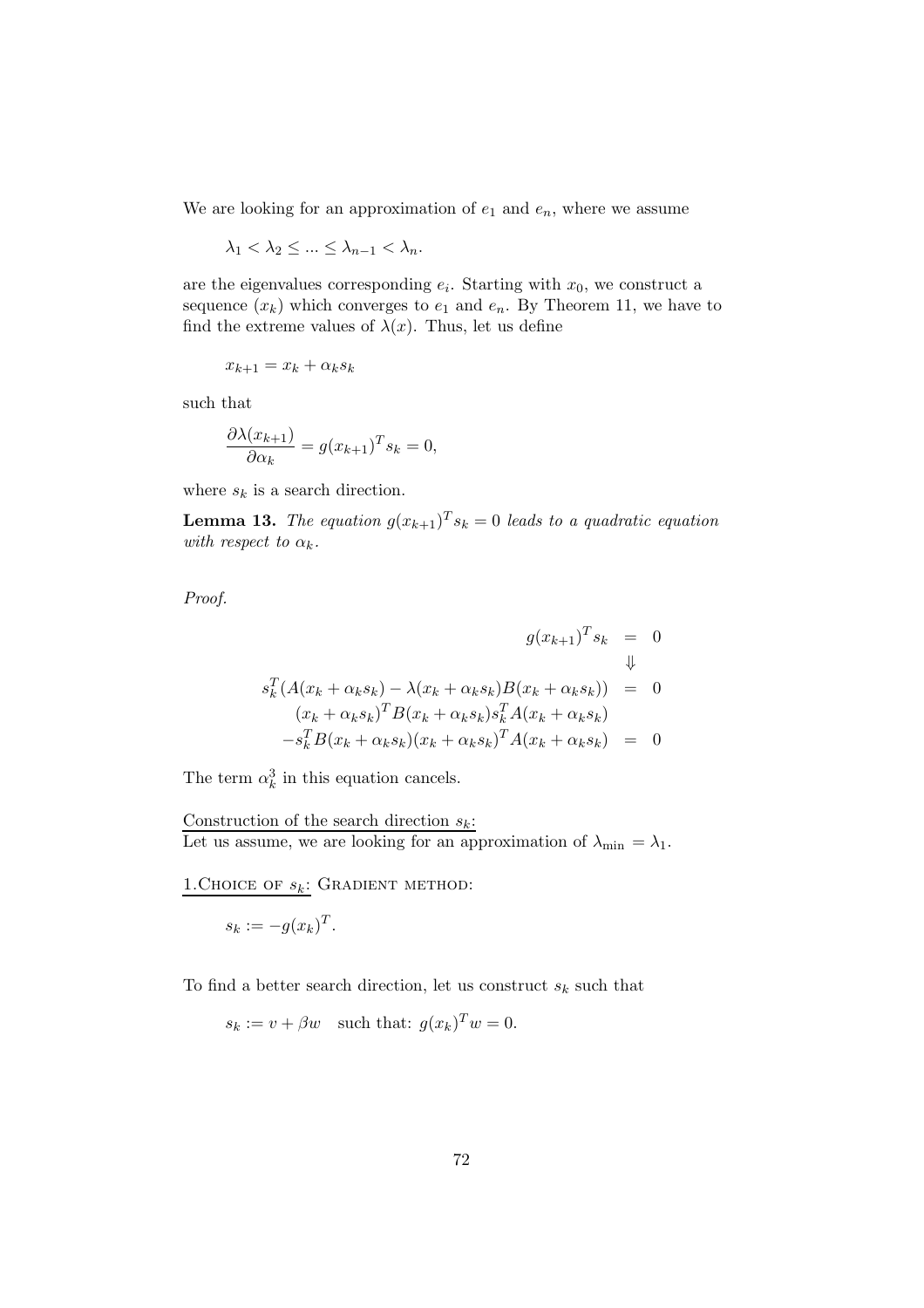Now, consider the  $\tilde{\lambda}(x+\alpha_ks_k)$ 

$$
\tilde{\lambda}(x_k + \alpha_k s_k) = \lambda(x_k) + g(x_k)^T \alpha_k s_k + \frac{1}{2} (\alpha_k s_k)^T H(x) (\alpha_k s_k)
$$
  
\n
$$
= \lambda(x_k) + g(x_k)^T (v + \beta w) \alpha_k + \frac{1}{2} \alpha_k^2 (v + \beta w)^T H(x) (v + \beta w)
$$
  
\n
$$
= \lambda(x_k) + g(x_k)^T v \alpha_k + \frac{1}{2} \alpha_k^2 (v^T H(x) v + \beta 2v^T H(x) w + \beta^2 w^T H(x) w)
$$

To minimize  $\tilde{\lambda}(x_k + \alpha_k s_k)$ , let us choose  $\beta$  such that

$$
\frac{\partial \tilde{\lambda}(x_k + \alpha_k s_k)}{\partial \beta} = 0.
$$

This implies

$$
v^{T}Hw + \beta w^{T}Hw = 0
$$
  

$$
\Downarrow
$$
  

$$
(v + \beta w)HW = 0
$$
  

$$
\Downarrow
$$
  

$$
\beta = -\frac{v^{T}Hw}{w^{T}Hw}.
$$

By Lemma 11 and  $g(x_k)^T w = 0$ , we obtain

$$
\beta = \frac{v^T (A - \lambda(x_k)B) w - v^T g(x_k) x_k^T B w}{w^T (A - \lambda(x_k)B) w}.
$$

By Lemma 13 we can choose  $v$  and  $w$  as follows: 2. CHOICE OF  $s_k$ : CONJUGATE GRADIENT METHOD:

$$
s_k := v + \beta w
$$
  
\n
$$
v = -g(x_k)
$$
  
\n
$$
w = s_{k-1}.
$$

3. CHOICE OF  $s_k$ : ANOTHER METHOD:

$$
s_k := v + \beta w
$$
  
\n
$$
v = r = Ax_k - \lambda(x_k)Bx_k
$$
  
\n
$$
w = s_{k-1} - \frac{x_k^T B s_{k-1}}{x_k^T B x_k} x_k.
$$

Here:  $x_k^T B w = 0$  but not  $g(x_k)^T w = 0$ .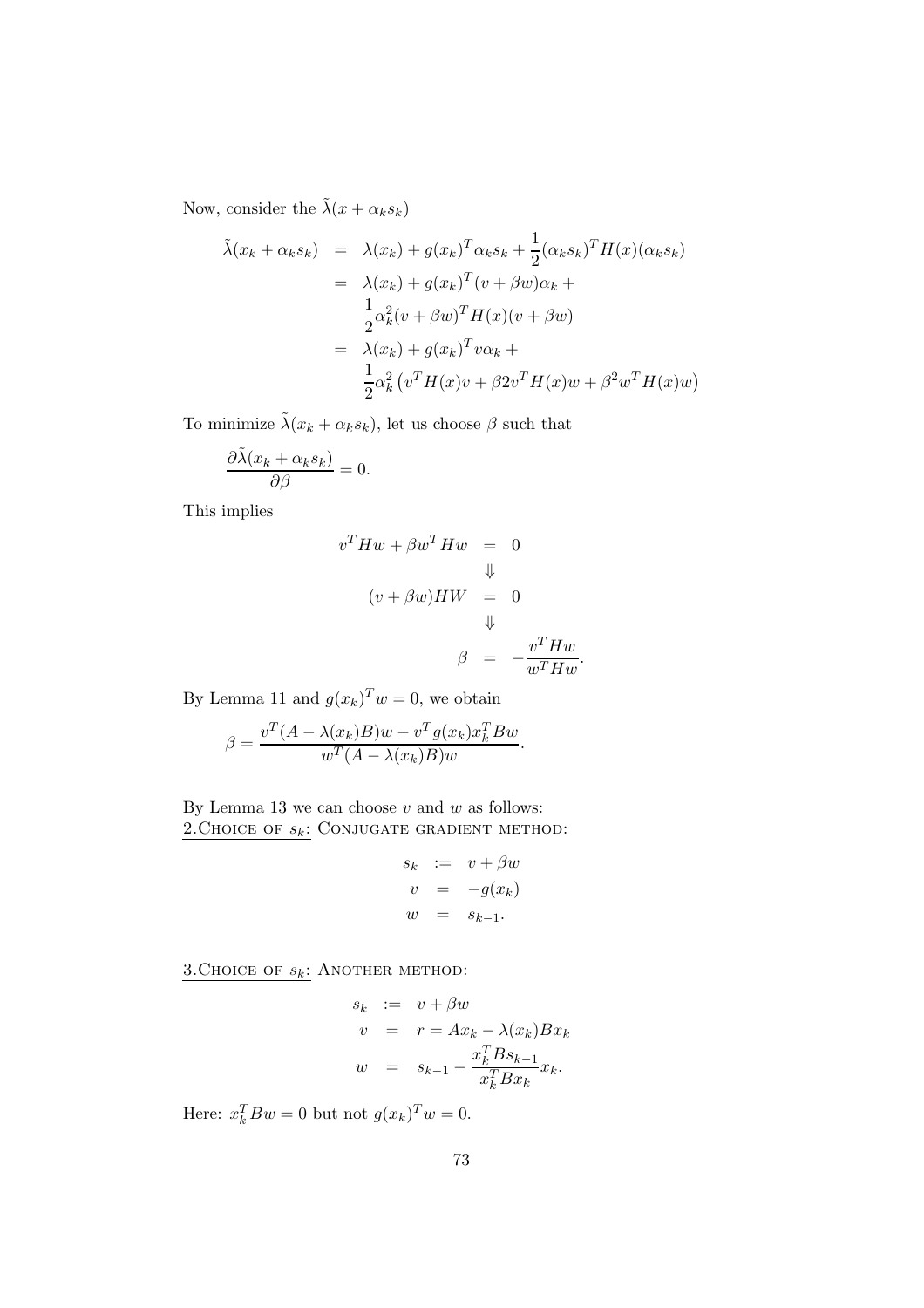## 5.3 Simple Vector Iteration

Let A be a  $n \times n$  matrix. For reasons of simplicity, we assume that A is diagonalizable. Similar results hold for general matrices.

Let us assume that  $\lambda_1, \ldots, \lambda_n$  are eigenvalues of A with orthonormal eigenvectors  $e_i$ . Furthermore, let us assume that: (i)  $|\lambda_1| = \ldots = |\lambda_r| > |\lambda_{r+1}| \geq \ldots \geq |\lambda_n|$ (ii)  $\lambda_1 = \ldots = \lambda_r$ (iii) Let  $x_0$  be a start vector such that :  $x_0 = \sum_{i=1}^n c_i e_i, \quad E := c_1 e_1 + \ldots + c_r e_r \neq 0.$ 

### Algorithm: Vector Iteration:

$$
x_{i+1} = Ax_i
$$
  

$$
\tilde{x}_i = \frac{x_i}{||x_i||}
$$

Theorem 12. Let us assume that A is symmetric positive definite.

$$
\left| \left| \frac{x_i}{\lambda_1^i} - E \right| \right| \le \left| \frac{\lambda_{r+1}}{\lambda_1} \right|^i \left| |x - E| \right|
$$
  

$$
\lim_{i \to \infty} \frac{x_i}{\lambda_1^i} = E, \quad \lim_{i \to \infty} \frac{\|\tilde{x}_{i+1}\|_2}{\|\tilde{x}_i\|_2} = |\lambda_1| \text{ and } |\frac{\lambda_{r+1}}{\lambda_1}| < 1.
$$

Proof. First, observe that

$$
\frac{x_i}{\lambda_1^i} = c_1 e_1 + \ldots + c_r e_r + c_{r+1} \left(\frac{\lambda_{r+1}}{\lambda_1}\right)^i e_{r+1} + \ldots + c_n \left(\frac{\lambda_n}{\lambda_1}\right)^i e_n.
$$

This implies

$$
\left\| \frac{x_i}{\lambda_1^i} - E \right\|_2 = \left\| c_{r+1} \left( \frac{\lambda_{r+1}}{\lambda_1} \right)^i e_{r+1} + \dots + c_n \left( \frac{\lambda_n}{\lambda_1} \right)^i e_n \right\|_2
$$
  

$$
= \left( \sum_{j=r+1}^n |c_j|^2 \left| \frac{\lambda_j}{\lambda_1} \right|^{2i} \right)^{\frac{1}{2}}
$$
  

$$
\leq \left( \sum_{j=r+1}^n |c_j|^2 \left| \frac{\lambda_{r+1}}{\lambda_1} \right|^{2i} \right)^{\frac{1}{2}}
$$
  

$$
= \left| \frac{\lambda_{r+1}}{\lambda_1} \right|^i \|x - E\|_2.
$$

Modification of the vector iteration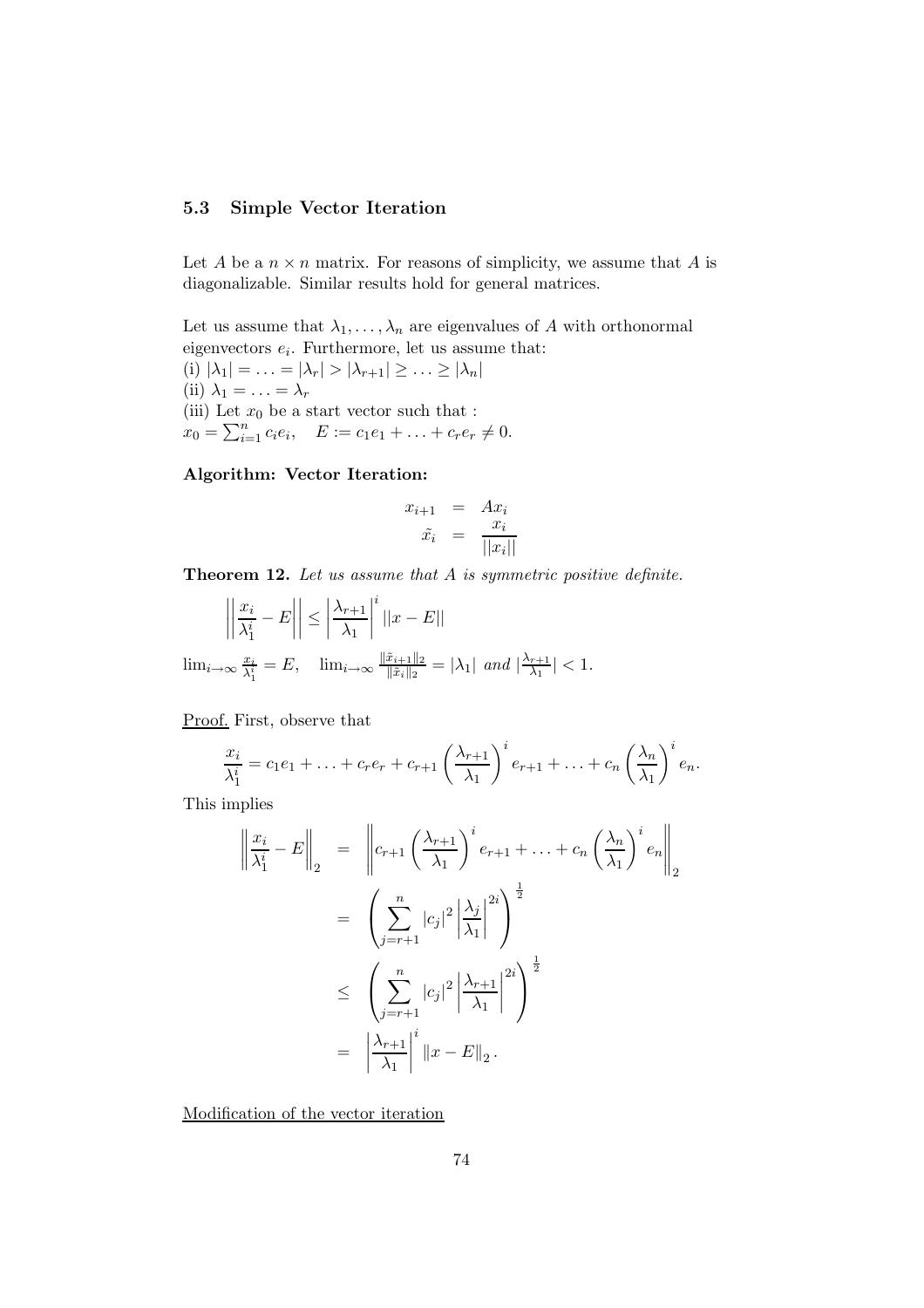- $x_{i+1} = A^{-1}x_i$   $\longrightarrow$  leads to the smallest eigenvalue
- $x_{i+1} = (2E\lambda_{max} A)x_i$  For symmetric positive definite matrices this also leads to the smallest eigenvalue
- $x_{i+1} = (A \lambda I)^{-1} x_i$  only works, if  $\lambda$  is close to an eigenvalue  $\lambda_i$ , that means

$$
|\lambda_j - \lambda| < \lambda \, |\lambda_k - \lambda|
$$

One obtains numerical problems, if the eigenvalues are very close to each other (cluster). In this case, one has to find a group of orthogonal eigenvectors.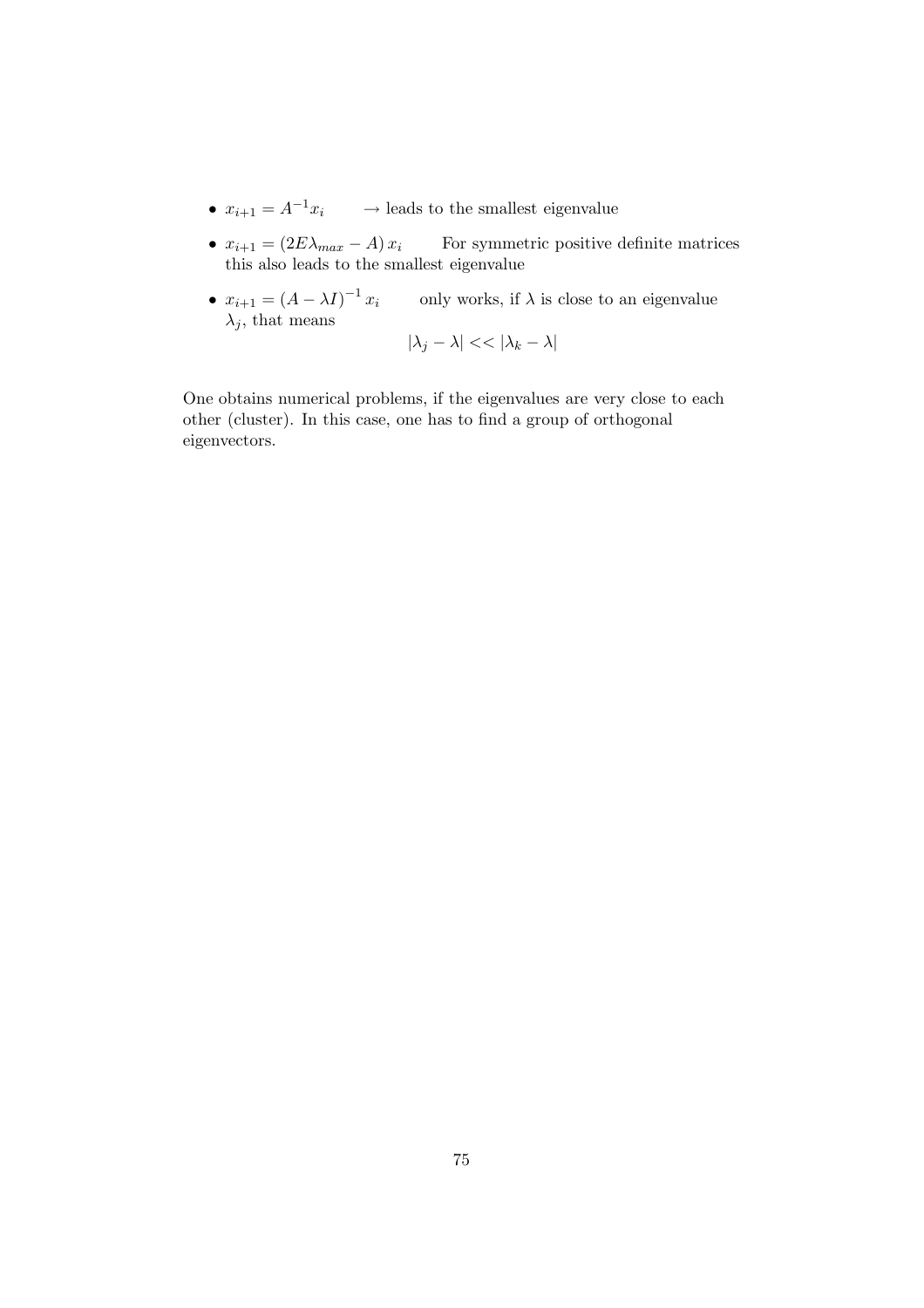# 5.4 Computation of Eigenvalues using the Rayleigh Quotient

Let  $V_k$  be a sub-vector space of the  $\mathbb{R}^n$  and let A be symmetric positive definite. Then,

$$
\mu_1 = \min_{x \in V_k} \frac{x^T A x}{x^T x} \tag{92}
$$

is an approximation of the smallest and

$$
\mu_2 = \max_{x \in V_k} \frac{x^T A x}{x^T x} \tag{93}
$$

an approximation of the largest eigenvalue. If  $k \ll n$ , then the eigenvalue problem (92) is less difficult to solve than the original eigenvalue problem eigenvalue problem

$$
\min_{x \in V_n} \frac{x^T A x}{x^T x} \tag{94}
$$

(92) can be solved by vector iteration, a direct solver, QR-algorithm, or any other direct solver.

**Theorem 13.** Let  $V_k = span{d_0, Ad_0, ..., A^k d_0}$  and let us assume that the eigenvalues of A are numbered as follows

$$
\lambda_1 = \lambda_2 = \ldots = \lambda_{r-1} < \lambda_r \leq \lambda_{r+1} \leq \ldots \lambda_n,
$$

where  $r \geq 2$ . Let  $e_i$  be the corresponding eigenvectors. Now, define

$$
Z_1=\mathrm{span}\{e_1,\ldots,e_{r-1}\}.
$$

Then, it holds

$$
0 \leq \mu_1 - \lambda_1 \leq (\lambda_n - \lambda_1) \left( \frac{\tan \phi_1}{T_k \left( \frac{\kappa_r + 1 - 2\frac{\lambda_1}{\lambda_r}}{\kappa_r - 1} \right)} \right)^2,
$$

where  $\kappa_r = \frac{\lambda_n}{\lambda_r}$  $\frac{\lambda_n}{\lambda_r}, \frac{\kappa_r+1-2\frac{\lambda_1}{\lambda_r}}{\kappa_r-1} > 1,$ 

$$
T_k(x) \ge \frac{1}{2} \left( x + \sqrt{x^2 - 1} \right)^k,
$$

and

$$
\cos \phi_1 = \max_{z_1 \in Z_1} \frac{|d_0^T A z_1|}{||d_0||_A ||z_1||_A}.
$$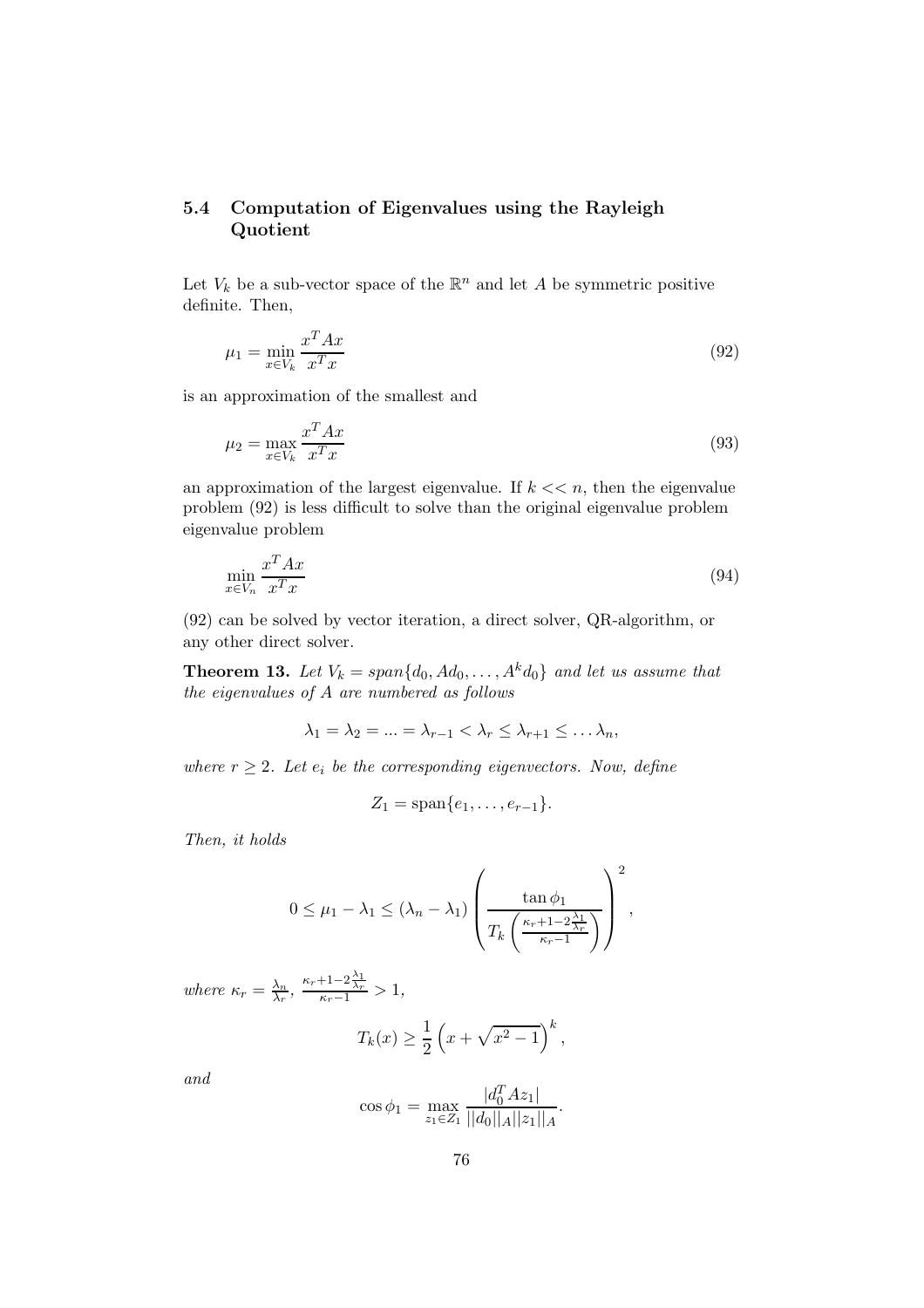So  $\phi_1$  is the angle between  $d_0, Z$ . To calculate the largest eigenvalue, let us use the following abbreviation:

 $\lambda_1 \leq \ldots \leq \lambda_r < \lambda_{r+1} = \ldots = \lambda_n$  and  $\kappa_r = \frac{\lambda_r}{\lambda_1}$  $\frac{\lambda_r}{\lambda_1}$ . Then, we get:

$$
\lambda_n - \mu_n \leq (\lambda_n - \lambda_1) \left( \frac{\tan \phi_1}{T_k \left( \frac{2\kappa - \kappa_r - 1}{\kappa - \kappa_r} \right)} \right)^2
$$

<u>Proof.</u> Let  $e_i$  be the normalized eigenvectors of A,  $Ae_i = \lambda_i e_i$ . Then, it follows

$$
d_0 = \sum_{i=1}^n c_i e_i
$$
  
\n
$$
\mu_1 = \min_{x \in V_k} \frac{x^T A x}{x^T x} = \min_{p \in P_k} \frac{(p(A)d_0)^T A p(A)d_0}{(p(A)d_0)^T (p(A)d_0)} =
$$
  
\n
$$
= \min_{p \in P_k} \frac{\sum_{i=1}^n c_i^2 \lambda_i p(\lambda_i)^2}{\sum_{i=1}^n c_i^2 p(\lambda_i)^2}
$$

This implies

$$
0 \leq \mu_1 - \lambda_1 \leq \frac{\sum_{i=1}^n c_i^2 (\lambda_i - \lambda_1) p(\lambda_i)^2}{\sum_{i=1}^n c_i^2 p(\lambda_i)^2} =
$$
  
\n
$$
= \frac{\sum_{i=r}^n c_i^2 (\lambda_i - \lambda_1) p(\lambda_i)^2}{\sum_{i=1}^n c_i^2 p(\lambda_i)^2} \leq
$$
  
\n
$$
\leq (\lambda_n - \lambda_1) \frac{\sum_{i=r}^n c_i^2 p(\lambda_i)^2}{\sum_{i=1}^n c_i^2 p(\lambda_i)^2} =
$$
  
\n
$$
= (\lambda_n - \lambda_1) \frac{1}{1 + \frac{p(\lambda_1)^2 \sum_{i=1}^{r-1} c_i^2}{\sum_{i=r}^n c_i^2 p(\lambda_i)^2}}
$$

for every polynomial p. To estimate the smallest eigenvalue choose:

$$
p(\lambda) = T_k \left( \frac{\lambda_n + \lambda_r - 2\lambda}{\lambda_n - \lambda_r} \right)
$$

Then, it holds

$$
|p(\lambda_n)| = 1
$$
,  $|p(\lambda_i)| \le 1$  for  $i = r, r + 1, ..., n - 1$ 

Thus, we get

$$
0 \leq \mu_1 - \lambda_1 \leq (\lambda_n - \lambda_1) \frac{1}{1 + \frac{p(\lambda_1)^2 \sum_{i=1}^{r-1} c_i^2}{\sum_{i=r}^n c_i^2}} \leq (\lambda_n - \lambda_1) \frac{\sum_{i=r}^n c_i^2}{\sum_{i=1}^{r-1} c_i^2} \frac{1}{T_k \left(\frac{\lambda_n + \lambda_r - 2\lambda_1}{\lambda_n - \lambda_r}\right)^2}
$$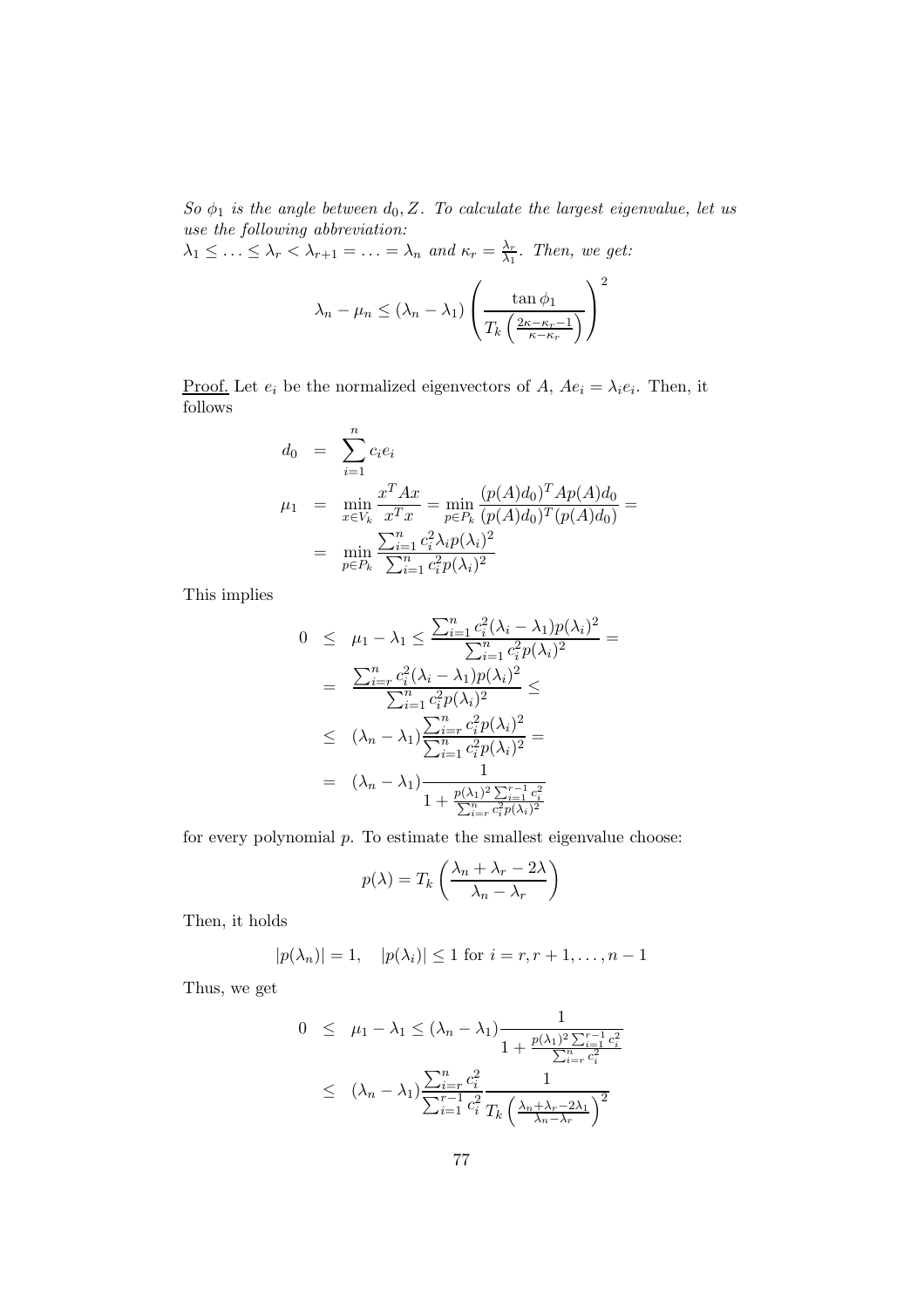$$
T_k \left( \frac{\lambda_n + \lambda_r - 2\lambda_1}{\lambda_n - \lambda_r} \right) = T_k \left( \frac{\kappa_r + 1 - 2\frac{\lambda_1}{\lambda_r}}{\kappa_r - 1} \right)
$$

$$
\frac{\sqrt{\sum_{i=r}^n c_i^2}}{\sqrt{\sum_{i=1}^r c_i^2}} = \tan \phi_1.
$$

To estimate the largest eigenvalue choose:

$$
p(\lambda) = T_k \left( \frac{2\lambda - \lambda_r - \lambda_1}{\lambda_n - \lambda_r} \right),
$$

where the eigenvalues are  $\lambda_1 \leq \ldots \lambda_r < \lambda_{r+1} = \ldots = \lambda_n$ . Then, we get

$$
0 \leq \lambda_n - \mu_n \leq \frac{\sum_{i=1}^n c_i^2 (\lambda_n - \lambda_i) p(\lambda_i)^2}{\sum_{i=1}^n c_i^2 p(\lambda_i)^2}
$$
  

$$
\leq (\lambda_n - \lambda_1) \frac{\sum_{i=1}^r c_i^2}{\sum_{i=r+1}^n c_i^2} \frac{1}{T_k \left(\frac{2\lambda_n - \lambda_r - \lambda_1}{\lambda_n - \lambda_r}\right)^2}
$$
  

$$
\leq (\lambda_n - \lambda_1) \tan \phi_1 \frac{1}{T_k \left(\frac{2\kappa - \kappa_r - 1}{\kappa - \kappa_r}\right)^2}.
$$

## Example: Poisson's Equation

Let us discretize Poisson's equation by finite differences. Then, the eigenvalues of the matrix A are:

$$
\lambda_{\nu,\mu} = \frac{4}{h^2} \left( \sin^2 \left( \frac{\pi \nu h}{2} \right) + \sin^2 \left( \frac{\pi \mu h}{2} \right) \right)
$$

The smallest eigenvalue is at  $\mu = \nu = 1$ :

$$
\lambda_1 = \frac{4}{h^2} \cdot 2 \left( \frac{\pi^2 h^2}{4} \right) = 2\pi^2
$$
  

$$
\lambda_2 = \frac{4}{h^2} \cdot \left( \frac{\pi^2 h^2}{4} + 4 \frac{\pi^2 h^2}{4} \right) = 5\pi^2
$$

Our aim is to find the smallest eigenvalue  $\lambda_{min}$  of A. There are to ways to get an approximation of  $\lambda_{min}$  by minimizing the Rayleigh quotient.

1. Application of the Rayleigh quotient to  $A^{-1}$ :

$$
\lim_{n \to \infty} T_k \left( \frac{2\kappa - \kappa_r - 1}{\kappa - \kappa_r} \right) = T_k(2)
$$
  

$$
T_k(2) \ge \frac{1}{2} (2 + \sqrt{3})^k \ge \frac{1}{2} (3.7)^k.
$$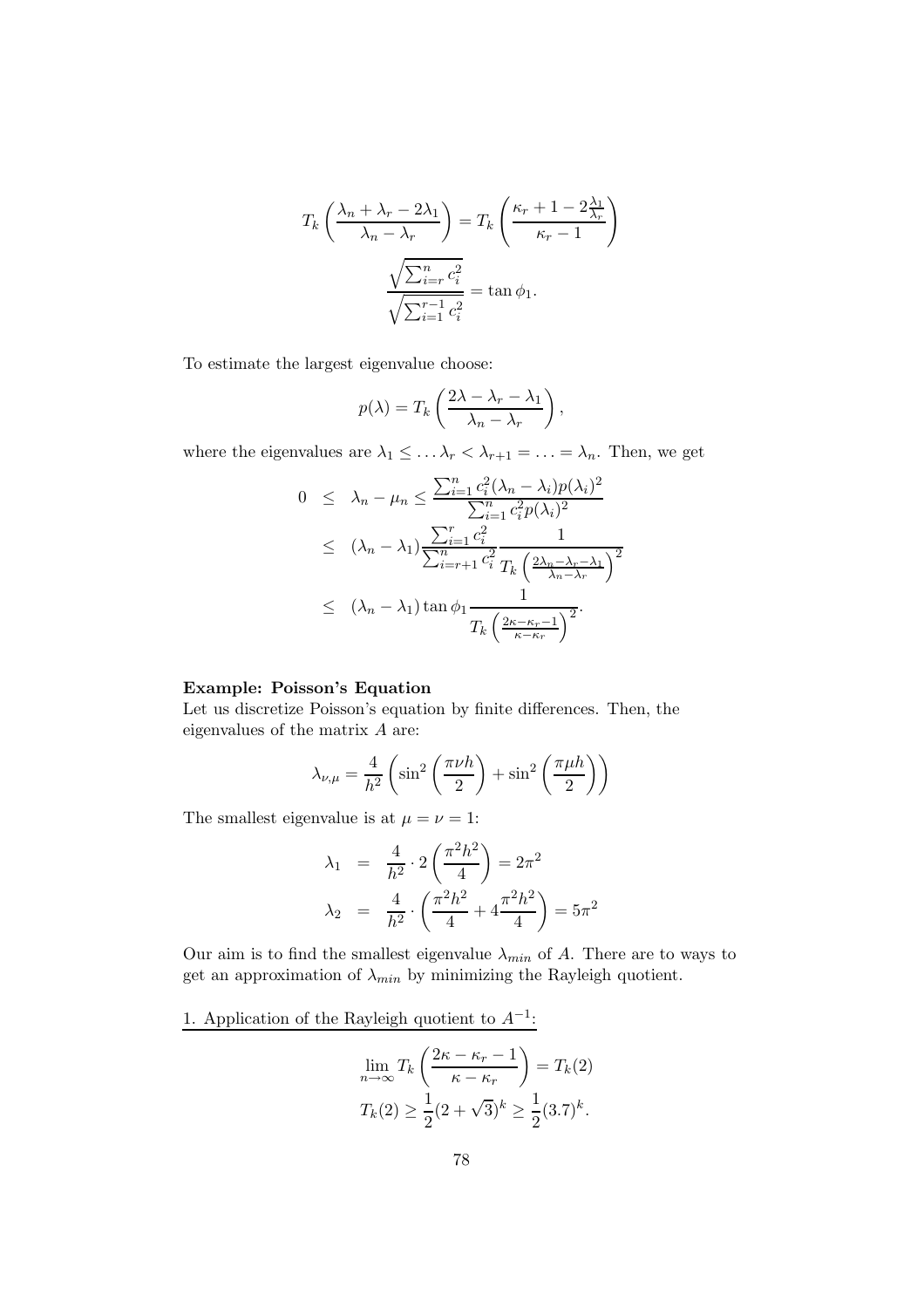This implies fast convergence of the smallest eigenvalue of  $A$ , by using the inverse iteration applied to  $A^{-1}$ .

2. Application of the Rayleigh quotient to  $A$ :

$$
\lim_{n \to \infty} T_k \left( \frac{\lambda_n + \lambda_r - 2\lambda_1}{\lambda_n - \lambda_r} \right) = T_k(1) = 1.
$$

This implies low convergence of the smallest eigenvalue of  $A$  for large  $n!$ This shows that the first approach is better!!!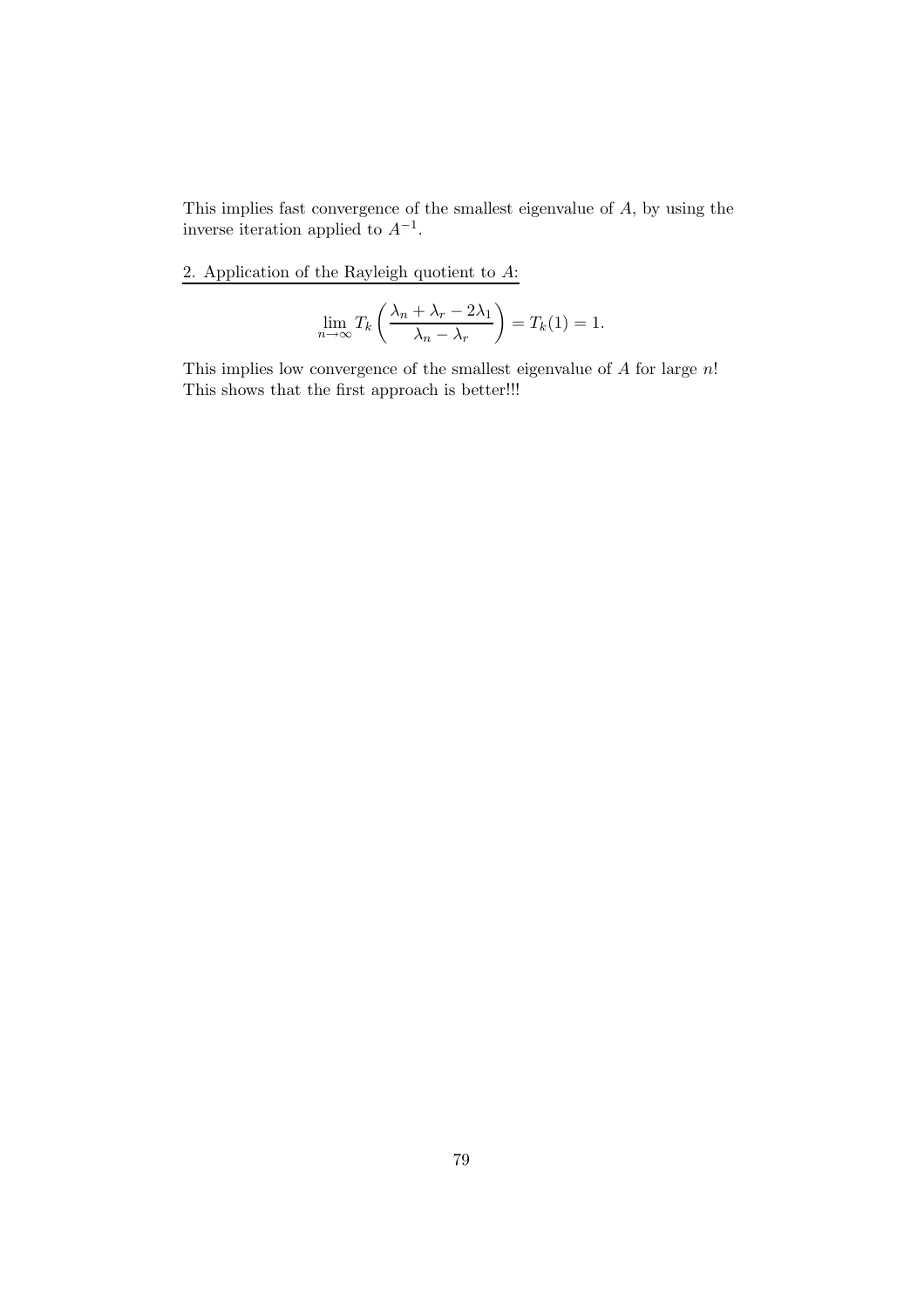## 5.5 Jacobi-Davidson-Algorithm

## 5.5.1 The Jacobi-Method

Let the coordinate system be transformed such that

$$
e_1=\left(\begin{array}{c}1\\0\end{array}\right)
$$

is a "good " approximation of an eigenvector. We want to solve the problem

$$
A\left(\begin{array}{c}1\\z\end{array}\right)=\lambda\left(\begin{array}{c}1\\z\end{array}\right)
$$

 $z \in \mathbb{C}^{n-1}, \lambda \in \mathbb{C}.$ 

Idea: Apply Newton method to

$$
A\left(\begin{array}{c}1\\z\end{array}\right)-\lambda\left(\begin{array}{c}1\\z\end{array}\right)=:f\left(\begin{array}{c}\lambda\\z\end{array}\right).
$$

Then, we have to calculate

$$
\begin{pmatrix} \lambda_{n+1} \\ z_{n+1} \end{pmatrix} := \begin{pmatrix} \lambda_n \\ z_n \end{pmatrix} - \left( f' \begin{pmatrix} \lambda_n \\ z_n \end{pmatrix} \right)^{-1} f \begin{pmatrix} \lambda_n \\ z_n \end{pmatrix}.
$$

The calculation of  $\int f' \left( \begin{array}{c} \lambda_n \\ n \end{array} \right)$  $z_n$  $\setminus$ <sup>-1</sup> is difficult. Since,  $e_1$  is a "good " approximation of an eigenvector, we can define the following approximative Newton method:

$$
\begin{pmatrix} \lambda_{n+1} \\ z_{n+1} \end{pmatrix} := \begin{pmatrix} \lambda_n \\ z_n \end{pmatrix} - \left( f' \begin{pmatrix} \lambda_n \\ 0 \end{pmatrix} \right)^{-1} f \begin{pmatrix} \lambda_n \\ z_n \end{pmatrix}.
$$

Let us find a short formula for this iteration. To this end, let  $A =$  $\left(\begin{array}{cc} \alpha & c^T\\ b & F \end{array}\right)$ . Then, we get

$$
f'\left(\begin{array}{c}\lambda_n\\0\end{array}\right)=\left(\begin{array}{cc}0&c^T\\0&F\end{array}\right)-\left(\begin{array}{cc}1&0\\0&\lambda_nE\end{array}\right)
$$

Let us abbreviate  $f$  $\left( \lambda_n \right)$  $z_n$  $\setminus$ =  $\begin{pmatrix} p \end{pmatrix}$ w  $\setminus$ . Then, let  $q, u$  be such that

$$
\left(f'\left(\begin{array}{c}\lambda_n\\0\end{array}\right)\right)\left(\begin{array}{c}q\\u\end{array}\right)=\left(\begin{array}{c}p\\w\end{array}\right).
$$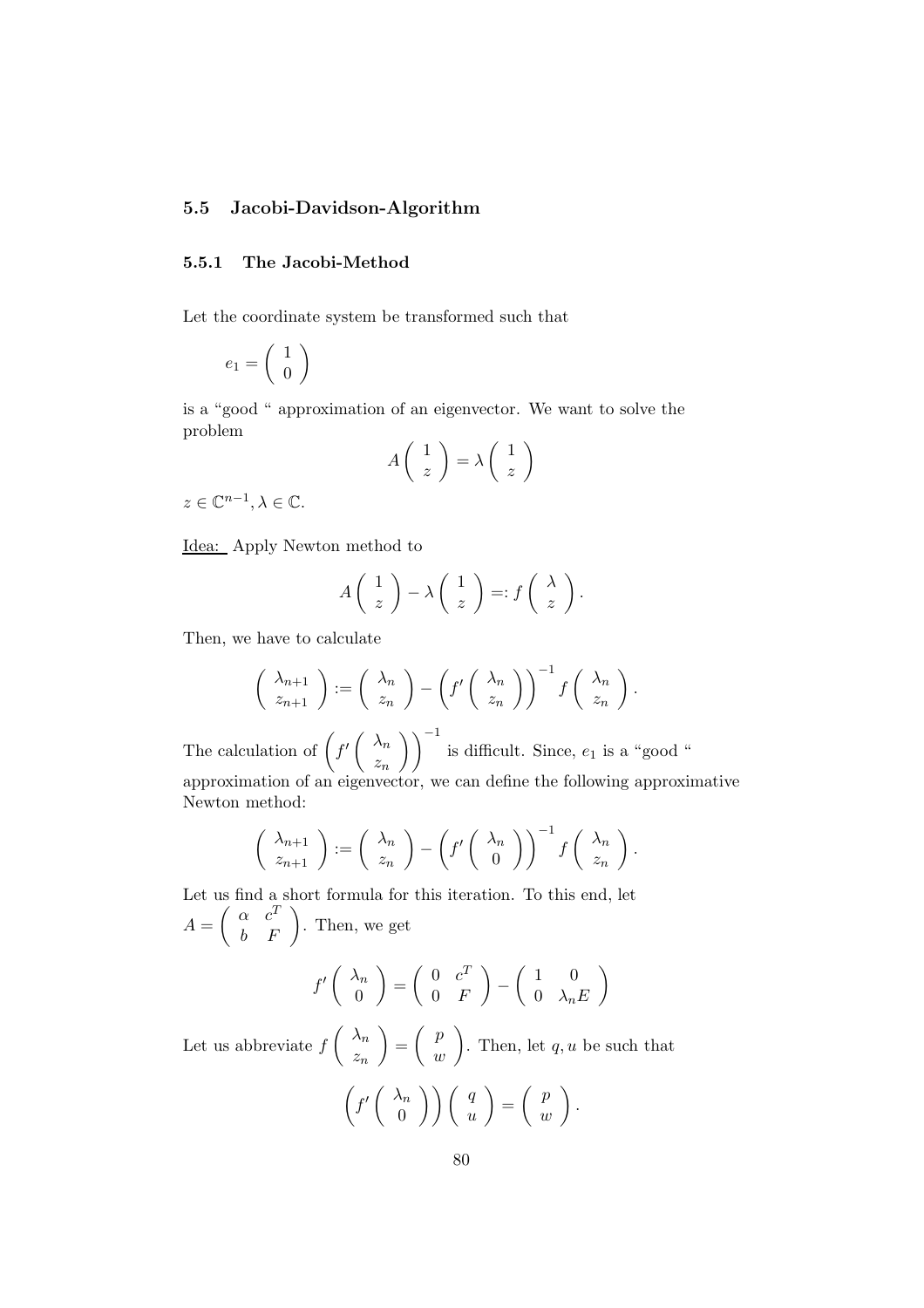This implies

$$
\begin{pmatrix}\nc^{T}u - q \\
(F - \lambda_{n}E)u\n\end{pmatrix} = \begin{pmatrix} p \\
w \end{pmatrix} \Rightarrow u = (F - \lambda_{n}E)^{-1}w, q = c^{T}u - p
$$
\n
$$
\begin{pmatrix} p \\
w \end{pmatrix} = f \begin{pmatrix} \lambda_{n} \\
z_{n} \end{pmatrix} = \begin{pmatrix} \alpha + c^{T}z_{n} \\
b + Fz_{n} \end{pmatrix} - \begin{pmatrix} \lambda_{n} \\
\lambda_{n}z_{n} \end{pmatrix}
$$
\n
$$
\Rightarrow p = \alpha + c^{T}z_{n} - \lambda_{n}
$$
\n
$$
\Rightarrow w = b + Fz_{n} - \lambda_{n}z_{n} = b + (F - \lambda_{n}E)z_{n}
$$
\n
$$
u = (F - \lambda_{n}E)^{-1}(b + (F - \lambda_{n}E)z_{n}) = (F - \lambda_{n}E)^{-1}b + z_{n}
$$
\n
$$
z_{n+1} = z_{n} - u = (F - \lambda_{n}E)^{-1}(-b)
$$
\n
$$
q = c^{T}((F - \lambda_{n}E)^{-1}b + z_{n}) - \alpha - c^{T}z_{n} + \lambda_{n}
$$
\n
$$
= c^{T}((F - \lambda_{n}E)^{-1}b) - \alpha + \lambda_{n}
$$
\n
$$
\lambda_{n+1} = \lambda_{n} - q = c^{T}z_{n+1} + \alpha
$$

SIAM Review, June 2000, Vol. 42, Number 2.

Instead of inverting  $F - \lambda_n E$  exactly, one can approximate  $F - \lambda_n E$  by the diagonal. This means we apply the Jacobi iteration for solving  $z_{n+1} = (F - \lambda_n E)^{-1}(-b)$  as follows:

$$
,(F - \lambda_n E)z_{n+1} = -b \Rightarrow
$$
  

$$
\left\{ \begin{array}{ll} (D - \lambda_n E)z_{n+1} = (D - F)z_n - b \\ \lambda_{n+1} = c^T z_{n+1} + \alpha \end{array} \right\}
$$

By changing the notation of  $\lambda_n$  and  $\lambda_{n+1}$  this leads to

$$
\lambda_n = \alpha + c^T z_n
$$

$$
(D - \lambda_n E) z_{n+1} = (D - F) z_n - b
$$

## 5.5.2 Motivation of Davidson's Algorithm

### Convergence of Eigenvalues, Eigenvectors.

Let  $V \subset H^1(\Omega)$  be a Hilbert space and  $a(\cdot, \cdot) : V \times V \to \mathbb{R}$  V-koerziv. Let  $\mathcal{V}_n$  be spaces such that

$$
\lim_{n \to \infty} \inf \left\{ ||u - u^h||_V \, \big| u^h \in V_n \right\} = 0 \quad \forall u \in V
$$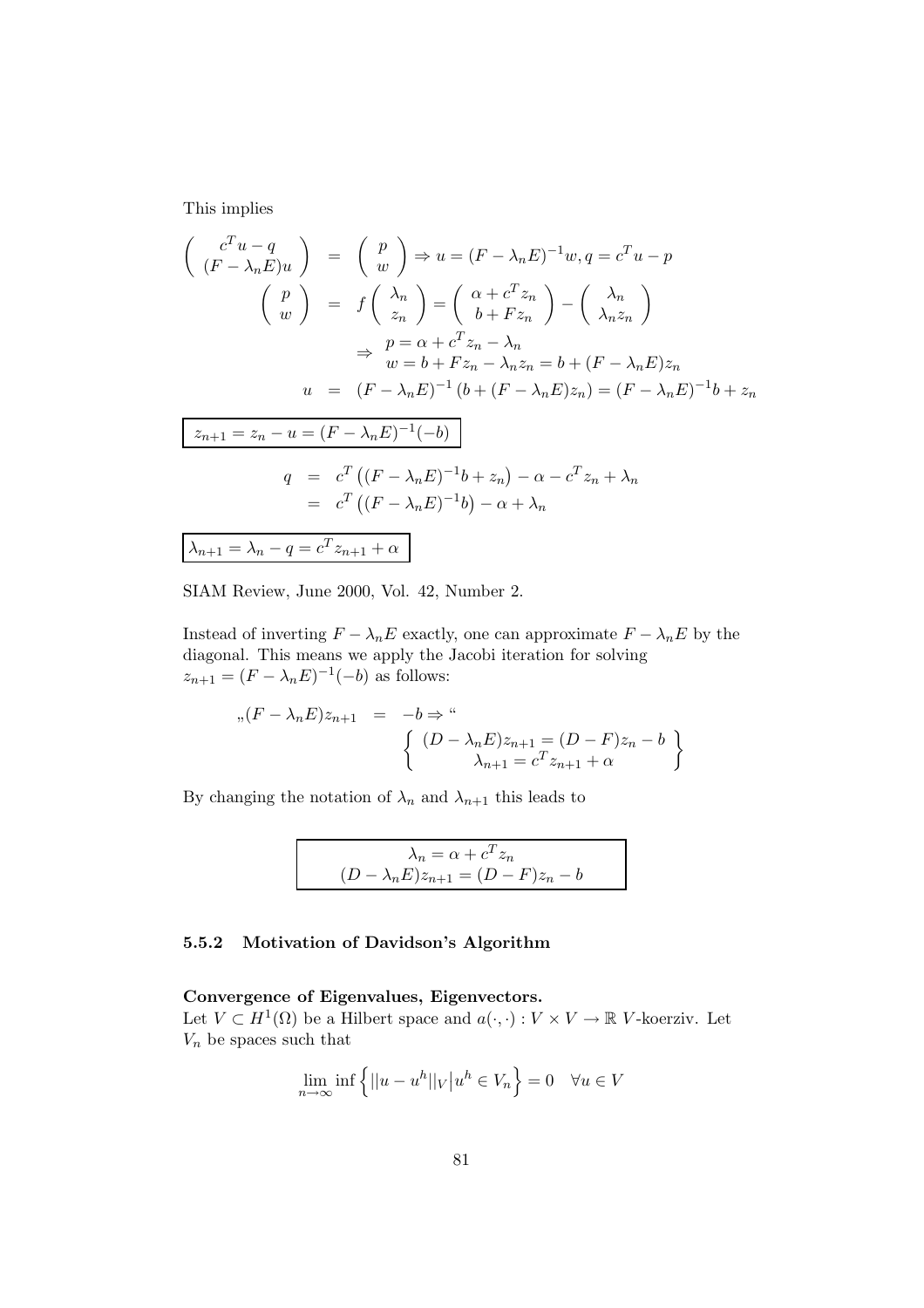Let  $e \in V$ ,  $e \neq 0$  and  $\lambda \in \mathbb{C}$  such that

$$
a(e, v) = \lambda \int_{\Omega} ev \, d\mu \qquad \forall v \in V. \tag{95}
$$

Let  $e_n \in V_n, \lambda_n \in \mathbb{C}$  such that

$$
a(e_n, v_n) = \lambda_n \int_{\Omega} e_n v_n d\mu \qquad \forall v_n \in V_n.
$$
\n(96)

**Theorem 14.** If  $\lambda$  is a single eigenvalue, then there is a constant c and a sequence  $(e_n, \lambda_n)$  such that

$$
||e - e_n||_V \leq cd(e, V_n)
$$

### Connection to the matrix eigenvalue problem

Let A be a matrix which describes  $a(\cdot, \cdot)$  with respect to an  $L^2$ -orthogonal basis. Then (95) and (96), are equivalent to

$$
A\vec{e} = \lambda \vec{e}
$$
  

$$
(A\vec{e_n} - \lambda_n \vec{e_n}) \perp \vec{v_n} \qquad \vec{e_n} \in \vec{V_n}, \quad \forall v_n \in \vec{V_n}
$$

 $\lambda_n$  is called Ritz value of A with Ritz vector  $\vec{e_n} \in \vec{V_n}$ . Furthermore  $\lambda_n$  is an eigenvalue of the matrix  $B_n = (b_{ij})$ , where  $b_{ij} = a(v_i, v_j)$  and  $(v_i)_i$  a basis of  $\vec{V}_j$ . There is an eigenvector  $\xi_n$  of  $B_n$  with eigenvalue  $\lambda_n$  such that

$$
\vec{e_n} = \sum_i \xi_n^i v_i.
$$

### Davidson's Idea:

Choose the optimal eigenvector from the subspace  $V$  as a new approximate eigenvector. This is the Ritz vector. By increasing  $V$  one gets an approximation of the exact eigenvector.

#### 5.5.3 The concept of the Jacobi-Davidson-Algorithm

<u>Idea A:</u> Compute the optimal eigenvector "Ritz vector" and "Ritz value"  $\lambda$ <br>in the exhausts II in the subspace  $V_k$ 

Idea B: Enlarge the subspace  $V_k \to V_{k+1}$  by the Idea of "Jacobi" orthogonal to the old "Ritz vector" by a Newton step on

$$
{}_{n}A\left(\begin{array}{c} 1\\z \end{array}\right) - \lambda\left(\begin{array}{c} 1\\z \end{array}\right) = 0^{\omega}
$$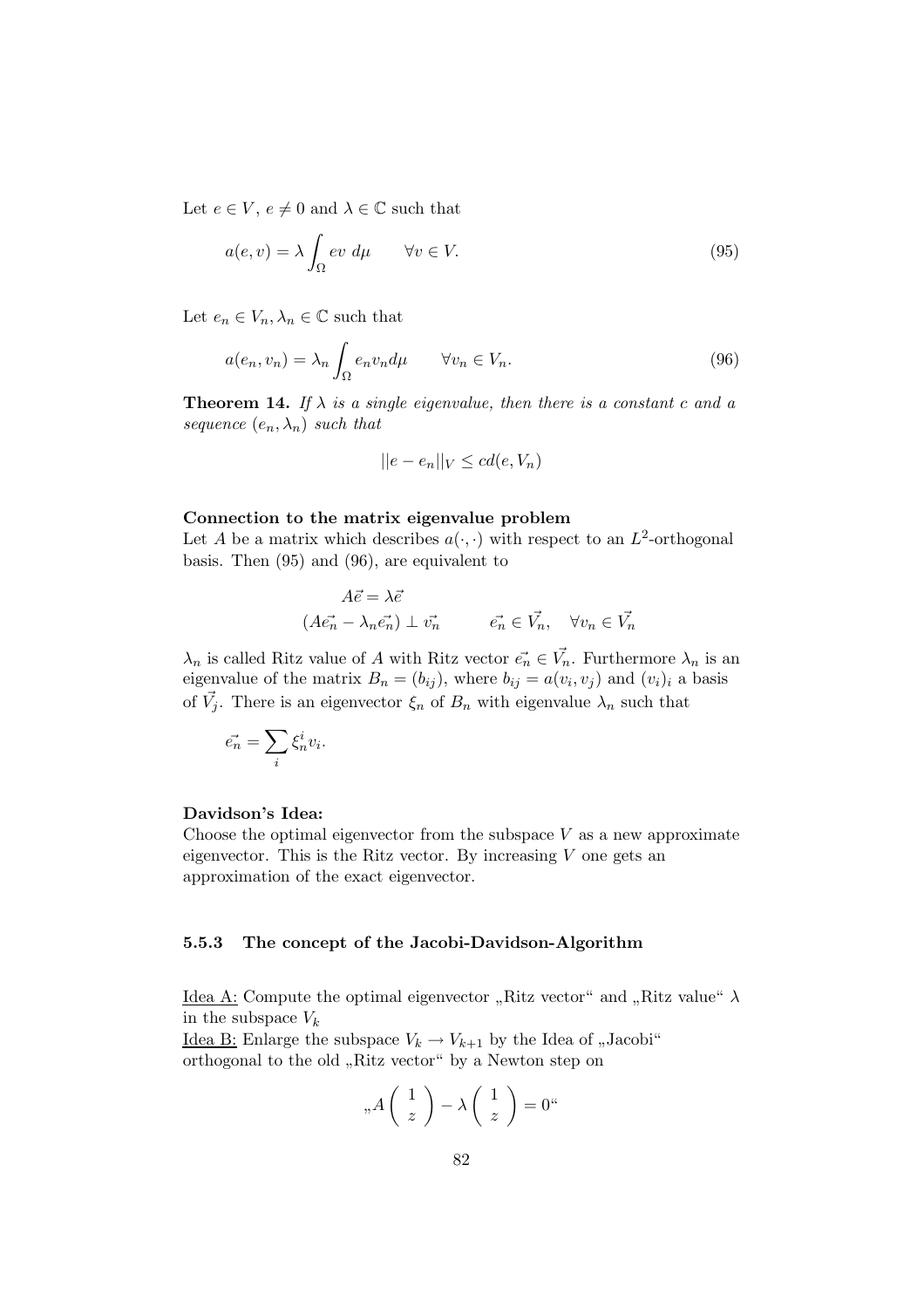Orthogonalize the new vector t with respect to  $V_k$  and build  $V_{k+1}$ .

In the Jacobi method we had

$$
A\begin{pmatrix} 1\\ z \end{pmatrix} - \lambda \begin{pmatrix} 1\\ z \end{pmatrix} = \begin{pmatrix} 0\\ 0 \end{pmatrix}
$$

$$
A = \begin{pmatrix} \alpha & c^T\\ b & F \end{pmatrix}
$$

Let us denote

$$
A\left(\begin{array}{c}1\\0\end{array}\right) - \lambda \left(\begin{array}{c}1\\0\end{array}\right) = \left(\begin{array}{c}\alpha - \lambda\\b\end{array}\right) = r
$$

the residual. In the Jacobi method, one has to compute

$$
(F - \lambda_n E)^{-1}(-b)
$$

We have to describe this in suitable spaces.

Let  $\hat{u}$  be an approximation of the eigenvalue  $\theta$ . Let us rotate the coordinate system such that

$$
\left(\begin{array}{c}1\\0\\ \vdots\\0\end{array}\right) \hat{=}\hat{u}.
$$

Now,

.

$$
\left\{\left(\begin{matrix}0\\ *&\\&\vdots\\ *&\\*\end{matrix}\right)\right\}
$$

corresponds to a space  $T$ , which is orthogonal to  $\hat{u}$ . This means:

 $V = \mathbb{C}\hat{u} \oplus T$  and  $\mathbb{C}\hat{u} \perp T$ 

Now we can describe  $\tilde{\tau} := (F - \lambda_n E)^{-1} (-b)$ " in suitable spaces. We have to find a  $t \in T$ ,  $\tilde{\epsilon} \mathbb{C}$  such that

 $(A - \theta E)t = -b + \tilde{\epsilon}\hat{u}$ 

where  $b\bot \hat{u}$  and  $r - b \in \mathbb{C} \hat{u}$ . This is equivalent to  $t \in T$ ,  $\epsilon \in \mathbb{C}$ , and

$$
(A - \theta E)t = -r + \epsilon \hat{u}
$$
\n(97)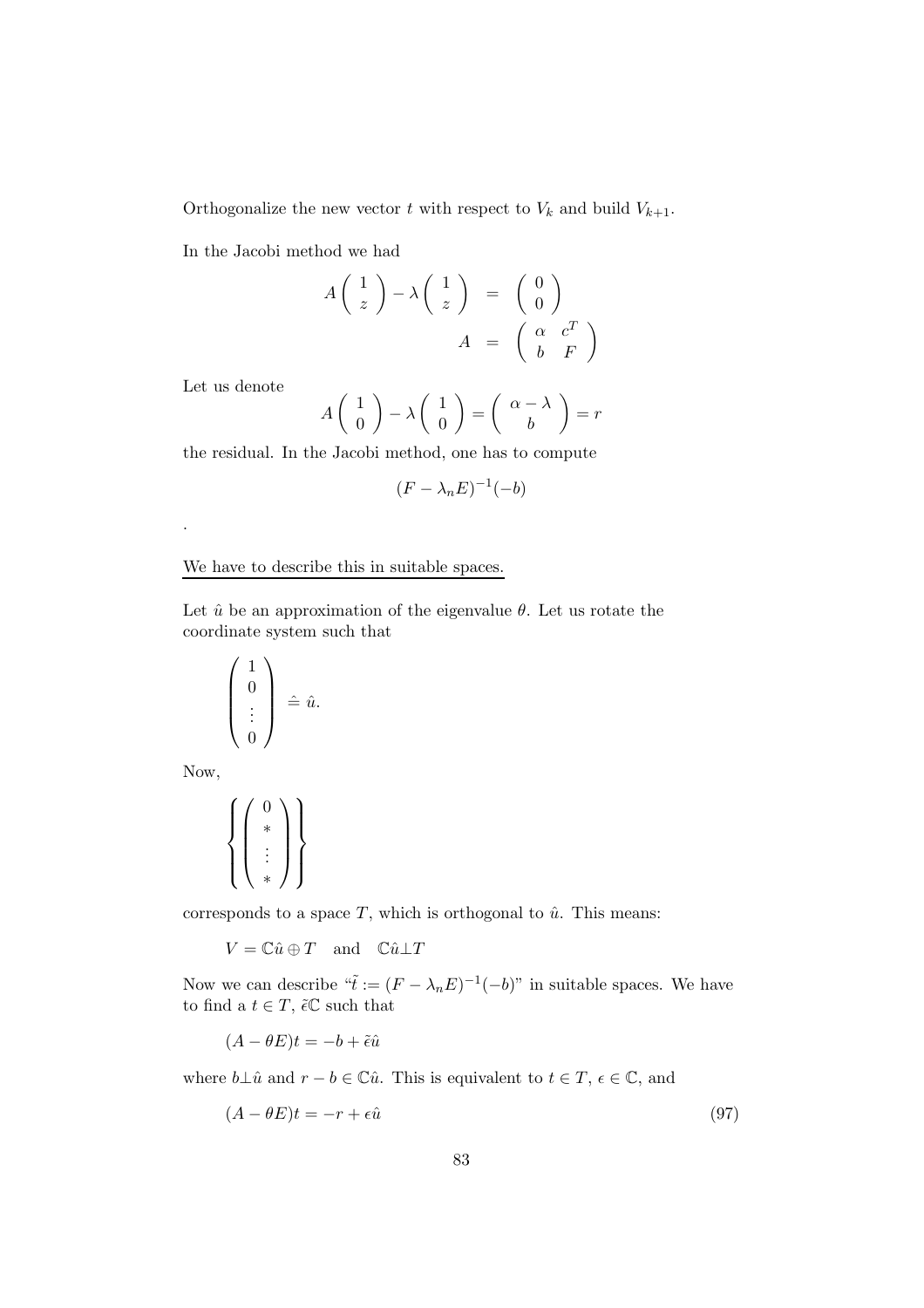This equation can approximatively be solved as follows.

Let  $M^{-1}$  be a preconditioner for  $A - \theta E$ .

This means that M is an approximation of  $A - \theta E$ .

Thus, instead of solving (97), we are looking for a  $\hat{t} \in T$  such that

 $M\hat{t} = -r + \epsilon \hat{u}$ 

This leads to  $\hat{t} = -M^{-1}r + M^{-1}\epsilon \hat{u}$ . Since  $\hat{t} \in T$ , we obtain:

$$
0 = -\hat{u}M^{-1}r + \hat{u}M^{-1}\epsilon\hat{u}
$$
  

$$
\downarrow
$$
  

$$
\epsilon = \frac{\hat{u}^*M^{-1}r}{\hat{u}^*M^{-1}\hat{u}}
$$

Now, one can solve

$$
\hat{t} = M^{-1}(-r + \epsilon \hat{u}).
$$

## 5.5.4 Jacobi-Davidson-Algorithm

Step 1. Start: Choose a non trivial start vector  $v$ . Calculate  $v_1 = v/\|v\|$ ,  $w_1 = Av_1$ .  $h_{11} = v_1^* w_1.$ Set  $V_1 = \mathbb{R}v_1$ ,  $W_1 = \mathbb{R}w_1$ ,  $H_1 = h_{11}$ .  $u = v_1, \, \theta = h_{11}.$ Calculate  $v = w_1 - \theta u$ .

Step 2. Iterate until convergence:

Step 3. Inner loop: For  $k = 1, ..., m - 1$ :

• Let M be an approximation of  $A - \theta E$ . Calculate:

$$
\epsilon = \frac{\hat{u}^* M^{-1} r}{\hat{u}^* M^{-1} \hat{u}}, \qquad t = M^{-1} (-r + \epsilon u).
$$

• Orthogonalize  $t$  with respect to  $V_k$  by Gram-Schmidt. This leads to the vector  $t^{ortho}$ . Extend  $V_k$  by t to obtain  $V_{k+1}$ .